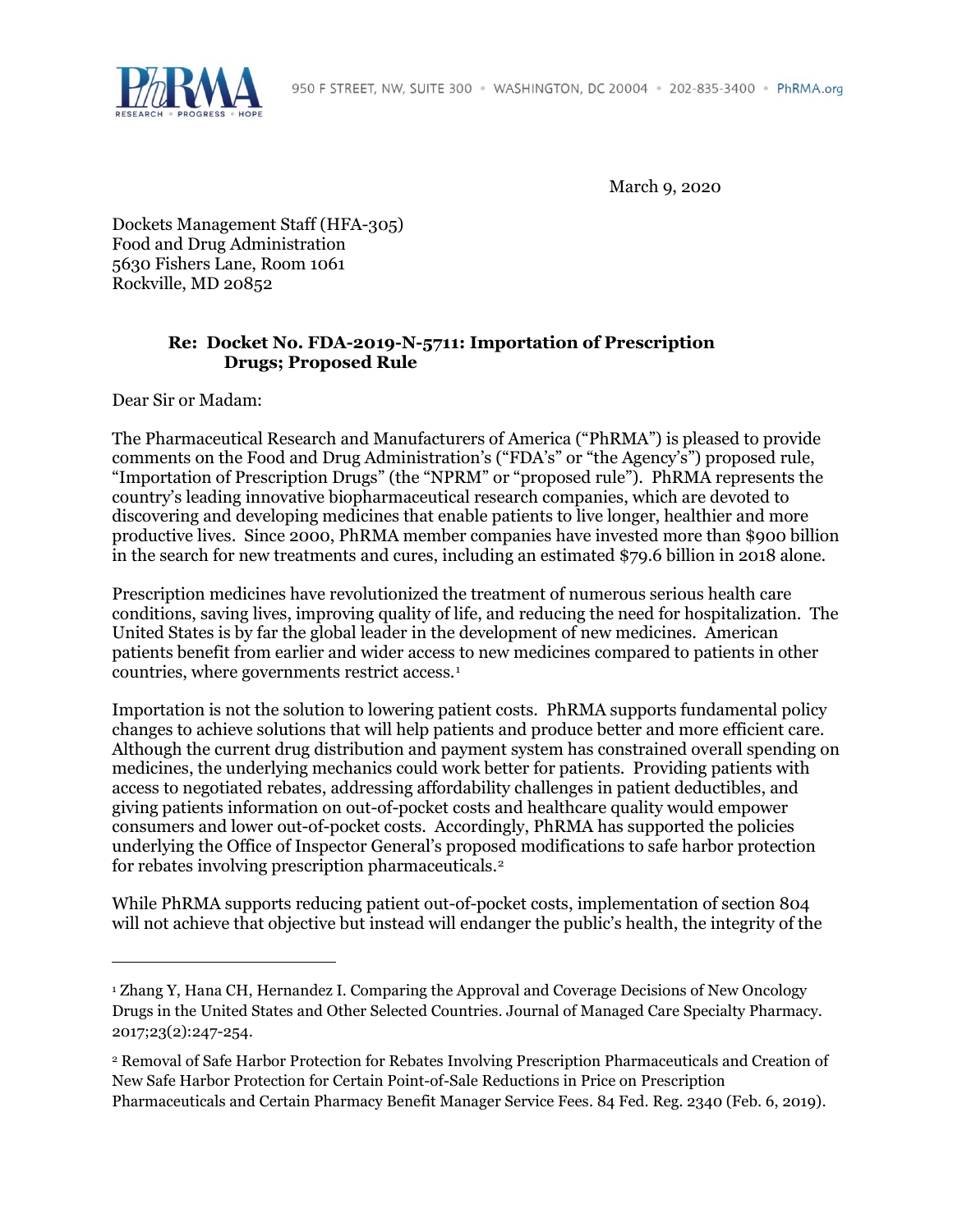American pharmaceutical supply chain, and the gold standard that is FDA-approval. Since its enactment in 2003, section 804 of the Federal Food, Drug, and Cosmetic Act ("FDCA" or "FD&C Act") has remained not in effect and unimplemented for a simple fact – no Secretary of Health and Human Services ("HHS") has been able to make the requisite findings to certify that importation as envisioned by section 804 could be implemented in a manner that would pose no additional risk to the public's health and safety and that would deliver significant cost savings on the imported product to the American consumer. Indeed, though the HHS Secretary intends to make the case to support such a certification now, the NPRM issued by FDA makes just the opposite point: the Secretary can no more certify to either prong now than could any of his predecessors.

HHS must abandon its section 804 implementation proposal and withdraw the NPRM. Implementing section 804 and the NPRM would lead to significant public health, safety, cost, and legal harms. As FDA Commissioner Stephen Hahn recently stated, "[c]onsumers and physicians purchasing medicines cannot be assured the products they are receiving are legitimate, safe, or effective if they are obtained from outside of the FDA-regulated pharmaceutical supply chain.["3](#page-1-0) Implementation of section 804 and the NPRM would create an opening in the closed U.S. pharmaceutical supply chain that would increase the opportunities for illegitimate, unsafe, and ineffective medicines to enter the U.S. drug distribution system. American patients would assume the risks of receiving counterfeit and substandard drugs without benefiting from any out-of-pocket cost savings for prescription drugs. The section 804 importation proposal would also undermine the FDCA's carefully constructed framework to promote medical innovation and reduce incentives to invest in pharmaceutical, research, development, and manufacturing.[4](#page-1-1) The importation scheme is contrary to FDA's public health mission and violates the FDCA, other federal statutes, and the U.S. Constitution.

We summarize our concerns with the proposed rule below:

- The proposed importation scheme would jeopardize the health and safety of patients and fail to reduce patient costs.
	- o *HHS has repeatedly concluded that section 804 importation would pose significant risks to the public' health. The same conclusions apply today.* HHS has consistently refused to effectuate section 804 because it found that importation would pose significant risks to the public's health and would not result in significant savings for consumers. HHS's prior conclusions still apply today, as evidenced by HHS's failure to adequately explain why its prior conclusions are no longer relevant to the proposed program.
	- o *The proposed rule would pose additional risks to the public's health and safety*. The proposed rule would undermine drug supply chain security, pharmacovigilance, and other protections provided by application holder oversight within FDA's prescription drug regulatory regime. The proposed rule impermissibly circumvents FDA's regulatory regime by allowing unapproved and

<span id="page-1-0"></span><sup>3</sup> FDA Press Release, FDA Takes Action with Indian Government to Protect Consumers from Illicit Medical Products (Feb. 18, 2020).

<span id="page-1-1"></span><sup>4</sup> *See* HHS, Task Force on Drug Importation, Report on Drug Importation (Dec. 2004) ("HHS Task Force Report") at 82 (finding that "legalizing importation would adversely affect R&D of new drugs, causing future drug consumers to forego the health benefits associated with innovation").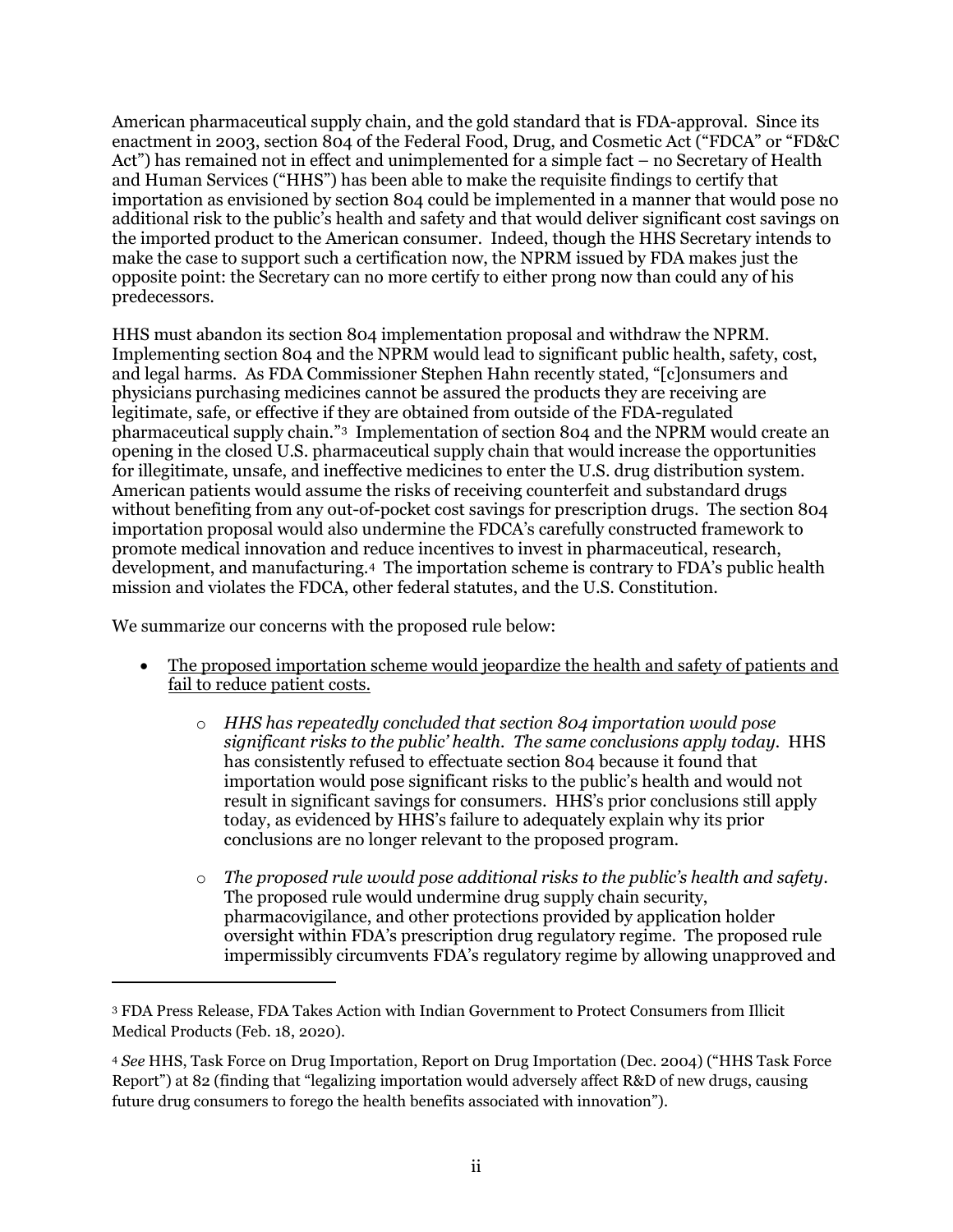misbranded drugs to be imported under section 804 and increases the likelihood that adulterated drugs will enter the U.S. market. Further, the importation scheme would introduce consumer confusion and increase the risk of medication errors. HHS has not even demonstrated that any Section 804 Importation Program ("SIP") entities have the capacity to ensure that drugs imported under the proposed rule are safe.

- o *The proposed rule would not result "in a significant reduction in the cost of covered products to the American consumer."* HHS has not shown that its importation scheme would result in significant cost savings of the covered products for the American consumer. The proposed rule does not provide any cost calculations, and instead, FDA admits that it is unable to determine whether the proposed rule will result in significant cost reductions.
- HHS's proposed certification and FDA's proposed rule would exceed their authorities under the FDCA and other federal laws.
	- o *HHS's proposal to certify based on temporary, limited, short term plans is inconsistent with section 804*. HHS's proposal for certification is unlawful for multiple reasons. First, HHS has impermissibly conditioned certification on anticipated future findings. Congress did not allow section 804 to become effective without HHS making the certification findings because Congress knew that section 804 would open a closed drug distribution system. Section 804 cannot be made effective without the required findings. Second, HHS impermissibly proposes to certify with respect to some sections of section 804 (e.g., commercial importation under subsections (b)-(h)), but not others (e.g., personal importation under subsection (j)) because it admits that section 804(j) will pose additional risk to the public's health and safety. Third, HHS proposes to certify for only particular consumers under particular plans, but section 804 certification must be broadly applicable and cannot be limited to specific consumers under specific plans. Moreover, HHS has impermissibly subdelegated fact-finding necessary for the required certification to third parties.
	- o *FDA lacks authority to adopt provisions of the proposed rule.* In addition to posing section 804 certification concerns, the proposed rule impermissibly requires the manufacturer to participate in importation in ways not sanctioned by the FDCA, FDA regulations, and other federal statutes.[5](#page-2-0) These provisions include proposed 21 C.F.R. § 251.16(i) (authorizing FDA to provide the Importer information contained in a new drug application), 21 C.F.R. § 251.16(b)

<span id="page-2-0"></span><sup>5</sup> Unless otherwise specified, we use the term "manufacturer" to have the same meaning as in section 581(10) of the FDCA (defining "manufacturer" to mean with respect to a product "(A) a person that holds an application approved under section 505 or a license issued under section 351 of the Public Health Service Act for such product, or if such product is not the subject of an approved application or license, the person who manufactured the product; (B) a co-licensed partner of the person described in subparagraph (A) that obtains the product directly from a person described in this subparagraph or subparagraph (A) or (C); or (C) an affiliate of a person described in subparagraph (A) or (B) that receives the product directly from a person described in this subparagraph or subparagraph (A) or (B)"). We use the term "application holder" to refer to a person who holds an application approved under section 505 of the FDCA.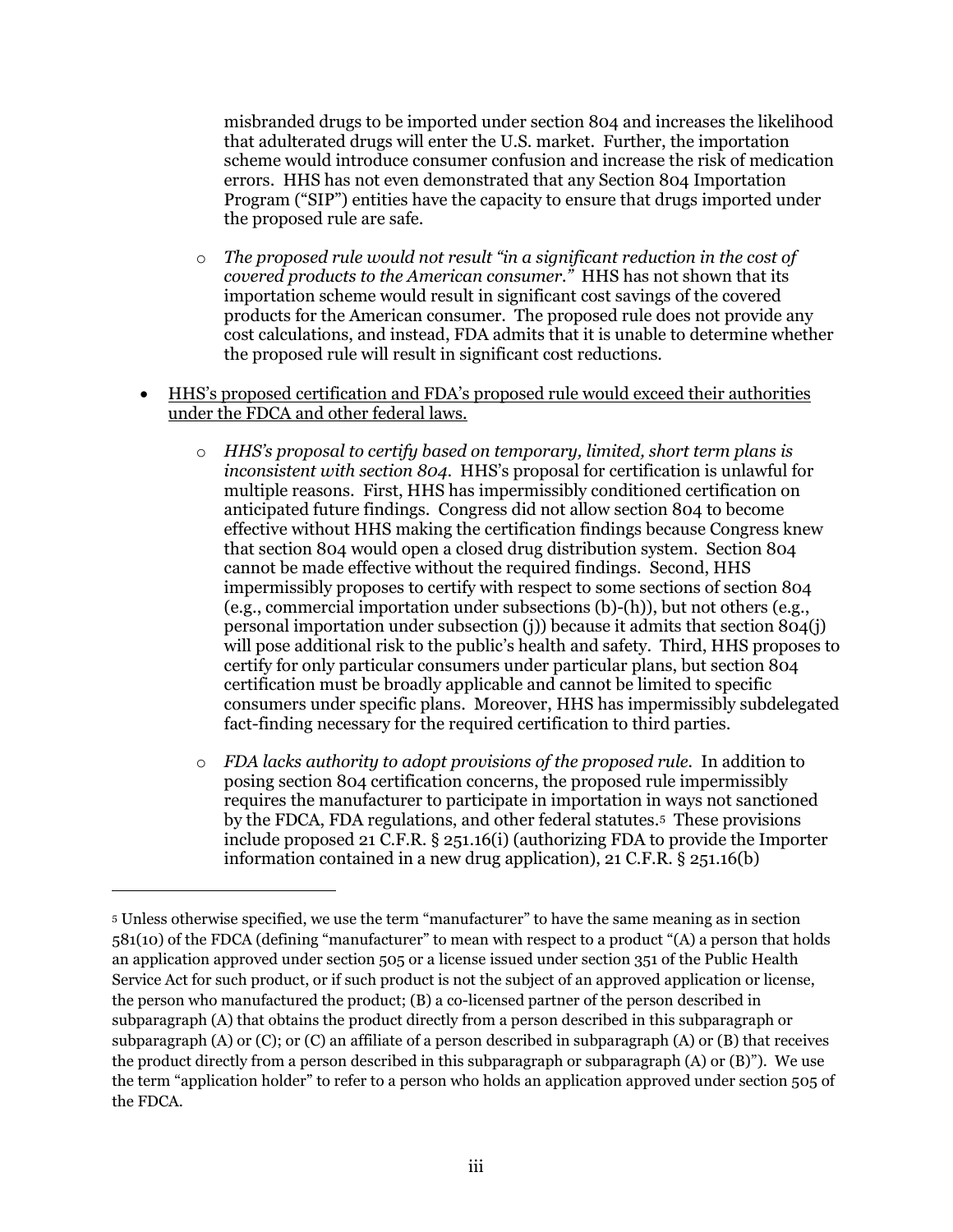(requiring manufacturer to supply "testing methodologies and protocols that the manufacturer has developed"), 21 C.F.R. § 251.13(a) (deeming authorization to provide labeling), 21 C.F.R.  $\S 251.4(c)(4)(xii)$  (requiring manufacturer to provide attestation), and 21 C.F.R. § 251.14 (requiring manufacturer to provide an Importer transaction information).

- The proposed rule raises constitutional concerns and is inconsistent with U.S. treaty obligations.
	- o *The proposed rule's attestation, testing, and labeling requirements violate manufacturers' First Amendment rights.* The required attestation from the manufacturer to an Importer and the required provision of testing information and the manufacturer labeling amount to compelled speech and compelled subsidies in violation of the First Amendment. These provisions unlawfully require a manufacturer to convey a message it disagrees with: that the imported drug is equivalent in quality and other attributes to the manufacturer's drug intended for the U.S. market and to subsidize their competitors' products.
	- o *Compelled disclosure of trade secrets and confidential commercial information ("CCI") for competitor use violates the Takings Clause and requires just compensation*. Disclosure of manufacturer trade secrets and CCI for competitor use would interfere with manufacturers' reasonable investments based on explicit guarantees in section 301(j) of the FDCA, FDA regulations, and the Federal Trade Secrets Act ("FTSA"). Forced disclosure for competitor use would have a significant negative economic impact on manufacturers and would harm a key right associated with their intellectual property: the right to exclude others from using the property.
	- o *Requiring manufacturers to allow Importers to use manufacturer trademarks at no cost violates the Takings Clause and requires just compensation.* Forcing manufacturers to allow competitors to use their trademarks would interfere with the manufacturers' reasonable investments in their trademarks. Such compulsory licenses are disfavored under trademark law because they allow a competitor to both benefit from, and potentially endanger, the reputation associated with the manufacturer's trademarks.
	- o *The proposed rule's implementation of section 804 would be inconsistent with the World Trade Organization's (WTO's) Agreement on Trade-Related Aspects of Intellectual Property Rights (TRIPS)*. Disclosing manufacturer trade secrets and CCI would violate article 39 of the TRIPS Agreement. A compulsory license from manufacturers to allow Importers to use their trademarks would violate article 21 of the TRIPS Agreement.
- FDA promulgated the proposed rule without effective statutory authority and failed to adhere to other procedural requirements. The proposed rule was issued without any effective statutory authority because it was issued before certification. Further, the public will not have a meaningful opportunity for notice-and-comment on HHS certification. Additionally, the proposed rule suffers from other procedural deficiencies, including failing to comply with the Regulatory Flexibility Act, the Unfunded Mandates Reform Act, Executive Orders 12866 (requiring explanation for determination that the rule is a "significant regulatory action" and requiring inter-agency review), 13175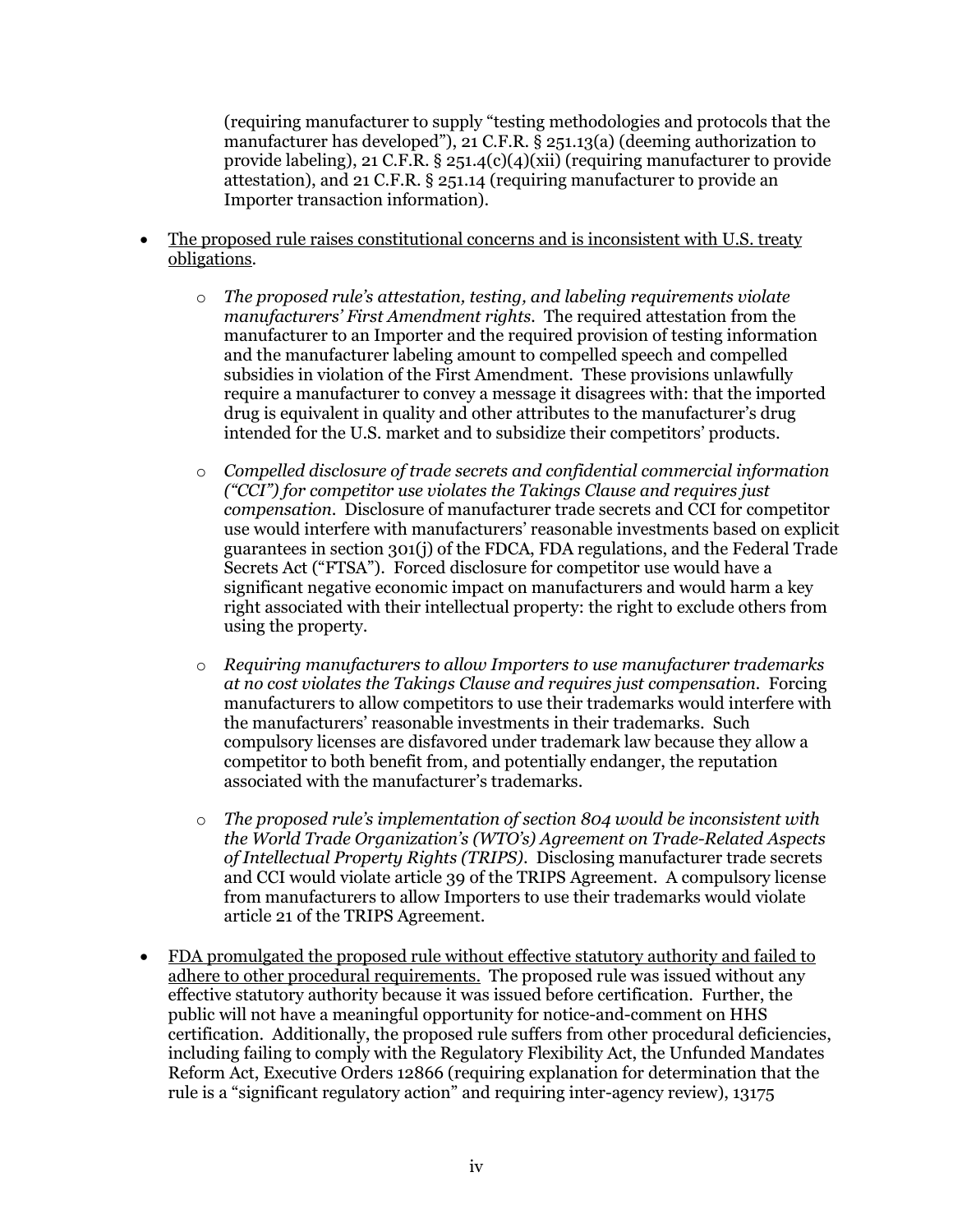(requiring assessment of impact on Native American tribes), 12630 (requiring an assessment of Takings Clause implications), the E-Government Act of 2002, and Executive order 13045 (requiring evaluation of the rule's risks to child health). For these reasons, FDA should withdraw the proposed rule.

- PhRMA provides other comments concerning aspects of the proposed rule that are impermissible or would lead to significant public health risks.Although PhRMA believes that FDA should withdraw the proposed rule because its section 804 implementation proposal would be unsafe, costly, and unlawful, PhRMA responds to certain FDA requests for comment on the proposed rule to further emphasize the safety, cost, and legal ramifications of the proposed importation scheme. We highlight a few of these concerns here:
	- o *FDA must clarify and revise some of its definitions*. The holder of a prescription drug application is the only suitable entity to fulfill the role of "manufacturer" under the proposed rule. The definition of "eligible prescription drug" should not include drugs with heightened safety concerns, such as combination products, inhaled drugs, modified-release drugs, sterile drugs, ophthalmic drugs, narrow therapeutic index drugs, drugs with boxed warnings, drugs requiring special storage conditions, and drugs requiring Medication Guides under 21 C.F.R. part 208. Further, "eligible prescription drug" should be limited to sole-source drugs, exclude drugs with remaining patents or exclusivities, exclude drugs manufactured using recombinant technologies, and exclude drugs subject to post-marketing commitments and requirements.
	- o *Cost savings must go to consumers*. Consistent with the statute, any cost savings must be calculated based on a patient's out-of-pocket costs for the covered products. FDA must not calculate cost savings passed to consumers in indirect ways.
	- o *Drug labeling must distinguish between a SIP drug, distributed by an Importer, and other drugs under the control of the manufacturer*. Disclosing that a drug was imported under the section 804 program is necessary for consumers to properly attribute the drug to the entity responsible for ensuring its quality and safety. Labeling should not reference any purported cost savings. Manufacturers should have the opportunity to review the proposed label and be able to include disclaimers on labeling.

Because implementation of section 804 and the NPRM would be unsafe, costly, and unlawful, HHS must abandon its pursuit of prescription drug importation. We explain our comments in more detail below.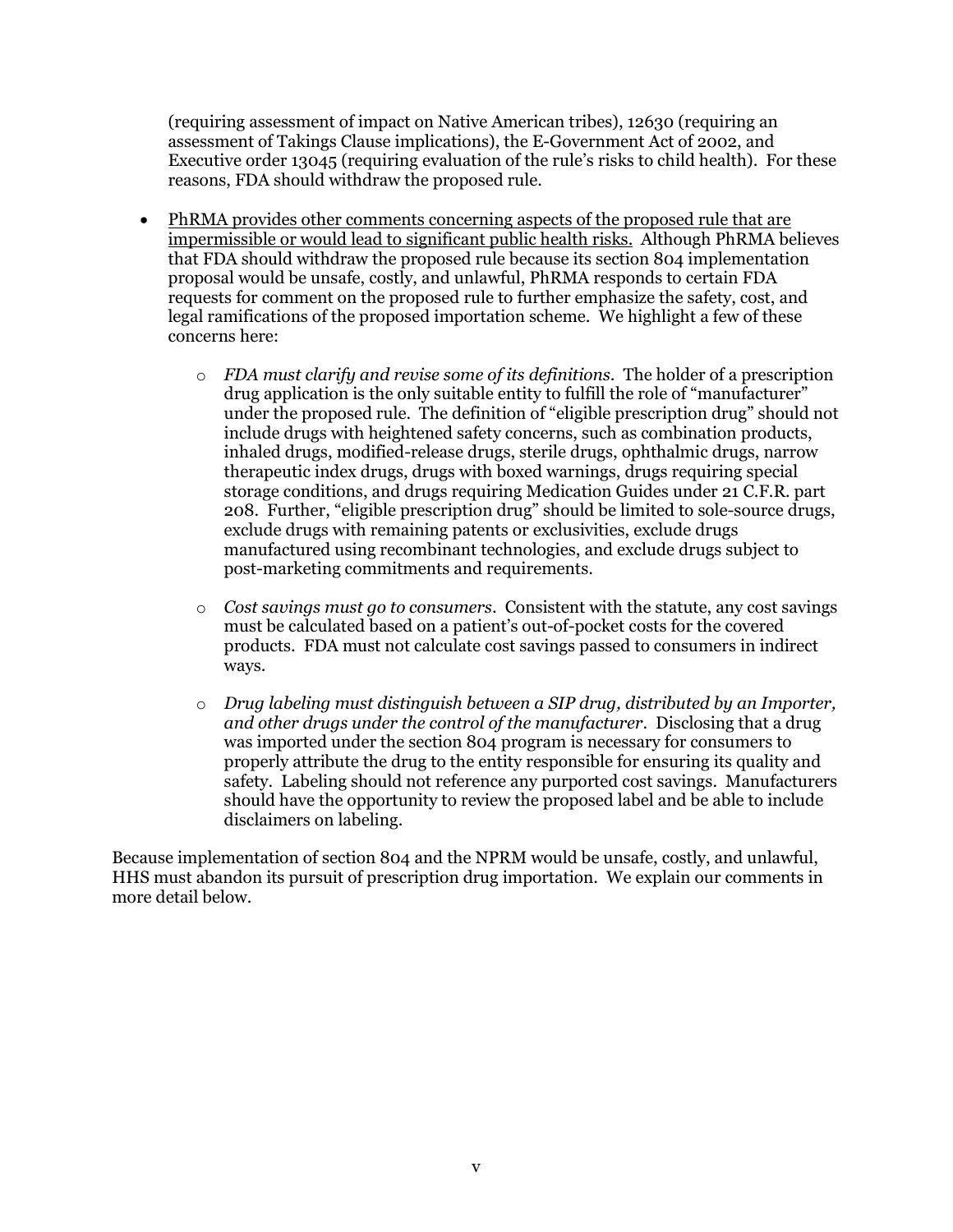# **Table of Contents**

| I. | The Proposed Rule Jeopardizes the Health and Safety of Patients and Fails to |                                                                         |                                                                                                                                                   |  |
|----|------------------------------------------------------------------------------|-------------------------------------------------------------------------|---------------------------------------------------------------------------------------------------------------------------------------------------|--|
|    | A.                                                                           |                                                                         | HHS has repeatedly concluded that section 804 importation would pose<br>significant risks to the public's health, and the same conclusion applies |  |
|    | <b>B.</b>                                                                    | The proposed rule would pose additional risk to the public's health and |                                                                                                                                                   |  |
|    |                                                                              | 1.                                                                      | The proposed importation program would undermine important<br>regulatory protections provided by application holder oversight                     |  |
|    |                                                                              | 2.                                                                      | The proposed importation scheme would expose patients to the<br>risks associated with imports of unapproved, misbranded, and                      |  |
|    |                                                                              | 3.                                                                      | FDA's proposed importation scheme would introduce consumer<br>confusion and could lead to increased medication errors.  20                        |  |
|    |                                                                              | 4.                                                                      | FDA's proposed importation scheme would allow unscrupulous<br>actors to take advantage of the consumer confusion around                           |  |
|    |                                                                              | 5.                                                                      | HHS fails to demonstrate that states and other SIP entities have the<br>capacity to ensure that drugs imported under section 804 would be         |  |
|    |                                                                              | 6.                                                                      | The proposed rule undermines the protections established under<br>the DSCSA and creates holes in the U.S. closed-drug distribution                |  |
|    |                                                                              |                                                                         | FDA's proposed scheme would fail to significantly reduce costs of the                                                                             |  |
| П. |                                                                              |                                                                         | HHS's Proposed Certification and FDA's Proposed Rule Would Exceed Their                                                                           |  |
|    | A.                                                                           |                                                                         | HHS's proposed certification of temporary, limited, short-term plans<br>under select subsections of section 804 is inconsistent with the          |  |
|    |                                                                              | 1.                                                                      | Conditional certification is impermissible under section 804 29                                                                                   |  |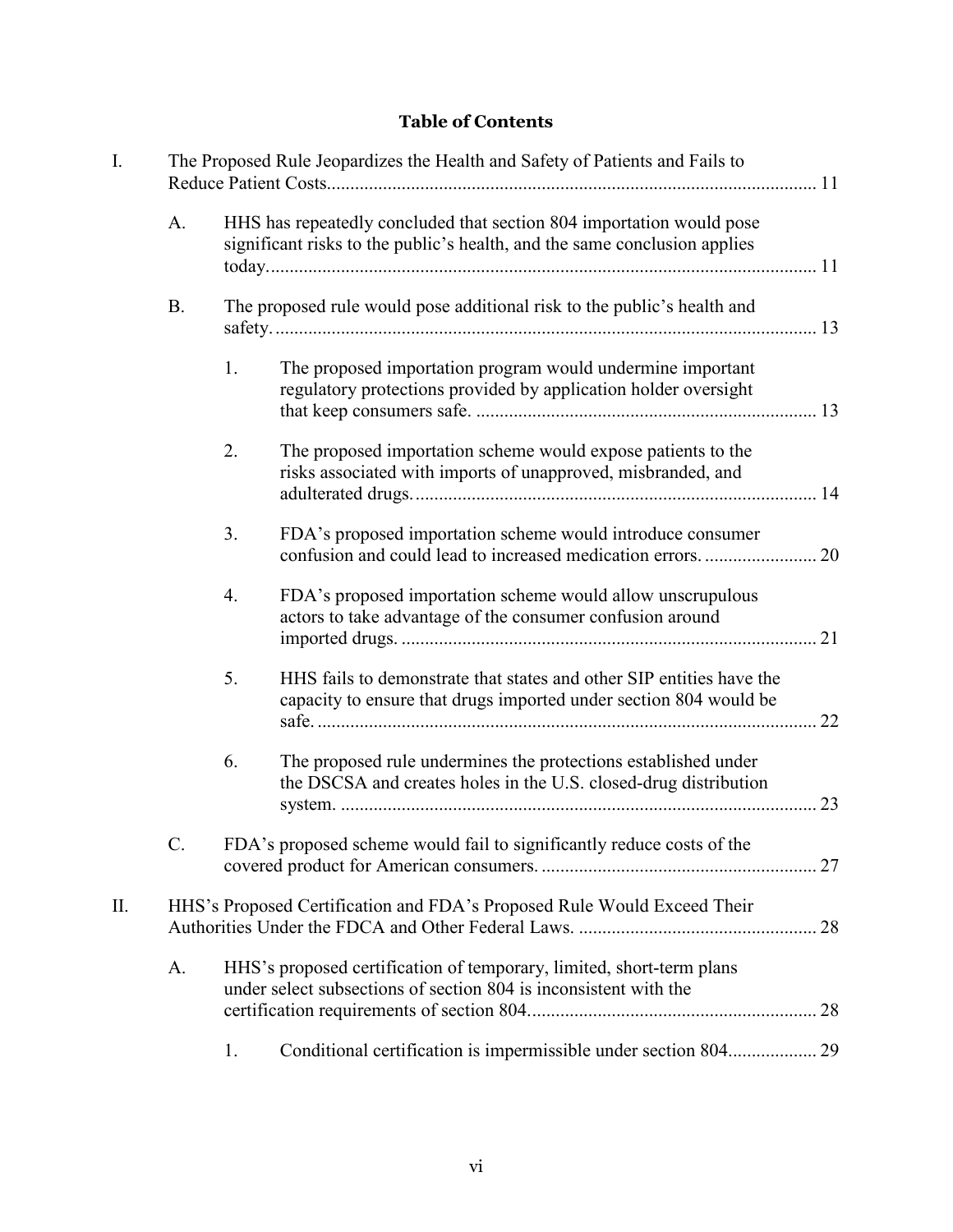|    |           | 2. | HHS admits that implementation of section 804 is unsafe and has<br>failed to make certification findings for all of section 804 30                        |  |
|----|-----------|----|-----------------------------------------------------------------------------------------------------------------------------------------------------------|--|
|    |           | 3. | HHS must certify based on the effects of section 804 broadly, not                                                                                         |  |
|    |           | 4. | HHS cannot certify based on anticipated findings by third parties.  33                                                                                    |  |
|    | <b>B.</b> |    | FDA lacks authority to adopt certain provisions in the proposed rule.  34                                                                                 |  |
|    |           | 1. | FDA's provision of the manufacturer's trade secrets and CCI to the<br>Importer would violate federal statutes and FDA's own                               |  |
|    |           | 2. | The proposed rule's deeming authorization is ultra vires36                                                                                                |  |
|    |           | 3. | FDA has no authority to require manufacturer attestation as                                                                                               |  |
|    |           | 4. | Section 804(e) of the FDCA does not authorize FDA to require<br>manufacturers to provide transaction information to the Importer 37                       |  |
| Ш. |           |    | The Proposed Rule Forces Manufacturers to Help Introduce Their Canadian<br>Products in the U.S. Markets, in Violation of the Constitution and U.S. Treaty |  |
|    | A.        |    | The proposed rule forces manufacturers of drugs to facilitate unauthorized                                                                                |  |
|    | <b>B.</b> |    | The proposed rule's requirements violate manufacturers' First                                                                                             |  |
|    |           | 1. | Compelled attestation and provision of testing information from<br>the manufacturer to an Importer amount to compelled speech 40                          |  |
|    |           | 2. | Compelled use of manufacturer labeling amounts to compelled                                                                                               |  |
|    |           | 3. | Compelled use of manufacturer labeling and forced attestation                                                                                             |  |
|    | C.        |    | Compelled disclosure of trade secrets and CCI would require payment of                                                                                    |  |
|    |           | 1. | Trade secrets and CCI in NDAs or ANDAs are private property 45                                                                                            |  |
|    |           | 2. | The Penn Central factors confirm that forced use of trade secrets<br>and CCI by competitors would amount to a taking requiring just                       |  |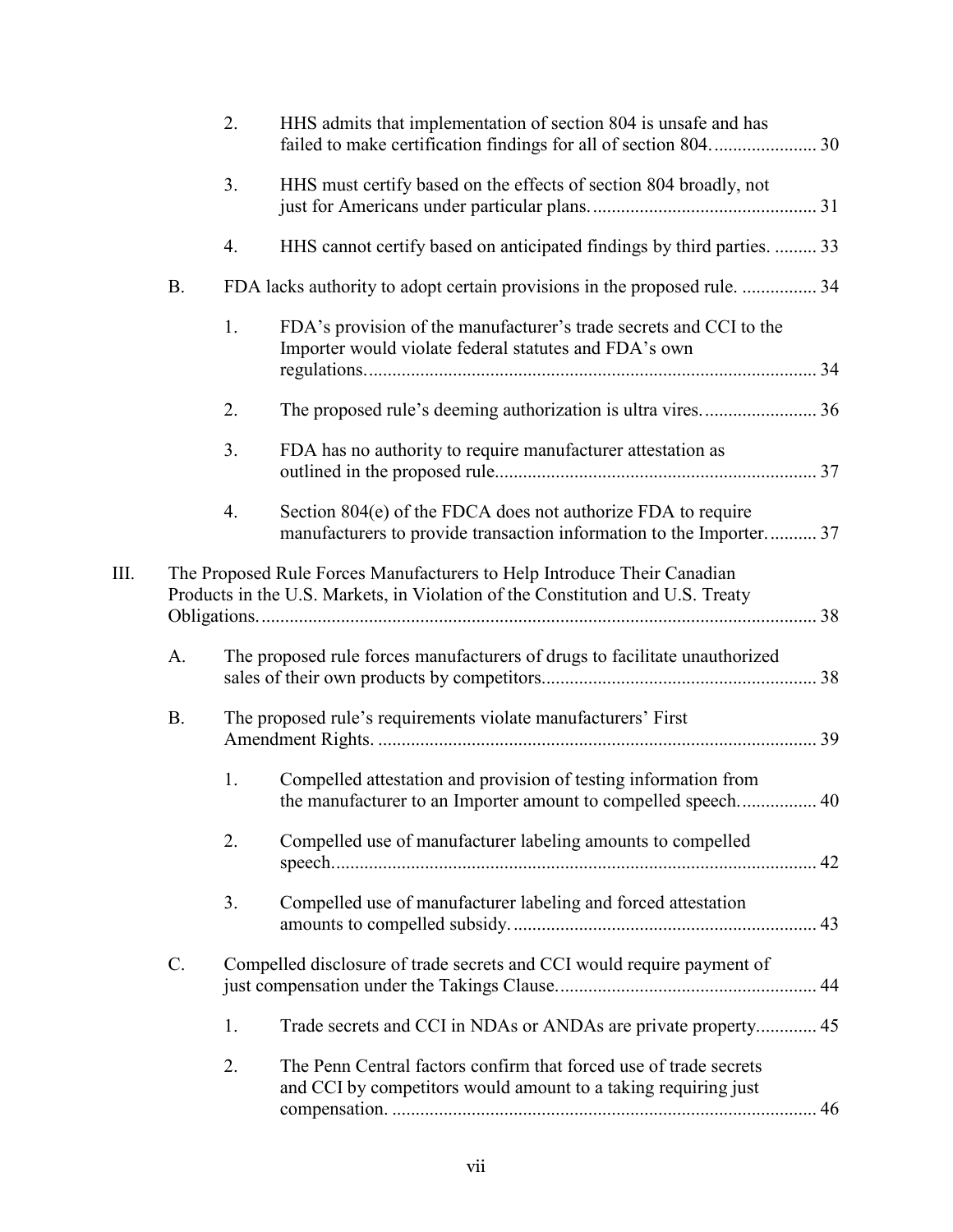|     |           | 3. | The proposed rule's alternative to disclosure of proprietary<br>information, compulsory testing, does not cure the Takings Clause                  |  |  |
|-----|-----------|----|----------------------------------------------------------------------------------------------------------------------------------------------------|--|--|
|     | D.        |    | Manufacturer trademarks in the FDA-approved labeling are private<br>property that manufacturers are forced to allow Importers to use at no cost 49 |  |  |
|     | Ε.        |    | The proposed rule is inconsistent with U.S. treaty obligations under the                                                                           |  |  |
| IV. |           |    | FDA Must Withdraw the Proposed Rule and HHS Must Not Certify Section 804<br>Without Meaningful Notice and Comment and Adherence to Procedural      |  |  |
|     | A.        |    | FDA cannot issue a proposed rule under section 804 absent certification.  52                                                                       |  |  |
|     | <b>B.</b> |    | FDA must provide a reasonable and meaningful opportunity for notice-                                                                               |  |  |
|     | C.        |    | In addition to all the other reasons, FDA must withdraw its proposed rule                                                                          |  |  |
|     |           | 1. | FDA failed to describe the proposed rule's impact on small                                                                                         |  |  |
|     |           | 2. | FDA failed to properly explain its assessment of the proposed<br>rule's costs to state, local, and tribal governments and the private              |  |  |
|     |           | 3. | FDA failed to provide an explanation for its determination that the                                                                                |  |  |
|     |           | 4. | FDA failed to consult with other federal agencies on issues                                                                                        |  |  |
|     |           | 5. | FDA failed to properly account for the proposed rule's impact on                                                                                   |  |  |
|     |           | 6. | FDA failed to consider the takings implications of the proposed                                                                                    |  |  |
|     |           | 7. | FDA failed to conduct a Privacy Impact Assessment for the                                                                                          |  |  |
|     |           | 8. | FDA failed to evaluate the proposed rule's risks to child health 63                                                                                |  |  |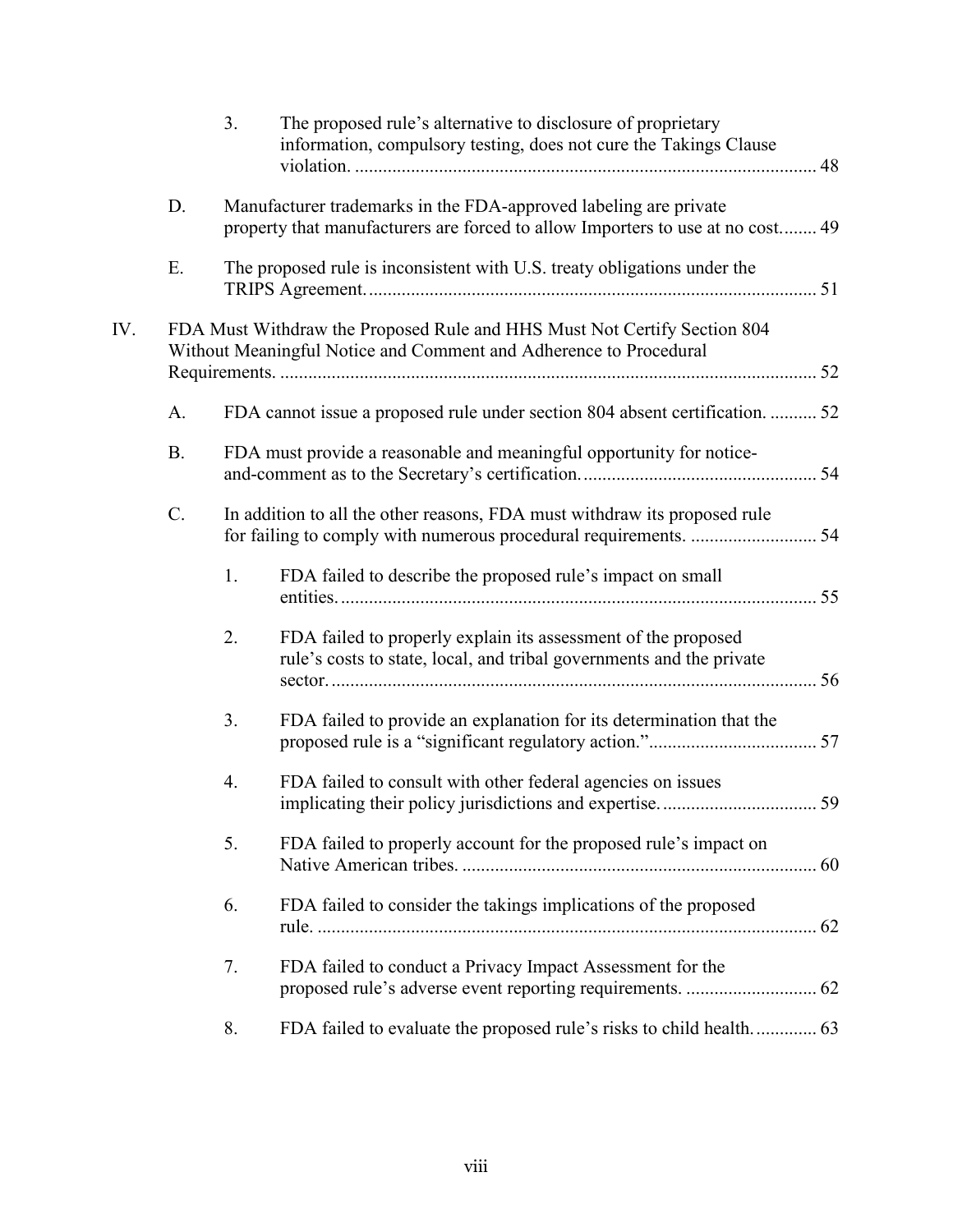| V. | HHS Should Abandon Section 804 Implementation and FDA Should Withdraw<br>the Proposed Rule. Nevertheless, if FDA Proceeds with the Proposal, It Must |                                                                                                                                                                                                                                                                                                                                                                                                                                                             |  |  |
|----|------------------------------------------------------------------------------------------------------------------------------------------------------|-------------------------------------------------------------------------------------------------------------------------------------------------------------------------------------------------------------------------------------------------------------------------------------------------------------------------------------------------------------------------------------------------------------------------------------------------------------|--|--|
|    | A.                                                                                                                                                   | FDA Request: FDA asks for comment on what elements should be                                                                                                                                                                                                                                                                                                                                                                                                |  |  |
|    | <b>B.</b>                                                                                                                                            | FDA Request: FDA is interested in receiving comments on what the<br>division of responsibility between co-sponsors should be and whether<br>there are certain arrangements that should not be permitted. FDA seeks<br>comment on whether it could be possible for a pharmacist or wholesaler to<br>be a SIP Sponsor without a State, tribal, or territorial government co-<br>sponsor, while posing no additional risk to the public's health and safety 65 |  |  |
|    | C.                                                                                                                                                   | FDA Request: FDA seeks comment on its proposed definitions. FDA<br>seeks comments on its product-by-product approach to determine whether<br>a product falls into categories that pose heightened safety concerns in the                                                                                                                                                                                                                                    |  |  |
|    | D.                                                                                                                                                   | FDA Request: FDA seeks comment on whether the rule should require<br>additional or alternative background information and on whether the<br>background information requirement should cover additional or alternative                                                                                                                                                                                                                                       |  |  |
|    | Ε.                                                                                                                                                   | FDA Request: FDA seeks comment on whether a SIP proposal should also<br>be required to describe the SIP Sponsor's plan for ensuring that the FDA-                                                                                                                                                                                                                                                                                                           |  |  |
|    | F.                                                                                                                                                   | FDA Request: FDA seeks comment on the factors that should be<br>considered in determining whether a reduction in the cost of covered                                                                                                                                                                                                                                                                                                                        |  |  |
|    | G.                                                                                                                                                   | FDA Request: FDA solicits comments on the process for reviewing and                                                                                                                                                                                                                                                                                                                                                                                         |  |  |
|    | Η.                                                                                                                                                   | FDA Request: FDA seeks comment on whether a Pre-Import Request<br>would cover subsequent shipments of the eligible prescription drug                                                                                                                                                                                                                                                                                                                        |  |  |
|    | I.                                                                                                                                                   | FDA Request: FDA seeks comment on whether 2 years is the appropriate<br>initial period of time for a SIP, whether 2-year reauthorization periods are<br>appropriate, and whether there should be a limit on the number of re-                                                                                                                                                                                                                               |  |  |
|    | J.                                                                                                                                                   | FDA Request: FDA seeks comment on what additional standards should                                                                                                                                                                                                                                                                                                                                                                                          |  |  |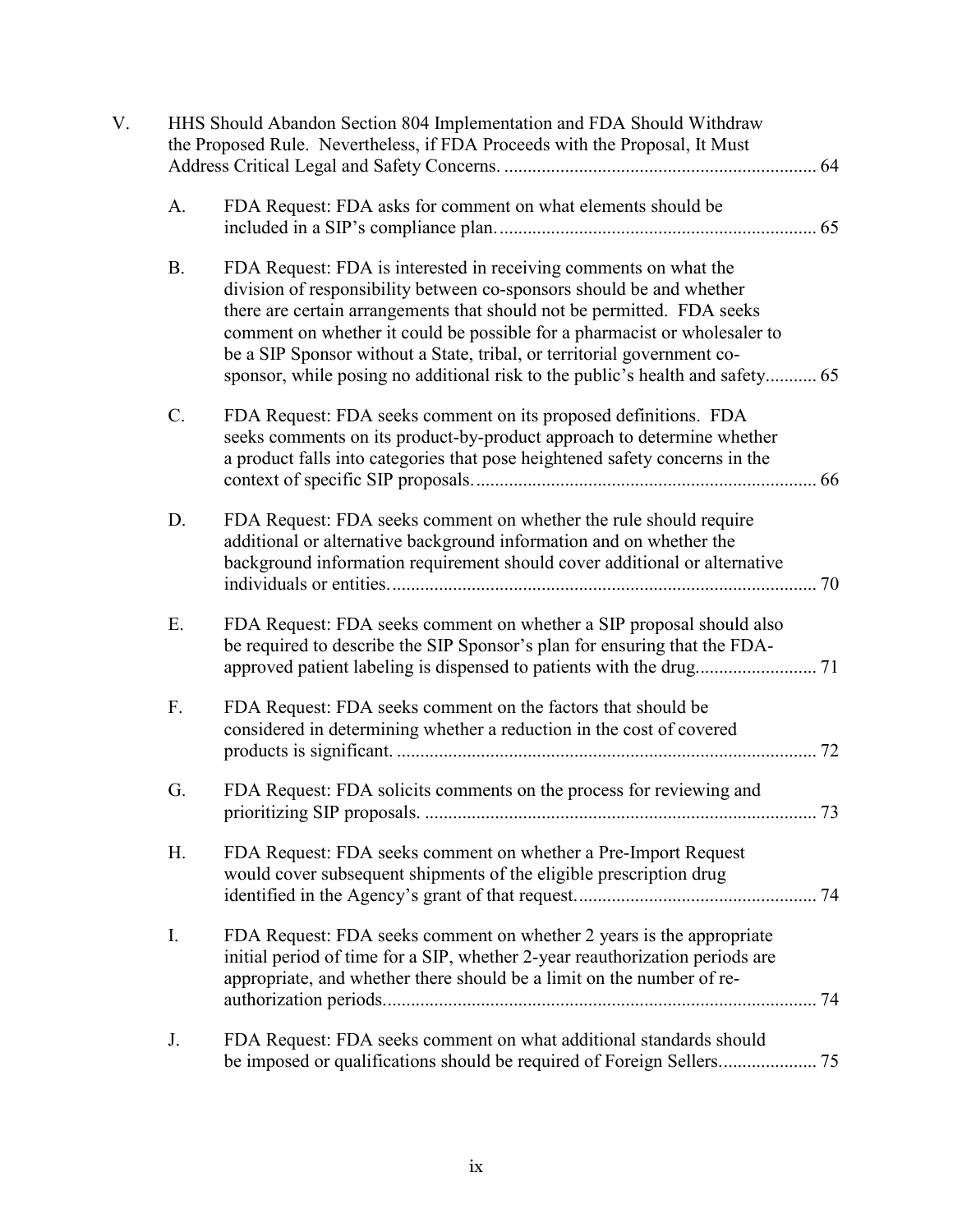|     | K. | FDA Request: FDA seeks comment on the feasibility and sufficiency of<br>screening to ensure that imported eligible prescription drugs are not                                                                                                                                                                                                                    |  |
|-----|----|------------------------------------------------------------------------------------------------------------------------------------------------------------------------------------------------------------------------------------------------------------------------------------------------------------------------------------------------------------------|--|
|     | L. | FDA Request: FDA seeks comment on whether there are qualifications<br>Importers should be required to have, beyond being licensed as a                                                                                                                                                                                                                           |  |
|     | M. | FDA Request: FDA seeks comment on whether there actually are<br>safeguards that could be put in place that would enable FDA to authorize a<br>SIP with multiple Foreign Sellers in a single supply chain in Canada 76                                                                                                                                            |  |
|     | N. | FDA Request: FDA welcomes comments on whether FDA should include                                                                                                                                                                                                                                                                                                 |  |
|     | O. | FDA Request: FDA seeks comment on whether there are other<br>requirements all laboratories should meet before FDA approves them for                                                                                                                                                                                                                              |  |
|     | P. | FDA Request: FDA seeks comment on whether any other provisions are<br>needed to protect the information that manufacturers would need to<br>provide to Importers under this rule. We seek comments on what testing<br>would be appropriate at this stage and comment on what would be<br>considered timely for the manufacturer to provide necessary information |  |
|     | Q. | FDA Request: FDA seeks comment on whether having multiple otherwise<br>identical drugs in the marketplace with different National Drug Codes<br>(NDCs) will create any issues, such as with pharmacy dispensing or                                                                                                                                               |  |
|     | R. | FDA Request: FDA seeks comments on the content of the disclosure<br>statement, whether such a statement is necessary, and whether more                                                                                                                                                                                                                           |  |
|     | S. | FDA Request: FDA seeks comment on how a SIP Sponsor, Foreign Seller,                                                                                                                                                                                                                                                                                             |  |
| VI. |    |                                                                                                                                                                                                                                                                                                                                                                  |  |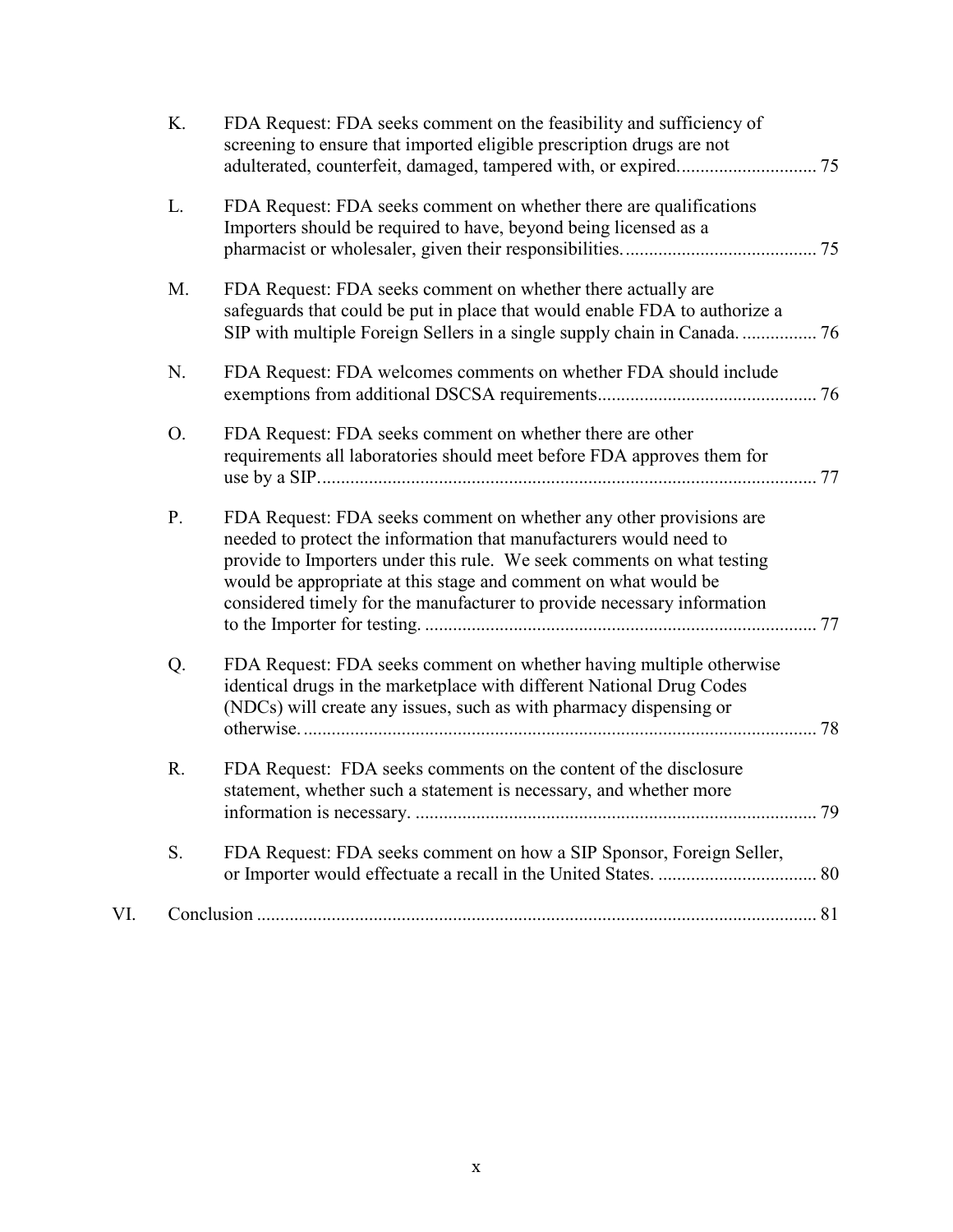# <span id="page-10-0"></span>**I. The Proposed Rule Jeopardizes the Health and Safety of Patients and Fails to Reduce Patient Costs.**

FDA's proposed scheme would endanger patients while failing to reduce costs for American consumers. HHS has repeatedly concluded that section 804 importation would pose significant risks to the public health and would not reduce costs in covered products for the American consumer. These conclusions are still valid today. The proposed rule would undermine the U.S. regulatory system that relies on the application holder to ensure American consumers receive safe and effective drugs, create holes in the closed-system supply chain, and increase consumer confusion about imported drugs. These consequences would increase the risks that patients will be harmed by unapproved, misbranded, adulterated, counterfeit, and unsafe drugs entering the market after implementation of section 804. Moreover, the proposed rule would exempt products imported under section 804 from key provisions of the Drug Supply Chain Security Act ("DSCSA") and undermine developments in supply chain security in the U.S. The proposed scheme is also unlikely to achieve any savings related to the imported products for U.S. consumers, let alone a significant reduction in cost to consumers, as demonstrated by FDA's failure to quantify the costs of its proposed rule. In light of these significant issues and for the reasons set forth below, HHS cannot certify that section 804 "*will*" "pose no additional risk to the public's health and safety; and result in a significant reduction in the cost of covered products to the American consumer."[6](#page-10-2)

A. HHS has repeatedly concluded that section 804 importation would pose significant risks to the public's health, and the same conclusion applies today.

<span id="page-10-1"></span>Historically, HHS Secretaries under both Democratic and Republican administrations have found that an importation program would pose significant risk to the public's health and declined to issue certifications to allow imports of drugs into the U.S. In 2007, for example, former HHS Secretary Michael Leavitt warned, "Allowing the importation of drugs outside the current safety system would pose an immediate and significant risk to the public health in the United States.["7](#page-10-3) Former FDA Commissioner Scott Gottlieb has stated that safeguarding drug importation is "very, very resource-intensive" and there is "no fool-proof way to do this."[8](#page-10-4) Until recently, current HHS Secretary Alex Azar recognized section 804 importation as a "gimmick"

<span id="page-10-2"></span><sup>6</sup> FDCA § 804(l) (emphasis added to "will").

<span id="page-10-3"></span><sup>7</sup> Lynne Taylor, U.S. Senate Kills Drug Importation Moves, PharmaTimes (May 8, 2007). Former HHS Secretary Donna Shalala, who declined to certify to a predecessor of section 804, recently called a Florida Canadian drug importation bill "silly" and "pure politics." Press Release, Donna Shalala, Good Luck with that Canadian Drug Import Bill (June 8, 2019).

<span id="page-10-4"></span><sup>8</sup> Rachel Cohrs, Gottlieb Bashes Drug Importation a Day After Trump Supports It, InsideHealthPolicy (May 10, 2019).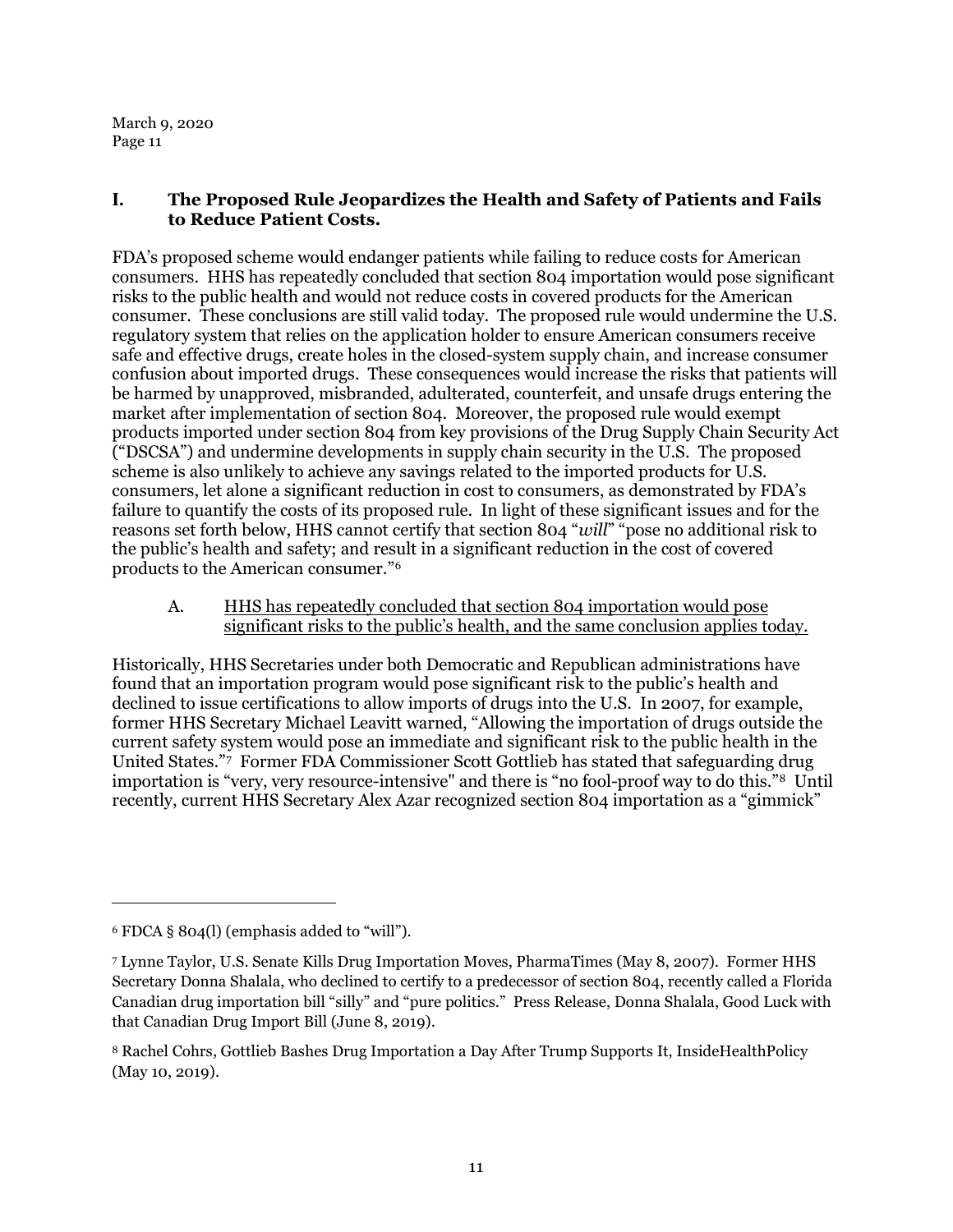that "has been assessed multiple times by the Congressional Budget Office, and CBO has said it would have no meaningful effect."[9](#page-11-0)

These HHS determinations rested, in part, on a comprehensive report on section 804 importation released in 2004. After enactment of section 804, HHS produced a report to examine whether importation would pose additional risk to the public's health and safety and whether importation would result in a reduction in cost on the covered products to the American consumer, the requirements for certification. The HHS Task Force **could not find** that importation would pose no additional risk. Instead, the HHS Task Force concluded that the "increasing volume of imported drugs makes it difficult to quantify, monitor, control, and ensure safety."[10](#page-11-1) The HHS Task Force considered potential safeguards but concluded that many alternative safeguards would not be equivalent to existing safety standards under the FDCA. As a general matter, for example, product testing "does not necessarily ensure that imported drugs were manufactured, handled, or stored in such a way to maintain their quality, safety, and efficacy."[11](#page-11-2) Further, "there is no single technology or machine that could do this test for all products as they enter the country and, even if there was, it would be prohibitively resource intensive and logistically impossible to test all imported products.["12](#page-11-3)

Further, the HHS Task Force **could not find** that importation would result in significant cost savings to the American consumer. This was in part because "[o]verall national savings from legalized commercial importation will likely be a small percentage of total drug spending and developing and implementing such a program would incur significant costs and require significant additional authorities."<sup>[13](#page-11-4)</sup> In fact, the "public expectation that most imported drugs are less expensive than American drugs is not generally true. Generic drugs account for most prescription drugs used in the U.S. and are usually less expensive in the U.S. than abroad."[14](#page-11-5)

Any commercial importation, the HHS Task Force reasoned, would require new legal authorities, and limitations in current legal authorities would inhibit the Secretary's ability to certify the safety of a drug importation program.[15](#page-11-6) For example, FDA identified "partnerships with foreign health authorities to verify transactions" as necessary to ensure the pedigree of an imported product.[16](#page-11-7) In addition, commenters suggested that for commercial importation to work, FDA would need the same level of authority for international recalls as it currently has for

- <span id="page-11-6"></span><sup>15</sup> *Id*. at 25.
- <span id="page-11-7"></span><sup>16</sup> *Id*.t at 33.

<span id="page-11-0"></span><sup>9</sup> Alex Azar, Remarks on Drug Pricing Blueprint (May 14, 2018).

<span id="page-11-1"></span><sup>10</sup> HHS Task Force Report at 8.

<span id="page-11-2"></span><sup>11</sup> *Id*.

<span id="page-11-3"></span><sup>12</sup> *Id*. at 43.

<span id="page-11-4"></span><sup>13</sup> *Id*. at XIII.

<span id="page-11-5"></span><sup>14</sup> *Id*. at XIII.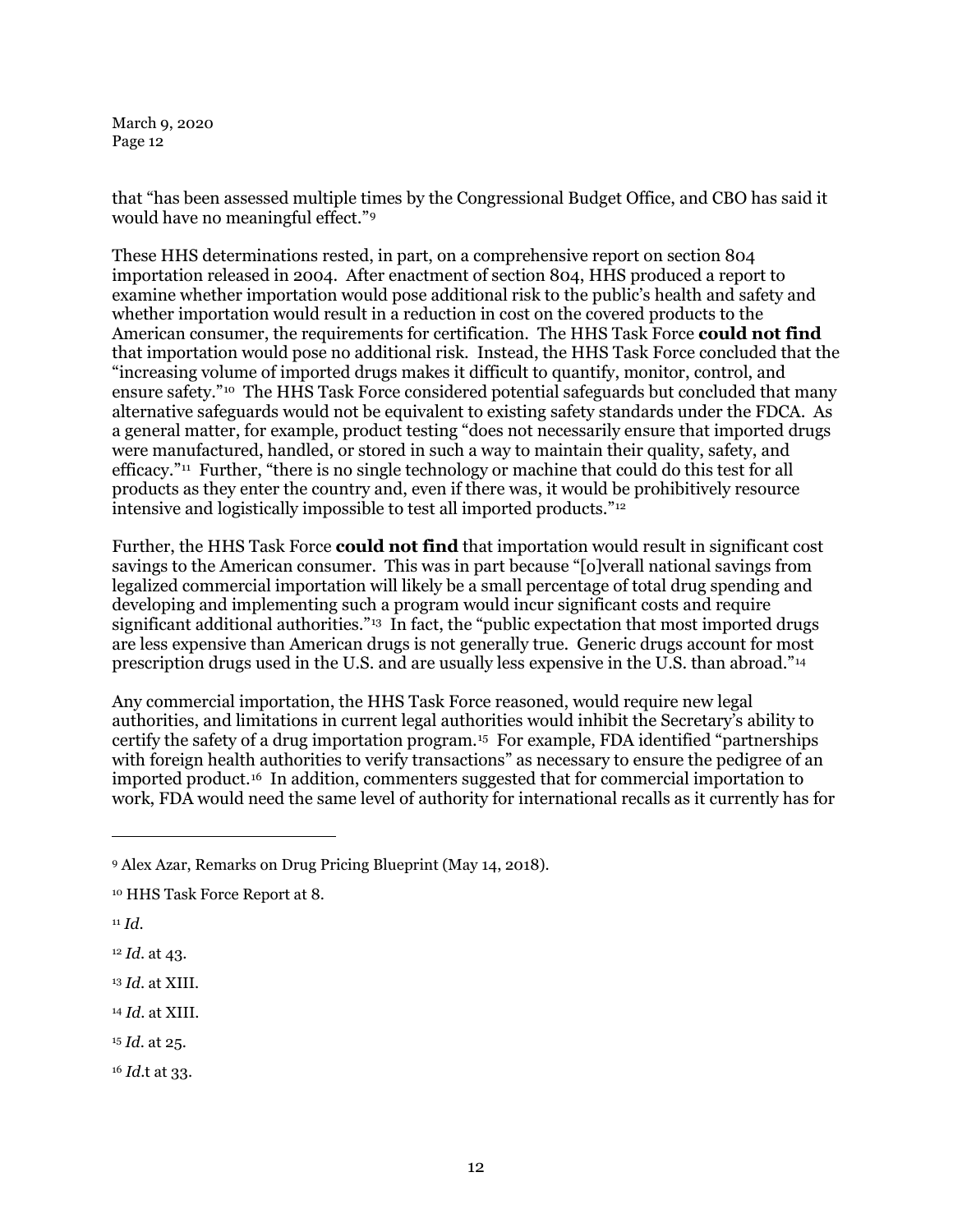domestic recalls.[17](#page-12-2) Today, there is still no Canadian system in place to ensure the pedigree of a product originally intended for Canada that becomes intended for the U.S. or any new international authorities to address the pedigree of the imported product and international recalls. The conclusions in the HHS Task Force Report are thus still relevant today.[18](#page-12-3)

# B. The proposed rule would pose additional risk to the public's health and safety.

<span id="page-12-0"></span>Section 804(l)(1) requires HHS to find that implementation of the section will "pose no additional risk to the public's health and safety." The proposed rule undermines the drug distribution system in the U.S., which in FDA's words, "provides critical assurances to patients."[19](#page-12-4) The risks associated with the proposed importation scheme prevent HHS from certifying under section 804(l)(1).

### *1. The proposed importation program would undermine important regulatory protections provided by application holder oversight that keep consumers safe.*

<span id="page-12-1"></span>The FDCA and FDA's implementing regulations for prescription drugs rely on one entity, the application holder, to bear primary responsibility for drugs distributed under its application. The application holder is responsible for ensuring that drugs are manufactured and stored in compliance with current good manufacturing practices ("cGMP") and for ensuring that drugs are distributed under good distribution practices. Once a drug enters the U.S. market, application holders must comply with FDA's pharmacovigilance regulations and implement risk management strategies to minimize risks related to a drug. The application holders design pharmacovigilance systems and processes to detect, assess, and understand any adverse effects or drug-related problems. If the application holder detects a safety signal, it can propose changes to drug labeling to account for newly discovered risks. Thus, under FDA's regulatory regime, one entity, the application holder, has oversight over the drug and can be held accountable if issues with the drug arise.

Implementation of section 804 under the proposed rule would significantly disrupt FDA's regulatory regime and thereby undermine public health and safety. Under FDA's proposed scheme, the application holder would no longer have visibility into the supply chain for a drug; instead, multiple parties would be responsible for packaging, storing, and distributing products to U.S. patients. More importantly, no one entity could be responsible for ensuring that drugs

<span id="page-12-2"></span><sup>17</sup> *Id*. at 24.

<span id="page-12-3"></span><sup>&</sup>lt;sup>18</sup> *See Motor Vehicle Mfrs. Ass'n v. State Farm Mut. Auto. Ins. Co., 463 U.S. 29, 52 (1983) (holding that* an agency must show that its decision was the product of "reasoned decisionmaking" to satisfy the arbitrary and capricious standard of review); *Encino Motorcars, LLC v. Navarro,* 136 S.Ct. 2117, 2125–26 (2016) (holding that an agency acts arbitrarily and capriciously when it changes policy without accounting for reliance interests created by the prior policy or inconsistencies between the new policy and factual findings made in connection with the prior policy).

<span id="page-12-4"></span><sup>19</sup> FDA Press Release: FDA Warns CanaRx for Selling Unapproved, Misbranded and Unsafe Imported Drugs to Unsuspecting Americans (Feb. 28, 2019).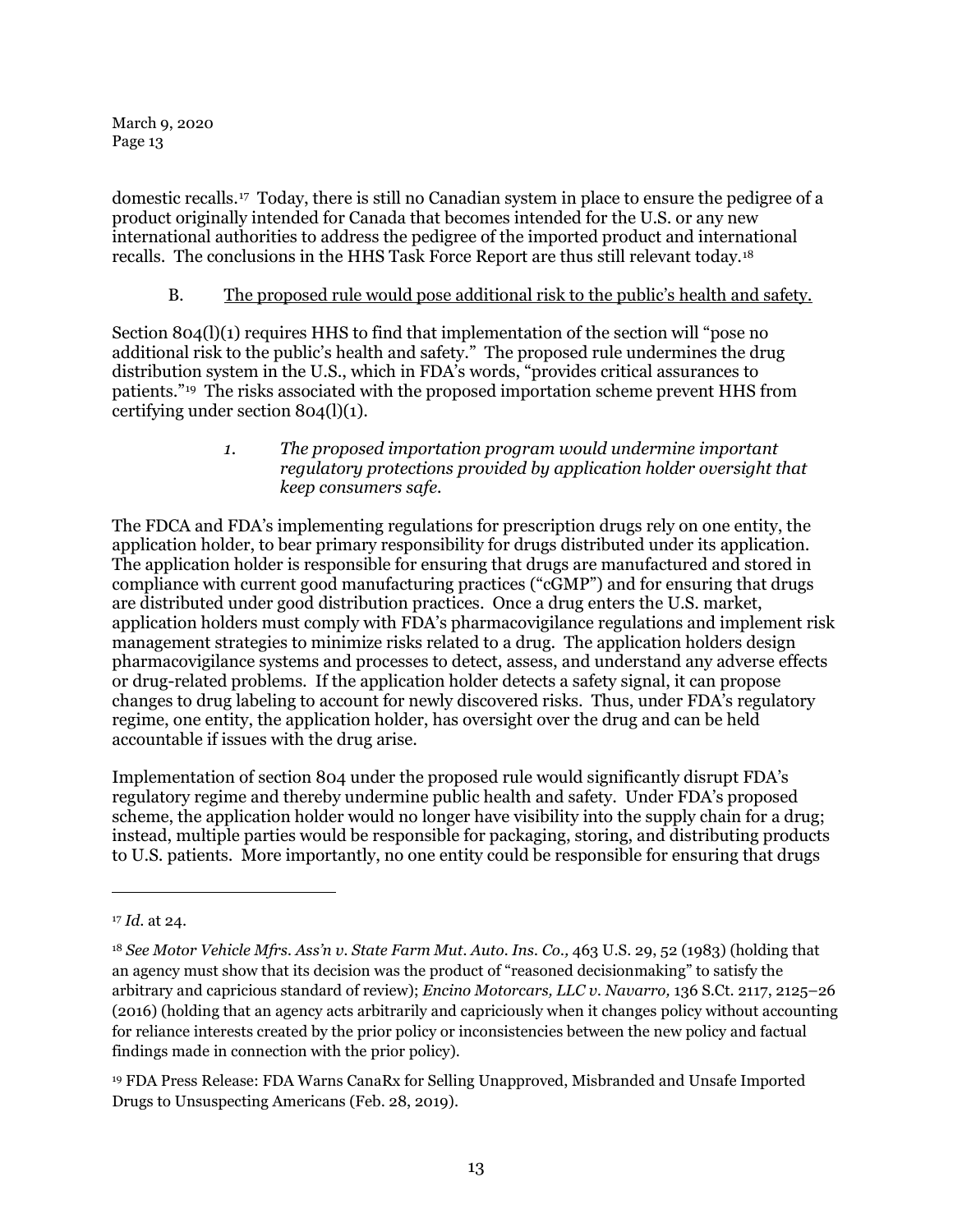are manufactured, stored, and distributed safely to U.S. patients. Because the application holder would not have visibility into the supply chain, the application holder would no longer be in a position to monitor and prevent adulteration or departures from good manufacturing or good distribution practices. Adding another supply chain into the system, as well as a second owner of that supply chain, would lead to additional risks because no one party has full visibility or accountability. For example, if a patient reports an adverse event for an imported drug to an application holder, the holder may not have all the information in its possession necessary to perform an informed assessment about whether the event is related to the drug itself or instead related to how a Foreign Seller or Importer repackaged, stored, or distributed the drug. Second, application holders collecting postmarketing safety data on approved drugs would not be able to determine whether the collected information relates to drugs intended for the U.S. or drugs distributed under an importation plan. Finally, if an application holder changes its labeling post-approval to, for example, add a warning, it would not be in a position to ensure that the drugs distributed by the Importer bear that warning.

## *2. The proposed importation scheme would expose patients to the risks associated with imports of unapproved, misbranded, and adulterated drugs.*

<span id="page-13-0"></span>The FDCA and FDA's regulations ensure the safety and overall quality of drug products consumers purchase in the United States. Drugs marketed in the U.S. must be approved, not misbranded, and not adulterated, in addition to meeting other requirements outlined in the FDCA. The FDCA and FDA's regulations give American consumers confidence that the drugs they use are safe and effective and are not expired, subpotent, contaminated, counterfeit, or otherwise unsafe for patient use.

Mindful of the FDA regulatory regime, Congress mandated that each prescription drug imported under section 804's commercial importation scheme must comply with sections 505 (premarket approval), 501 (adulteration), and 502 (misbranding).<sup>[20](#page-13-1)</sup> Section 801(a), which applies to drugs imported under section 804, requires FDA to refuse admission to unapproved new drugs, misbranded drugs, and adulterated drugs.[21](#page-13-2) For these reasons, the HHS Task Force concluded that it did not have legal authority to allow imports of foreign "versions" of FDA-approved drugs because these drugs would be unapproved and misbranded.[22](#page-13-3) The proposed rule does not cure these concerns: it would allow unapproved and misbranded drugs to be imported under section 804 and would increase the likelihood that adulterated drugs enter the U.S. market. The proposed rule's failure to comply with the approval, misbranding, and adulteration provisions of the FDCA would expose patients to increased health and safety risks.

<span id="page-13-1"></span> $20$  FDCA § 804(c)(1).

<span id="page-13-2"></span><sup>21</sup> *See Cook v. FDA,* 733 F.3d 1, 7 (D.C. Cir. 2013) (finding that "the ordinary meaning of 'shall' is 'must'").

<span id="page-13-3"></span><sup>22</sup> *See* HHS Task Force Report at 15.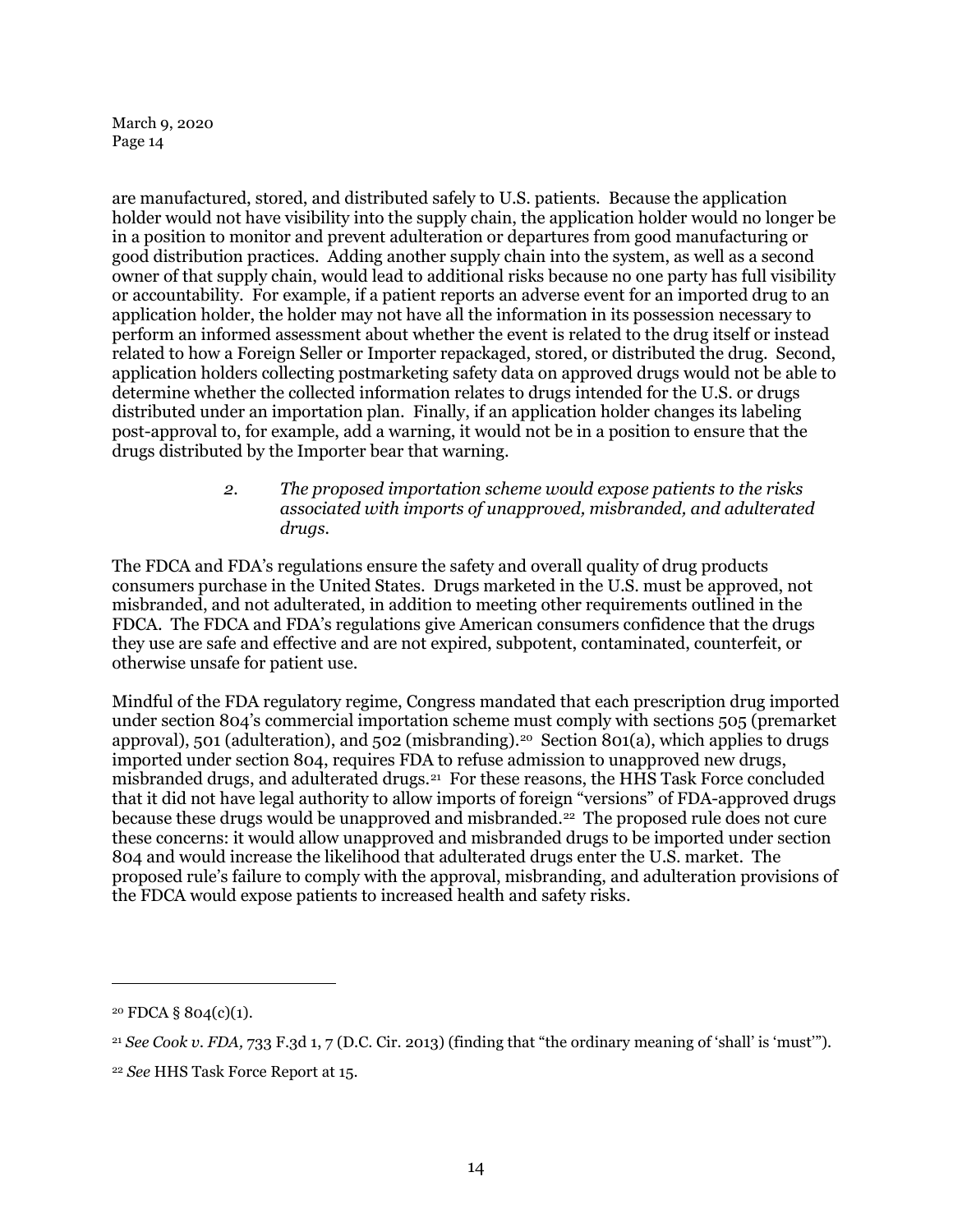> a) The proposed rule would permit unapproved drugs, not subject to rigorous FDA review, to be imported into the United States.

FDA's approval scheme is essential to ensuring the safety and efficacy of a prescription drug. Section 505 of the FDCA states that "[n]o person shall introduce or deliver for introduction into interstate commerce any new drug, unless an approval of an application filed pursuant to subsection (b) or (j) is effective with respect to such drug."<sup>[23](#page-14-0)</sup> Under the FDA's rigorous evaluation process, the Agency scrutinizes everything about the drug, from the clinical trials evaluating whether a drug is safe or effective to the conditions under which the drug is manufactured. An application approved under a new drug application ("NDA") (section 505(b)) or an abbreviated new drug application ("ANDA") (section 505(j)) includes all components of a drug, all aspects of its manufacture, and all its packaging and labeling.[24](#page-14-1)

To ensure drugs remain safe and effective after initial approval, FDA oversees and monitors any change an applicant may make to a drug. Any change to an approved new drug application must either be submitted to FDA prior to distribution of the drug product made using the change or be described in an annual report for changes that are expected to have a minimal impact on the drug.[25](#page-14-2) FDA's guidance on "Changes to an Approved NDA or ANDA" describes some of the conditions of an approved application, including manufacturing sites, manufacturing processes, the container closure system, and labeling.<sup>[26](#page-14-3)</sup> FDA approval of a new drug application "includes" the approval of the exact text in the proposed label."<sup>27</sup>

A drug imported under the proposed rule will be unapproved because it will differ from the drug approved in the NDA and ANDA and therefore would not have been subject to FDA review.<sup>28</sup> We provide examples of these differences below:

1

<span id="page-14-2"></span><sup>25</sup> 21 C.F.R. § 314.70.

<span id="page-14-3"></span><sup>26</sup> FDA, Guidance for Industry: Changes to an Approved NDA or ANDA (Apr. 2004) (Changes to an Approved NDA or ANDA Guidance").

<span id="page-14-4"></span><sup>27</sup> *Wyeth v. Levine,* 555 U.S. 555, 568 (2009).

<span id="page-14-5"></span><sup>28</sup> PhRMA notes FDA does not have authority to compel the NDA or ANDA holder for the FDA-approved product to submit a supplement. *See Ass'n of Am. Physicians & Surgeons, Inc. v. FDA*, 226 F.Supp.2d 204 (D.D.C. 2002) (holding that, absent clear Congressional intent, FDA had no authority to issue a rule requiring manufacturers to develop a pediatric formulation for a drug product and submit it for approval). Here, as in *Association of American Physicians & Surgeons,* Congress did not explicitly give FDA authority to modify an approved application by requiring companies to submit a supplement.

<span id="page-14-0"></span><sup>23</sup> FDCA § 505(a).

<span id="page-14-1"></span><sup>24</sup> *See* New Drugs for Human Use: Proposed Clarification of Requirements for Application Supplements, 51 Fed. Reg. 20310, 20311 (June 4, 1986) (indicating that the conditions under which a drug is approved included "detailed information about the composition of the drug, the method of its manufacture, and copies of the labeling for the product").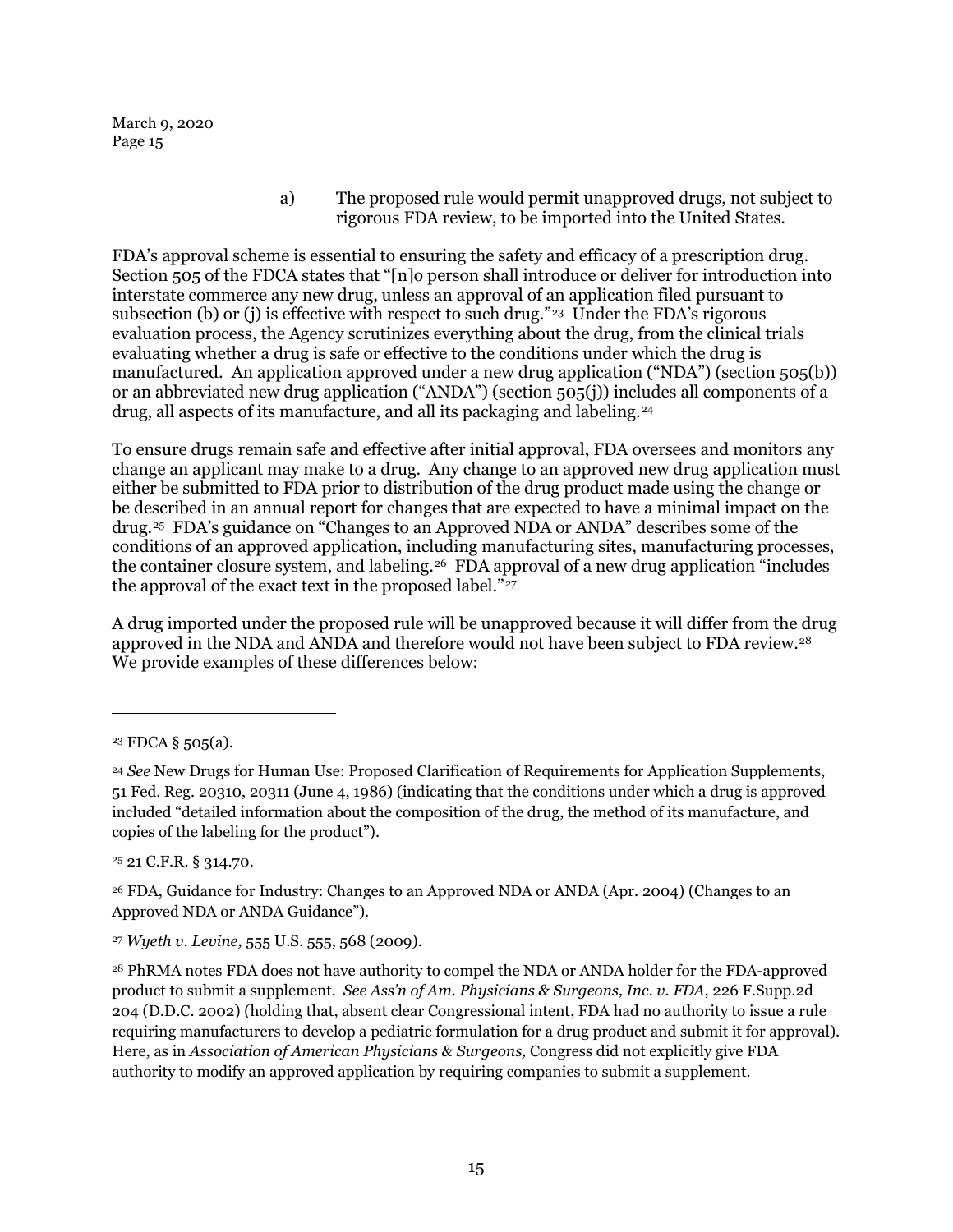- There will be manufacturing information for the imported drug that will not be in the NDA or ANDA for the FDA-approved drug. For example, the relabeler/repackager and the relabeling/repackaging processes by the Foreign Seller and Importer will not be included in the NDA or ANDA. In addition, the identity of the qualified laboratory and the testing will not be included in the NDA or ANDA. The chemistry, manufacturing, and controls section in the NDA and ANDA for FDA-approved drugs controls the entirety of the manufacturing process, from active pharmaceutical ingredient through finished product, and must include these types of manufacturing information.[29](#page-15-0) Moreover, the addition of manufacturing or processing sites are usually required to be submitted to FDA in an application before these changes can occur.<sup>[30](#page-15-1)</sup> Because of differences in how a Foreign Seller and Importer store and relabel/repackage the products, these manufacturing differences would change the methods or controls that provide assurance that the drug substance or product has "the characteristics of identity, strength, quality, purity, or potency that it purports or is represented to possess."31 These differences will render the drug unapproved.
- Likewise, the labeling for the imported drug will necessarily include differentiating information that does not appear on labeling in an FDA-approved NDA or ANDA. The proposed rule requires certain information to appear on a drug imported under it. The imported drug's labeling will include "the name and place of business of the Importer," as well as that of the manufacturer if FDA-approved labeling does not include such information. The labeling could also include a SIP website. The imported drug's labeling must include the following statement: "This drug was imported from Canada under the [Name of State or Other Government Entity and of Its Co-Sponsors, If Any] Section 804 Importation Program to reduce its cost to the American consumer."[32](#page-15-3) Labeling is approved as part of a new drug application, and changes in labeling such as

<span id="page-15-0"></span><sup>29</sup> FDCA § 505(b)(1)(D) (requiring the applicant to provide to the Secretary a "full description of the methods used in, and the facilities used for, the manufacturing, processing, and packing"); 21 C.F.R. §§ 314.50(d)(1) (requiring an applicant to provide the name and address of each manufacturer of a drug product), 210.3(12) (defining "manufacture, processing, packing, or holding of a drug product" as "packaging and labeling operations, testing, and quality control of drug products"); *see also* FDA, Guidance for Industry: Identification of Manufacturing Establishments in Applications Submitted to CBER and CDER Questions and Answers (Oct. 2019).

<span id="page-15-1"></span><sup>30</sup> Changes to an Approved NDA or ANDA Guidance at 9–10.

<span id="page-15-2"></span><sup>31</sup> *Id*. at 15.

<span id="page-15-3"></span><sup>32</sup> Importation of Prescription Drugs, 84 Fed. Reg. 70796, 70819 (Dec. 23, 2019). *See also infra* Section [V.R](#page-78-0) (explaining that FDA's proposed disclosure statement should not include a discussion of cost because inclusion of a such a statement would not be consistent with FDA regulations and the purpose of labeling, which is to provide safety, effectiveness, and use information).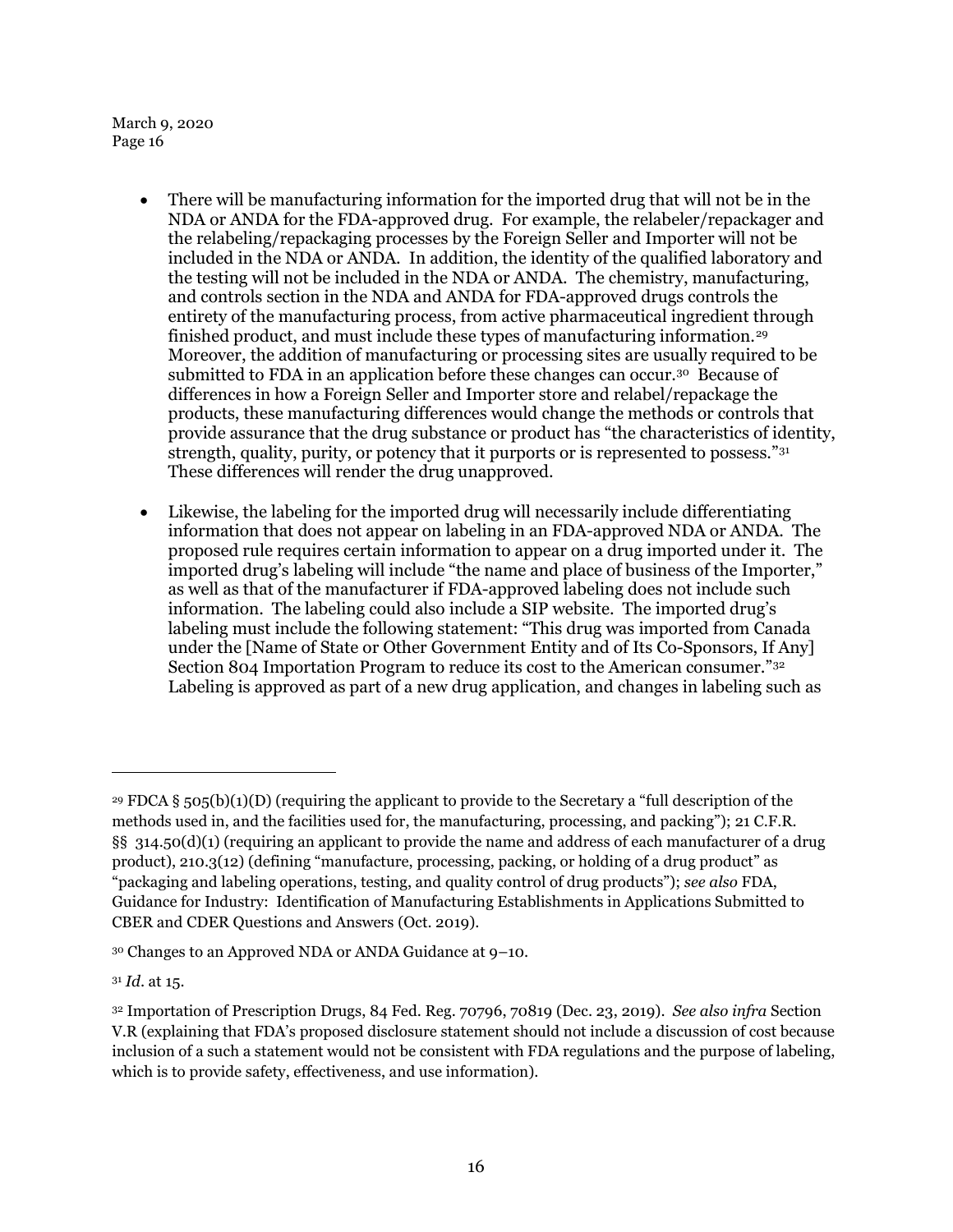1

these must be submitted to FDA as part of an FDA-approved application.[33](#page-16-0) PhRMA agrees that certain differentiating information, including disclaimers, should be in the labeling,[34](#page-16-1) but this labeling must be approved by FDA.

As we note above, section 505(a) of the FDCA prohibits a person from introducing a "new drug" into interstate commerce unless it is subject to an approved application under section 505. Section 804 recognizes the importance of ensuring that all drugs imported "compl[y] with section 505 (including with respect to being safe and effective for the intended use of the prescription drug)." In order for a drug to be lawfully imported under section 804, it must be the subject of an approved application under section 505.

The proposed rule would require manufacturers to "attest" that an imported drug is the same as an FDA-approved drug, but for the labeling. Manufacturer "attestation" cannot substitute for FDA's rigorous oversight of FDA-approved drugs through the statutorily-required procedures for drug approval under section 505 of the FDCA. FDA does not approve a drug by relying on an "attestation," nor does FDA consider a drug "approved" or in compliance with section 505, "but for the labeling." Drug approval and 505 compliance are fundamental FDA concepts that should not (and cannot) be distorted to facilitate section 804 importation. Relying on an "attestation" would increase the risk of patient harm by permitting differences between a drug imported under the proposed rule and an FDA-approved drug. Some of these differences may be undetectable through "attestation" or product testing and could increase the risk of adverse events associated with a drug.

If FDA moves forward with the proposal, FDA should apply its well-established procedures for drug approval under the FDCA and FDA's implementing regulations to drugs imported under section 804. A person may file an application under  $505(b)(1)$  if it contains full reports of investigations of safety of effectiveness that the applicant owns or has a right of reference to use. Alternatively, a person may file a  $505(b)(2)$  application where there is no right of reference, relying on another application for at least some of the information required for approval. A person may also file an ANDA under section 505(j) for a drug product that is a duplicate of a previously approved drug product.

Any filing under section  $505(b)(2)$  or  $505(i)$  for a drug imported under the proposed rule would be subject to patent certification and exclusivity provisions that govern approvals under those sections.[35](#page-16-2)

<span id="page-16-0"></span><sup>33</sup> Changes to an Approved NDA or ANDA Guidance at 24–26; FDA, Draft Guidance for Industry: Importation of Certain FDA-Approved Human Prescription Drugs, Including Biological Products, under Section  $801(d)(1)(B)$  of the Federal Food, Drug, and Cosmetic Act (Dec. 2019), at  $3-6$ .

<span id="page-16-1"></span><sup>34</sup> *See infra* Section [V.R](#page-78-0) (supporting differentiating statements in the labeling).

<span id="page-16-2"></span><sup>35</sup> *See infra* Section [V.C](#page-65-0) (recommending that eligible prescription drugs exclude drugs with existing exclusivities and patents). *See, e.g., Barr Labs., Inc., v. Thompson,* 238 F.Supp.2d 236, 239–41 (D.D.C. 2002) (explaining how FDA can tentatively approve, but not finally approve, an ANDA prior to the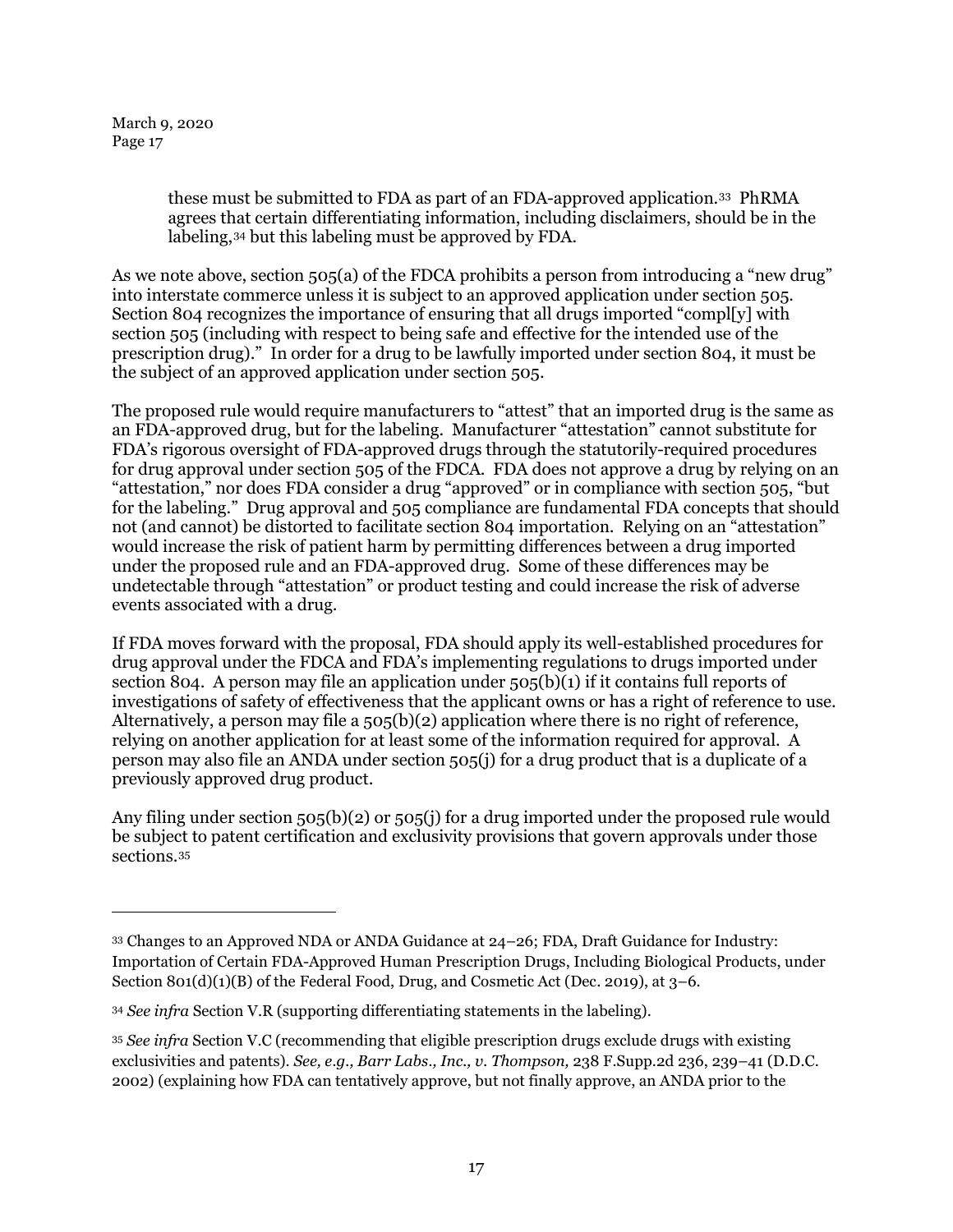> b) The proposed rule would permit misbranded drugs to be imported into the United States.

As FDA has noted, "[a]ccurate and complete information is vital to the safe use of drugs."<sup>36</sup> FDA's misbranding provisions ensure that manufacturers provide patients and providers with truthful and nonmisleading information about prescription drugs, including information about the drug's effectiveness, side effects, and when a drug's use should be avoided.

A drug is misbranded if its labeling is false or misleading in any particular.[37](#page-17-1) A product's labeling can be misleading when it "fails to reveal facts material in light of such representations or material with respect to consequences which may result from the use of the article" under the article's conditions of use.[38](#page-17-2) FDA has interpreted material facts to be those that would "influence reasonable consumers . . . about a product,"[39](#page-17-3) such as information that influences a person's understanding of the properties of a product, whether or not the product is appropriate, and whether a person would be willing to accept the risks associated with use of the product.[40](#page-17-4)

Labeling the drugs contemplated to be imported under FDA's proposed rule with the FDAapproved labeling for the FDA-approved product would be false. Unapproved drugs cannot be labeled as approved, and drugs imported under the proposed scheme would be unapproved. FDA's reliance on attestation to ensure that drugs would be "approved" is inappropriate because, as we discuss in Section [III.B.1,](#page-39-0) a manufacturer cannot attest that a drug that has left its control meets the conditions in an approved application. Importers distributing FDAapproved labeling for drugs imported under the proposed rule would be distributing false information about the approval status of their drugs.

Even if drugs imported under the proposed rule were approved, the labeling for the imported drug would still be misleading because the labeling could lead a consumer to mistakenly

expiration date of a patent that claims the drug or use that is the subject of an ANDA); *Actavis Elizabeth LLC v. FDA*, 625 F.3d 760, 762 (D.D.C. 2010) (discussing how the FDCA's exclusivity provisions protect innovative drugs from competition by generic drugs for the specified terms by preventing submission of applications that refer to them).

<span id="page-17-0"></span><sup>36</sup> FDA, CDER: The Consumer Watchdog for Safe and Effective Drugs[, https://www.fda.gov/drugs/drug](https://www.fda.gov/drugs/drug-information-consumers/cder-consumer-watchdog-safe-and-effective-drugs)[information-consumers/cder-consumer-watchdog-safe-and-effective-drugs](https://www.fda.gov/drugs/drug-information-consumers/cder-consumer-watchdog-safe-and-effective-drugs) (current as of May 4, 2016).

<span id="page-17-1"></span><sup>37</sup> FDCA § 502(a) (deeming a drug misbranded if "its labeling is false or misleading in any particular").

<span id="page-17-2"></span><sup>38</sup> FDCA § 201(n).

<span id="page-17-3"></span><sup>39</sup> FDA, Draft Guidance for Industry: Presenting Risk Information in Prescription Drug and Medical Device Promotion (May 2009), at 12.

<span id="page-17-4"></span><sup>40</sup> *Id*.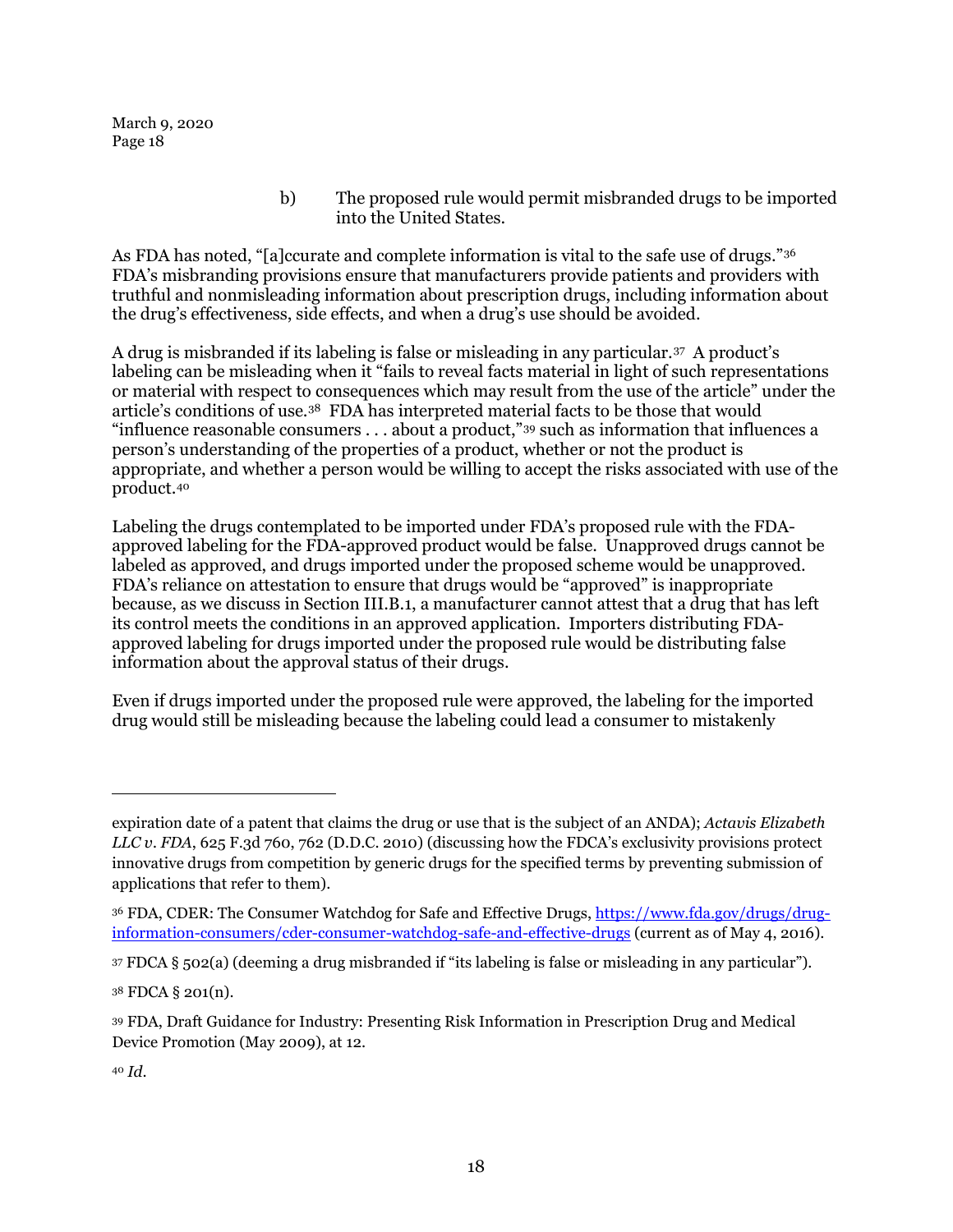attribute the drug to the drug's manufacturer.[41](#page-18-0) Although the labeling would indicate that the drug was imported from Canada under the section 804 importation program, this phrase would not cure consumer confusion due to seeing the proprietary name, trade dress, and name of the manufacturer on the product. The use of the same labeling, including manufacturer trademarks, on drugs imported pursuant to the proposed rule would lead consumers to believe that the drug would have the same assurances associated with the prescription drug manufactured, tested, and distributed by the manufacturer. Adverse consequences resulting from improper storage, testing, or processing would be material to consumers, particularly if any of these drugs would be used to treat vulnerable populations such as children and the elderly. A consumer theoretically could find more information about the drug by going to the SIP website, but reasonable consumers would not think that a product labeled with the manufacturer's name and having the manufacturer's trademark might actually not be overseen and distributed by the manufacturer.

> c) The proposed rule increases the potential for adulterated drugs to enter the U.S.

The proposed rule would increase the potential for adulterated drugs to enter the U.S. It shifts manufacturing, such as relabeling and repackaging, from inspected facilities to uninspected facilities, loosens the restrictions on the drug supply chain, increases the number of entities that are in the supply chain and involved in testing product, and impedes the ability for entities to detect potentially adulterated drugs through new and different requirements that apply to drugs imported under the proposed rule. In fact, HHS has acknowledged that "the opportunities for adulteration increase as the distribution chain and number of entities handling the products increase."[42](#page-18-1) Further, FDA admits that "allowing repackaging that breaches the immediate container closure system introduces unnecessary risk of adulteration, degradation, and fraud for drugs subject to a SIP."[43](#page-18-2) PhRMA agrees that repackaging introduces additional risk, but as we discuss in Sectio[n I.B.3,](#page-19-0) other manufacturing activities, such as relabeling, could also affect the closure system to increase risks of adulteration, degradation, and fraud.

Section 501(a)(2)(B) of the FDCA states that a drug is adulterated unless it is manufactured and held in conformance with cGMP. As HHS indicated in the HHS Task Force Report, "there is no way to assure that [drugs imported under section 804] have been appropriately stored,

<span id="page-18-0"></span><sup>41</sup> As discussed below, the proposed rule defines manufacturer to mean an applicant, a person who owns or operates an establishment that manufactures an eligible prescription drug, or a holder of a drug master file ("DMF") containing information necessary to authenticate an eligible prescription drug. FDA should define the manufacturer to be solely the holder of the NDA or ANDA for the relevant FDA-approved product and clarify what roles and responsibilities contract manufacturers and DMF-holders would have under the proposed rule.

<span id="page-18-1"></span><sup>42</sup> HHS Task Force Report at 30.

<span id="page-18-2"></span><sup>43</sup> 84 Fed. Reg. at 70819.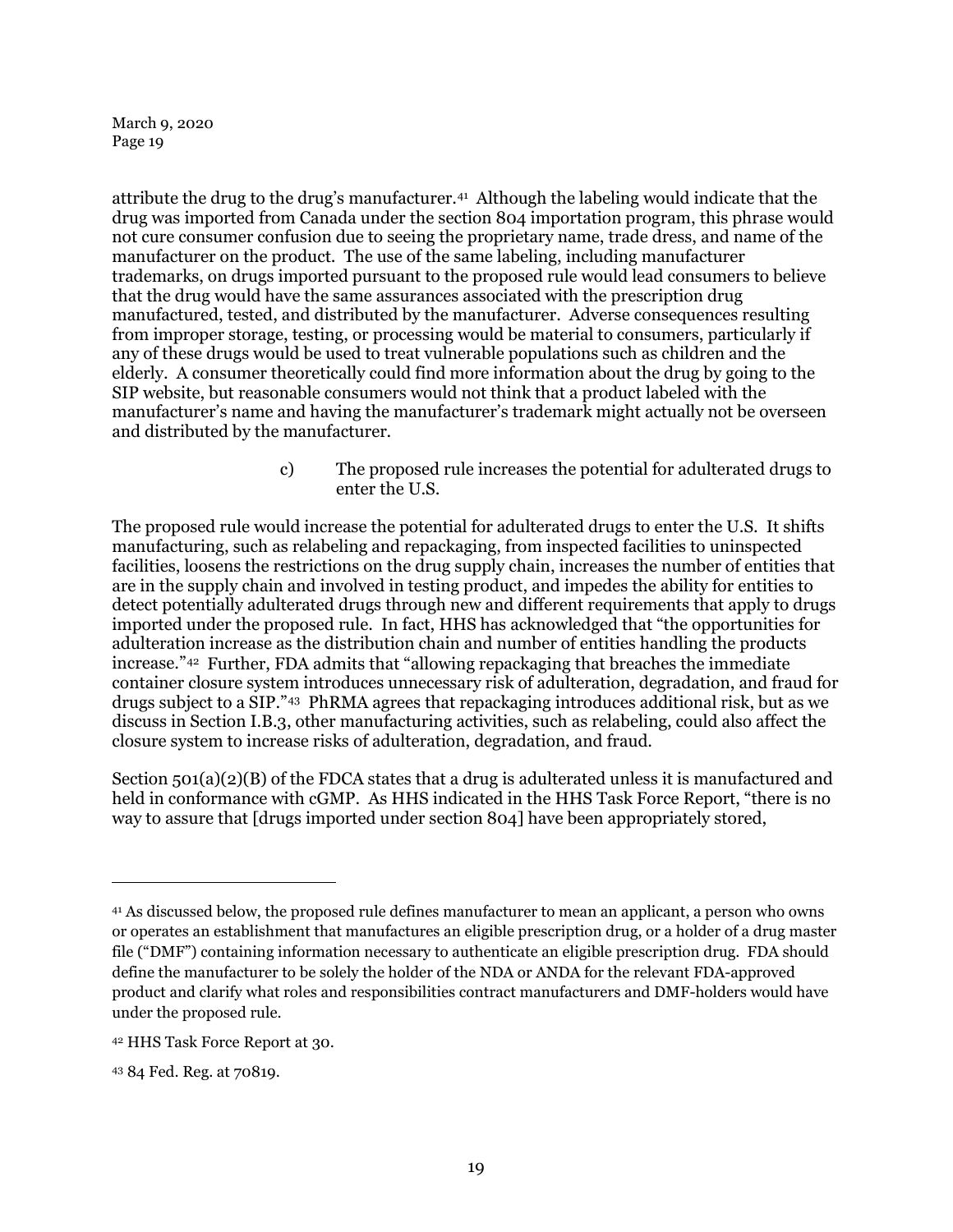processed, and packaged."[44](#page-19-1) Although testing helps, "no testing scheme is foolproof."[45](#page-19-2)  Registration with FDA is insufficient to ensure that Foreign Sellers, Importers, Repackagers, Relabelers, and Testing Laboratories test and hold prescription drugs in compliance with cGMP and otherwise met their obligations under the proposed rule. FDA must inspect these entities before allowing them to participate in any importation program, but even inspection alone would not be enough to ensure compliance with cGMP because manufacturers would no longer have oversight to confirm cGMP compliance contemplated for importation under the proposed rule.

## *3. FDA's proposed importation scheme would introduce consumer confusion and could lead to increased medication errors.*

<span id="page-19-0"></span>The disruption of FDA's regulatory regime and the U.S. pharmaceutical supply chain would introduce significant confusion to consumers. FDA proposes that a drug imported under section 804 be labeled with FDA-approved labeling, including the proprietary name of the FDAapproved product, the name of the drug manufacturer, the name of the Importer, and a statement that the drug was distributed under a SIP. FDA admits that product labeling could lead to potential confusion between products with the same name.[46](#page-19-3) It is likely, for example, that consumers may not understand the distinction between drugs imported under section 804 and other drugs distributed with the same name. If a patient taking a drug experiences an adverse event, a patient, caregiver, or healthcare professional may be confused about whether to contact the SIP sponsor, the Importer, or the manufacturer of the drug. This confusion could lead to delays or gaps in reporting when patients experience adverse events.

The proposed rule does not address other areas of consumer confusion that could lead to medication risk and error. The proposed rule prohibits Importers from fully repackaging an imported drug, arguing that "taking a finished drug product or unfinished drug from the container in which it was placed in commercial distribution and placing it into a different container" would breach the immediate container closure system and introduce additional risk.[47](#page-19-4) PhRMA agrees that repackaging would introduce additional risk; relabeling and repackaging are intertwined and both need to be in compliance with cGMP. Immediate container closure systems, such as blister packs, often have labeling on the closure system that differs between countries (e.g., French wording, different barcodes, etc.). It may not be possible to relabel a product (e.g., a blister pack) without affecting the closure system, such as by changing the thickness of the blister pack. Failure to relabel immediate-container closure systems could lead to consumer confusion or medication errors, but relabeling could breach or otherwise damage the immediate container system.

1

<span id="page-19-4"></span><sup>47</sup> *Id*. at 70819.

<span id="page-19-1"></span><sup>44</sup> HHS Task Force Report at 29.

<span id="page-19-2"></span><sup>45</sup> *Id*. at 30.

<span id="page-19-3"></span><sup>46</sup> 84 Fed. Reg. at 70819.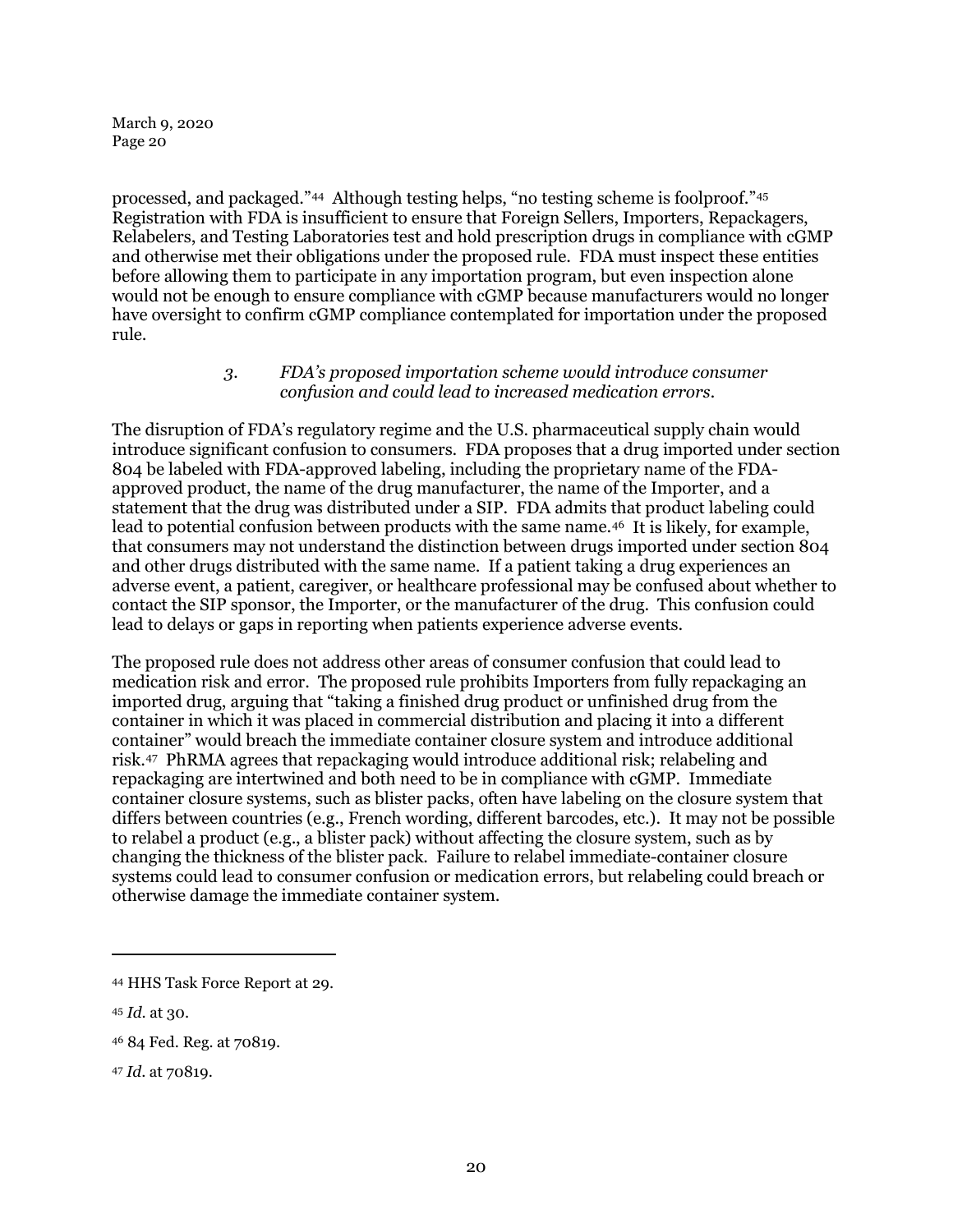#### *4. FDA's proposed importation scheme would allow unscrupulous actors to take advantage of the consumer confusion around imported drugs.*

<span id="page-20-0"></span>The same unscrupulous entities that use advanced technologies to deceive American consumers into personally importing counterfeit goods are likely to try to take advantage of commercial importation by capitalizing on consumer confusion about FDA's importation program. [48](#page-20-1) As FDA notes:

> These criminals frequently use sophisticated technologies and are backed by larger enterprises intent on profiting from illegal drugs at the expense of American patients (Refs. 19 and 20). Consumers go to these websites believing they are buying safe and effective medications, but often they are being deceived and **put at risk by individuals who put financial gain above patient safety**.

> For example, Canada Drugs Ltd. (''Canada Drugs'') was an internetbased pharmacy corporation located in Winnipeg, Manitoba, Canada, which purchased drugs from **questionable sources that were outside FDA's closed supply chain** (Refs. 21 and 22).[49](#page-20-2)

It is possible that these unscrupulous entities could target consumers and advertise that they are part of a state drug importation scheme so that importation of their drugs from Canada is permissible.

FDA is already struggling to educate consumers about the risks associated with online pharmacies and buying prescription drugs from countries outside the U.S. As FDA notes in a recent press release, unscrupulous actors, like CanaRx, "use their names to imply that patients are receiving medicines approved in Canada, when it's likely that patients are receiving medicines from other countries, and which may be sub-potent, super-potent or counterfeit."[50](#page-20-3)  These companies use sleek advertising to "give false credence to their operation."[51](#page-20-4) Whereas now, at least some consumers may understand there is no FDA-authorized importation program, opening up a closed distribution system to commercial importation of drugs from Canada would make consumers more susceptible to unknowingly importing illicit, counterfeit drugs from outside the U.S. It is likely that rogue operations will take advantage of consumer confusion to advertise that their products are "FDA-approved" as part of a Canadian importation program.

Individuals who do not know the intricate details of FDA's importation scheme may buy from unauthorized entities, believing that these entities are part of an authorized SIP program.

<span id="page-20-1"></span><sup>48</sup> *Id*. at 70800.

<span id="page-20-2"></span><sup>49</sup> *Id*. at 70800 (emphasis added).

<span id="page-20-3"></span><sup>50</sup> FDA Press Release: FDA Warns CanaRx for Selling Unapproved, Misbranded, and Unsafe Imported Drugs to Unsuspecting Americans (Feb. 28, 2019).

<span id="page-20-4"></span><sup>51</sup> *Id*.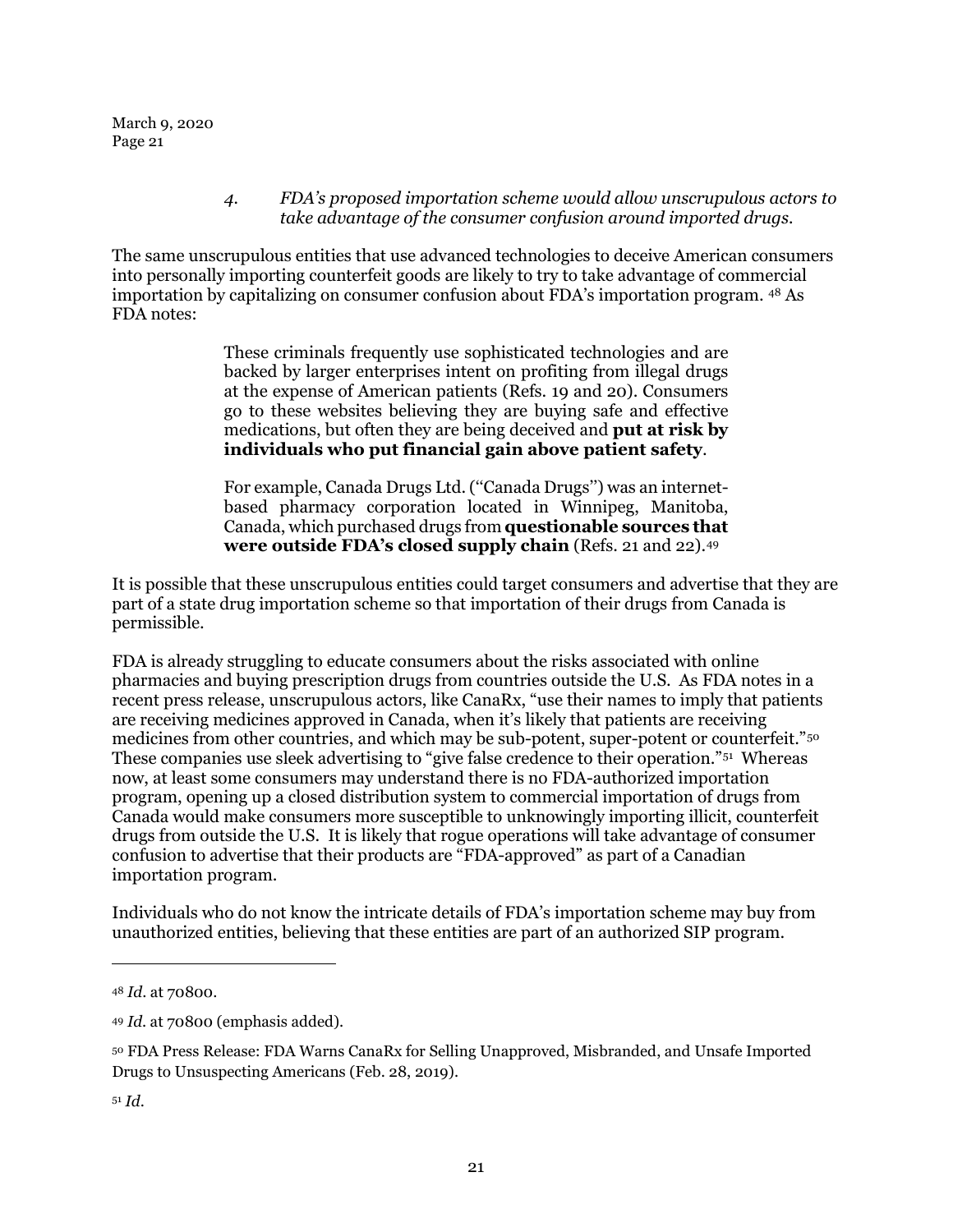Unsuspecting individuals may buy from these companies thinking that these products are safe, effective, and sanctioned by FDA. Legalizing commercial importation from Canada could mislead consumers, healthcare providers, pharmacists, and other healthcare entities into thinking any commercial "source" of Canadian medication is safe and part of a legally authorized program.

## *5. HHS fails to demonstrate that states and other SIP entities have the capacity to ensure that drugs imported under section 804 would be safe.*

<span id="page-21-0"></span>HHS should explain what States, Foreign Sellers, Importers, and other entities in a SIP proposal would need to demonstrate in terms of capacity and resources to demonstrate that they could meet all requirements under the proposed rule.

FDA proposes that States play a critical role under the proposed rule in ensuring the safety of drugs distributed under SIP programs and ensuring compliance of SIP entities. States, however, generally lack the expertise, consistency and resources to carry out the proposed rule's responsibilities. States do not have the resources to inspect drug supply chain participants or the know-how to ensure that they are compliant with cGMP or good distribution practices. States play no role in implementing the DSCSA and do not have pharmacovigilance expertise.[52](#page-21-1) Yet, under the proposed rule, the SIP sponsor would be required to ensure compliance with track-and-trace requirements and post-importation pharmacovigilance, even though the States likely will not have infrastructure in place to ensure such compliance. Additionally, reliance on state participation inherently leads to variability and inconsistency in inspection, monitoring and ultimately drug safety.

Further, it is unclear how a SIP sponsor will have the capability to ensure that the drug was actually intended for sale in Canada. Products imported from Canada can pose safety risks to the American consumer because Canada's oversight of drugs intended for export into the U.S. differs drastically from its oversight of drugs intended for Canadians and from that required for products intended for the U.S. For example, Canada does not prohibit or track the transshipment of drugs from any country into Canada and then into the U.S.[53](#page-21-2) The HHS Task Force Report concluded that foreign governments are not willing or do not have the means to ensure the safety of exported products.<sup>54</sup> Although proposed 21 C.F.R. § 251.14(a)(2) requires the SIP sponsor to ensure that the drug was not transshipped through Canada for sale in another country, the proposed rule does not discuss how a SIP sponsor will be able to ensure

<span id="page-21-1"></span><sup>52</sup> States themselves concede this point. Several states that have passed laws to allow for importation from Canada have required states to implement a program that will "ensure that the program complies with the tracking and tracing requirements . . . ." Vt. Stat. Ann. Tit. 18, § 4651(a)(5); *see also* Fla. Stat. § 381.02035(3)(c) (requiring verification that Canadian suppliers "meet[] or exceed[] the federal and state track-and-trace laws and regulations.").

<span id="page-21-2"></span><sup>53</sup> *See* Office of the United States Trade Representative, 2017 National Trade Estimate Report on Foreign Trade Barriers (2017), at 70 (noting how Canada does not inspect in-transit counterfeit goods entering Canada destined for the United States).

<span id="page-21-3"></span><sup>54</sup> HHS Task Force Report at XI.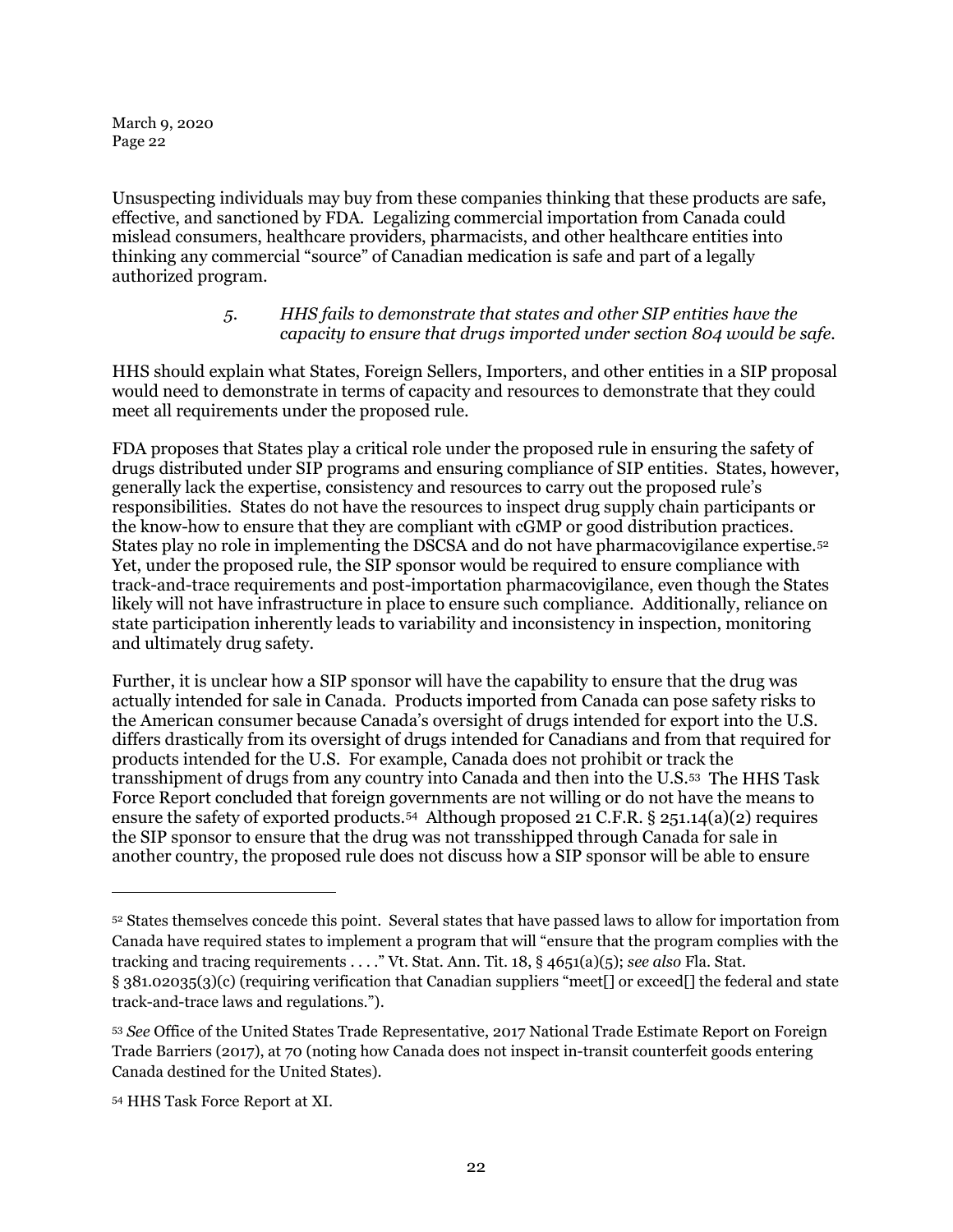that products entering the United States were actually intended for the Canadian market. SIP sponsors will be unable to show they can exercise sufficient oversight of the SIP, and FDA cannot provide adequate regulatory oversight of the drugs in Canada that are intended for export given that Canada's oversight role will be minimal.

Likewise, the responsibilities of the Foreign Seller and Importer under the proposed rule are new and much greater than the responsibilities of a typical state-licensed wholesale distributor or pharmacy. For example, many products in the market today must be maintained at a certain temperature. The rule does not discuss how Importers or other SIP entities will trace section 804 products throughout the supply chain to ensure the management and control of validated temperatures to prevent excursions. Additionally, as with states, Importers and Foreign Sellers will lack the expertise and operational capacity to carry out pharmacovigilance responsibilities, including determining whether the adverse events are serious and unexpected. Importers have no experience with or infrastructure for reporting adverse events to FDA or following-up on adverse event reports to receive more information.

Compounding these risks to patient safety is the proposed rule's 90-calendar day timeline given to the Importer within which to submit expected or non-serious adverse events that it may receive from patients.[55](#page-22-1) The Importer could wrongly designate an adverse event as expected or non-serious, and FDA and the application holder would not be able to address the serious and unexpected adverse event for at least 90 calendar days. It is unclear how an application holder would be able to address with the necessary expediency adverse event data about its products (eventually) received from multiple sources in the face of these delays. HHS has not indicated how it will ensure that entities importing foreign drugs will have the capability to ensure that the drugs they import are safe or to timely report adverse events.

Given these limitations, SIP sponsors and Importers are likely to be overwhelmed by their responsibilities in the proposed rule. For example, FDA proposes that the testing and relabeling of a shipment, as described in the Section 804 Pre-Import Request, take place after the shipment has arrived in the U.S., but before it can be distributed in the U.S. SIP sponsors and Importers likely will struggle to ensure the testing and relabeling are done safely. In addition, if the Importer intends to place the product into further transactions in commerce, relabeling by the Importer would also need to include placing or affixing a product identifier that is tied to the section 804 serial identifier ("SSI") that the Foreign Seller assigned to the product before it sent that product to the Importer. Tying the SSI to product identifiers supports a secure supply chain but is a burdensome, manual process that an Importer would struggle to effectively and reproducibly conduct.

### *6. The proposed rule undermines the protections established under the DSCSA and creates holes in the U.S. closed-drug distribution system.*

<span id="page-22-0"></span>The proposed rule would exempt products imported under it from key provisions of the DSCSA – creating holes in the very framework it relies on to support the supposed safety certification of its proposed rule – and thus posing an additional risk to the public's health and safety. The importation proposal creates a separate segment of the U.S. supply chain specifically for

<span id="page-22-1"></span><sup>55</sup> 84 Fed. Reg. at 70837 (proposed 21 C.F.R. § 251.18(d)(5)).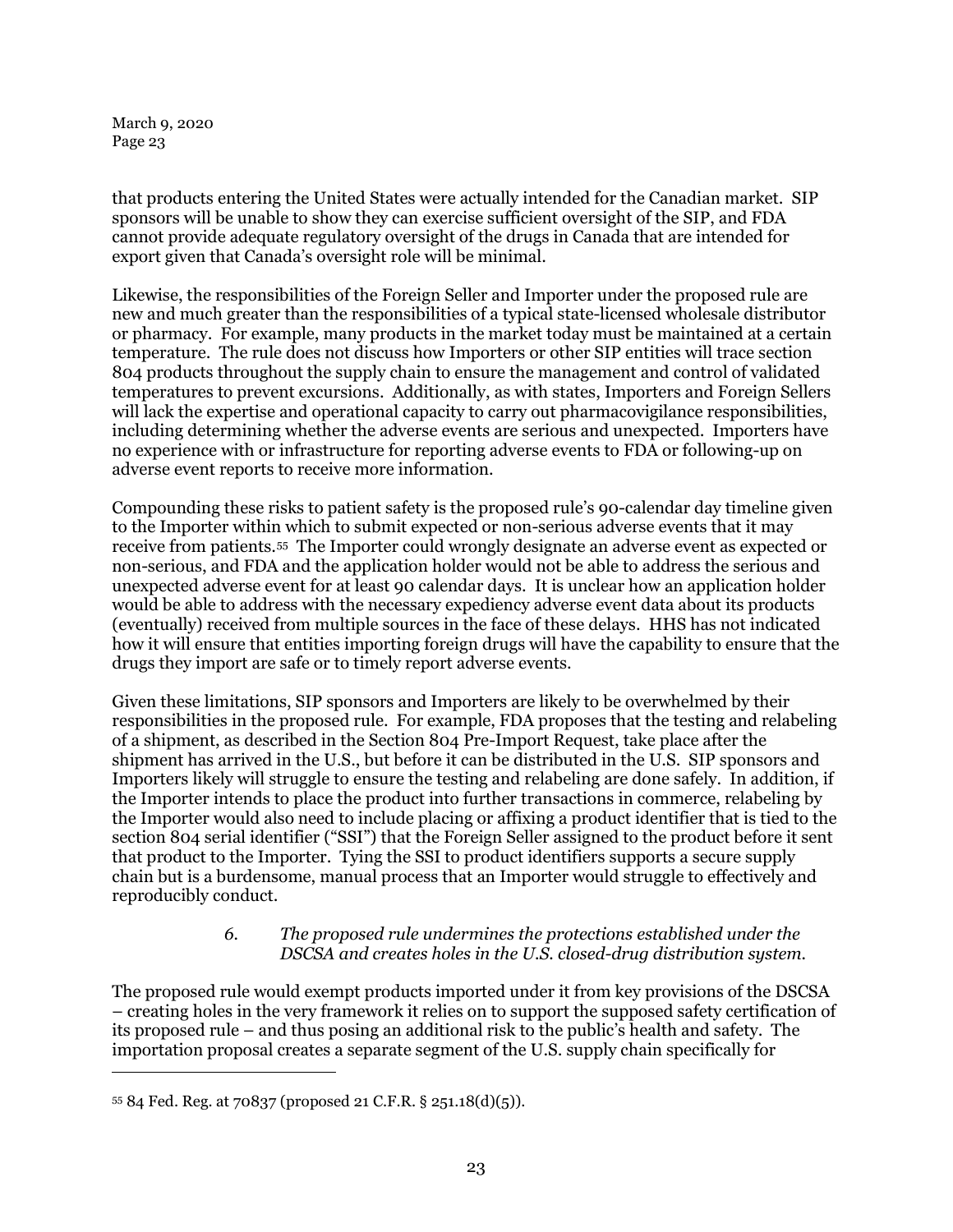imported drugs that dangerously deviates from the existing domestic supply chain. The proposed rule's alternatives cannot substitute for the DSCSA's requirements. We provide a few examples of these deficiencies below:

- There is no product identifier affixed to the drug product during the transaction between the manufacturer and the Foreign Seller and the transaction between the Foreign Seller and the Importer.["56](#page-23-0) Changing the identification number to a product identifier after the drug product has already been through two transactions can lead to difficulties for healthcare entities trying to reconcile transaction information and potential medication/reporting errors.
- The proposed rule would require a Foreign Seller to place an SSI on each drug imported through a SIP. The SSI is inadequate to ensure identification of prescription drugs, and the proposed rule poorly describes the SSI. Although the proposed rule indicates that an SSI must be "unique," nothing in the proposed rule would ensure that an SSI would not be duplicated between Foreign Sellers. Further, the proposed rule does not require the SSI to include a serial number of the manufacturer, meaning that unlike a product identifier, the SSI itself could not trace a product back to any manufacturer.[57](#page-23-1)
- The proposed rule could lead to substantial confusion in the U.S. supply chain regarding verification of the imported products. Products imported under the proposed rule will not include all information related to the transaction history, transaction information, and a transaction statement for prescription drugs. This missing information may lead to confusion from entities downstream from the Importer about whether section 804 products are suspect or illegitimate.
- It is unclear what a Foreign Seller would do with suspect product. The NPRM does not account for differences in how Canadian companies detect illegitimate and suspect products and has no recordkeeping requirement relating to suspect products. Although Canadian regulations do require reports of theft, loss, or suspicious transactions, these requirements discuss government notification but do not discuss quarantining the product or notifying other entities downstream in the supply chain. The proposed rule does not specify what should occur if an entity finds illegitimate or suspect product at any point along the supply chain. If, for example, a Foreign Seller is involved in multiple SIPs, it is unclear how discovery of illegitimate or suspect product would affect each SIP.
- As HHS has acknowledged, "the opportunities for adulteration increase as the distribution chain and number of entities handling the products increase."[58](#page-23-2) The increase in entities handling the products also increase the risks that counterfeit or substandard product enter the supply chain. The proposed rule does not account for the

<span id="page-23-0"></span><sup>56</sup> *Id*. at 70835.

<span id="page-23-1"></span><sup>57</sup> *See id*. at 70814.

<span id="page-23-2"></span><sup>58</sup> HHS Task Force Report at 30.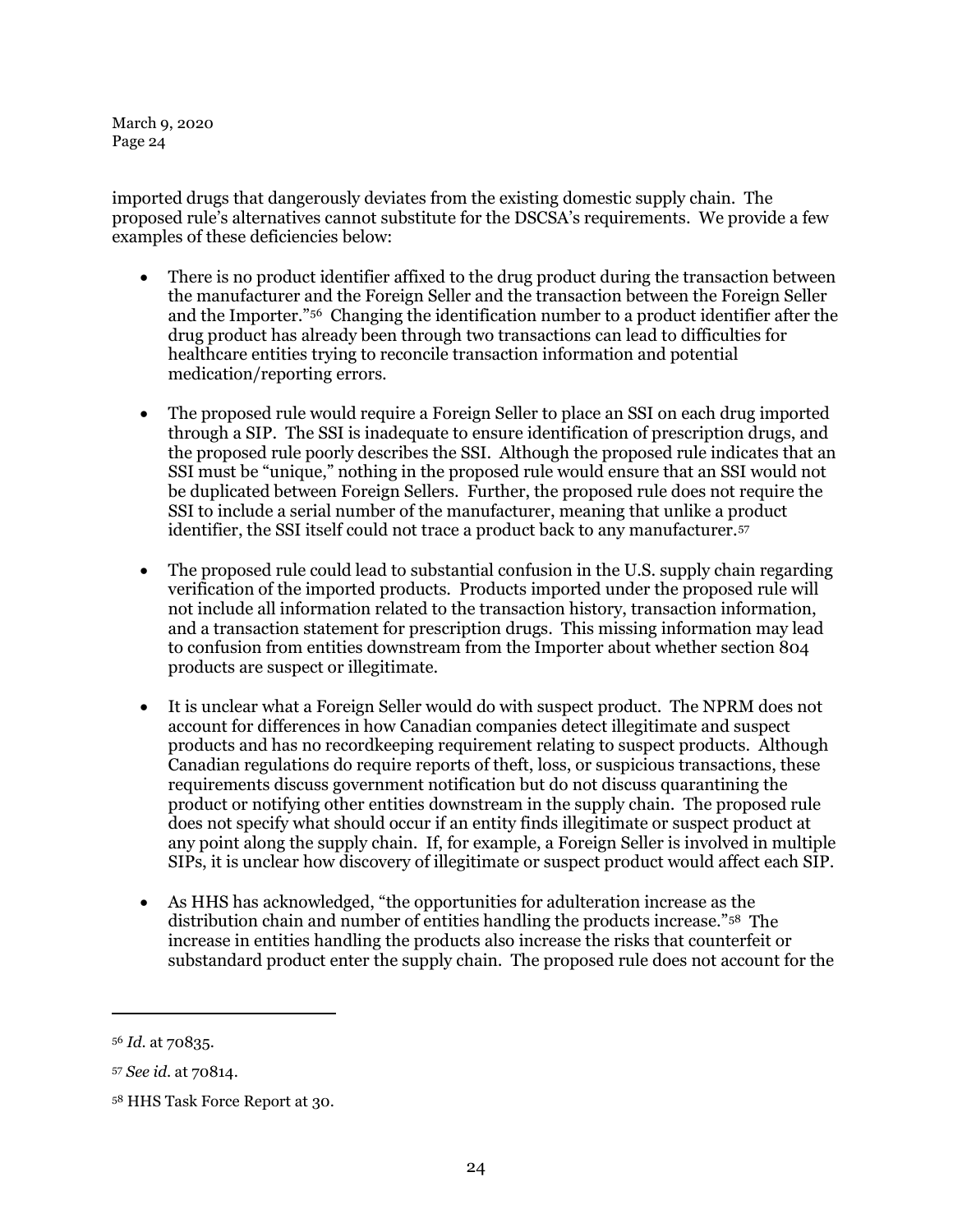> risks associated with adding new entities (including Repackagers and Relabelers) to the supply chain and the risks that drugs could be mishandled at each step of the chain.

• It is not clear if a wholesale distributor could return imported product and, if so, how the Foreign Seller/Importer would be required to handle those returns.

Entities with roles under both the importation proposal and the traditional supply chain (i.e., manufacturers and wholesale distributors) would face complications in maintaining two supply chains, especially given that the requirements and considerations for the importation proposal are distinct from their obligations under the DSCSA. For example:

- A company operating as an Importer under the proposed rule would be a wholesale distributor or pharmacist under the DSCSA.[59](#page-24-0) Neither wholesale distributors nor pharmacists are obligated to affix/imprint product identifiers under the DSCSA, however, because this requirement is solely the responsibility of the manufacturer or repackager.[60](#page-24-1) The importation proposal would require wholesale distributors and pharmacists to do so in their capacity as Importers.<sup>61</sup> This obligation will present a significant challenge for wholesale distributors and pharmacists due to their lack of familiarity with the technical requirements for product identifiers under the DSCSA. Indeed, when Congress passed the DSCSA, it gave manufacturers a four-year period to comply with the product identifier requirement.[62](#page-24-3) FDA then delayed enforcement of the product identifier requirement by one year.[63](#page-24-4) Having wholesale distributors and pharmacists carry out this task introduces additional risk to the supply chain that precludes certification.
- The importation proposal also requires an Importer to "have processes in place to, upon receipt of a drug and records from a Foreign Seller, compare such information with information the Importer received from the manufacturer, including relevant documentation about the transaction that the manufacturer provided to the Foreign Seller upon its transfer of ownership of the product for the Canadian market."[64](#page-24-5) The DSCSA contains no such requirement because product documentation accompanies the product each step of the supply chain. The comparison contemplated by the importation proposal would involve reconciling information from incongruous documentation, which will likely be burdensome and difficult to automate. This comparison process could

1

<span id="page-24-3"></span> $62$  FDCA § 582(b)(2).

<span id="page-24-4"></span><sup>63</sup> FDA, Guidance for Industry: Product Identifier Requirements Under the Drug Supply Chain Security Act—Compliance Policy (Sept. 2018).

<span id="page-24-5"></span><sup>64</sup> 84 Fed. Reg. at 70835.

<span id="page-24-0"></span><sup>59</sup> 84 Fed. Reg. at 70803.

<span id="page-24-1"></span> $60$  FDCA § 582(b)(2).

<span id="page-24-2"></span><sup>61</sup> 84 Fed. Reg. at 70812.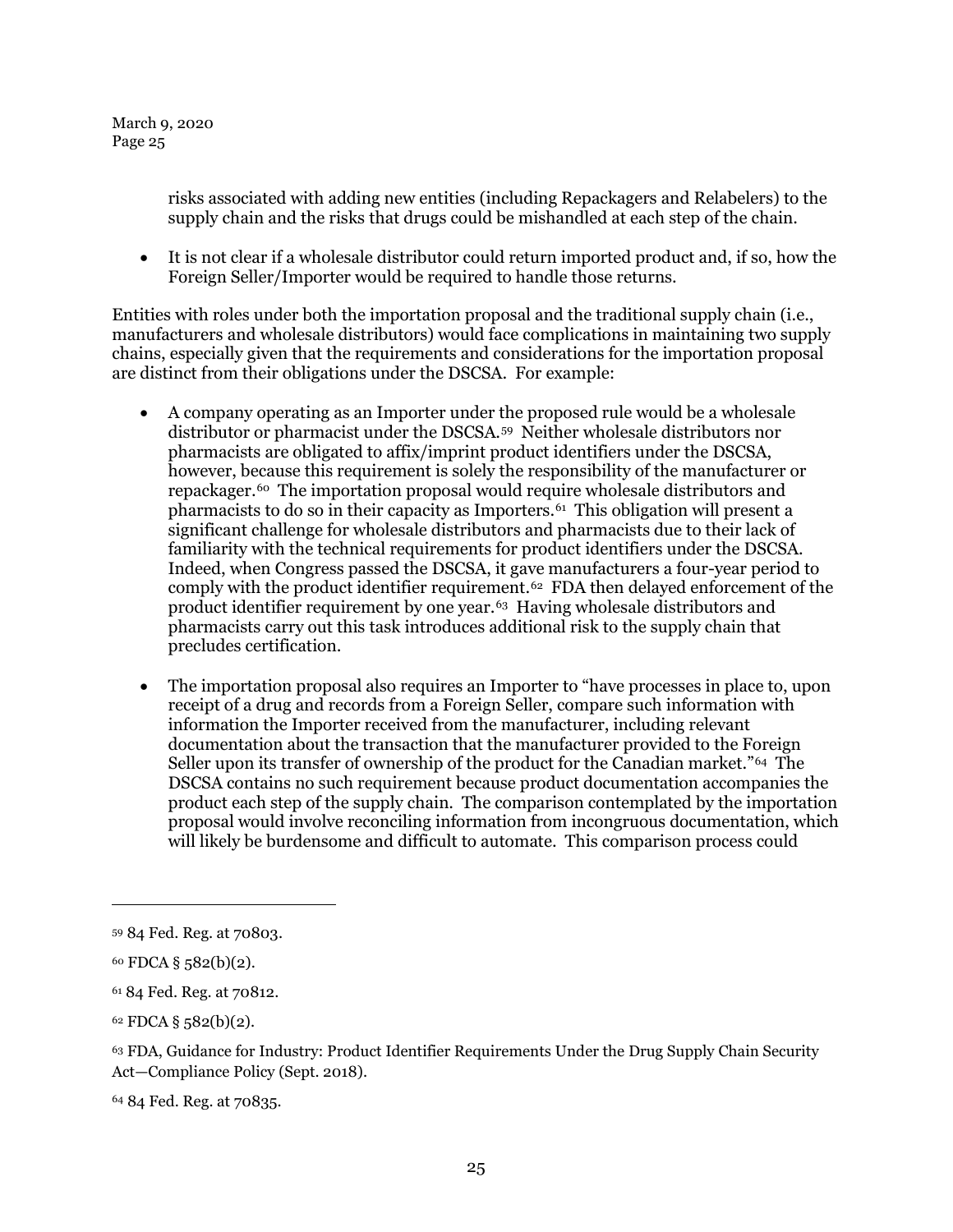<span id="page-25-1"></span>1

introduce gaps in information, and the time-consuming nature of the process could lead to drugs being introduced that are closer to the date of expiration.

The proposed rule would undo progress made to secure the supply chain and should prevent HHS from certifying that importation would pose no additional risk. As in 2004, when the HHS Task Force considered section 804 importation, the U.S. supply chain is not sufficient to ensure the safety and quality of drugs contemplated for importation under section 804. The proposed rule points to the "maturation" of supply chain security as a key reason why an importation proposal can now proceed. The premise of this claim—that the U.S. supply chain is already sophisticated and well-equipped in terms of implementing security measures—both overstates the current status of DSCSA implementation and is a reason why it should not be diluted by the proposed importation scheme.

DCSCA implementation continues to be a challenge, and FDA's efforts on the DSCSA continue to be a work in progress. Several of the guidances mandated by Congress have been issued after their statutory deadlines. As another example, the Agency has not issued even a proposed rule outlining national standards for wholesale distributors, even though it was obligated to issue a regulation within two years of the DSCSA's enactment (i.e., by November 2015). Certain DSCSA requirements will sunset in 2023 to make way for the second phase of the statute's implementation, which will involve the "interoperable, electronic tracking of product at the package level." This new second phase of DSCSA implementation leaves open many questions about what will be required for U.S. supply chain security and what will be needed for successful implementation.

Moreover, the imported product would likely move through entities, such as Foreign Sellers, which likely have not been subject to DSCSA requirements. That is one of the reasons why limiting the supply chain to three entities does not sufficiently address the gaps in the DSCSA. These entities would not necessarily benefit from the progress to date in implementing the DSCSA. These entities would need to implement new processes to comply with FDA's supply chain requirements, processes which have taken years for currently regulated entities to come into compliance. Further modifying and exempting provisions of DSCSA only weakens the overall purpose of the act.

History shows the consequences of removing the DSCSA's protections. Before the DSCSA, thousands of small wholesalers bought and sold drugs in a virtually unregulated secondary market. Large numbers of counterfeit drugs entered the pharmaceutical supply chain through a secondary market, where drugs were bought and sold by distributors.[65](#page-25-0) This secondary market was due in large part to lenient state licensing standards which left "a patchwork of inconsistent

<span id="page-25-0"></span><sup>65</sup> *See* Adam Fein and Dirk Rodgers, *State Drug Importation Laws Undermine the Process that Keeps Our Supply Chain Safe,* StatNews (July 11, 2019). In many cases, unscrupulous distributors have exploited the legitimate supply chain to tamper with opioid medications and fuel the opioid epidemic. *See*  FDA Press Release: Statement from FDA Commissioner Scott Gottlieb, M.D., on Ongoing Efforts to Stop the Spread of Illicit Opioids, Further Secure the U.S. Drug Supply Chain and Forcefully Confront Opioid Epidemic (Feb. 12, 2019).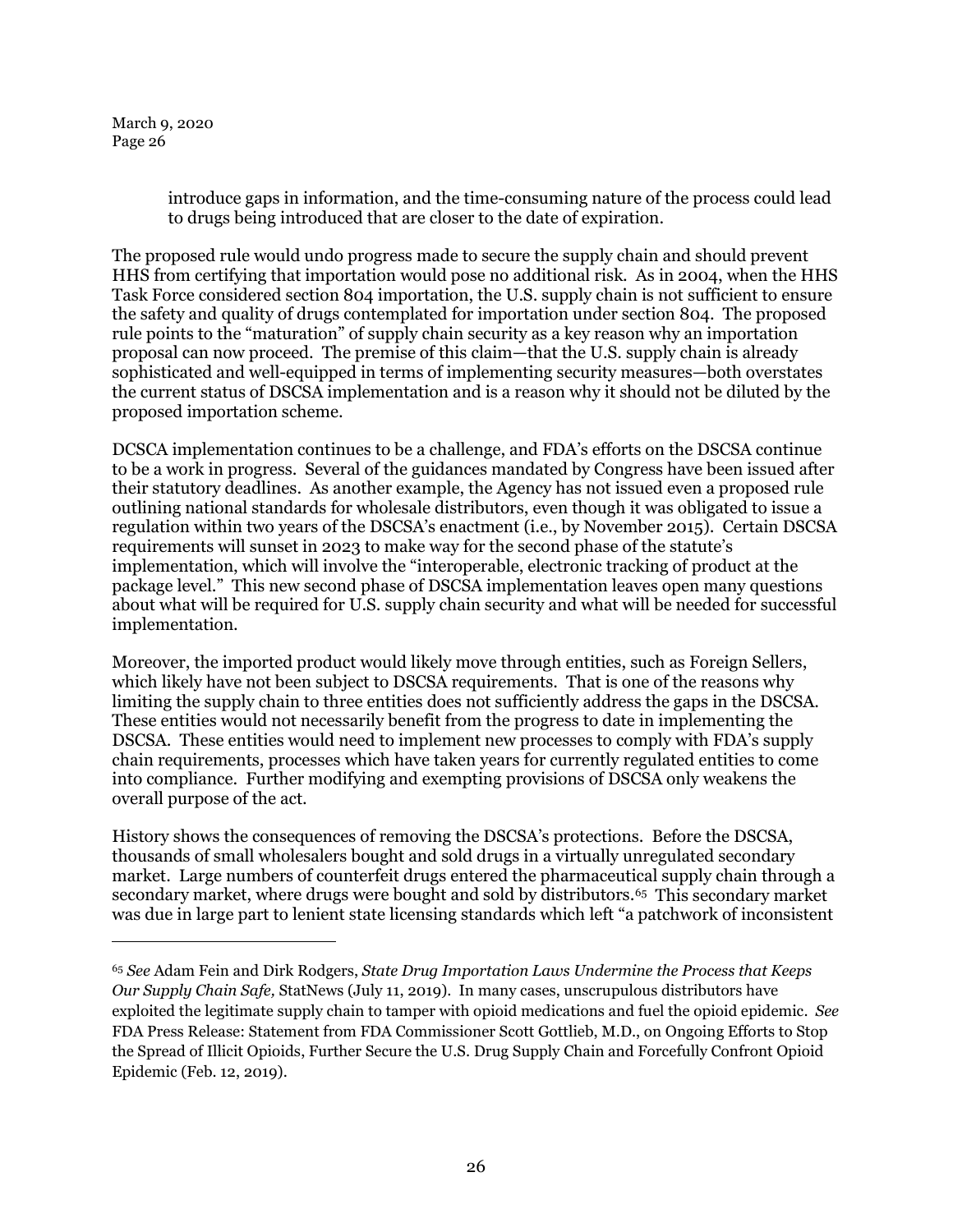standards across the country. Unscrupulous distributors can exploit the lowest standards of some States to insert counterfeit or adulterated product in the legitimate supply chain."[66](#page-26-1) One state, for example, changed its prescription drug distribution rules after reports described how counterfeits entered the U.S. market when "criminals exploited buyers in a then-vibrant secondary market."[67](#page-26-2) By opening the U.S. distribution system back up to drugs lacking DSCSA and other protections, the proposed rule essentially guarantees that history will repeat itself.

#### C. FDA's proposed scheme would fail to significantly reduce costs of the covered product for American consumers.

<span id="page-26-0"></span>HHS cannot certify under section 804(l) until it can make the factual findings on cost savings, as required under section 804(l). Section 804(l) requires HHS to make a factual finding that section 804 will result in a significant reduction in cost of covered products to the American consumer for the imported product. HHS cannot punt this required fact-finding to states in the future and HHS cannot point to the punt as an excuse not to estimate costs prior to certification.

HHS admits throughout the proposed rule that it is unable to determine whether the proposed rule will result in a significant reduction in cost of covered products for the American consumer. HHS's admission is not just a procedural defect; it is fatal to a rule that requires a finding of cost savings for purposes of certification. FDA states, "[a]s we lack information about the expected scale or scope of such programs, we are unable to estimate how they may affect U.S. markets for prescription drugs. In particular, we are unable to estimate the volume or value of drugs that may be imported under the SIPs or the savings to U.S. consumers who may participate in such programs."[68](#page-26-3) Likewise, a table chart on the summaries of costs and benefits of the proposed rule is blank. Instead of providing a quantitative assessment of the costs of the proposed rule, HHS explains that it lacks information to "estimate the present and annualized values of the costs and cost savings of the proposed rule over an infinite time horizon.["69](#page-26-4)

The proposed rule acknowledges that HHS has not even determined which factors should be considered in determining whether a reduction in the cost of covered products is significant.[70](#page-26-5) 

1

<span id="page-26-5"></span><sup>70</sup> *Id*. at 70807 (asking for comment on "the factors that should be considered in determining whether a reduction in the cost of covered products is significant.").

<span id="page-26-1"></span><sup>66</sup> H.R. Doc. No. 109-227, at 2.

<span id="page-26-2"></span><sup>67</sup> Adam Fein, *supra* note [65;](#page-25-1) *see also* Katherine Eban, Dangerous Doses: A True Story of Cops, Counterfeiters, and the Contamination of America's Drug Supply (2006).

<span id="page-26-3"></span><sup>68</sup> 84 Fed. Reg. at 70798.

<span id="page-26-4"></span><sup>69</sup> *Id*. at 70823. Exacerbating this deficiency, HHS leaves open questions that must be addressed, and that are fully within its purview to address, in order to properly access the cost or cost savings of this proposal. For example, FDA specifically notes that the proposed rule "is not intended to address the applicability of the Medicaid drug rebate program for drugs under a SIP, which may be addressed in further guidance or rulemaking from HHS as appropriate." *Id*. at 70801. Clarity on this issue is essential to an accurate assessment of the proposed rule's impact.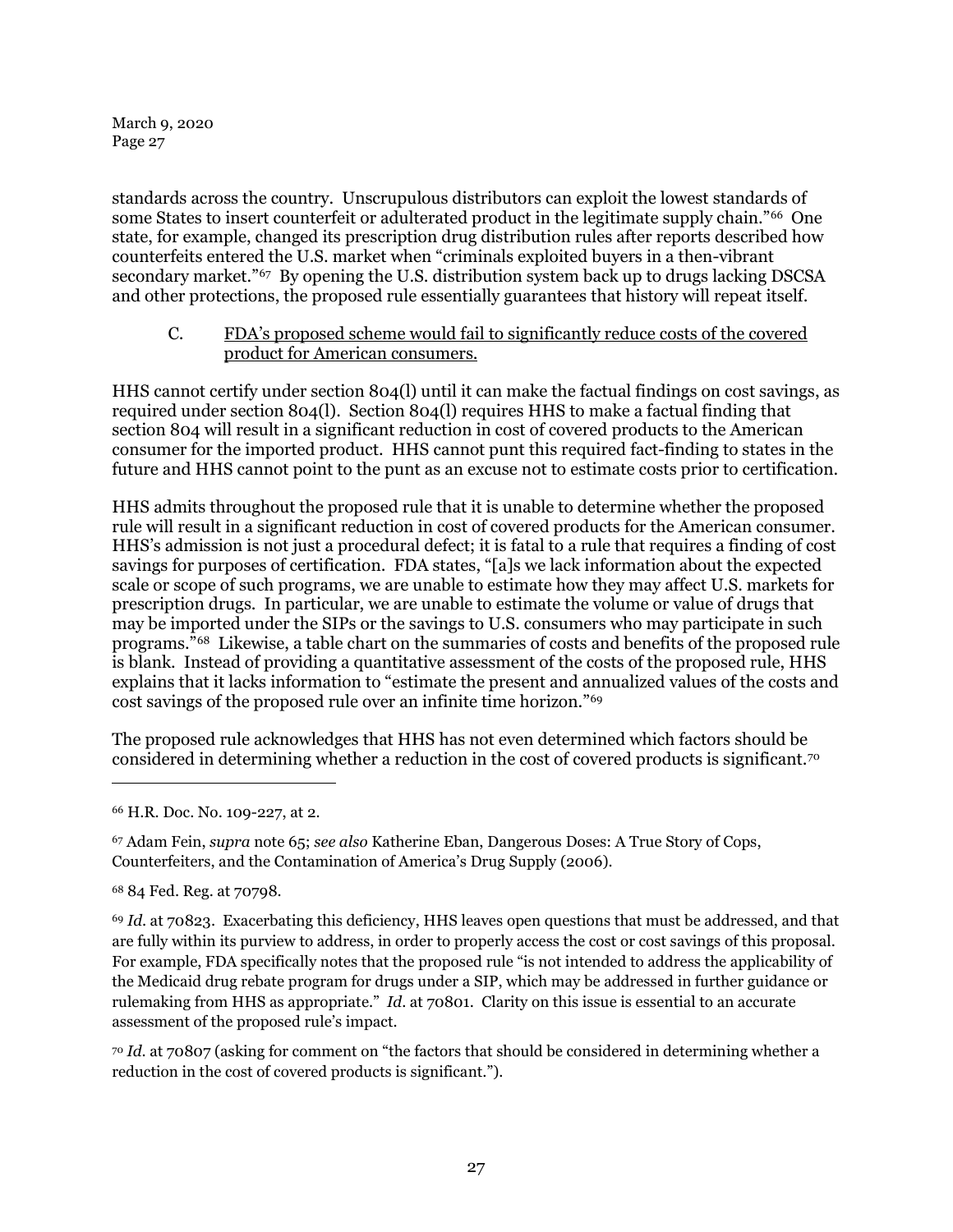Consistent with section 804, and described further in Section [V.F,](#page-71-0) cost savings calculations must be based on only out-of-pocket costs and not on indirect cost savings to consumers through other routes. And there are other critical questions that HHS will need to consider before it can make a cost-savings finding. For example, it is unclear whether insurers would cover imported drugs and whether these drugs would be subject to the same cost sharing requirements.[71](#page-27-2) HHS cannot conclude that the proposed rule will result in a significant reduction in the cost of covered products to the consumer when it has not even addressed the factors it needs to consider to make such a finding, much less actually applied such factors to a factual record.

# <span id="page-27-0"></span>**II. HHS's Proposed Certification and FDA's Proposed Rule Would Exceed Their Authorities Under the FDCA and Other Federal Laws.**

Section 804 creates a framework under which the entire section does not "become effective" unless the Secretary makes two findings: that implementation of all of section 804 will (1) pose no additional risk to the public's health and safety and (2) will result in a significant reduction in the cost of covered products to the American consumer. Once HHS effectuates section 804, any importation program must comply with the requirements of the section and "other applicable requirements" of the FDCA.[72](#page-27-3) HHS's proposed certification and the proposed rule are inconsistent with the section 804 certification requirements, the FDCA, and other applicable federal laws.

<span id="page-27-1"></span>A. HHS's proposed certification of temporary, limited, short-term plans under select subsections of section 804 is inconsistent with the certification requirements of section 804.

HHS's proposed certification is inconsistent with the section 804 certification requirements. First, certification cannot be conditioned on anticipated future findings. Second, HHS proposes to certify with respect to only some section 804 subsections (e.g., commercial importation under subsections (b)- $(\overline{h})$ ) and not others (e.g., personal importation under subsection (j)) that it admits pose additional risk to the public's health and safety, when section 804 requires that certification must be for implementation of the entire section. Third, certification must be broadly applicable and cannot be limited to specific consumers under specific plans, as FDA

<span id="page-27-3"></span><sup>72</sup> FDCA § 804(c)(1).

<span id="page-27-2"></span><sup>71</sup> The proposed rule would also impose a number of obligations on the Importer, Foreign Seller, and other entities involved in the SIP, the expense of which could be ultimately passed down to the consumer. Such expenses include new capital, operating, and maintenance costs associated with the drug importation paperwork requirements; costs associated with reliably recording and sharing adverse events including by SIP sponsors themselves; development of IT systems and reporting infrastructure; and new capital expenditures toward an Importer's relabeling and repackaging requirements to begin and sustain a comprehensive relabeling and repackaging program specific to Canada drugs. Entities may also have freight, broker, storage, and other charges associated with transporting drugs through interstate commerce. *See* FDA, Preliminary Regulatory Impact Analysis, Docket No. FDA-2019-N-5711 (2019), at 13.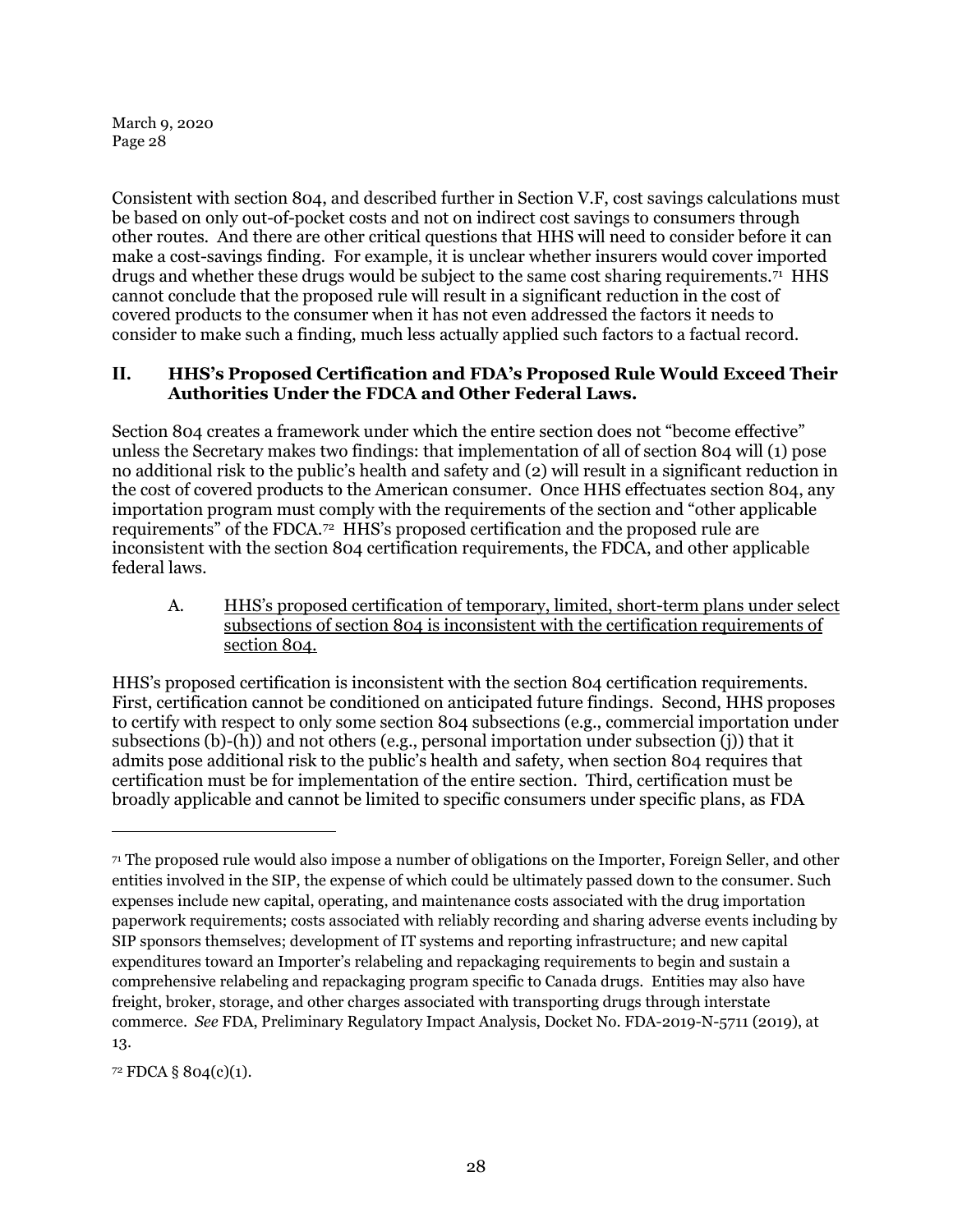proposes HHS will do in the proposed rule. Moreover, section 804 does not allow HHS to subdelegate certification findings to third parties.

## *1. Conditional certification is impermissible under section 804.*

<span id="page-28-0"></span>FDA proposes that HHS will certify under section 804(l) "conditioned on each authorized SIP meeting the relevant requirements of section 804 of the FD&C Act and this rule."[73](#page-28-1) HHS's conditional certification is impermissible. First, HHS cannot certify based on the condition that the factual findings under section 804 will be demonstrated at some indefinite future date. Instead, section 804 requires HHS to find that implementation of section 804 *will* fulfill the two certification prongs: that section 804 will pose no additional risk to the public's health and safety and will result in a significant reduction in the cost of covered products to the American consumer. As HHS has recognized in court filings, section 804 cannot take effect until the HHS Secretary "certif[ies] to Congress that he has made these specific factual findings."[74](#page-28-2)

HHS's deficiencies are most visible in the proposed rule's discussion about how section 804 would lead to cost savings to consumers. The proposed rule states that the SIP proposal would have to explain why "their program would *be expected* to result in a significant reduction in the cost of covered products to the American consumer."[75](#page-28-3) FDA further proposes a *postimportation* requirement that the SIP sponsor would be required to provide FDA with data and information about its SIP, including the SIP's cost savings to the American consumer, if any*.*[76](#page-28-4)  Section 804 requires HHS to certify that section 804 implementation *will* result in a significant reduction in the cost of covered products. Section 804 does not provide for its implementation without this showing, yet the proposed rule allows for certification without any showing of cost savings, based on the SIP sponsor's expectation and HHS's post-importation review of data and information that may not actually reflect any cost savings. Under this scheme, there is no certainty that a showing of actual cost savings will ever be made. As we discuss in Section [V.F,](#page-71-0) any measure of cost savings that does not go to consumers cannot be considered in the showing of actual cost savings.

Certification would also depend on safety findings which would not be available at the time of certification or even at the time that FDA approves a SIP. Each SIP proposal will contain certain information necessary for FDA to determine whether the plan would introduce additional risk to the public's health. For example, the SIP proposal would include a compliance plan that would explain how SIP sponsors would train SIP entities to understand their compliance-related obligations and what processes and procedures are necessary for uncovering noncompliance or misconduct. Some information, including testing information to show that potentially imported

<span id="page-28-1"></span><sup>73</sup> 84 Fed. Reg. at 70803.

<span id="page-28-2"></span><sup>74</sup> Federal Defendants' Motion to Dismiss Plaintiffs' Complaint and Memorandum in Support at 10, *Vermont v. Leavitt,* 405 F.Supp.2d 466 (D. Vt. 2005).

<span id="page-28-3"></span><sup>75</sup> 84 Fed. Reg. at 70796 (emphasis added).

<span id="page-28-4"></span><sup>76</sup> *Id*. at 70797, 70803.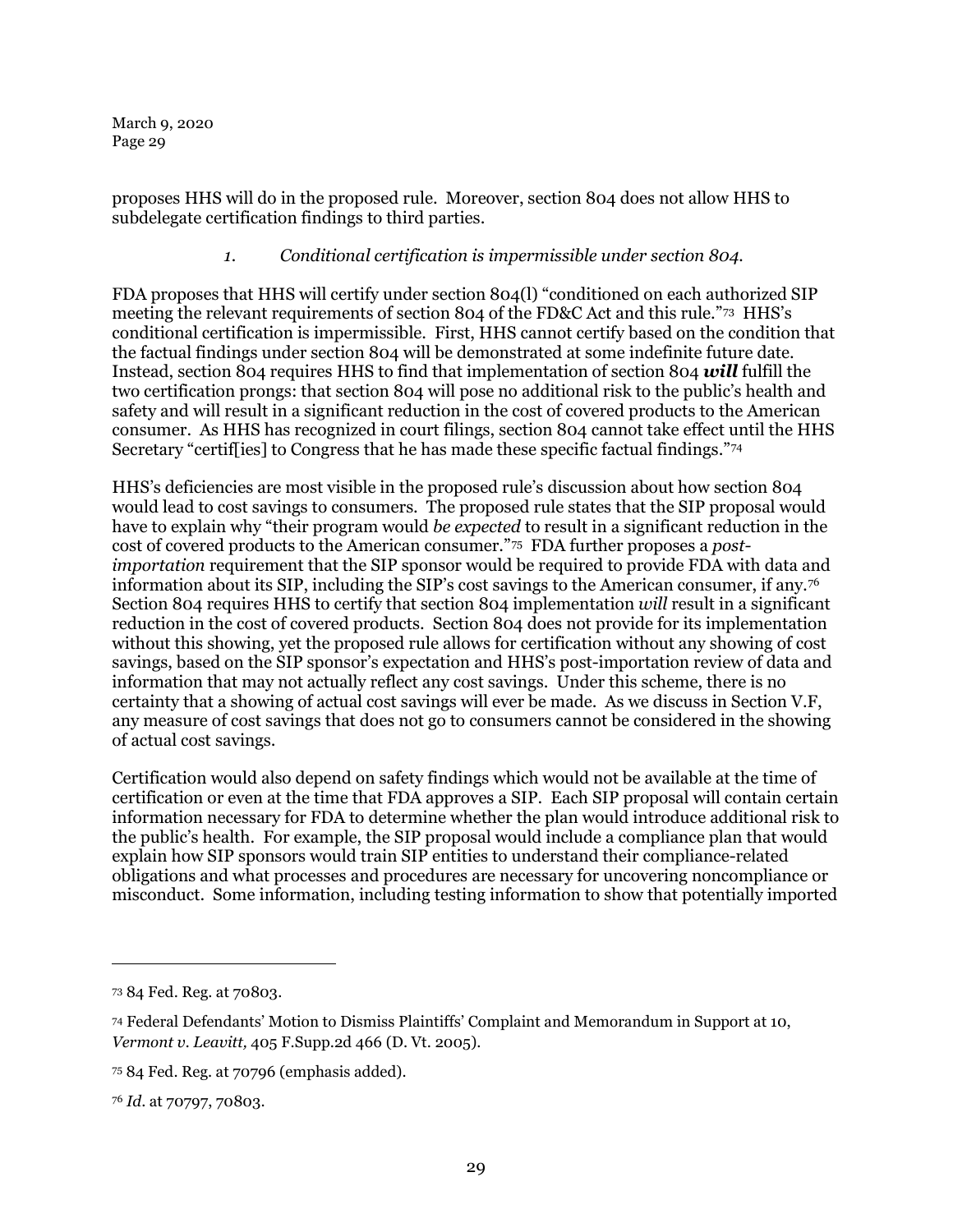drugs are FDA-approved drugs, would not be available even in the SIP proposal. HHS needs this information to make certification safety findings.

HHS's certification as suggested in FDA's proposed rule would be mere tautology. HHS would be "certifying" to cost and safety findings in section 804(l), conditioned on FDA proposing to approve only SIPs that can make cost and safety findings. A contingent statute turning on contingent certification turning on contingent SIPs introduces too many unknowns. Congress could not have intended HHS to effectuate a section of the statute based on a statement without underlying factual findings. Section 804 requires HHS to make specific factual findings to issue a certification effectuating the statute, and FDA's proposed rule suggests that HHS can make no such finding when FDA issues a final rule on section 804 importation.

#### *2. HHS admits that implementation of section 804 is unsafe and has failed to make certification findings for all of section 804.*

<span id="page-29-0"></span>Section 804(l)(1) states that section 804 becomes effective only if HHS can certify to Congress that implementation of "this section" will pose no additional risk to the public's health and safety and will result in a significant reduction in the cost of covered products to the American consumer. HHS fails to demonstrate through the proposed rule how implementation of all of section 804, not just sections 804(b)-(h), will meet the two required certification findings. HHS admits section 804(j) poses additional risk to the public's health and safety[.77](#page-29-1) Certification cannot occur if HHS can certify that the two prongs are met with respect to some parts of section 804 (i.e., subsections 804(b)-(h)), but not others (i.e., subsection 804(j)). HHS cannot implement any part of section 804 if it cannot make certification findings with respect to all parts of section 804.

This interpretation is supported by the plain language of the text, case law, and HHS's prior interpretations of section 804(l). Section 804 becomes effective only if the Secretary certifies to Congress that "the implementation of *this section* will" pose no additional risk and will result in a significant reduction in cost.[78](#page-29-2) Congress specified that certification must relate to implementation of "this section," not implementation of "certain subsections" or "of subsections (b)-(h)." In *Vermont v. Leavitt,* the district court agreed with HHS that certification findings must relate to the entirety of section 804. In doing so, the court held that interpreting section 804(l)(1) to apply to only subsections 804(b)-(h) was "a convoluted and implausible interpretation" and "is undermined by the fact that Congress used the term 'subsection' in other provisions of section [804]."[79](#page-29-3) FDA has also concluded that the certification requirement

<span id="page-29-1"></span><sup>77</sup> 84 Fed. Reg. at 70800; FDA Press Release, Trump Administration Takes Historic Steps to Lower U.S. Prescription Drug Prices (Dec. 18, 2019) (discussing certification with respect to importation programs authorized by FDA for importation of certain prescription drugs approved in Canada).

<span id="page-29-2"></span> $78$  FDCA § 804(l)(1) (emphasis added).

<span id="page-29-3"></span><sup>79</sup> *Vermont v. Leavitt*, 405 F.Supp.2d 466, 475 (D. Vt. 2005). For example, section 804(l)(2) of the FDCA refers to "the regulations under *subsection (b)*." FDCA § 804(l)(2) (emphasis added). Likewise,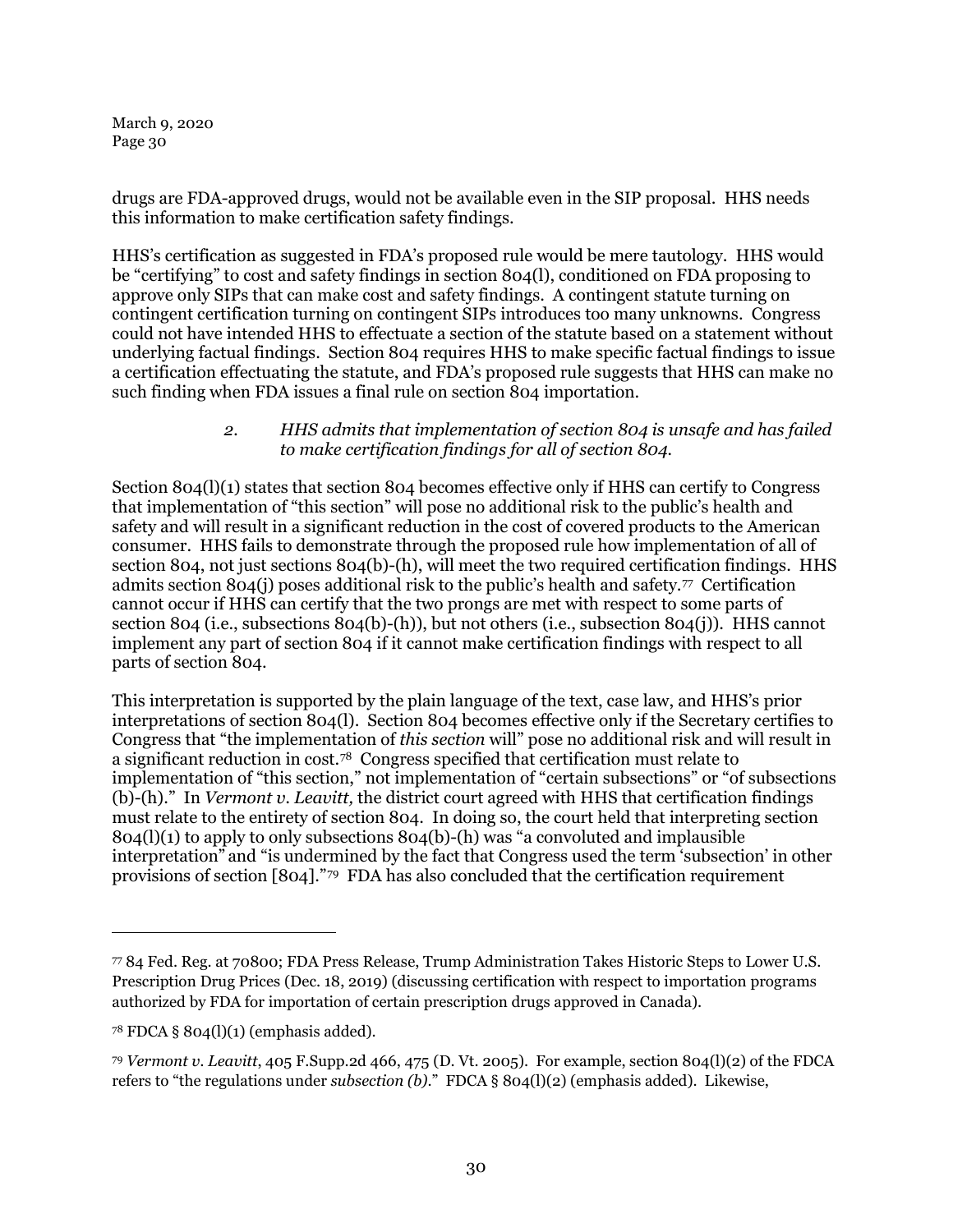provides for all of section 804 so that the section "does not authorize a specific waiver for a discrete state pilot program."[80](#page-30-1)

In the proposed rule, FDA concedes that implementation of section 804(j) will pose an "additional risk to the public's health and safety."[81](#page-30-2) Specifically, FDA finds that "[m]edications that are purchased online and imported through international mail, express couriers, and other means pose significant challenges for FDA and its ability to adequately safeguard the quality and safety of drugs taken by U.S. consumers."<sup>[82](#page-30-3)</sup> FDA then cites real-world examples where consumers were deceived into believing they were buying safe and effective medications when in fact, they were buying adulterated, counterfeit, and unsafe drugs from pharmacies in Canada. In many cases, "drugs promoted as being from Canada or approved by Health Canada's HPFB" are "not actually from Canada and not approved by HPFB" and are instead illicit.[83](#page-30-4) "Given these risks, and other concerns discussed in the Task Force Report," FDA concludes, "the proposed rule, if finalized, would not implement personal importation provisions under section 804(j) of the FD&C Act."[84](#page-30-5)

While PhRMA agrees with FDA that implementing section 804(j) would raise significant public health risks, this fact precludes any certification under 804. HHS cannot certify under section 804(l)(1) and effectuate section 804 given that it has found that personal importation under section 804(j) will pose an additional risk to the public's health and safety.

#### *3. HHS must certify based on the effects of section 804 broadly, not just for Americans under particular plans.*

<span id="page-30-0"></span>HHS's proposal that certification findings be SIP-specific is impermissible under section 804. Section 804 contemplates a broad certification finding before the section can be implemented.<sup>[85](#page-30-6)</sup>

<span id="page-30-3"></span><sup>82</sup> 84 Fed. Reg. at 70800.

<span id="page-30-4"></span><sup>83</sup> *Id*.

 $\overline{a}$ 

<span id="page-30-5"></span><sup>84</sup> *Id*.

subsection (g) on suspension of importation refers to "prescription drugs being imported under *subsection (b)*." FDCA § 804(g) (emphasis added).

<span id="page-30-1"></span><sup>80</sup> *Montgomery Cty. v. Leavitt*, 445 F.Supp.2d 505, 508 (D. Md. 2006).

<span id="page-30-2"></span> $81$  Section 804(j), if implemented, would establish a broad, personal importation scheme that is significantly more permissive of importing foreign drugs than FDA's Personal Importation Policy, subject to enforcement discretion. *See* FDA, Personal Importation, [https://www.fda.gov/industry/import](https://www.fda.gov/industry/import-basics/personal-importation#whatis)[basics/personal-importation#whatis](https://www.fda.gov/industry/import-basics/personal-importation#whatis) (current as of Aug. 3, 2018).

<span id="page-30-6"></span><sup>85</sup> PhRMA believes that certification must be based on findings for American consumers broadly because certification makes section 804 effective and section 804 permits the opening of the closed U.S. drug distribution system that protects patients from counterfeit and substandard drugs. PhRMA also believes that if the requisite certification could be made as to the effects of section 804 broadly, the implementing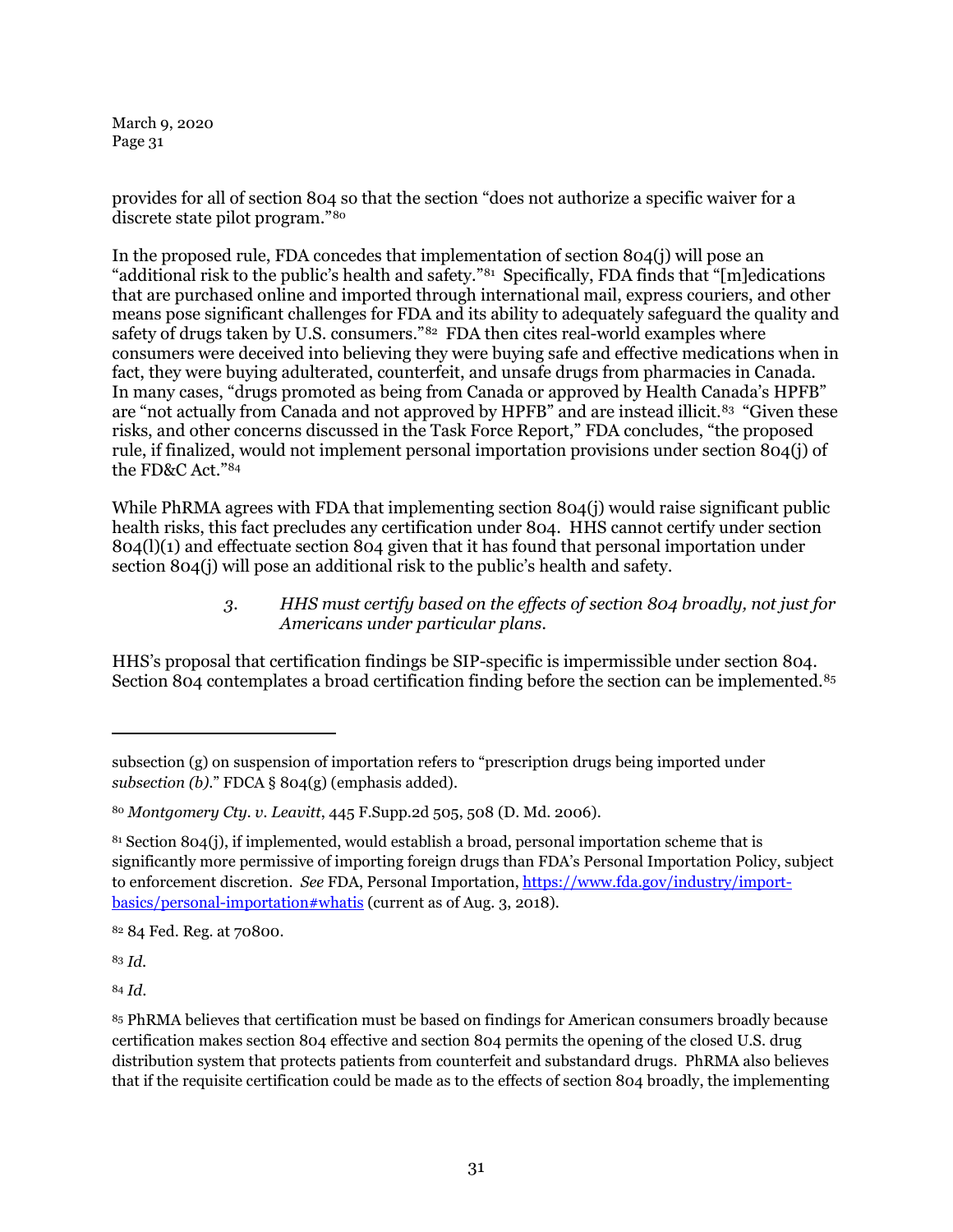$\overline{a}$ 

Under the section, HHS must find that implementation of section 804 will pose no additional risk to the public's health and safety, not just no additional risk under particular plans, and will result in a significant reduction in the cost of covered products "to the American consumer," not just for specific American consumers under particular plans.

Section 804 does not provide that certification can be based on state-specific plans for only certain state residents. The titles of the certification and termination procedures refer to one "program," and the termination procedures envision revoking certification and the effectiveness all of section 804 if the benefits of the section do not outweigh the detriment of implementation of the section. If Congress had intended for certification to be based on state-specific plans for certain state residents, Congress could have specified that the findings supporting the certification could be so limited. Instead, section 804 certification does not refer to states in any way.[86](#page-31-0)

Further, the legislative history around section 804(l) does not mention certification based on state-specific plans for certain state residents. In introducing the amendment adding section 804(l) to the Medicare Modernization Act ("MMA"), Senator Cochrane discussed how previous HHS secretaries had failed to make the two required certification findings.[87](#page-31-1) The letters from previous HHS secretaries did not address certification under state-specific plans but discussed how HHS could not certify an open system of distribution, as contemplated by an importation scheme.[88](#page-31-2) None of these letters made certification findings with respect to state-specific plans, or even suggested such a certification would be permissible.

HHS's interpretation departs from its prior interpretations of section 804. Historically, HHS has agreed that certification must apply broadly, not just to any temporary, limited, or shortterm plan for importing prescription drugs from Canada. As FDA admits, "[p]ast analyses regarding the feasibility of implementing section 804 did not consider the possibility of implementing section 804(b) through (h) of the FD&C Act solely through plans proposed by

regulations for commercial importation could include safeguards, including requiring state involvement and limiting participation to state residents. *See* FDCA § 804(c)(3).

<span id="page-31-0"></span><sup>86</sup> Again, although PhRMA believes that the certification cannot be limited to findings for certain states, PhRMA does not object to state involvement if the certification findings for American consumers writ large could be made. *See* FDCA § 804(c)(3).

<span id="page-31-1"></span><sup>87</sup> These findings were made under a previous version of section 804 with the same certification requirement.

<span id="page-31-2"></span><sup>88</sup> 149 Cong. Rec. 15528–529 (2003) (statement of Sen. Cochran).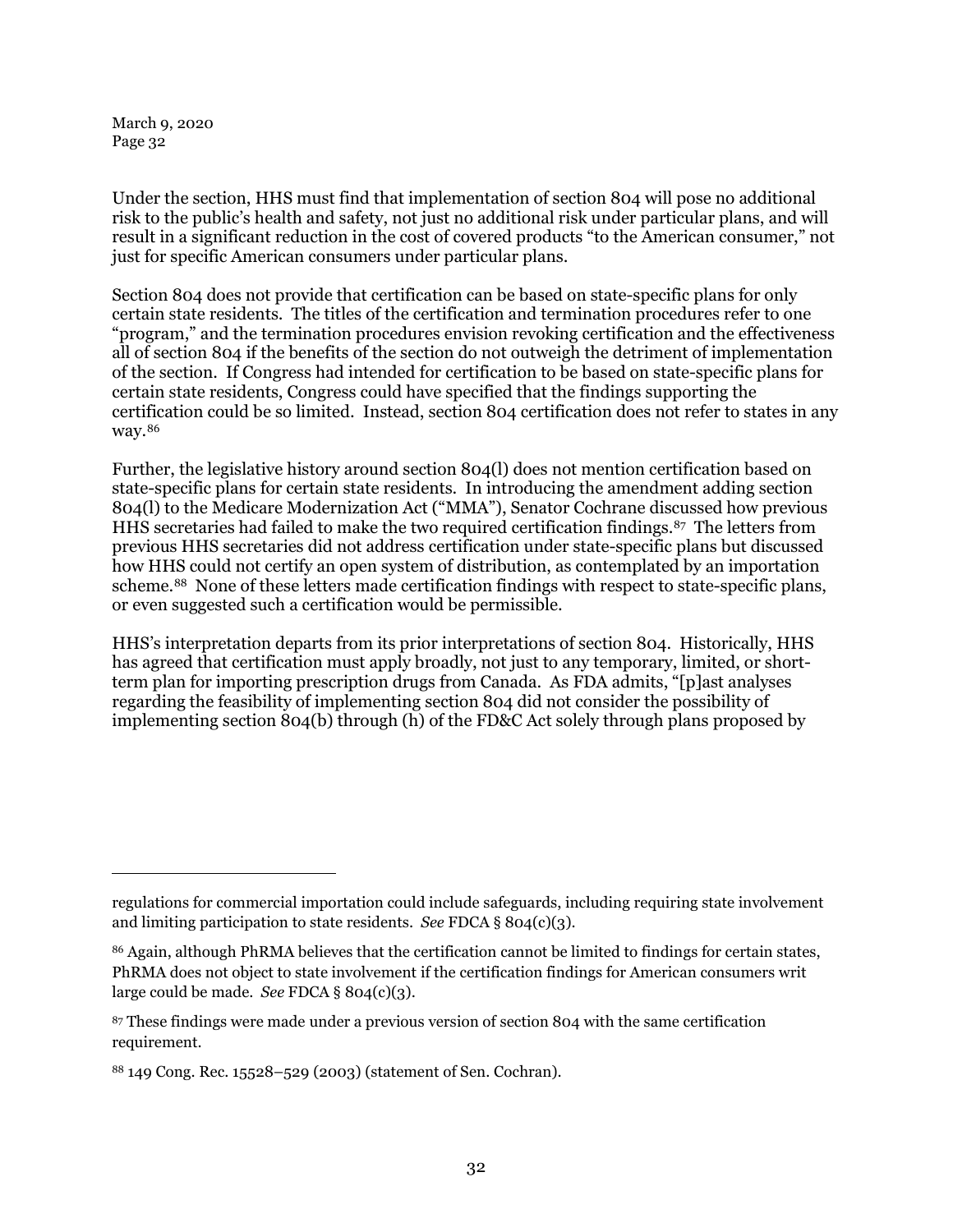States . . . ."[89](#page-32-1) Past analyses did not conduct state-based analyses because HHS considered certification of such plans impermissible under the statute. HHS has argued in the past:[90](#page-32-2)

> There is no language in section 384(l) that authorizes or contemplates any waiver, partial certification, experiment, or other temporary, limited, or short-term program for importing prescription drugs from Canada. Section 384(l) is an explicit "allor-nothing" provision that asks the Secretary to certify whether the law should be effective for all Americans, not just those in one particular state.

Likewise in response to a petition to approve a county's importation program, FDA concluded that section 804 certification "does not authorize a specific waiver for a discrete state pilot."[91](#page-32-3) 

Even if HHS's new interpretation could be reconciled with the statutory text, the proposed rule must provide a basis for why section 804 should no longer be interpreted as an "all-or-nothing" provision and should be interpreted as applying to temporary, limited, short-term plans under select subsections of section 804.

# *4. HHS cannot certify based on anticipated findings by third parties.*

<span id="page-32-0"></span>HHS also impermissibly relies on third parties—namely, states, tribal, and other non-federal governmental entities—to make the required factual findings on its behalf. HHS's reliance on third parties to make the certification findings is contrary to the plain language of section 804.

Section 804 requires "the Secretary" to make a certification, and only the executive identified by Congress (or perhaps a subordinate of the Secretary to whom a lawful subdelegation was made) can make certification findings. Section 804 of the FDCA does not provide any role for third parties to demonstrate that implementation of section 804 would meet the two conditions under section 804(l) following certification. Once the Secretary makes the findings under section 804, an ineffective statute becomes effective. A determination of such importance cannot be made by someone other than the Executive Branch officer to whom Congress assigned this responsibility (or perhaps a subordinate).

The proposed rule, however, would effectively subdelegate HHS's fact-finding role to SIP sponsors. Under the proposed rule, a SIP sponsor would need to demonstrate to FDA that "importation would pose no additional risk to the public's health and safety and would be expected to result in a significant reduction in the cost of covered products to the American

<span id="page-32-1"></span><sup>89</sup> 84 Fed. Reg. at 70800.

<span id="page-32-2"></span><sup>90</sup> Federal Defendants' Motion to Dismiss Plaintiffs' Complaint and Memorandum in Support at 10, *Vermont v. Leavitt,* 405 F.Supp.2d 466 (D. Vt. 2005).

<span id="page-32-3"></span><sup>91</sup> *Montgomery Cty. v. Leavitt*, 445 F.Supp.2d at 508.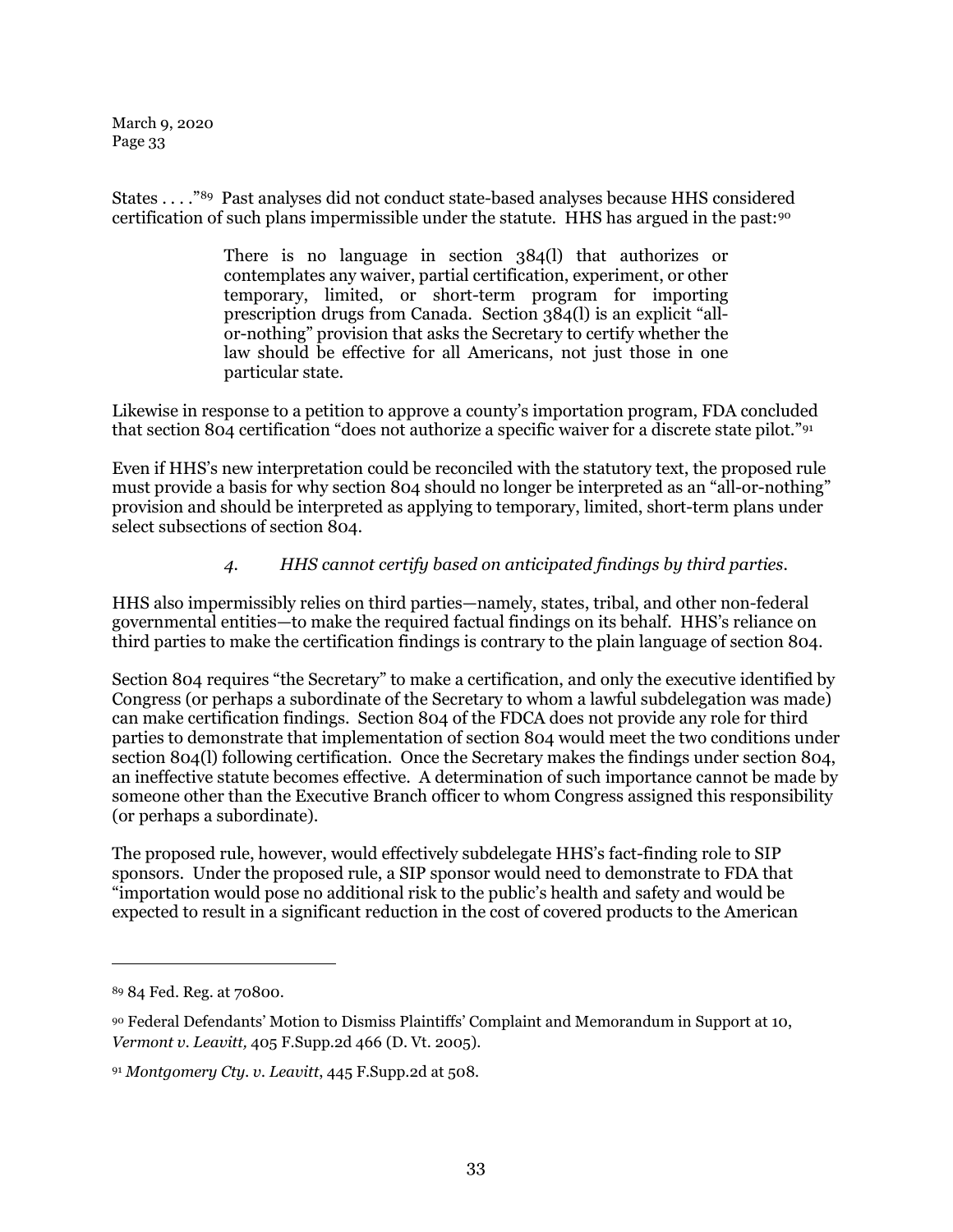consumer."[92](#page-33-2) Instead of HHS making its own cost determination and findings of fact at the time of certification, the proposed rule requires SIPs to "report their total cost savings to consumers as well as the methodology used to calculate this measure," and cost savings calculations should rely "to the greatest extent possible" on prices paid by the intended consumer population.[93](#page-33-3) These are essentially the findings that the HHS Secretary must make under section 804(l). HHS cannot subdelegate fact-finding to the states absent Congressional authorization.[94](#page-33-4)

# B. FDA lacks authority to adopt certain provisions in the proposed rule.

<span id="page-33-0"></span>Provisions of the proposed rule, if finalized, would impermissibly require the manufacturer to participate in importation in ways not sanctioned by the FDCA, FDA's regulations and other statutes.[95](#page-33-5) These provisions include proposed 21 C.F.R. § 251.16(i) (authorizing FDA to provide the Importer information contained in an NDA or ANDA), 21 C.F.R. § 251.16(b) (requiring manufacturer to supply "testing methodologies and protocols that the manufacturer has developed"), 21 C.F.R. § 251.13(a) (deeming authorization to provide labeling), 21 C.F.R. § 251.4(c)(4)(xii) (requiring manufacturer to provide attestation), 21 C.F.R. § 251.14 (requiring manufacturer to provide an Importer transaction information).

# *1. FDA's provision of the manufacturer's trade secrets and CCI to the Importer would violate federal statutes and FDA's own regulations.*

<span id="page-33-1"></span>The FDCA and other federal statutes prohibit FDA from disclosing a manufacturer's trade secrets and CCI submitted to the government. The FTSA makes it a federal crime for any federal employee to disclose "trade secret" information acquired during the course of governmental duties.[96](#page-33-6) The FDCA makes disclosure of trade secrets and CCI without express written consent of the person who submitted the information a prohibited act[.97](#page-33-7) The Freedom of Information Act ("FOIA") exempts trade secrets and CCI from public disclosure.<sup>98</sup> Due to these statutes,

1

<span id="page-33-8"></span> $98\,5$  U.S.C. § 552(b)(4).

<span id="page-33-2"></span><sup>92</sup> 84 Fed. Reg. at 70801.

<span id="page-33-3"></span><sup>93</sup> *Id*. at 70821.

<span id="page-33-4"></span><sup>94</sup> *See, e.g.*, *U.S. Telecom Ass'n v. FCC*, 359 F.3d 554, 565–66 (D.C. Cir. 2004).

<span id="page-33-5"></span><sup>95</sup> 5 U.S.C. § 706(2)(C).

<span id="page-33-6"></span><sup>96</sup> 18 U.S.C. § 1905.

<span id="page-33-7"></span><sup>97</sup> *See* FDCA § 301(j); *see also CNA Fin. Corp. v. Donovan*, 830 F.2d 1132, 1140 (D.C. Cir. 1987) (holding that trade secret in this context includes information described in FOIA's Exemption which includes both trade secrets and CCI).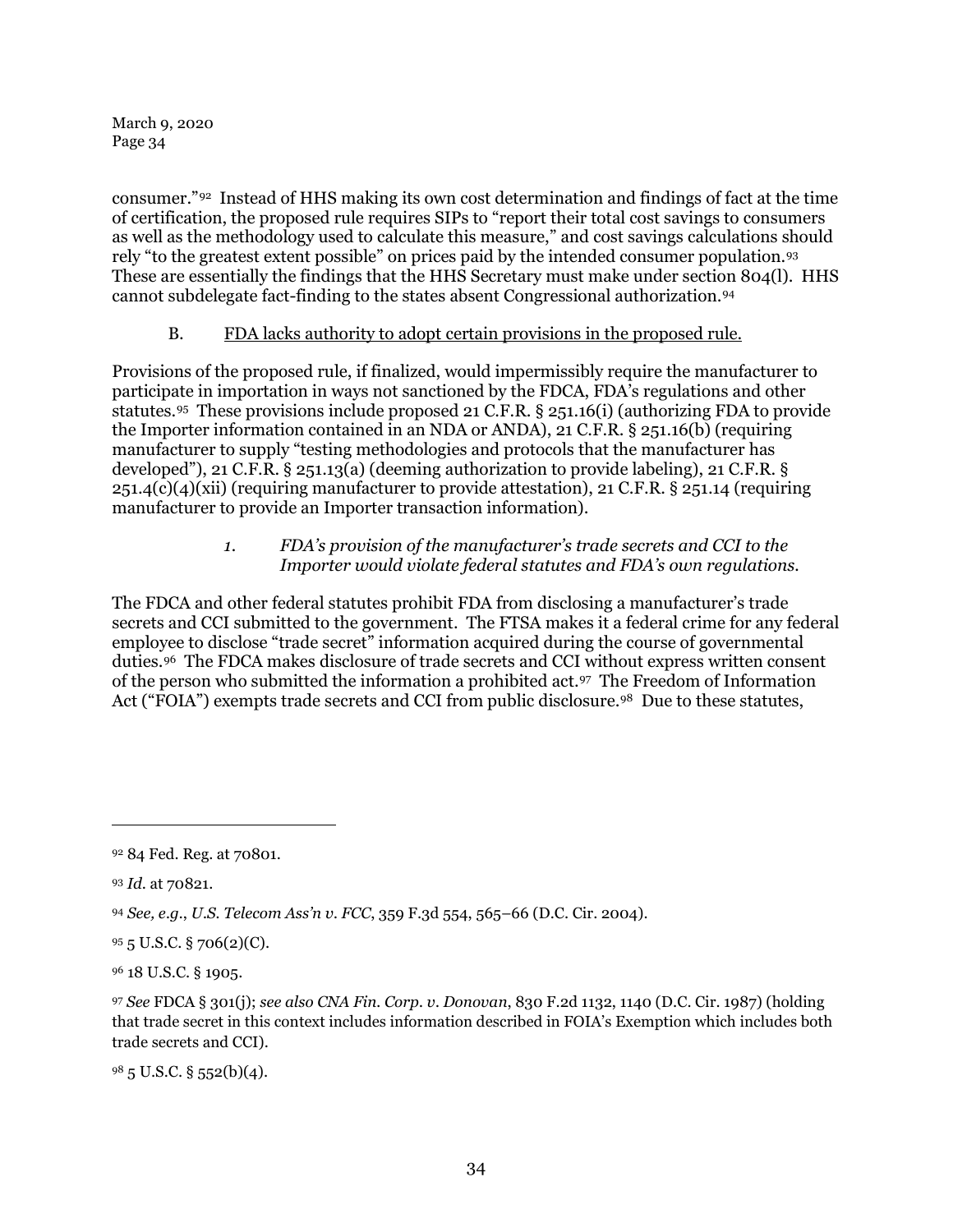FDA's longstanding policy, set forth in its regulations, has been to protect against the release of information contained in an NDA or ANDA – whether it is a trade secret or CCI.[99](#page-34-0)

FDA regulations define a trade secret to include "any commercially valuable plan, formula, process, or device that is used for the making, preparing, compounding, or processing of trade commodities that can be said to be the end product of either innovation or substantial effort."[100](#page-34-1) Traditionally, trade secret information within NDAs and ANDAs will usually include a description of manufacturing methods, data on materials used in production of the drug, facilities and manufacturing lines used to make the drug, testing methodologies and protocols, and representative samples and summaries of the results of testing on drug samples. FDA regulations broadly define CCI as "valuable data or information which is used in one's business and is of a type customarily held in strict confidence or regarded as privileged and not disclosed to any member of the public by the person to whom it belongs."[101](#page-34-2)

The proposed rule would fundamentally alter FDA policy in violation of federal statutes and FDA's own regulations. As PhRMA discusses in its comments to FDA's draft guidance on importation,[102](#page-34-3) non-public details about whether a U.S.-approved product and foreign-approved product are the same – e.g., whether the release specifications and manufacturing sites for particular markets are the same – constitute trade secrets because they reveal commercially valuable elements of the manufacturing process.<sup>[103](#page-34-4)</sup> If FDA allows imports of drugs from Canada under the proposed scheme, it would disclose proprietary information regarding the sameness of FDA-approved products to products sold in Canada. FDA's authorization of these imports would disclose that in FDA's view, the Canadian products "meet the conditions in an FDAapproved" NDA or ANDA, but for the labeling[.104](#page-34-5)

The proposed rule would violate federal confidentiality statutes in other, direct ways. The proposed rule indicates that in the "event that a manufacturer fails to provide information required by this proposed rule in a timely fashion, including information necessary for the Importer to conduct the Statutory Testing, authenticate the drug being tested, or confirm that

1

<span id="page-34-2"></span> $101$  21 C.F.R. § 20.61(b).

<span id="page-34-4"></span><sup>103</sup> See 21 C.F.R. § 20.61(a) (defining a trade secret as "any commercially valuable plan, formula, process, or device that is used for the making, preparing, compounding, or processing of trade commodities and that can be said to be the end product or either innovation or substantial effort. There must be a direct relationship between the trade secret and the productive process.").

<span id="page-34-5"></span><sup>104</sup> 84 Fed. Reg. at 70797.

<span id="page-34-0"></span><sup>99</sup> 21 C.F.R. § 20.61. *See also Food Marketing Inst. v. Argus Leader Media*, 139 S.Ct. 2356, 2366 (2019) (rejecting narrow construction of CCI to require a "substantial competitive harm" requirement).

<span id="page-34-1"></span><sup>100</sup> 21 C.F.R. § 20.61(a).

<span id="page-34-3"></span><sup>102</sup> PhRMA's comments to FDA's Draft Guidance on Importation of Certain FDA-Approved Human Prescription Drugs, Including Biological Products, Under Section 801(d)(1)(B) of the Federal Food, Drug, and Cosmetic Act, Docket No. FDA-2019-D-5743 (Feb. 21, 2020).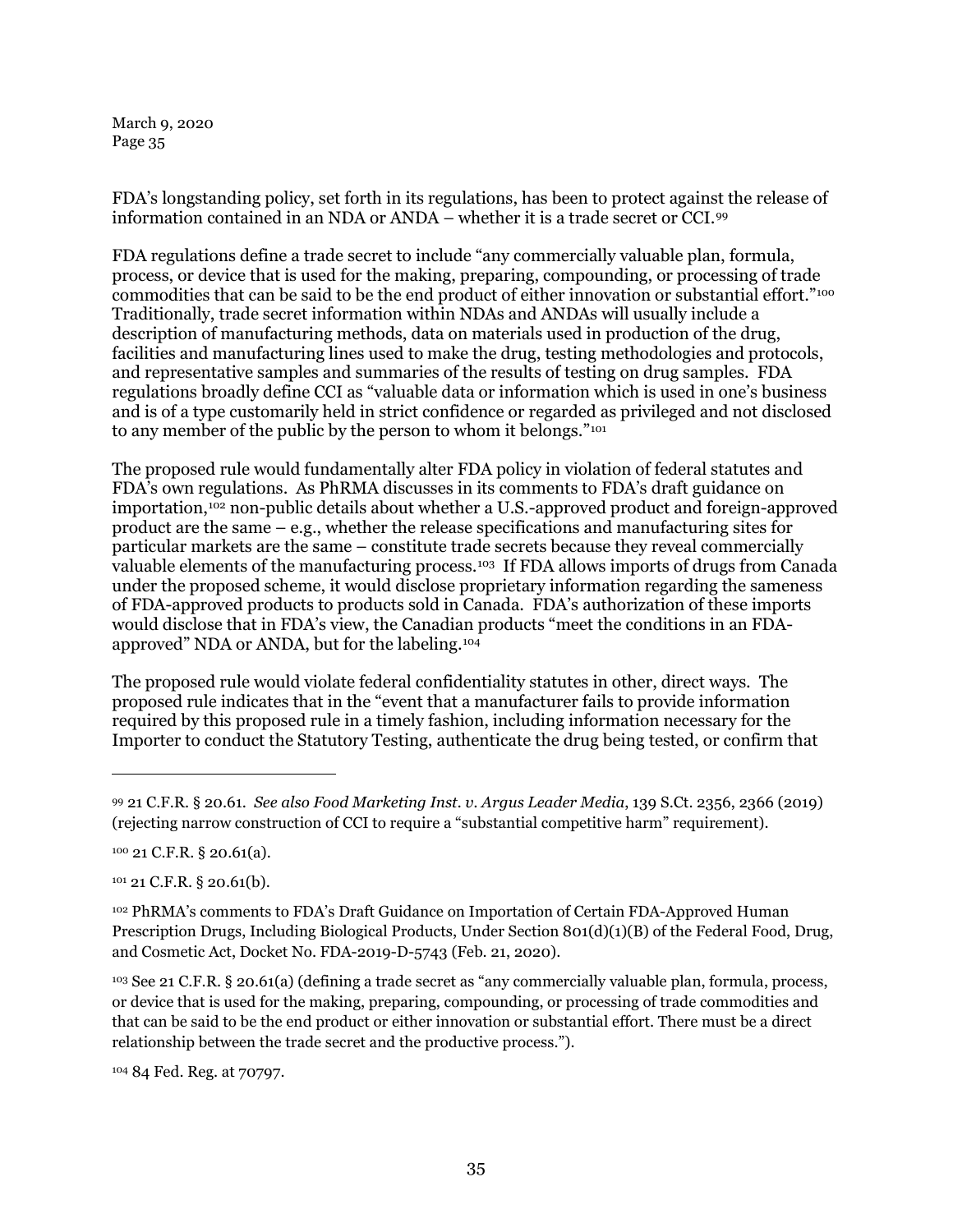the labeling is in compliance with the FD&C Act, FDA may provide such information to an Importer if the information is contained in the manufacturer's approved NDA or ANDA."[105](#page-35-1)  Under proposed 21 C.F.R. § 251.16(b), FDA would require manufacturers to disclose to Importers information that is traditionally maintained as trade secrets or CCI. And under proposed 21 C.F.R. § 251.16(i), FDA would provide that information, including testing methods, manufacturing processes, and product specifications, to the Importer if the manufacturer does not do so in a "timely fashion."[106](#page-35-2) 

FDA must abstain from disclosing a manufacturer's trade secrets and CCI, in violation of the FDCA and other statutes as well as FDA's own regulations and policies. Section 804 does not exempt FDA from the prohibitions that bar it from releasing trade secrets or CCI.<sup>[107](#page-35-3)</sup> Although section 804 includes provisions that allow a manufacturer to provide information to an Importer, section 804 does *not* allow FDA to release information to the Importer in the event that a manufacturer fails to provide the information listed under section 804(e). Instead, the FDCA contains other provisions for FDA to enforce section 804 if manufacturers do not comply with statutory requirements. FDA's provision of the manufacturer's trade secret and CCI would also raise constitutional concerns, as discussed in Sectio[n III.](#page-37-0)

# *2. The proposed rule's deeming authorization is ultra vires.*

<span id="page-35-0"></span>Proposed 21 C.F.R. § 251.13(a) requires a manufacturer to provide an Importer "written authorization for the Importer to use, at no cost, the FDA-approved labeling for the prescription drug. If the manufacturer fails to do so within a timely fashion, FDA may deem this authorization to have been given."[108](#page-35-4)

FDA should remove reference to FDA deeming authorization to have been given if the manufacturer does not provide the Importer written authorization to use FDA-approved labeling. Section 804 does not provide FDA authority to deem that the manufacturer authorized the use of its labeling. Section 804 requires the manufacturer to provide the Importer written authorization, but it does not provide any exception for an Importer to use the FDA-approved labeling without the manufacturer's written authorization. While FDA can promulgate regulations to facilitate the importation of prescription drugs, FDA would need express statutory authority to authorize the use of manufacturer labeling without the manufacturer's written authorization.

The lack of statutory authority for FDA to authorize the use of manufacturer labeling is particularly evident here because the manufacturer's labeling will include trademarks (e.g., brand names and corporate logos). By authorizing and providing a manufacturer's FDAapproved labeling to an Importer, the government would be appropriating a manufacturer's private property for the Importer's use without just compensation and without any express

<span id="page-35-1"></span><sup>105</sup> *Id*. at 70818.

<span id="page-35-2"></span><sup>106</sup> *Id*. at 70836 (proposed 21 C.F.R. § 251.16(i)).

<span id="page-35-3"></span><sup>107</sup> *See* FDCA § 804(e)(3).

<span id="page-35-4"></span><sup>108</sup> 84 Fed. Reg. at 70833 (proposed 21 C.F.R. § 251.13(a)).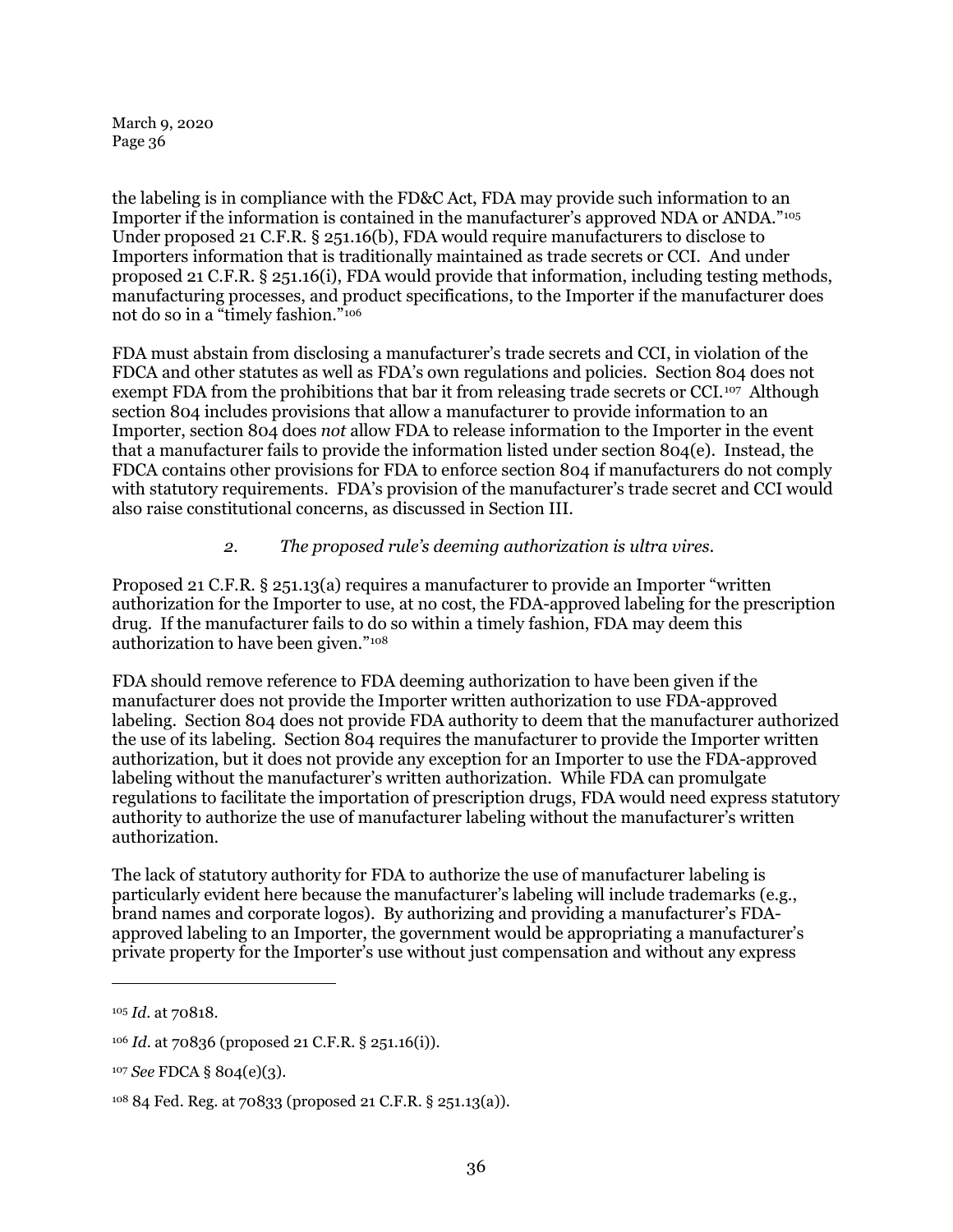statutory authorization. Such an action raises the constitutional concerns discussed in Section III.

### *3. FDA has no authority to require manufacturer attestation as outlined in the proposed rule.*

Proposed 21 C.F.R. § 251.4(c)(4)(xii) requires a manufacturer to attest that but for the fact that a drug proposed for import bears Canadian labeling, the drug meets the conditions in an FDAapproved NDA or ANDA.[109](#page-36-0) FDA cannot force manufacturers to provide an attestation under section 804.

Section  $804(d)(1)(K)$  requires either an Importer or manufacturer of a prescription drug to certify that the drug is approved, not adulterated, and not misbranded, and meets all the labeling requirements under the FDCA. Section  $804(d)(1)(K)$  does not require the manufacturer to provide information, in the form of an attestation, to the Importer to certify. In contrast, other parts of section 804 are explicit when they require manufacturers to provide information to an Importer. For example, section 804(e) allows either the Importer or the manufacturer to conduct testing on drugs for import, but if the Importer does the testing, the manufacturer has to supply information to the Importer. Likewise, section 804(h) requires a manufacturer to provide an Importer written authorization to use the approved labeling for the prescription drug. Congress knew how to require the manufacturer to supply information to an Importer to fulfill section 804 requirements, but did not do so with the  $804(d)(1)(K)$  certification.

#### *4. Section 804(e) of the FDCA does not authorize FDA to require manufacturers to provide transaction information to the Importer.*

Proposed 21 C.F.R. § 251.14(b) would require the manufacturer to "provide to the Importer a copy of any transaction documents that were provided from the manufacturer to the Foreign Seller."<sup>110</sup> The preamble to the proposed rule states that manufacturers would need to provide sufficient information to the Importer about the imported drug's movements in the pre-U.S. supply chain and "[t]o this end, this rule proposes to require, under section 804(e) of the FD&C Act, that the manufacturer provide to the Importer all relevant documentation about the transaction that it provided to the Foreign Seller, upon its transfer of ownership of the product for the Canadian market."<sup>[111](#page-36-2)</sup>

PhRMA encourages FDA to clarify that this requirement does not stem from section 804(e), particularly because section 303(b)(6) of the FD&C Act provides for enhanced criminal penalties for failures to comply with section 804(e). Section 804(e) relates to testing, not supply chain information. Section 804(e) does not mandate a manufacturer to provide transaction information to an Importer. A manufacturer who fails to provide transaction information to an

<span id="page-36-0"></span><sup>109</sup> *Id*. at 70831 (proposed 21 C.F.R. § 251.4(c)(4)(xii)).

<span id="page-36-1"></span><sup>110</sup> *Id*. at 70834 (proposed 21 C.F.R. § 251.14(b)).

<span id="page-36-2"></span><sup>111</sup> *Id*. at 70816-817.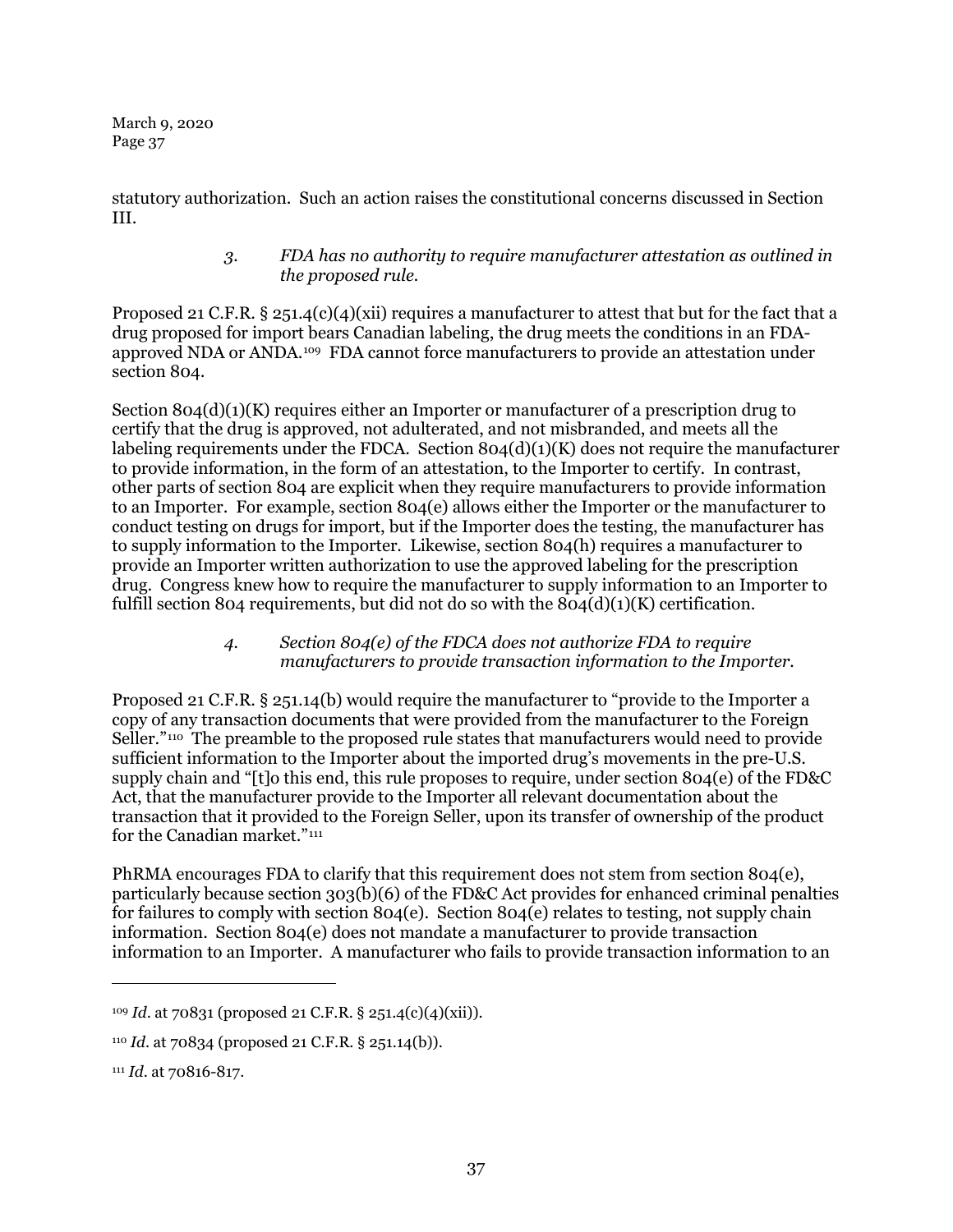Importer should not be subject to enhanced criminal penalties for failing to comply with section 804(e).

# **III. The Proposed Rule Forces Manufacturers[112](#page-37-0) to Help Introduce Their Canadian Products in the U.S. Markets, in Violation of the Constitution and U.S. Treaty Obligations.**

A. The proposed rule forces manufacturers of drugs to facilitate unauthorized sales of their own products by competitors.

Section 804(e) of the FDCA and the proposed rule require that the prescription drug manufacturer test drugs imported under section 804 or provide proprietary information, including trade secrets and CCI, needed by the Importer to conduct testing. The proposed rule would require the manufacturer to "provide an attestation to the Importer, or alternatively to FDA . . . to establish that, but for the fact that it bore the HPFB-approved labeling, the drug that the manufacturer sold to the Foreign Seller in fact met the conditions in the FDA-approved NDA or ANDA."[113](#page-37-1) The attestation would also "need to include information needed to confirm that the labeling of the prescription drug complies with the labeling requirements" of the FDCA.[114](#page-37-2)

In addition to the attestation, the manufacturer must provide to an Importer other information, including "the executed batch record, including the COA" for manufacturer-approved drugs. The proposed rule also requires that "the manufacturer provide to the Importer all relevant documentation about the transaction that it provided to the Foreign Seller, upon its transfer of ownership of the product for the Canadian market."[115](#page-37-3) The information must also include "any testing methodologies and protocols that the manufacturer has developed that the Importer needs to conduct the Statutory Testing."[116](#page-37-4) FDA recognizes that much of this information may include "proprietary test methods.["117](#page-37-5) The proposed rule states that where a manufacturer fails to provide information in a timely fashion, "FDA may provide such information to an Importer if the information is contained in the manufacturer's approved NDA or ANDA."[118](#page-37-6)

<span id="page-37-0"></span><sup>112</sup> As discussed below, the proposed rule defines manufacturer to mean an applicant, a person who owns or operates an establishment that manufactures an eligible prescription drug, or a holder of a drug master file ("DMF") containing information necessary to authenticate an eligible prescription drug. FDA should define the manufacturer to be the applicant only and clarify what roles and responsibilities contract manufacturers and DMF-holders would have under the proposed rule.

<span id="page-37-1"></span><sup>113</sup> 84 Fed. Reg. at 70818, 70831 (proposed 21 C.F.R. § 251.4(c)(4)(xii)).

<span id="page-37-2"></span><sup>114</sup> *Id*. at 70818.

<span id="page-37-3"></span><sup>115</sup> *Id*. at 70817.

<span id="page-37-4"></span><sup>116</sup> *Id*. at 70803.

<span id="page-37-5"></span><sup>117</sup> *Id*. at 70818.

<span id="page-37-6"></span><sup>118</sup> *Id*.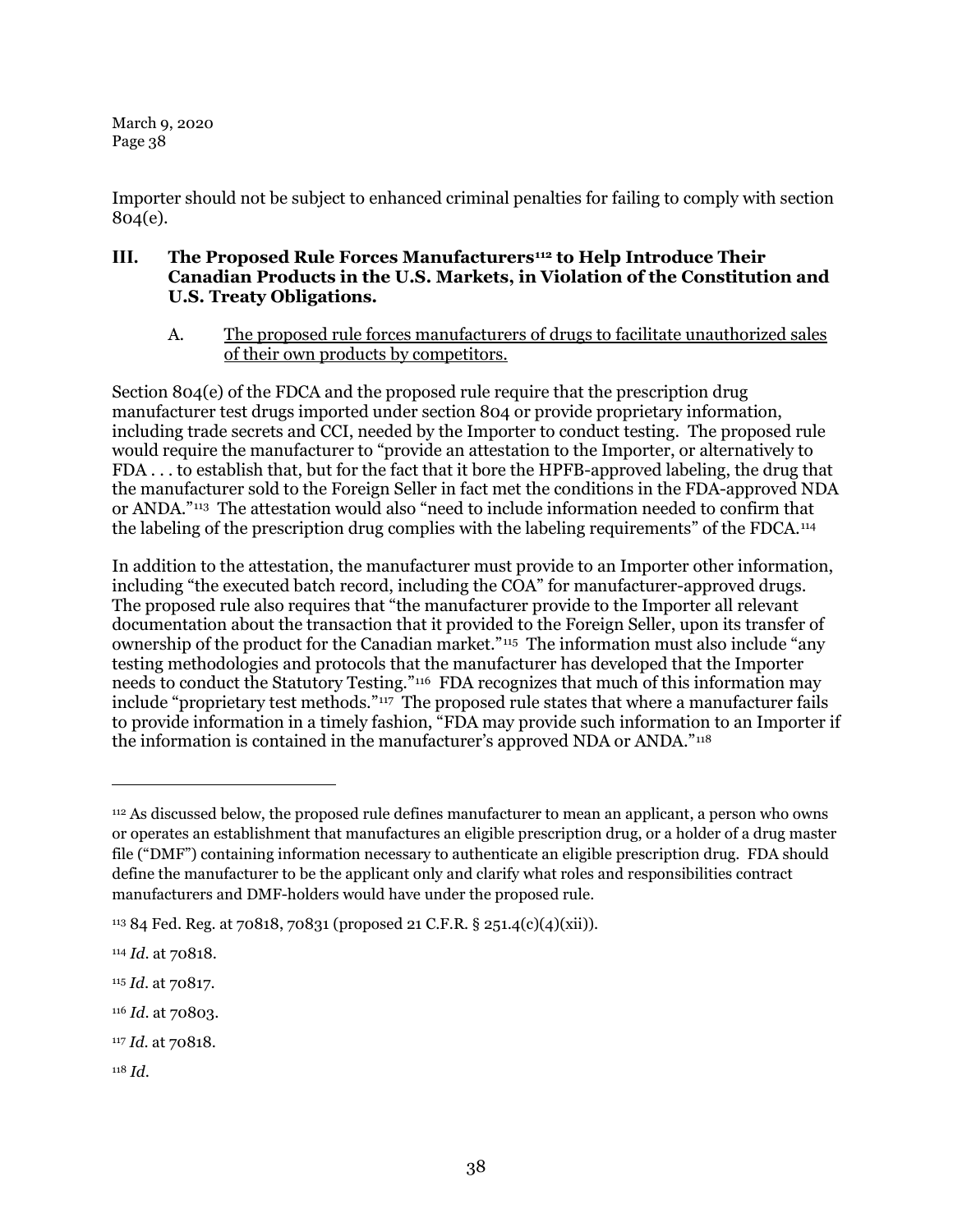Section 804(h) of the FDCA and the proposed rule requires that "[t]he manufacturer of a prescription drug shall provide an importer written authorization for the importer to use, at no cost, the approved labeling for the prescription drug."[119](#page-38-0) If the manufacturer fails to do so "within a timely fashion, FDA will deem this authorization to have been given" under the proposed rule.[120](#page-38-1) Further, the manufacturer must supply the Importer "in a timely fashion, with information needed to confirm that the labeling of the prescription drug complies with the labeling requirements" of the FDCA.<sup>[121](#page-38-2)</sup>

### B. The proposed rule's requirements violate manufacturers' First Amendment Rights.

The First Amendment to the U.S. Constitution prohibits the government from "abridging the freedom of speech[.]"[122](#page-38-3) The First Amendment's protection extends to non-commercial speech and to "commercial speech."[123](#page-38-4) The manufacturer's speech at issue would be non-commercial speech because it does "more than propose a commercial transaction."<sup>[124](#page-38-5)</sup> The speech that FDA proposes to force on manufacturers does not propose any transaction, so strict scrutiny would apply. The FDA cannot demonstrate that its speech-related requirements are "narrowly tailored to a compelling government interest," and so they would necessarily fail.<sup>[125](#page-38-6)</sup>

The proposed rule would also fail to pass muster under the four-part *Central Hudson* test applied to government regulation of commercial speech. Generally, the government can regulate commercial speech to prevent the dissemination of false, misleading, or deceptive information.[126](#page-38-7) In assessing whether the government's regulation violates the First Amendment, courts determine: (1) "whether the expression is protected by the First Amendment<sup>[1]</sup>, and for "commercial speech to come within that provision, it at least must concern lawful activity and not be misleading[;]" (2) "whether the asserted governmental interest is substantial[;]" (3) "whether the regulation directly advances the governmental

<span id="page-38-0"></span><sup>119</sup> FDCA § 804(h).

<span id="page-38-1"></span><sup>120</sup> 84 Fed. Reg. at 70819, 70833 (proposed 21 C.F.R. § 251.13(a)).

<span id="page-38-2"></span><sup>121</sup> *Id*. at 70819.

<span id="page-38-3"></span><sup>122</sup> U.S. Const. amend I.

<span id="page-38-4"></span><sup>123</sup> *United States. v. United Foods, Inc.*, 533 U.S. 405, 409 (2001).

<span id="page-38-5"></span><sup>124</sup> *Virginia State Bd. of Pharmacy v. Virginia Citizens Consumer Counsel, Inc.*, 425 U.S. 748, 762 (1976) (citation omitted).

<span id="page-38-6"></span><sup>125</sup> *Turner Broad. Sys., Inc. v. FCC*, 512 U.S. 622, 680 (1994).

<span id="page-38-7"></span><sup>126</sup> *See Virginia State Bd. of Pharmacy*, 425 U.S. at 773.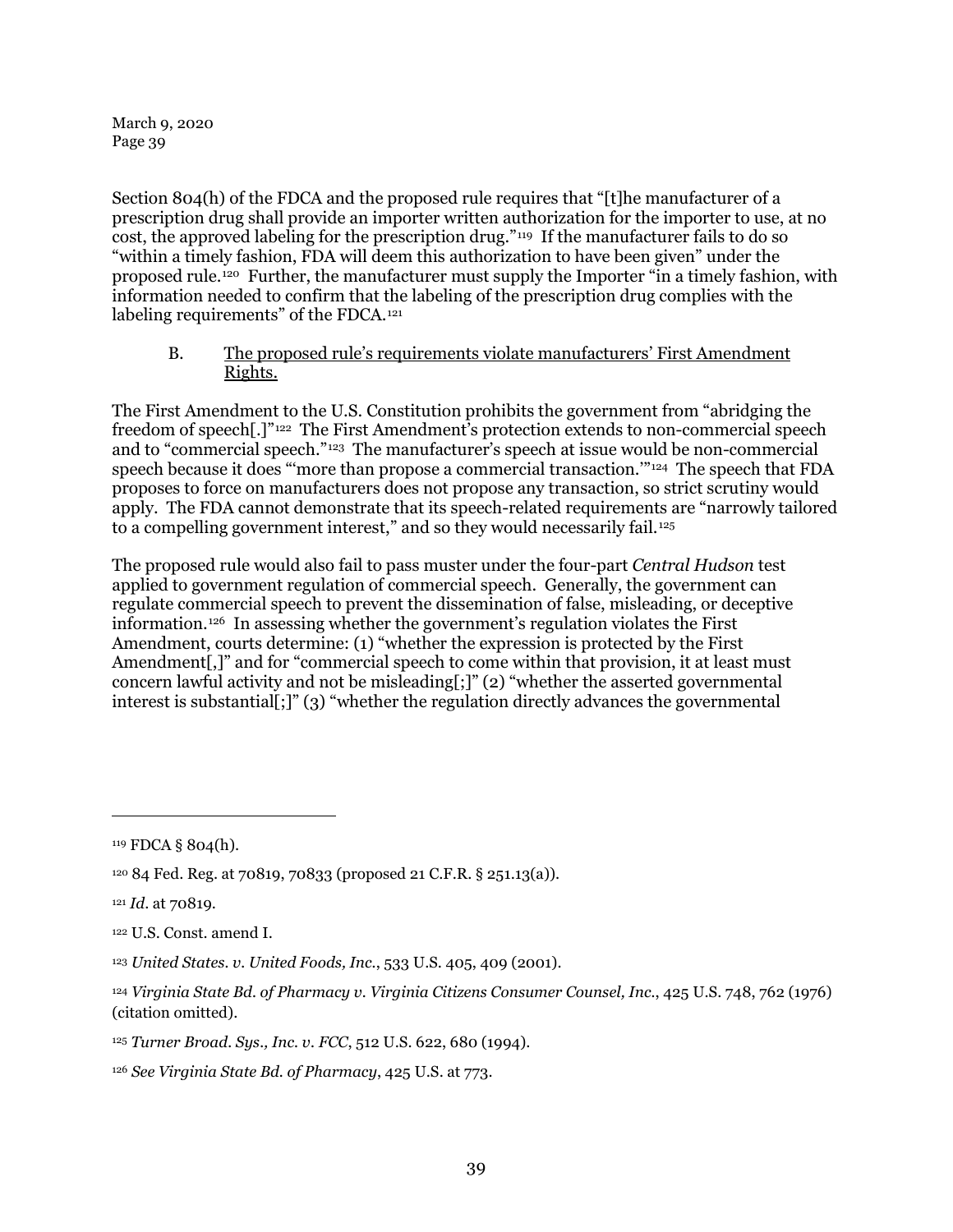1

interest asserted[;]" and (4) "whether it is not more extensive than necessary to serve that interest."[127](#page-39-0) The *Central Hudson* test is viewed as a form of intermediate scrutiny.

While *Central Hudson* provides the general framework for First Amendment analysis of commercial speech claims, courts may apply a different level of scrutiny or a different test in certain situations.[128](#page-39-1) For instance, where the government has compelled commercial speech, a more demanding form of strict scrutiny may apply.<sup>[129](#page-39-2)</sup> Similarly, where the government has compelled a subsidization of others' speech, courts apply a form of "exacting [First Amendment] scrutiny."[130](#page-39-3) And where the government has restricted truthful and non-misleading commercial speech, courts may apply a heightened form of intermediate scrutiny.<sup>[131](#page-39-4)</sup>

The proposed rule violates the First Amendment on at least two grounds: (1) the attestation and statutory testing requirements amount to compelled speech and a compelled subsidy; and (2) compelled authorization to use the labeling amounts to compelled speech and a compelled subsidy.

## *1. Compelled attestation and provision of testing information from the manufacturer to an Importer amount to compelled speech.*

In general, the First Amendment prohibits compelled speech where "the complaining speaker's own message was affected by the speech it was forced to accommodate."[132](#page-39-5) Compelling the manufacturer to provide a false or misleading attestation would violate the First Amendment if the manufacturer has a reasonable basis to question whether the drug proposed to be imported satisfies FDA's requirements.<sup>[133](#page-39-6)</sup> Further, the compelled attestation and disclosure of testing information offend the First Amendment even if they are truthful and non-misleading because they fail to directly advance a substantial governmental interest in a manner that is not more extensive than necessary to serve that interest.

<span id="page-39-0"></span><sup>127</sup> *Cent. Hudson Gas & Elec. Corp. v. Pub. Serv. Comm'n of New York* (*Central Hudson*), 447 U.S. 557, 566 (1980).

<span id="page-39-1"></span><sup>128</sup> In limited circumstances, the standard applied in *Zauderer v. Office of Disciplinary Counsel,* 471 U.S. 626 (1985), can also apply to commercial speech, but we do not believe this standard would apply here.

<span id="page-39-2"></span><sup>129</sup> *see Nat'l Ass'n of Mfrs. v. SEC*, 800 F.3d 518, 524 (D.C. Cir. 2015).

<span id="page-39-3"></span><sup>130</sup> *see Knox v. SEIU*, *Local 1000*, 567 U.S. 298, 310 (2012).

<span id="page-39-4"></span><sup>131</sup> *see, e.g.*, *United States v. Caronia*, 703 F.3d 149, 163, 165 (2d Cir. 2012) (observing that the commercial speech restrictions at issue warrant heightened scrutiny) (citing *Sorrell v. IMS Health Inc.*, 564 U.S. 552, 570 (2011)).

<span id="page-39-5"></span><sup>132</sup> *Rumsfeld v. Forum for Academic & Instutional Rights, Inc.*, 547 U.S. 47, 63 (2006).

<span id="page-39-6"></span><sup>133</sup> *See generally Nat'l Ass'n of Wheat Growers v. Zeise*, 309 F.Supp.3d 842, 853 (E.D. Cal. 2018) (law requiring warnings that are "false and misleading" violates First Amendment).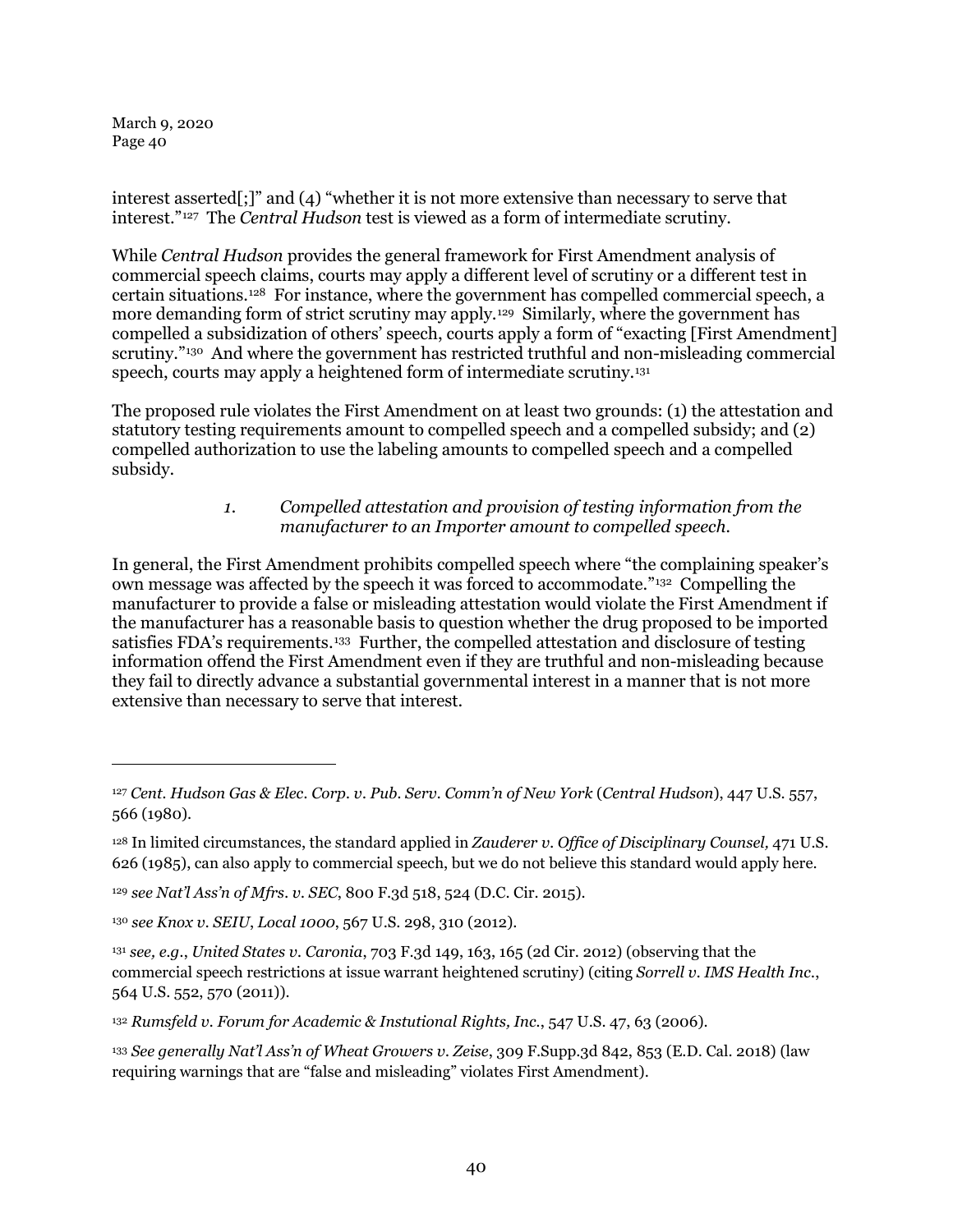Under the proposed rule, the manufacturer would be required to attest that "but for the fact that [a drug] bears the HPFB-approved labeling," the drug "meets the conditions in the FDAapproved NDA or ANDA."[134](#page-40-0) In addition, the manufacturer would have to confirm that the Canadian drug was "manufactured in accordance with the specifications described in the FDAapproved drug's NDA or ANDA" and "include the original date of manufacture or whatever date was used in calculating the labeled expiration date."<sup>[135](#page-40-1)</sup> The attestation would need to "confirm" that the labeling of the prescription drug complies with labeling requirements" of the FDCA. Aside from the attestation, the manufacturer needs to provide the Importer with manufacturing information, such as an executed certificate of analysis and batch records.[136](#page-40-2)

The regulations do not indicate that manufacturers could refuse to provide an attestation to the Importer for any reason. Failure to provide attestation, even when the manufacturer disagrees with the content, could lead to severe penalties. FDA takes the position that failure to comply with the attestation requirements could result in civil and criminal penalties. According to FDA, a violation of a regulation promulgated under section 804 is a prohibited act under section 301(aa) of the FDCA. FDA could use its civil authorities (e.g., injunction) against a manufacturer that fails to comply with an implementing regulation of section 804(e). FDA also could invoke its general criminal authorities under section 303(a) for failures to comply with section 301(aa), such as imprisonment or a fine. In addition, enhanced criminal penalties under section  $303(b)(6)$  for failures to comply section  $804(e)$  are available. Under section  $303(b)(6)$ , any person who is a manufacturer or Importer of a prescription drug under section 804(b) and knowingly fails to comply with section 804(e) that is applicable to such manufacturer or Importer, respectively, shall be imprisoned for not more than 10 years or fined not more than \$250,000, or both. The potential for FDA enforcement under these provisions would loom over any manufacturer who objects or does not believe it appropriately can make the required attestation.

If the manufacturer does not provide the attestation, FDA proposes to directly provide information needed for attestation to the Importer. The proposed rule states that in the "event that a manufacturer fails to provide information required by this proposed rule . . . FDA may provide such information," based on the information contained in the manufacturer's approved NDA or ANDA.[137](#page-40-3) The statement suggests that FDA could provide the information necessary for a manufacturer attestation if the manufacturer is unwilling to provide the attestation for any reason.

<span id="page-40-2"></span><sup>136</sup> *Id*.

1

<span id="page-40-3"></span><sup>137</sup> *Id*.

<span id="page-40-0"></span><sup>134</sup> 84 Fed. Reg. at 70831 (proposed 21 C.F.R. § 251.5(c)(4)(xii)); *see also* 84 Fed. Reg. at 70818.

<span id="page-40-1"></span><sup>135</sup> *Id*. at 70818. PhRMA notes that the proposed rule does not include specific provisions to ensure that expiration dates are calculated correctly. The expiration date can be affected by temperature and storage of the product, and the Importer must establish the expiration date of the imported product under those conditions.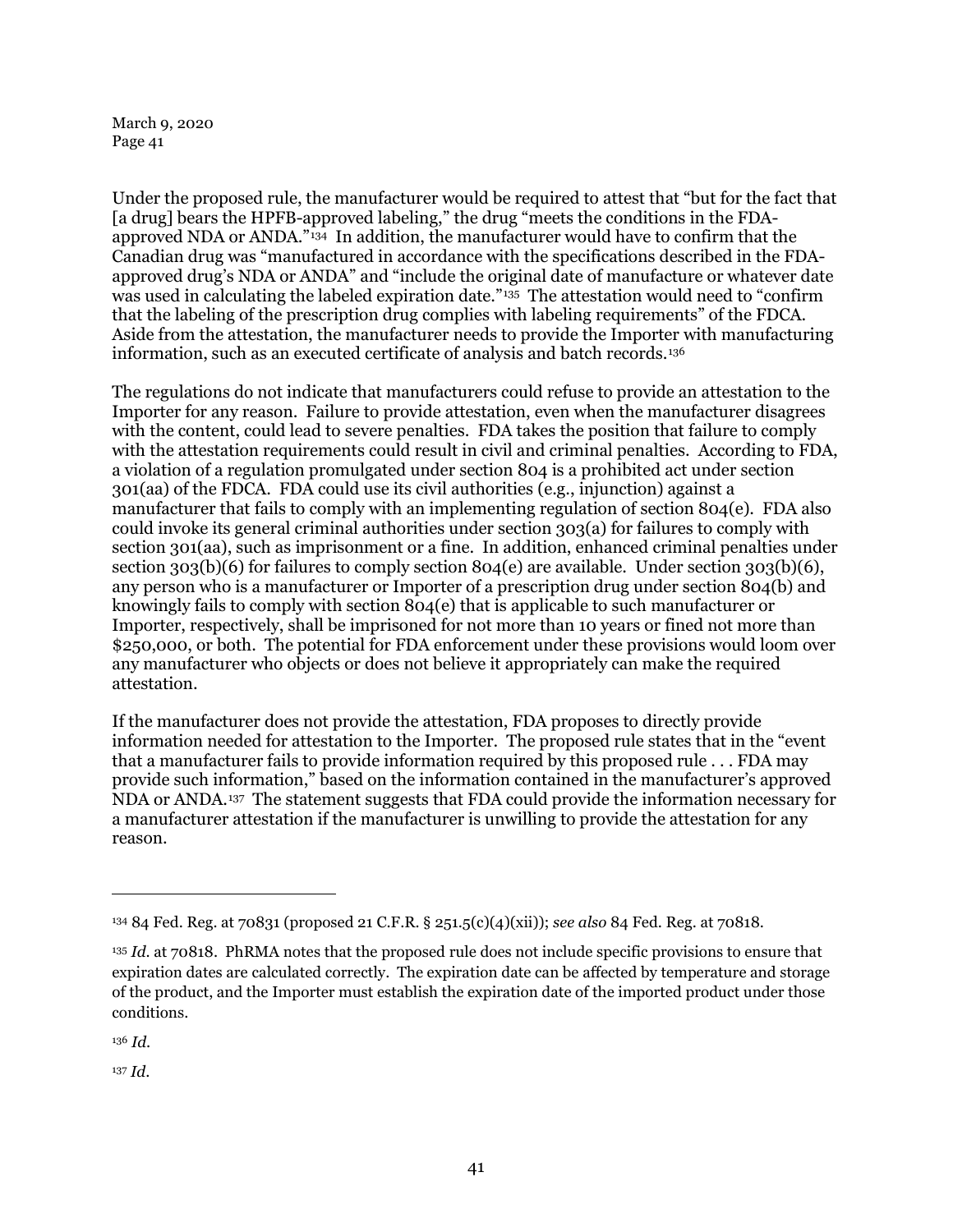1

Forcing manufacturers to provide false or misleading attestations would violate the First Amendment.<sup>[138](#page-41-0)</sup> Here, the attestation itself is inherently misleading. A manufacturer cannot attest that a drug meets the conditions in an approved application unless it can confirm, among other things, that drugs are held in compliance with cGMP, which is not possible to confirm through testing alone. As we note in Section [I.B.2,](#page-13-0) drugs imported under section 804 would not comply with all the conditions in an approved application. The attestation would require the manufacturer to verify a wide range of statements, which the manufacturer cannot verify. A manufacturer would likely disagree with the Importer on whether a drug meets the conditions within an NDA or ANDA. The compulsory attestation is unlikely to survive First Amendment scrutiny.

Even if manufacturers could truthfully make the required attestations, the attestation and statutory testing requirements would violate the First Amendment because FDA has not met its burden to satisfy even the *Central Hudson* test.

# *2. Compelled use of manufacturer labeling amounts to compelled speech.*

Under the current plan, the implementation of section 804(h) will require manufacturers to allow Importers to use the FDA approved labeling, at no cost, and that the labeling used by the Importer must include (1) the name and place of business of the manufacturer and the Importer; (2) the product's proprietary and established name (if any); (3) a statement that "This drug was imported from Canada under the [Name of State or Other Governmental Entity and of Its Co-Sponsors, If Any] [SIP] to reduce its cost to the American consumer"; and (4) a National Drug Code specific to the imported drug.<sup>139</sup> It may also include the SIP website address. The labeling would include the manufacturer's trademarks.

Under the scheme, a manufacturer would be forced to engage in compelled speech by having its name, and potentially, other of its trademarks, associated with the imported product.[140](#page-41-2)  Individuals are accustomed to seeing a manufacturer's name and trademarks on the labels of drug products that the manufacturer has, in fact, authorized. Accordingly, without other

<span id="page-41-2"></span><sup>140</sup> Including the manufacturer's name and marks on the label of the imported product would associate the manufacturer with the various claims also included on the label: safety, efficacy, etc. *See generally Rumsfeld*, 547 U.S. at 63 (2006) (compelled speech "resulted from the fact that the complaining speaker's own message was affected by the speech it was forced to accommodate"); *Glickman v. Wileman Bros. & Elliott, Inc.*, 521 U.S. 457, 471 (1997) (compelled speech occurs when entities must "repeat an objectionable message out of their own mouths," "use their own property to convey an antagonistic ideological message," or regulations "require them to be . . . associated with another's message.").

<span id="page-41-0"></span><sup>138</sup> *See generally Nat'l Ass'n of Wheat Growers*, 309 F.Supp.3d at 853 (law requiring warnings that are "false and misleading" violates First Amendment).

<span id="page-41-1"></span><sup>139</sup> 84 Fed. Reg. at 70819; *see also id*. at 70833 (proposed 21 C.F.R. § 251.13(b)(4)(ii), (5)) (requiring the label of the drug to include "[t]he name and place of business of the manufacturer." The container label must also include "the product's proprietary and established name . . . and the name of the manufacturer and the Importer").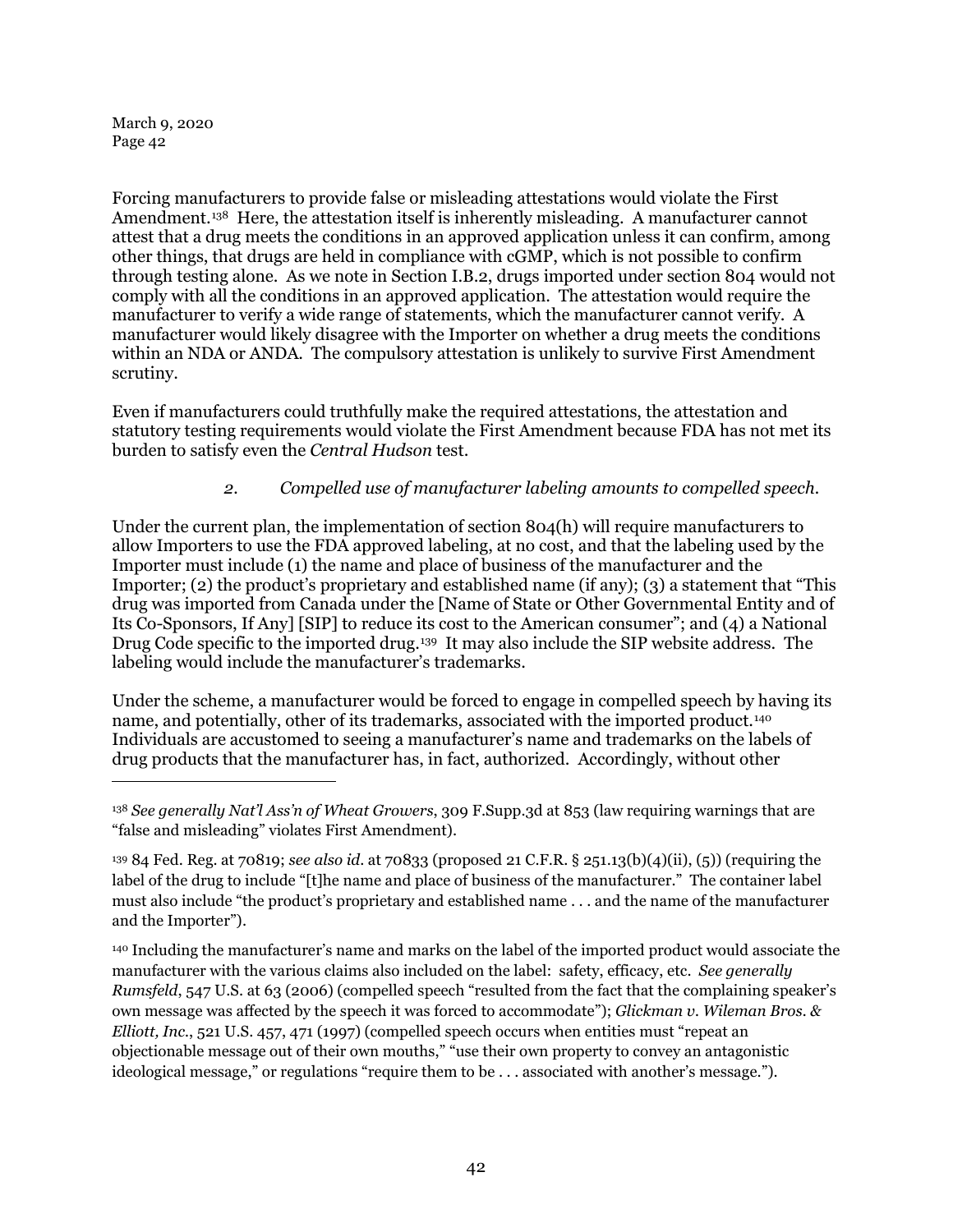clarifying labeling statements (which the proposed rule effectively forbids by not allowing a pathway for other manufacturer statements to be added), a reasonable consumer could well view inclusion of the manufacturer's name and marks on the label of an imported product as confirmation that the manufacturer is vouching for the quality of the product and the accuracy of the various statements made about safety and efficacy on the labeling, a message that the manufacturer would disagree with and not wish to communicate. Indeed, a consumer may believe the manufacturer endorses not only the health and safety claims, but the statement about how importation was conducted to reduce costs, and the importation scheme generally.

Requiring that manufacturer labeling be used for imported drugs would force a manufacturer to engage in compelled speech. The manufacturer would involuntarily associate itself with the claims made on labeling  $-$  claims with which the manufacturer would not agree.<sup>[141](#page-42-0)</sup>

## *3. Compelled use of manufacturer labeling and forced attestation amounts to compelled subsidy.*

FDA's proposed importation scheme would amount to a significant economic subsidy from the manufacturer to the Importer that would directly enable the Importer to engage in commercial speech regarding the drugs. The scheme would require the manufacturer to make available its product labeling at no charge (including its name and other trademarks), provide an attestation that the drug is FDA approved as safe and effective but for the labeling, and either conduct testing and report the results itself or disclose testing information to the Importer and Qualifying Laboratories.

A compelled subsidy is impermissible under the First Amendment unless the government can show that the compelled subsidy "serve[s] a compelling state interest that cannot be achieved through means significantly less restrictive of associational freedoms."[142](#page-42-1) Here, FDA cannot show that this is satisfied in the context of the proposed rule. In *United Foods,* the Supreme Court invalidated a statute that mandated an assessment on handlers of mushrooms to fund advertising for generic mushrooms, in part because the brand-name mushroom growers did not wish to promote their generic competitors.<sup>[143](#page-42-2)</sup> The Court later emphasized that "compulsory subsidies for private speech are subject to exacting First Amendment scrutiny," even when only "mundane commercial" speech is at issue.[144](#page-42-3) 

While there would be no direct monetary payment from the manufacturer to the Importer, the Importer would be permitted to free ride off of the manufacturer's substantial investments in

<span id="page-42-0"></span><sup>141</sup> *See generally Rumsfeld*, 547 U.S. at 63 (in other cases, compelled speech "resulted from the fact that the complaining speaker's own message was affected by the speech it was forced to accommodate"); *see also Pac. Gas & Elec. Co. v. Pub. Utils. Comm'n*, 475 U.S. 1, 15, 17 (1986) (plurality op.) (finding unconstitutional an "access order" that requires utility to "associate with speech with which" it "may disagree").

<span id="page-42-1"></span><sup>142</sup> *Janus v. AFSCME*, *Council 31*, 138 S. Ct. 2448, 2465 (2018) (citation omitted).

<span id="page-42-2"></span><sup>143</sup> *United Foods*, 533 U.S. at 405.

<span id="page-42-3"></span><sup>144</sup> *Knox*, 567 U.S. at 309–310.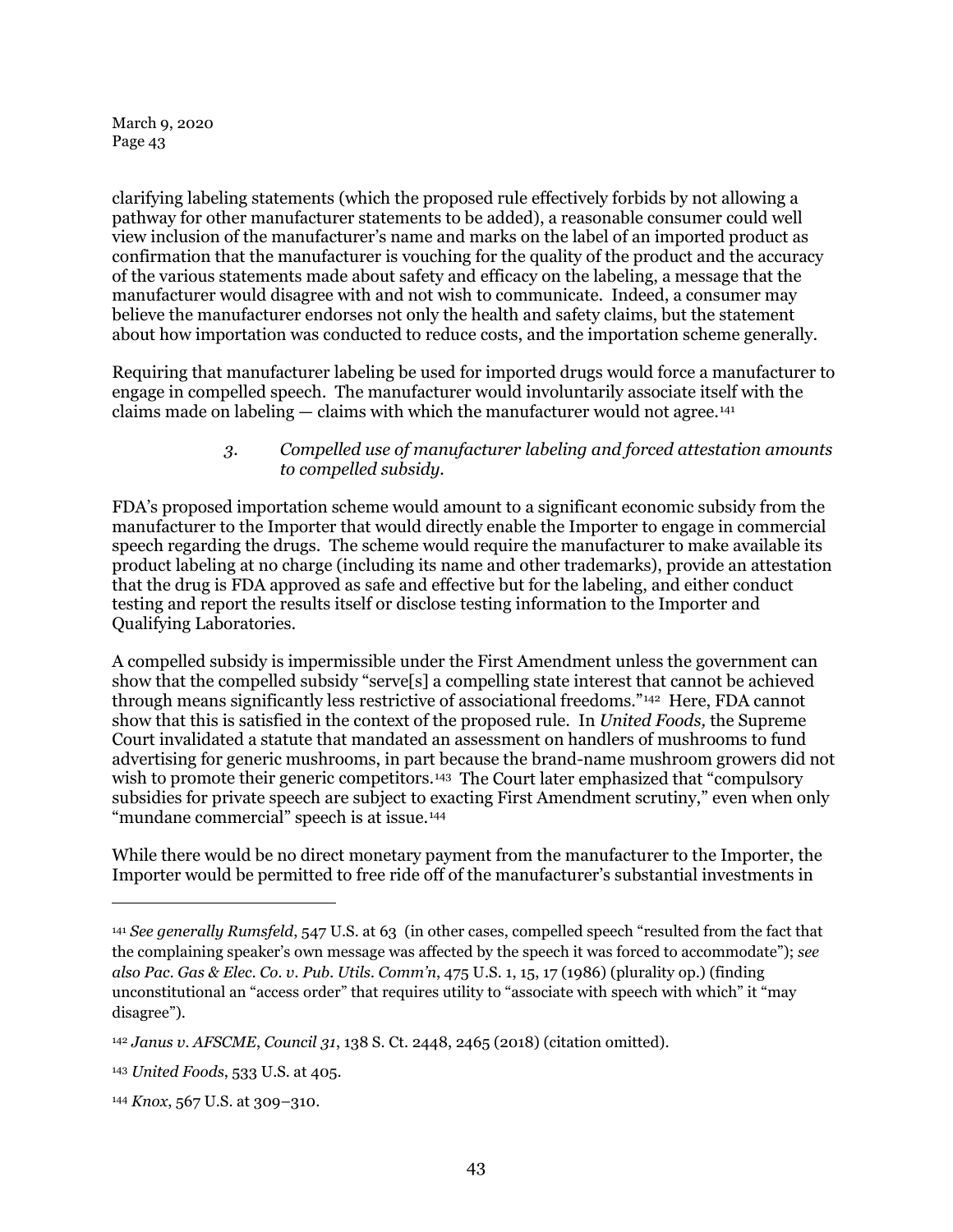developing, testing, and manufacturing the drug, including the investments made to associate the quality of the resulting product with the goodwill of the manufacturer's name and trademarks. Because the costs of developing goodwill in a new drug product are very high, a manufacturer would typically require a paid license to authorize another party's use of such name or trademarks. These considerations mean that the manufacturer would, as a practical matter, provide a significant subsidy in support of the Importer's speech. The manufacturer would be harmed because: (1) it would be supporting a message that the imported drug is equivalent in quality and other attributes to the manufacturer's drug intended for the U.S. market, a message with which manufacturers disagree; (2) it would be subsidizing economic competitors; and (3) it would lose sales by facilitating the imports.

#### <span id="page-43-0"></span>C. Compelled disclosure of trade secrets and CCI would require payment of just compensation under the Takings Clause. [145](#page-43-1)

Section 804(e) and the proposed rule would constitute an unconstitutional and categorical taking of manufacturers' intellectual property. Disclosure of manufacturer trade secrets and CCI for competitor use would interfere with manufacturers' reasonable investments based on explicit guarantees in the FTSA, section 301(j), and FDA regulations. Forced disclosure for competitor use would have a significant negative economic impact on manufacturers and would harm a key right associated with their intellectual property: the right to exclude others from using the property.

The Fifth Amendment to the U.S. Constitution prohibits the government from taking private property without providing compensation: "nor shall private property be taken for public use, without just compensation."<sup>[146](#page-43-2)</sup> A "regulatory taking" occurs when the government's action does not effect a permanent physical occupation of private property or entirely destroy the property's economically beneficial uses. In determining whether a regulatory taking has occurred, the courts balance the three *Penn Central* factors: (1) whether the government action interferes with "the distinct investment-backed expectations" of the property owner; (2) the economic impact of the government action; and  $(3)$  the character of the government action.<sup>[147](#page-43-3)</sup> Courts may enjoin an agency action that effects a categorical taking of property from "an identifiable class" of takings victims.[148](#page-43-4)

In *Monsanto,* the Supreme Court held that the Takings Clause protects trade secrets and other intellectual property that a regulated party discloses to the government, where the party has a reasonable investment-backed expectation that the information protected from disclosure will

<span id="page-43-1"></span><sup>145</sup> FDA must also analyze the property implications of the proposed rule and whether these might give rise to a takings claim, as we explain in Sectio[n III.C.](#page-43-0) 

<span id="page-43-2"></span><sup>146</sup> U.S. Const. amend V.

<span id="page-43-3"></span><sup>147</sup> *Penn Cent. Transp. Co. v. City of New York*, 438 U.S. 104, 124 (1978).

<span id="page-43-4"></span><sup>148</sup> *United States v. Riverside Bayview Homes, Inc.*, 474 U.S. 121, 128 (1985); *Bell Atl. Tele. Cos. v. FCC*, 24 F.3d 1441, 1445 (D.C. Cir. 1994).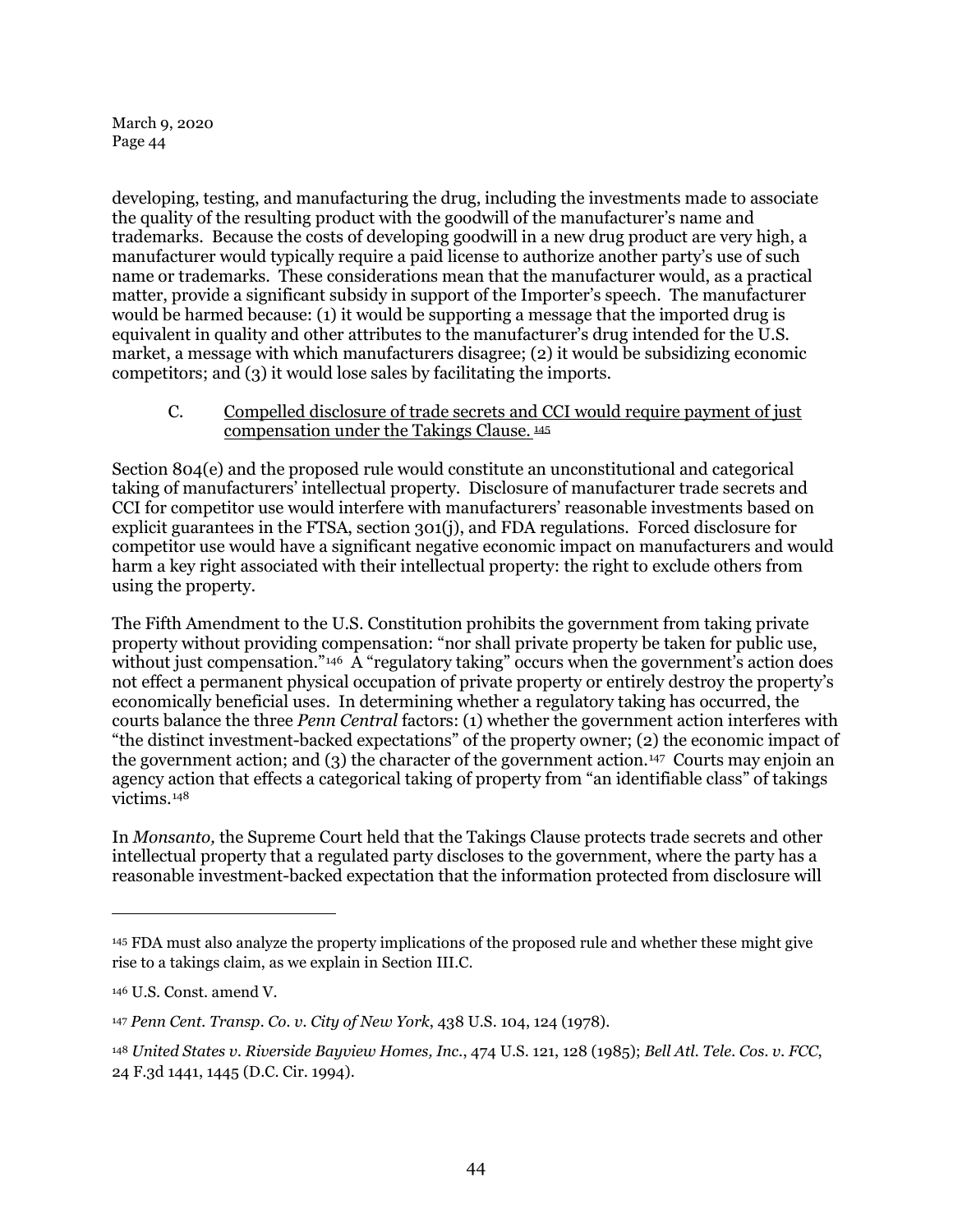not be used to benefit another regulated party.[149](#page-44-0) In that case, the Court addressed provisions of the Federal Insecticide, Fungicide, and Rodenticide Act that authorized EPA to use data submitted by an applicant for pesticide registration to evaluate applications submitted by *other* entities. Monsanto, which had submitted applications for registration, argued that EPA's proposed disclosure of the company's data and proposed use of these data to evaluate follow-on applications would constitute takings without just compensation.[150](#page-44-1) The Supreme Court found that the data were "private property" for purposes of the Taking Clause, because the underlying state law protected them as "trade secrets." [151](#page-44-2) The Court then considered the case under the *Penn Central* test for regulatory takings.<sup>[152](#page-44-3)</sup> The court held that such use could amount to a taking, at least insofar as the law at the time the data was submitted provided it could not be used in such a fashion.

## *1. Trade secrets and CCI in NDAs or ANDAs are private property.*

Manufacturers' trade secrets and CCI submitted under NDAs and ANDAs are private property protected by the Fifth Amendment.[153](#page-44-4) Trade secrets consist of information that derives value from being neither generally known nor readily ascertainable by others, and that is the subject of efforts reasonably likely to maintain secrecy.[154](#page-44-5) CCI consists of information that is related to commerce and is customarily and actually treated as private and provided to the government under an assurance of privacy.<sup>155</sup> FDA has acknowledged that companies have a "property right" in their trade secrets.[156](#page-44-7)

 $\overline{a}$ 

<span id="page-44-5"></span><sup>154</sup> *See* 18 U.S.C. § 1839(3).

<span id="page-44-6"></span><sup>155</sup> *Food Mktg. Inst.*, 139 S. Ct. at 2359–60 (2019) (defining CCI for purposes of Exemption 4 of the Freedom of Information Act).

<span id="page-44-7"></span><sup>156</sup> *See* 21 C.F.R. § 20.82(a) (noting FDA's discretion to disclose the Agency's records, consistent with "the property rights of persons in trade secrets," among other factors).

<span id="page-44-0"></span><sup>149</sup> *Ruckleshaus v. Monsanto Co*., 467 U.S. 986, 1003–11 (1984).

<span id="page-44-1"></span><sup>150</sup> *Id.* at 998–999.

<span id="page-44-2"></span><sup>151</sup> *Id.* at 1001–1004.

<span id="page-44-3"></span><sup>152</sup> *Id.* at 1003–05.

<span id="page-44-4"></span><sup>153</sup> *See id.* at 1003–04 ("We therefore hold that to the extent that Monsanto has an interest in its health, safety, and environmental data cognizable as a trade-secret property right under Missouri law, that property right is protected by the Taking Clause of the Fifth Amendment."); *see also id.* at 1003 ("That intangible property rights protected by state law are deserving of the protection of the Taking Clause has long been implicit in the thinking of this Court.").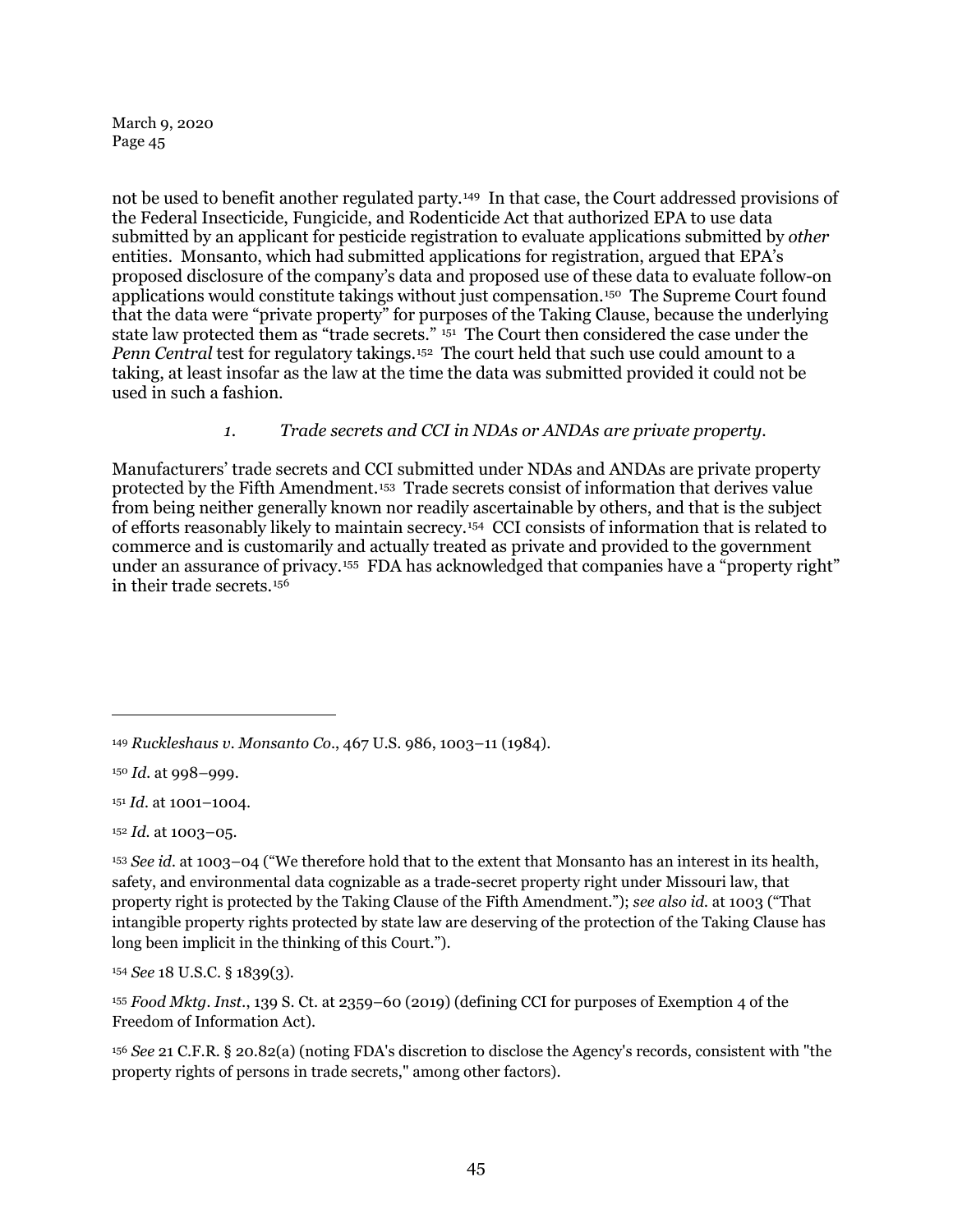### *2. The* Penn Central *factors confirm that forced use of trade secrets and CCI by competitors would amount to a taking requiring just compensation.*

The proposed rule violates the Takings Clause by allowing competitors to use manufacturer proprietary trade secrets and CCI. FDA's proposed disclosure of confidential information, if the manufacturer does not disclose in a timely fashion, would result in the same use of the protected data that would suffice for a taking.

> a) Manufacturers have a reasonable, investment-backed expectation in the confidentiality of trade secrets and CCI.

Manufacturers have a reasonable investment-backed expectation in the confidentiality of trade secrets and CCI within a drug application. The *Monsanto* Court explained that disclosure of such data, or allowing others to use it, could amount to a taking if reasonable investment-backed expectations were frustrated:

With respect to a trade secret, the right to exclude others is central to the very definition of the property interest. Once the data that constitute a trade secret are disclosed to others, *or others are allowed to use those data*, the holder of the trade secret has lost his property interest in the data. That the data retain usefulness for Monsanto even after they are disclosed . . . is irrelevant to the determination of the economic impact of the EPA action on Monsanto's property right. The economic value of that property right lies in the competitive advantage over others that Monsanto enjoys by virtue of its exclusive access to the data, and disclosure or use by others of the data would destroy that competitive edge.[157](#page-45-0)

Manufacturers submit trade secret data and CCI as part of an NDA or ANDA under the reasonable expectation that the government would not use the data to benefit a competitor of the applicant. Based on the FTSA, section 301(j), FDA's regulations, and decades of agency policy, manufacturers have a reasonable investment-backed expectation that FDA will not disclose nonpublic information about the existence and status of their applications, as well as the content of those applications and correspondence with the agency about them. These provisions give manufacturers "explicit assurance"—of the type dispositive in *Monsanto*—that the agency is "prohibited from disclosing publicly . . . any data [or information] submitted by [them]" that is trade secret or CCI, including the information the Task Force now proposes to disclose.<sup>158</sup> These manufacturers reasonably relied on this assurance and, thus, had a reasonable, investment-backed expectation that this information would not be disclosed and used by competitors. Accordingly, at least one court has found a reasonable, investment-backed expectation based on an FDA regulation providing that "[a]ny reference to information

<span id="page-45-0"></span><sup>157</sup> *Monsanto*, 467 U.S. at 1011-1012 (emphasis added) (footnote omitted).

<span id="page-45-1"></span><sup>158</sup> *Id.* at 1011.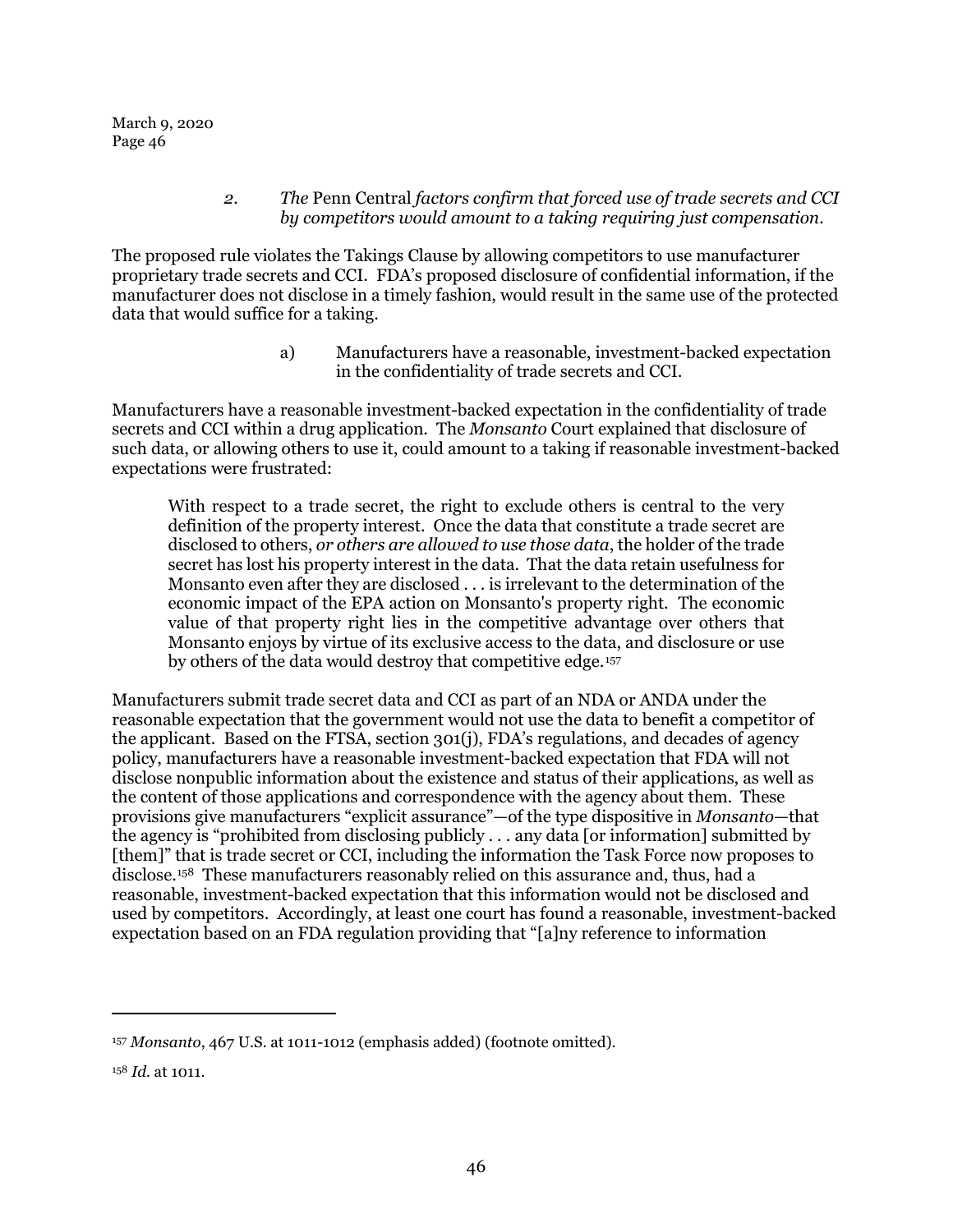furnished by a person other than the applicant may not be considered unless its use is authorized in a written statement signed by the person who submitted it." [159](#page-46-0)

A manufacturers' investment-backed expectations for the confidentiality of data submitted as part of an NDA or ANDA remained reasonable for data generated after section 804's enactment date. Sections 804(e) and (h), by their own terms, do not take effect unless the HHS Secretary makes the required certification to Congress.[160](#page-46-1) No HHS Secretary has been willing to make the certification. The HHS Task Force Report raised significant legal and practical concerns associated with certification and noted that the impact on intellectual property rights would likely be significant, including potentially raising issues under the Takings Clause.<sup>161</sup> Given these circumstances, a manufacturer retained reasonable investment-backed expectations after the enactment of section 804.

Moreover, the situation here contrasts sharply with the pre-1972 situation in *Monsanto*, where the government had "taken no position on disclosure of ... data."<sup>162</sup> Section 301(j) has prohibited the release of this information since 1938, and the FTSA was enacted in 1948.[163](#page-46-4) FDA's policy prohibiting release of trade secrets and CCI dates to 1938, and its current regulations date to the 1970s. Thus, the government has, for over seven decades, taken a firm position on the proprietary nature of the information now proposed for disclosure.

b) The other *Penn Central* factors point to a Taking.

Manufacturers would experience substantial economic losses if they were to provide this information to their competitors. As the Supreme Court recognized in *Monsanto*, "[t]he economic value of that property right lies in the competitive advantage over others that Monsanto enjoys by virtue of its exclusive access to the data, and disclosure or use by others of the data would destroy that competitive edge."[164](#page-46-5) The proposed rule would force manufacturers to provide proprietary information about its prescription drugs for use by a competitor.

The types of trade secrets and CCI that manufacturers would need to provide is troubling. For example, the proposed rule would require manufacturers to disclose batch records. Manufacturers routinely protect batch records as highly confidential business information because they include proprietary information about how the drug is manufactured. The manufacturer would likely need to disclose other highly confidential information to Importers, such as product specifications, analytical methods for each component of the formulation,

<span id="page-46-0"></span><sup>159</sup> *Tri-Bio Labs., Inc. v. United States*, 836 F.2d 135, 140 (3d Cir. 1987).

<span id="page-46-1"></span><sup>160</sup> *See* 21 U.S.C § 384(l).

<span id="page-46-2"></span><sup>161</sup> *See* HHS Task Force Report at 96 ("For example, the MMA's compulsory license requirement for a drug's U.S.-approved labeling raises Fifth Amendment takings issues, potentially requiring compensation by the U.S. government for the rights holder under the Fifth Amendment.").

<span id="page-46-3"></span><sup>162</sup> *Monsanto*, 467 U.S. at 1008–09.

<span id="page-46-4"></span><sup>163</sup> See *Chrysler Corp. v. Brown*, 441 U.S. 281, 297–300 (1979) (discussing legislative history of FTSA).

<span id="page-46-5"></span><sup>164</sup> *Monsanto*, 467 U.S. at 1012.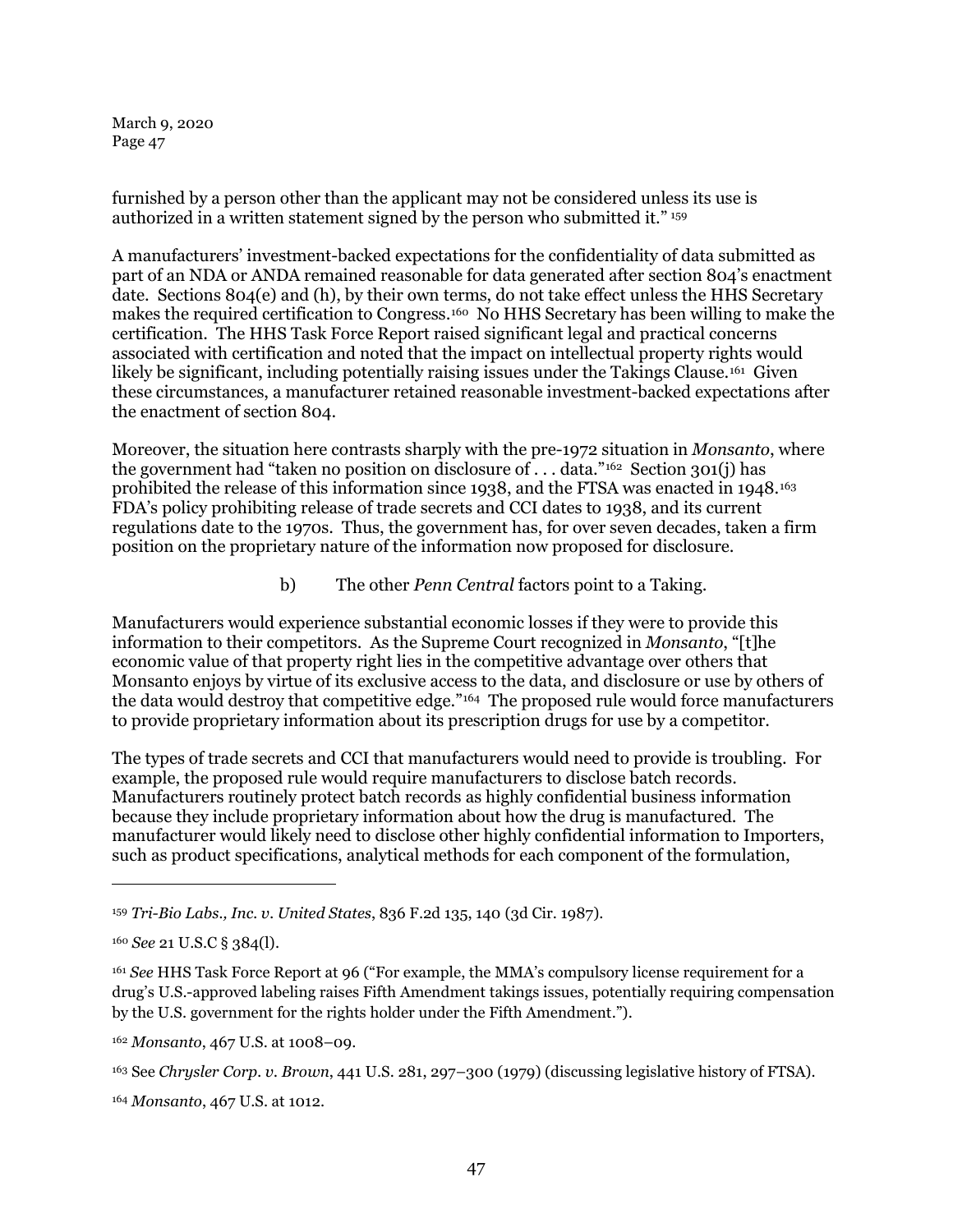sampling methods, and in-process controls. Further, the proposed rule likely would involve manufacturers assisting Importers to be able to conduct the manufacturer's proprietary testing methods to third-party laboratories to help ensure their proper transfer and validation.

Because competitors would be able to freely access information about a drug and rely on manufacturer data to test their products, their testing would be essentially subsidized by manufacturer data. In this context, an Importer could obtain information in a manufacturer's NDA or ANDA and utilize them to test its own product, consistent with section 804, without incurring the time, labor, risk, or expense involved in developing the methods to test these drugs independently.

Further, this highly confidential and trade secret information might also be applicable to other existing drugs, or to future drugs. In other words, the damage to the manufacturer would not be limited to only the single drug at issue. Instead, the effect of taking this information and handing it off to Importers could cascade into multiple other drugs that might use the same confidential information or trade secrets. Although FDA proposes that Importers can only use this information within an SIP program, it provides no details about what controls Importers should impose to protect this information, how FDA can enforce these protections, or whether any controls to protect the information are even workable.

# *3. The proposed rule's alternative to disclosure of proprietary information, compulsory testing, does not cure the Takings Clause violation.*

The proposed rule states that a manufacturer can avoid disclosure of its intellectual property by conducting the testing itself.[165](#page-47-0) Such compulsory testing would amount to a taking because it would impose significant costs and burdens on manufacturers, while benefitting their competitors. It would deprive the manufacturer of the most significant property right in the "bundle of rights" conferred by trade secret law: the right to exclude competitors from gaining the benefit of the proprietary information.<sup>[166](#page-47-1)</sup> In addition, as a practical matter, Importers and wholesalers would derive the same benefit that they would derive from stealing the trade secrets and using them to conduct the tests needed to gain permission to import drugs in competition with the manufacturer. Indeed, Importers and wholesalers would not even incur the expense of conducting the tests themselves.

That compulsory testing would not cure a takings violation draws support from the patent context. There, the Supreme Court has broadly stated that any "use<sup>[]</sup> by the government itself" of a patent amounts to a taking.[167](#page-47-2) In *Horne,* the Supreme Court stated that a patent "confers

<span id="page-47-0"></span><sup>165</sup> 84 Fed. Reg. at 70818.

<span id="page-47-1"></span><sup>166</sup> *See Monsanto*, 467 U.S. at 1011 ("The right to exclude others is generally 'one of the most essential sticks in the bundle of rights that are commonly characterized as property.' With respect to a trade secret, the right to exclude others is central to the very definition of the property interest.").

<span id="page-47-2"></span><sup>167</sup> *Horne v. Dep't of Agric.*, 135 S. Ct. 2419, 2427 (2015) (quoting *James v. Campbell*, 104 U.S. 356, 358 (1882)).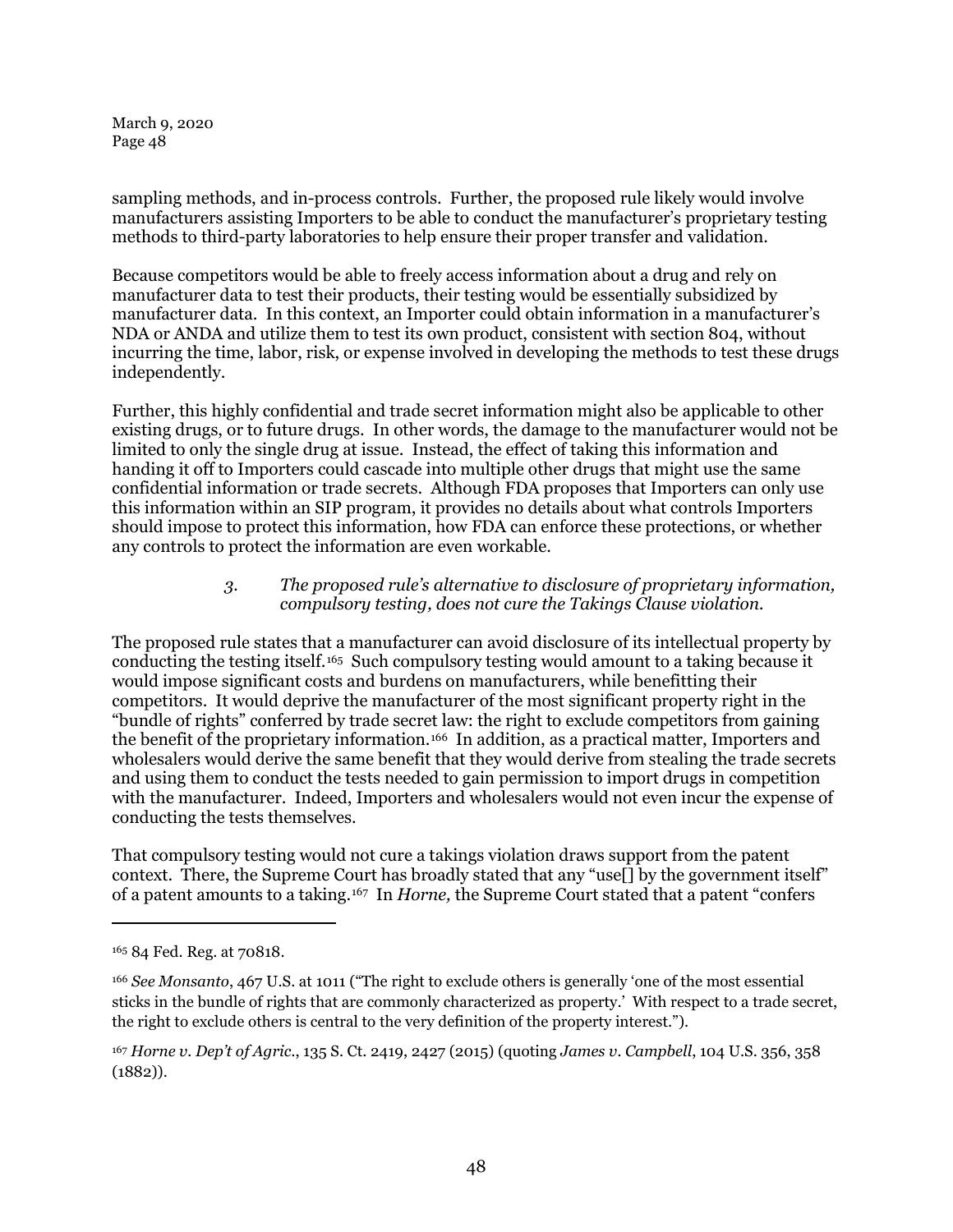upon the patentee an exclusive property in the patented invention which cannot be appropriated or used by the government itself, without just compensation, any more than it can appropriate or use without compensation land which has been patented to a private purchaser."[168](#page-48-0) If manufacturers were forced to do testing for Importers' benefit, the government would be using manufacturer information for the benefit of a manufacturer's competitor without just compensation.

Even if the manufacturer itself elects to conduct the testing, the testing would need to be conducted at a Qualifying Laboratory. Nothing in the regulation indicates that the manufacturer would be allowed to select the laboratory. The fact that the Qualifying Laboratory must be approved and that the SIP sponsor must identify the Qualifying Laboratory in its SIP proposal together suggest that the manufacturer would not be able to choose the Qualifying Laboratory.[169](#page-48-1) Regardless, manufacturer trade secrets and CCI would still need to be disclosed to a third party (the laboratory) and used for competitors' purposes.

D. Manufacturer trademarks in the FDA-approved labeling are private property that manufacturers are forced to allow Importers to use at no cost.

<span id="page-48-5"></span>Section 804(h) and the proposed rule provide that a manufacturer of a prescription drug shall provide an Importer written authorization for the Importer to use, at no cost, the approved labeling for the prescription drug.<sup>[170](#page-48-2)</sup> The approved labeling includes the manufacturer's trademarks. Because compulsory licenses are disfavored under trademark law, the proposed rule's compulsory license requirement raises Takings issues under the Fifth Amendment.[171](#page-48-3)

The proposed rule would allow an Importer to use the manufacturer's trademarks in the labeling, such as in the product's proprietary name and the manufacturer's name. With limited exceptions, FDA has proposed that the labeling should be the same as FDA-approved labeling. Further, the proposed rule would grant an Importer the right to use at least the prescribing information, a Medication Guide or other patient labeling (if any), and the labels on the package and product itself. These materials will likely include one or more of the manufacturer's trademarks, including brand names, company names, logos, and perhaps even the trade dress reflected in the overall design of prescription drug's packaging (assuming such design is sufficiently distinctive to warrant trade dress protection).<sup>172</sup>

<span id="page-48-0"></span><sup>168</sup> *Id.* at 2427 (quoting *James v. Campbell*, 104 U.S. at 358).

<span id="page-48-1"></span><sup>169</sup> FDCA § 804(a)(4); 84 Fed. Reg. at 70828, 70830 (proposed 21 C.F.R. §§ 251.2 (defining "Qualifying Laboratory"),  $251.3(d)(7)$ ).

<span id="page-48-2"></span><sup>170</sup> 84 Fed. Reg. at 70819.

<span id="page-48-3"></span><sup>171</sup> *See, e.g.*, *A & H Sportswear, Inc. v. Victoria's Secret Stores, Inc.*, 166 F.3d 197, 208 (3d Cir. 1999) (disapproving of lower "court's award of a royalty for future sales" stating that it "put the court in the position of imposing a license neither party had requested or negotiated").

<span id="page-48-4"></span><sup>172</sup> *See Wal-Mart Stores, Inc. v. Samara Bros., Inc.*, 529 U.S. 205, 209 (2000).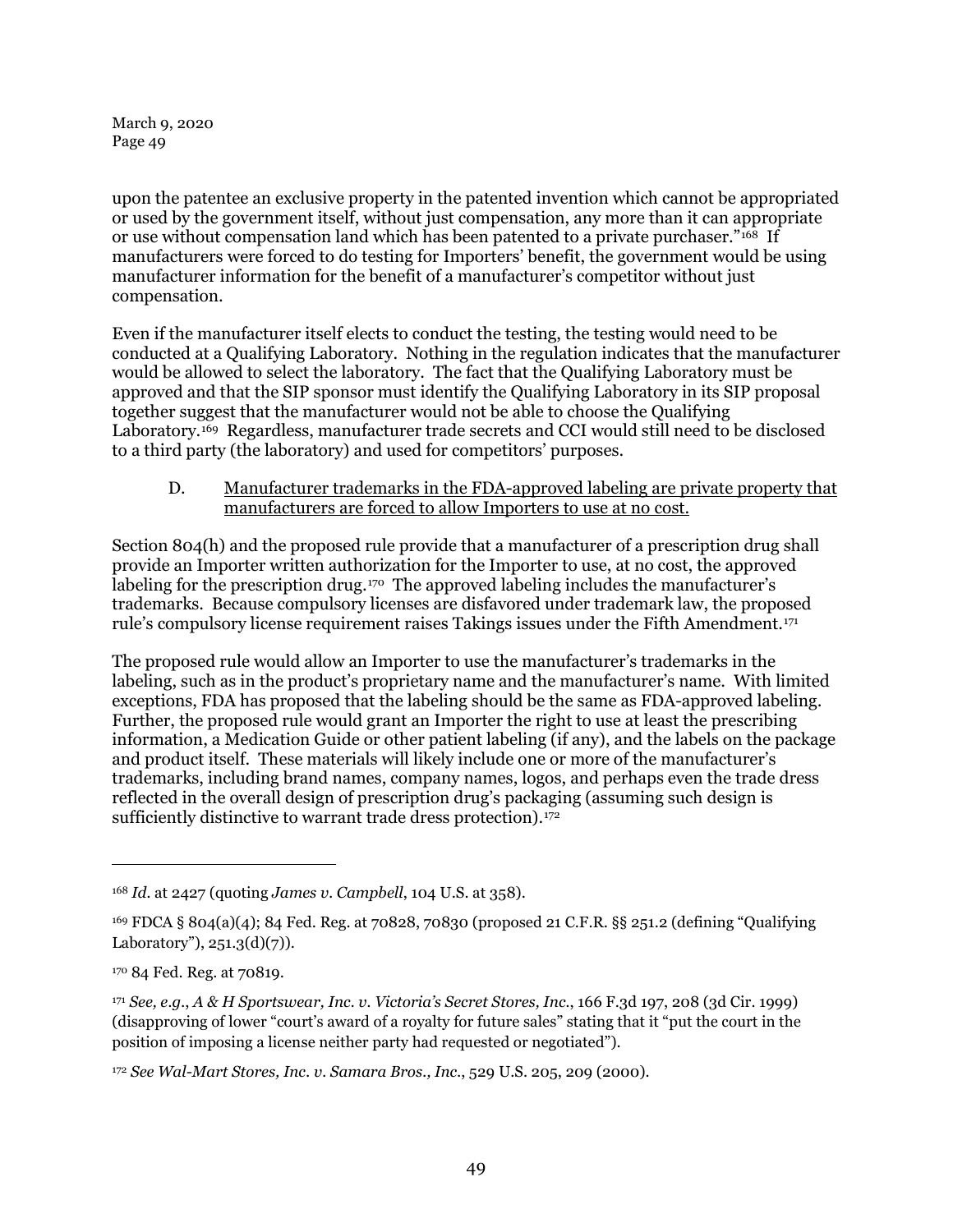Requiring manufacturers to allow Importer use of their trademarks would violate trademark principles, to the detriment of both consumers and prescription drug manufacturers. Such a broad compulsory license conflicts with the principle that confusion should be vigilantly avoided for drug products so that potential harm to consumers may be avoided.<sup>[173](#page-49-0)</sup> A broad compulsory license also conflicts with the disfavored status of compulsory trademark licenses. Not only would a compulsory license to use a manufacturer's trademarks conflict with precedent,[174](#page-49-1) such use on a directly competing product would risk facilitating the precise harms to mark owners that trademark law seeks to prevent by allowing a competitor to both benefit from, and potentially endanger, the reputation associated with the manufacturer's trademarks.[175](#page-49-2)

Moreover, the broad compulsory license required under the proposed rule conflicts with the overall purpose of section 804. Section 804 is premised on the importation program posing "no additional risk to public's health and safety."[176](#page-49-3) Yet, mix-ups between a U.S. drug and its foreign equivalent would run directly counter to this principle, creating an additional risk to public health and safety. For example, foreign versions of U.S. drugs could bear consequential differences, including with respect to quality due to storage and handling in the Canadian market before importation.<sup>[177](#page-49-4)</sup> The distinguishing statements on imported drugs are not sufficient to prevent consumers from believing that the imported drug was sponsored or approved by the manufacturer.

The compulsory license to Importers for use of manufacturers' trademarks raises Takings issues under the Fifth Amendment. In general, courts recognize trademarks as "property" entitled to protection under the Takings Clause.[178](#page-49-5) Federal law has traditionally prohibited importation of foreign merchandise if the labeling bears a trademark owned by a U.S. citizen or corporation unless the Importer produces written consent from the trademark owner at time of entry.[179](#page-49-6) As HHS stated in its HHS Task Force Report, "the MMA's compulsory license requirement for a drug's U.S.-approved labeling raises Fifth Amendment takings issues, potentially requiring compensation by the U.S. government for the rights holder under the Fifth Amendment."<sup>180</sup>

<span id="page-49-3"></span> $176$  FDCA § 804(l)(1).

1

<span id="page-49-6"></span><sup>179</sup> 19 U.S.C. § 1526.

<span id="page-49-0"></span><sup>173</sup> *See, e.g.*, *Alfacell Corp. v. Anticancer Inc.*, 71 U.S.P.Q.2d 1301, 2004 WL 1631116 (T.T.A.B. 2004); *Clifton v. Plough*, 341 F.2d 934, 936 (C.C.P.A. 1965); *Morgenstern Chem. Co. v. G.D. Searle & Co.*, 253 F.2d 390, 393 (3d Cir. 1958).

<span id="page-49-1"></span><sup>174</sup> *see A & H Sportswear*, 166 F.3d at 208.

<span id="page-49-2"></span><sup>175</sup> *see Sweetarts v. Sunline, Inc.*, 380 F.2d 923, 927 (8th Cir. 1967) ("Plaintiff has the right to make and keep its own reputation without entrusting it to others over whom it cannot exercise any control.").

<span id="page-49-4"></span><sup>177</sup> *See* HHS Task Force Report at 15.

<span id="page-49-5"></span><sup>178</sup> *See, e.g., Coll. Sav. Bank v. Fla. Prepaid Postsecondary Educ. Expense Bd.*, 527 U.S. 666, 673 (1999) (trademarks are "constitutionally cognizable property interests," because trademark owners "can exclude others from using them").

<span id="page-49-7"></span><sup>180</sup> HHS Task Force Report at 94.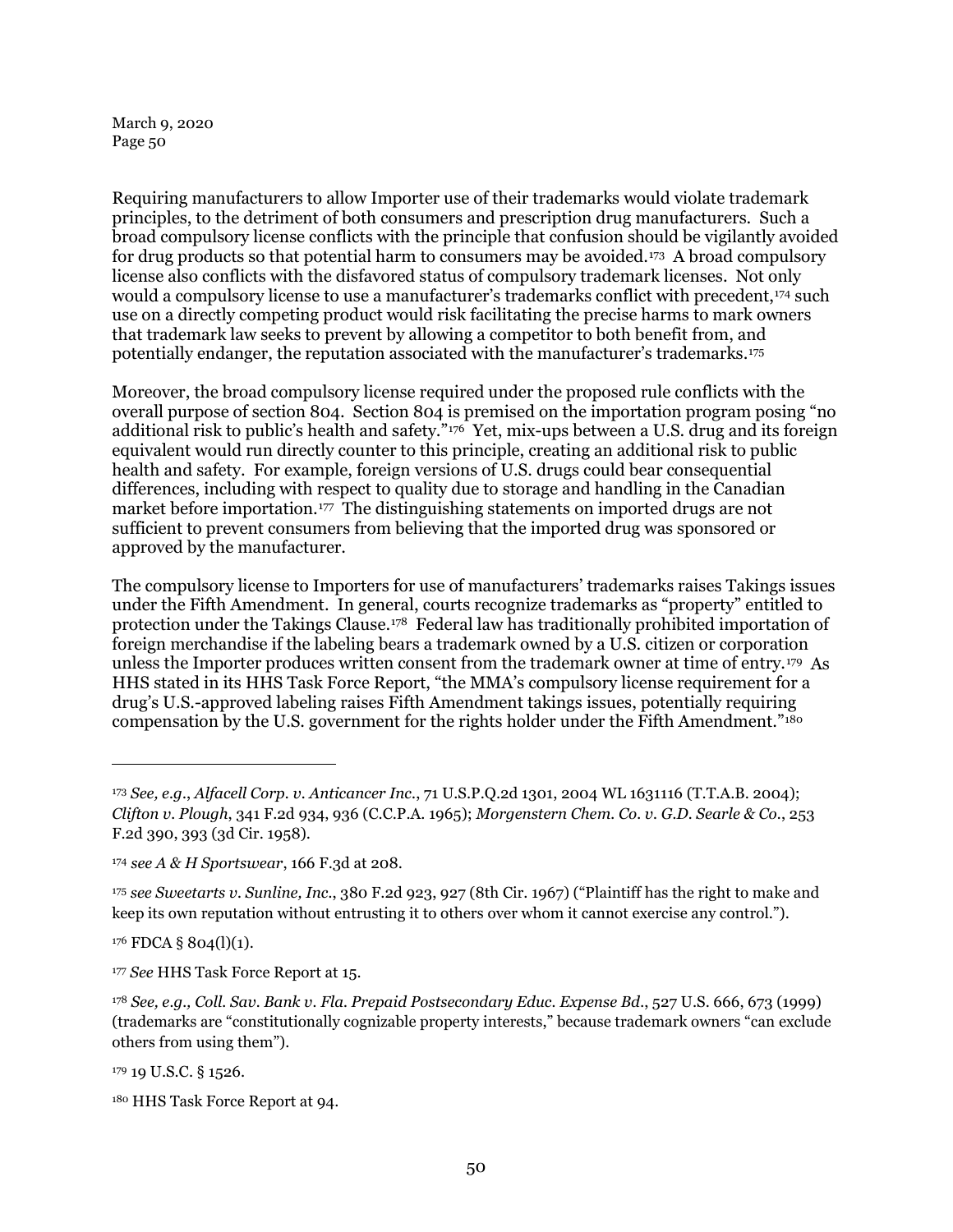Here, FDA cannot force a manufacturer to provide authorization to allow Importer use of manufacturer trademarks "at no cost." Under the familiar *Penn Central* takings analysis, manufacturers have reasonable, investment-backed expectations that FDA would not require compulsory licenses for trademarks. The Lanham Act and the case law around trademarks have generally prohibited compulsory licenses for trademarks. Based on these assurances, manufacturers have invested in their trademarks and their brands to build a reputation around their companies and products. As discussed in Section [III.C,](#page-43-0) manufacturers' investment-backed expectations remained reasonable even after section 804 enactment because the statutory language does not suggest that importation will involve compulsory licensing, no HHS secretary has been willing to make the certification, and HHS has also raised concerns related to the Takings Clause for compulsory licenses.

If the government required a compulsory license for trademarks, manufacturers would experience economic harm. Not only would manufacturers experience increased competition from those who benefit from the marks, manufacturers would also experience reputational damages related to associating their brand with products that manufacturers cannot vouch for. The compulsory license would damage a core component of property by taking away a manufacturer's rights to exclude others from using its property.

E. The proposed rule is inconsistent with U.S. treaty obligations under the TRIPS Agreement.

The World Trade Organization's ("WTO's") Agreement on Trade-Related Aspects of Intellectual Property Rights ("TRIPS") provides an additional reason that FDA should not force manufacturers to help their competitors import section 804 drugs. The proposed rule would violate the principles of the TRIPS Agreement by failing to adequately protect manufacturers' intellectual property rights. The proposed rule would also be inconsistent with specific provisions within the TRIPS Agreement.

Article 39.2 prevents Members from forcing a company to disclose or allow others to use trade secrets and CCI.<sup>[181](#page-50-0)</sup> Article 39.3 of TRIPS imposes certain obligations on Members who require "the submission of undisclosed test or other data, the origination of which involves a considerable effort" as "a condition of approving the marketing of pharmaceutical . . . products which utilize new chemical entities."<sup>182</sup> Specifically, Article 39.3 states that "Members shall protect such data against disclosure, except where necessary to protect the public, or unless steps are taken to ensure that the data are protected against unfair commercial use."[183](#page-50-2) Article 39.3 also requires that Members protect this data against "unfair commercial use." An importation scheme that forces manufacturers to publicly disclose trade secrets and CCI to

<span id="page-50-1"></span><sup>182</sup> *Id.* at Art. 39.3.

<span id="page-50-2"></span><sup>183</sup> *Id*.

<span id="page-50-0"></span><sup>181</sup> TRIPS: Agreement on Trade-Related Aspects of Intellectual Property Rights, Apr. 15, 1994, Marrakesh Agreement Establishing the World Trade Organization, Annex 1C, 1869 U.N.T.S. 299, 33 I.L.M. 81 (1994) (the "TRIPS Agreement"), at Art. 39.2.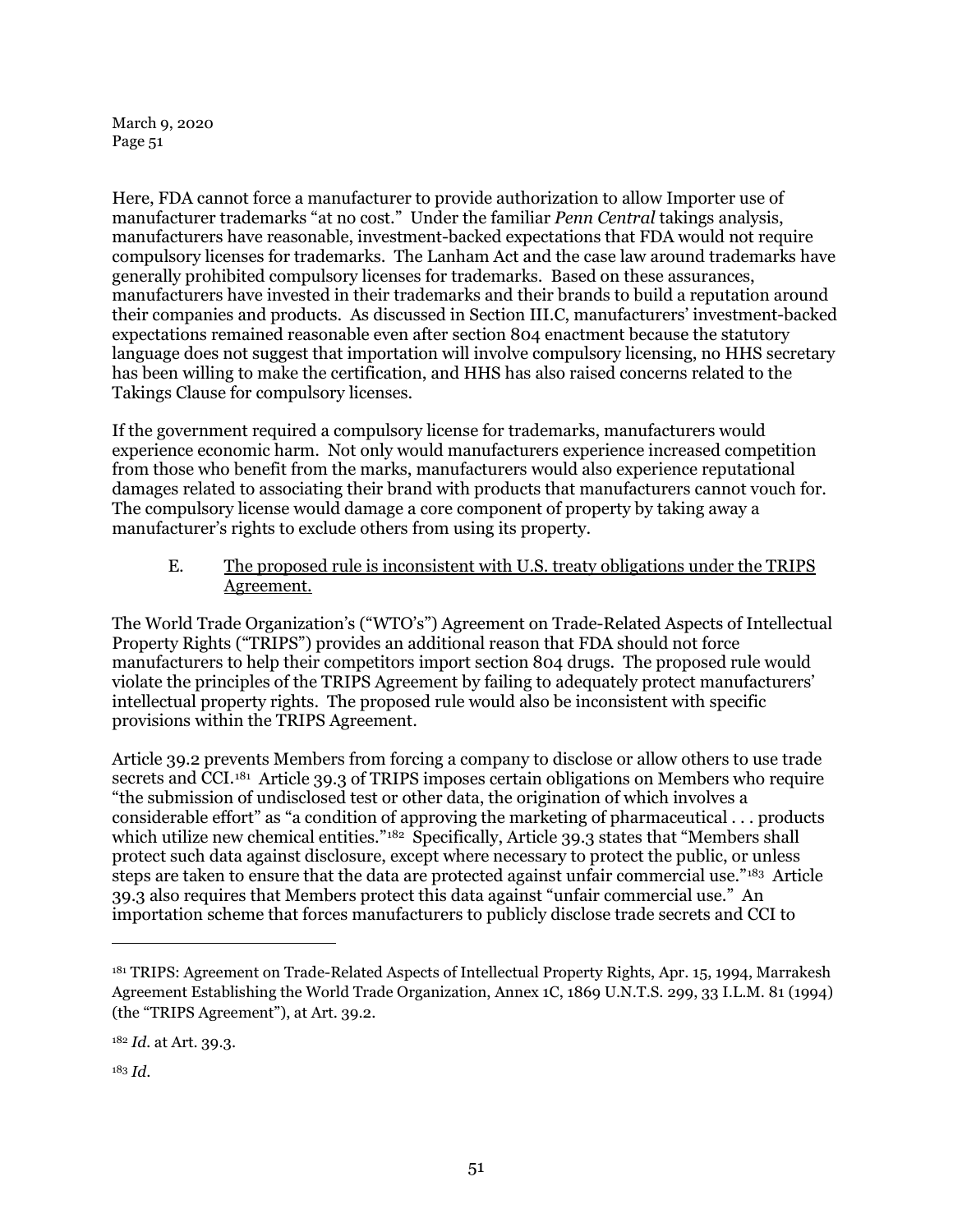competitors or otherwise allows FDA to disclose trade secrets and CCI to competitors or the public would be inconsistent with United States obligations under the TRIPS Agreement. FDA's importation proposal is not based on a showing that the disclosure is "necessary to protect the public" or that steps would be taken to protect against unfair commercial use.

Compulsory licenses of manufacturer trademarks would also be inconsistent with U.S.'s obligations under the TRIPS Agreement. Article 21 states that "compulsory licensing of trademarks shall not be permitted and that the owner of a registered trademark shall have the right to assign the trademark with or without the transfer of the business to which the trademark belongs."[184](#page-51-0) As discussed in Section [III.D,](#page-48-5) the proposed rule would allow an Importer to use the manufacturer's trademarks in the labeling, such as in the product's proprietary name and the manufacturer's name. Requiring manufacturers to allow Importers to use their trademarks would amount to a compulsory license and is not permitted under the TRIPS Agreement.

# **IV. FDA Must Withdraw the Proposed Rule and HHS Must Not Certify Section 804 Without Meaningful Notice and Comment and Adherence to Procedural Requirements.**

FDA must withdraw the proposed rule not only for the reasons above, but also because it was issued without an effective statutory basis and issued without reasonable and meaningful opportunity for the public to assess and comment on any future certification by the Secretary. FDA's failure to comply with numerous procedural requirements also warrants withdrawal of the rule.

# A. FDA cannot issue a proposed rule under section 804 absent certification.

Section 804 provides the Secretary and FDA with an unambiguous sequence it must follow: Section 804(l) states that section 804 "*shall become effective only if* the Secretary" makes the requisite certification to Congress.[185](#page-51-1) Only after certification does the provision in section 804 come into effect that supplies FDA with the power to "promulgate regulations permitting pharmacists and wholesalers to import prescription drugs from Canada into the United States."[186](#page-51-2) This sequence makes practical sense. First, the Secretary would make the requisite certification to Congress that the importation would be safe and result in a significant reduction in cost. After certification, section 804 would come into effect and supply FDA with a statutory basis for regulations premised in part on this pre-existing finding. FDA could then craft regulations that are informed by the Secretary's findings and the information the Secretary relied on for certification, and provide the public with an opportunity to comment.

<span id="page-51-0"></span><sup>184</sup> *Id.* at Art. 21.

<span id="page-51-1"></span> $185$  FDCA § 804(l) (emphasis added).

<span id="page-51-2"></span><sup>186</sup> FDCA § 804(b).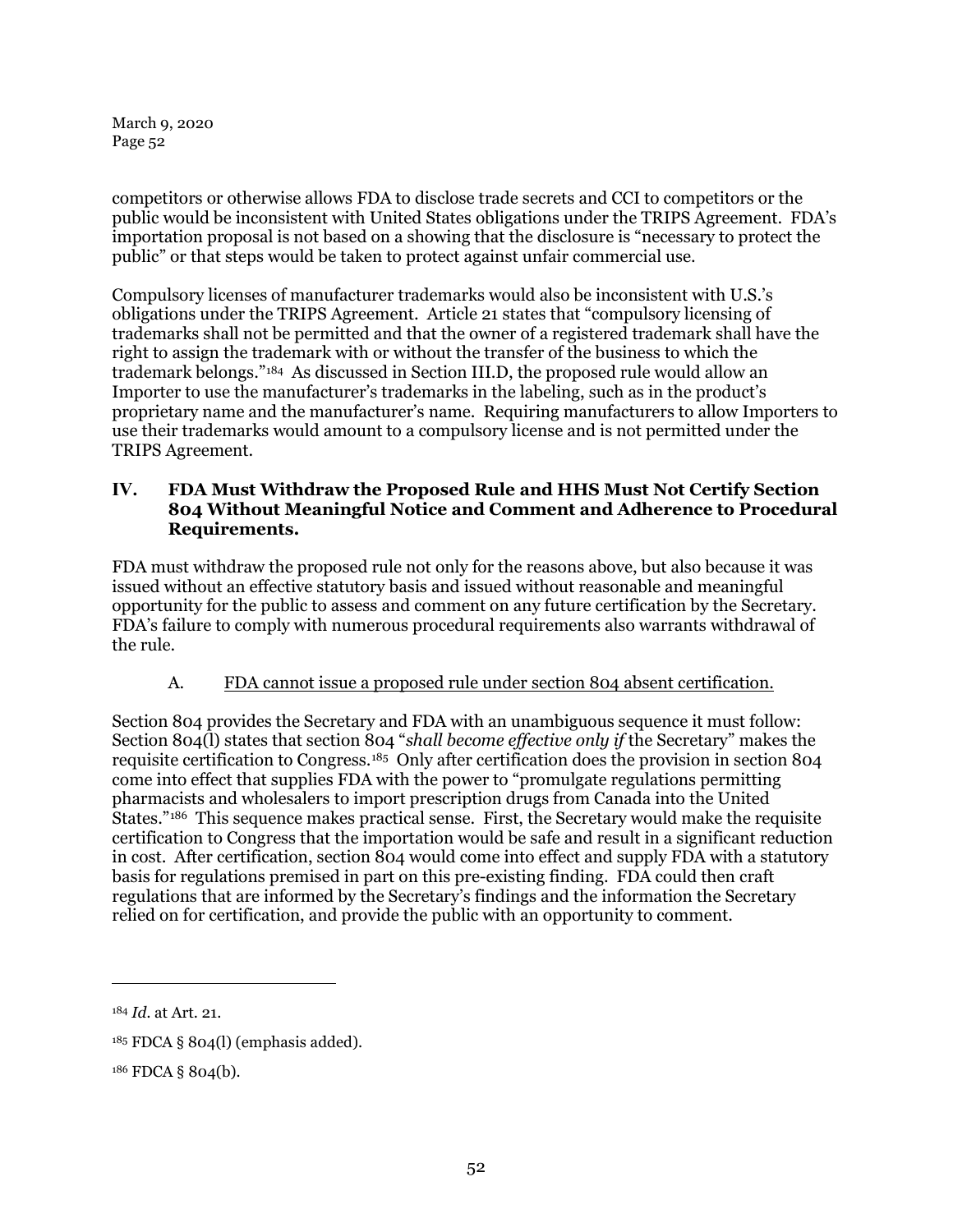However, FDA did not follow this sequence. Instead, FDA issued a proposed rule, relying on legal authority from section  $804 - a$  section that has not yet come into effect.<sup>[187](#page-52-0)</sup> FDA deferred the findings and certification necessary for section 804 to come into effect to later dates.[188](#page-52-1) Still more troubling is that, by failing to provide the Secretary's certification - or even providing a detailed factual explanation of the basis for a potential certification - before issuing this proposed rule, FDA deprived interested parties and the public of the opportunity to reasonably and meaningfully comment, as discussed in Sectio[n IV.B.](#page-53-0)

FDA thus lacked statutory authority to issue the proposed rule, and no other grant of authority exists other than section 804 that might authorize the proposed rule. Although section 701 of the FDCA authorizes FDA to use rules as a means of administering authorities otherwise delegated to it by the Congress,[189](#page-52-2) this provision does not "constitute an independent grant of authority that permits FDA to issue *any* regulation the agency determines would advance the public health.["190](#page-52-3) In other words, section 701 merely grants FDA the power to promulgate rules pursuant to the procedural requirements of the Administrative Procedure Act ("APA") § 553.[191](#page-52-4)  But, as discussed above, FDA acted without statutory authority by issuing its proposed rule before section 804 took effect. Because section 701 does not grant the agency an independent source of authority, it provides no justification for the agency's decision to act in express defiance of Congress's grant of authority.

<span id="page-52-1"></span><sup>188</sup> *See* 84 Fed. Reg. at 70798 ("FDA is also issuing this proposed rule under FDA's rulemaking authority regarding importation of prescription drugs under section 804(b) through (h) of the FD&C Act.").

<span id="page-52-2"></span><sup>189</sup> FDCA § 701.

<span id="page-52-0"></span><sup>187</sup> In fact, former Acting Commissioner Brett Giroir did not have authority to sign the proposed rule on the date of filing, making the proposed rule legally invalid. Only agency officials to whom authority is duly delegated may sign proposed rules, which is part of the reason why HHS has a detailed manual setting forth delegations to the FDA Commissioner. *See* FDA, FDA Staff Manual Guides, Volume II – Delegations of Authority, SMG 1410.10. Indeed, the Office of the Federal Register's Document Drafting Handbook makes clear that "[t]he signer must be a Federal employee with the authority to take action for the agency." Office of the Federal Register, Document Drafting Handbook (Aug. 2018, Rev. 1.1 (Aug. 9, 2019)), at 1-6, https://www.archives.gov/files/federal-register/write/handbook/ddh.pdf. That requirement was not satisfied here. Brett Giroir was indeed acting Commissioner when he signed the NPRM on December 11, 2019. However, Stephen Hahn was sworn in as the Commissioner on December 17, 2019. *See* FDA, Stephen M. Hahn M.D., https://www.fda.gov/about-fda/fda-organization/stephenhahn (current as of Feb. 20, 2020) (noting that Dr. Hahn was sworn in on December 17, 2019). The NPRM was not officially filed with the Office of the Federal register until December 18, 2019. 84 Fed. Reg. at 70839. Thus, Mr. Giroir no longer had signing authority at the time the rule was filed with the Office of the Federal Register.

<span id="page-52-3"></span><sup>190</sup> *Ass'n of Am. Physicians & Surgeons, Inc. v. FDA*, 226 F.Supp.2d at 213.

<span id="page-52-4"></span><sup>191</sup> *See Nat'l Ass'n of Pharm. Mfrs. v. FDA*, 637 F.2d 877, 879 (2d Cir. 1981) ("The effect [of APA § 553] is to require that rulemaking under [section 701 of the FDCA] . . . follow an informal notice and comment procedure.").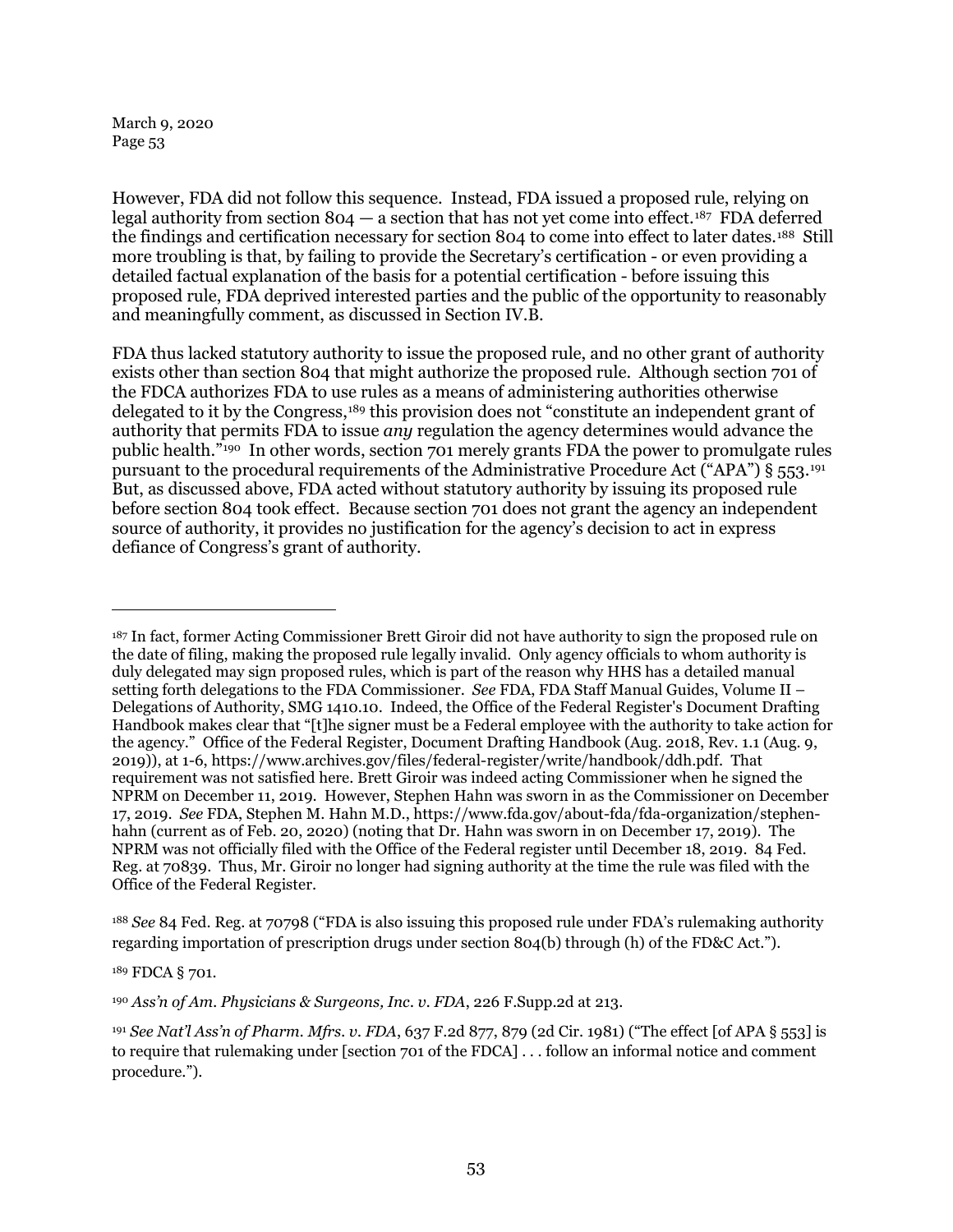$\overline{a}$ 

FDA must withdraw the proposed rule because the Secretary has not made a certification to Congress, and the proposed rule was issued with no valid statutory basis. FDA can only promulgate regulations implementing section 804 after certification, and must provide the public with an opportunity to comment on the bases for certification and any later promulgated rules.

## B. FDA must provide a reasonable and meaningful opportunity for notice-andcomment as to the Secretary's certification.

<span id="page-53-0"></span>Notice-and-comment brings the public into the regulatory process, allowing the government access to information that may clarify the government's assumptions and providing the government with a perspective it may not have access to. Notice-and-comment also gives potentially affected stakeholders and the public an opportunity to provide the federal government with information that may bear on the government's decisions and challenge the government's assumptions to the extent that they are incorrect or invalid. However, such a process can be successful only if potentially affected stakeholders and the public are given access to the information that the government relied on. This information may include technical studies and data upon which the agency relied.<sup>192</sup>

FDA has not indicated that it would provide *any* opportunity for notice-and-comment as to the Secretary's future certification, much less a meaningful opportunity. Instead, FDA has proposed that such certification would occur at the same time that FDA will issue the final rule. The Secretary, however, cannot certify section 804 without giving the public access to the information the Secretary relied on as to certification and without providing a meaningful and reasonable opportunity for the public to comment. FDA should withdraw the proposed rule, place in the public record any basis the Secretary has for certification, and allow the public to comment. Failure to do so is inconsistent with the statute and the Administrative Procedure Act, because the certification is a "rule" within the meaning of the APA, and no exception to the APA's notice and comment requirement applies.[193](#page-53-2)

C. In addition to all the other reasons, FDA must withdraw its proposed rule for failing to comply with numerous procedural requirements.

<span id="page-53-3"></span>Congress and presidential administrations have established important procedural requirements for proposing regulations, which are designed to ensure that agencies give due consideration to a proposed rule's impacts on other governmental entities, the economy, and individual rights, as well as to provide meaningful opportunity for input from appropriate parties. As described below, FDA failed to adhere to a number of these requirements and thus cannot assure the public or governmental and private sector stakeholders that the rule was formulated using proper data and methods. To meet its legal obligations and ensure confidence in any importation program, FDA should withdraw the proposed rule for failure to comply with the

<span id="page-53-1"></span><sup>192</sup> *See generally United States v. Nova Scotia Food Prods. Corp.*, 568 F.2d 240 (2d Cir. 1977).

<span id="page-53-2"></span><sup>193</sup> 5 U.S.C. §§ 551(4), 553; *Milk Indus. Found. v. Glickman*, 132 F.3d 1467, 1475–76 (D.C. Cir. 1998) (secretarial finding triggering contingent legislation is "a rule implementing congressional policy").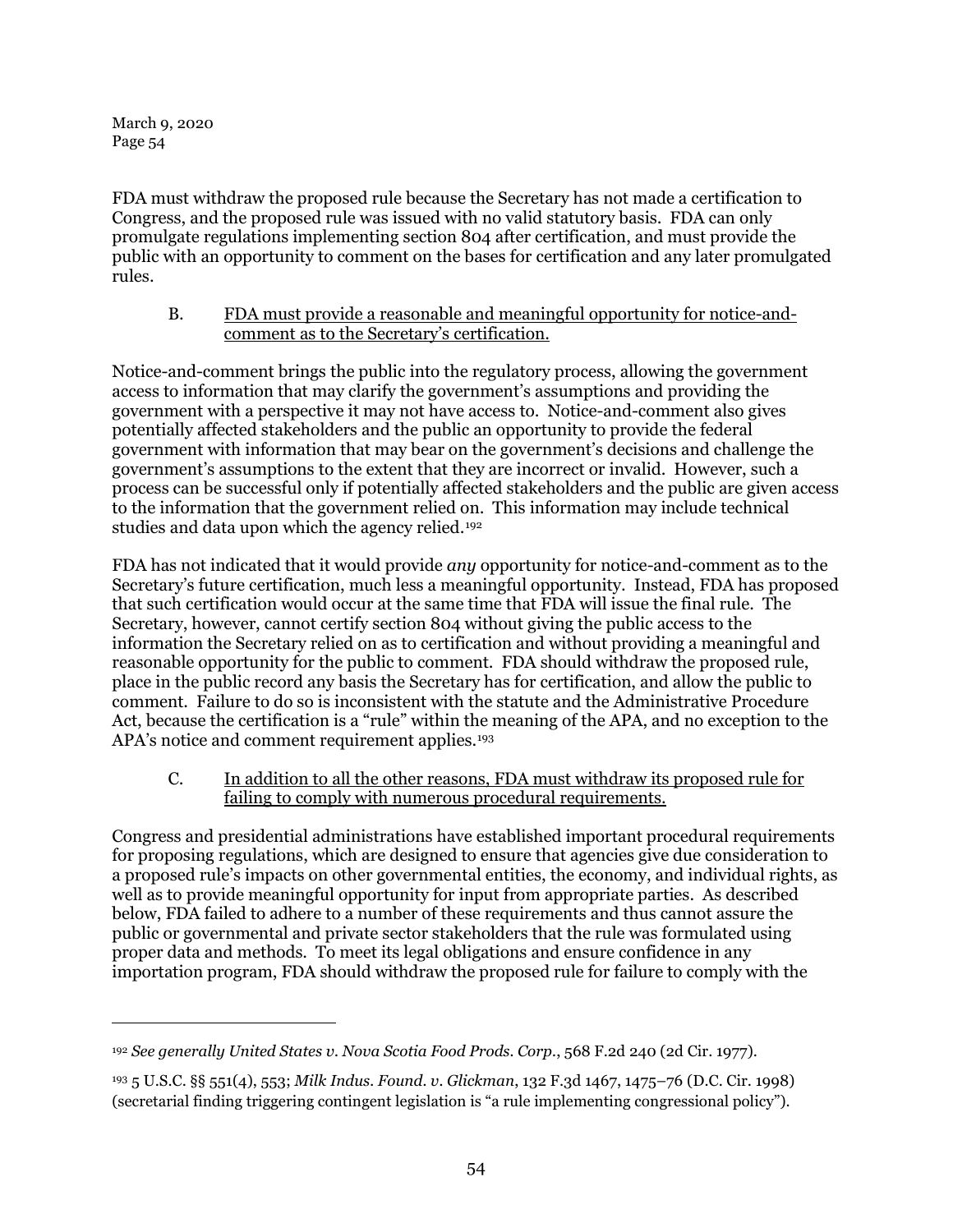appropriate procedural requirements and, if it persists in pursuing importation, re-propose the rule in compliance with these procedural requirements.

## *1. FDA failed to describe the proposed rule's impact on small entities.*

The Regulatory Flexibility Act ("RFA") represents a carefully crafted scheme designed to balance the goals of federal regulations with the needs and capabilities of small businesses and other entities that may be uniquely burdened by such regulations. To that end, Congress directed federal agencies that whenever an agency undertakes certain kinds of notice-and-comment rulemaking under the Administrative Procedure Act "the agency shall prepare and make available for public comment an initial regulatory flexibility analysis."[194](#page-54-0) Further, Congress specified that "[s]uch analysis shall describe the impact of the proposed rule on small entities[,]" and then laid out in detail the requirements for an initial regulatory flexibility analysis.[195](#page-54-1) Such a regulatory flexibility analysis is designed to ensure that regulations do not place a disproportionate economic burden on small entities and businesses, and give potentially affected entities a chance to comment on the agency's estimated burdens.

The requirements for an initial regulatory analysis under the RFA, however, are not triggered unless the head of the agency certifies that the proposed rule would have a "significant economic impact on a substantial number of small entities."<sup>196</sup> FDA, in the proposed rule, states:

> We cannot anticipate if sponsors will contract with small entities to implement their authorized SIP proposals and request comment on the impact the proposed rule may have on small entities. We also lack information to quantify the total impacts of the proposed rule. Therefore, we propose to certify that the proposed rule will not have a significant economic impact on a substantial number of small entities.[197](#page-54-3)

FDA cannot rely on an absence of information about whether sponsors *will* contract with small entities to find no significant impact on a substantial number of entities. Indeed, when agencies publish rules, they often must estimate the impact without certainty as to the precise extent to which small entities will be involved. Nonetheless, agencies should, and do, engage in reasoned estimation of the burdens.

Agencies' reasoned estimation and the opportunity such estimation provides for public input are particularly important, when, as here, small entities will be involved throughout as key

<span id="page-54-0"></span> $194\,5$  U.S.C § 603(a).

<span id="page-54-1"></span><sup>195</sup> *See* 5 U.S.C. § 603.

<span id="page-54-2"></span> $196$  5 U.S.C. § 605(b).

<span id="page-54-3"></span><sup>197</sup> 84 Fed. Reg. at 70822. *See also* FDA, Regulatory Flexibility Analysis, Docket No. FDA-2019-N-5711 (2019).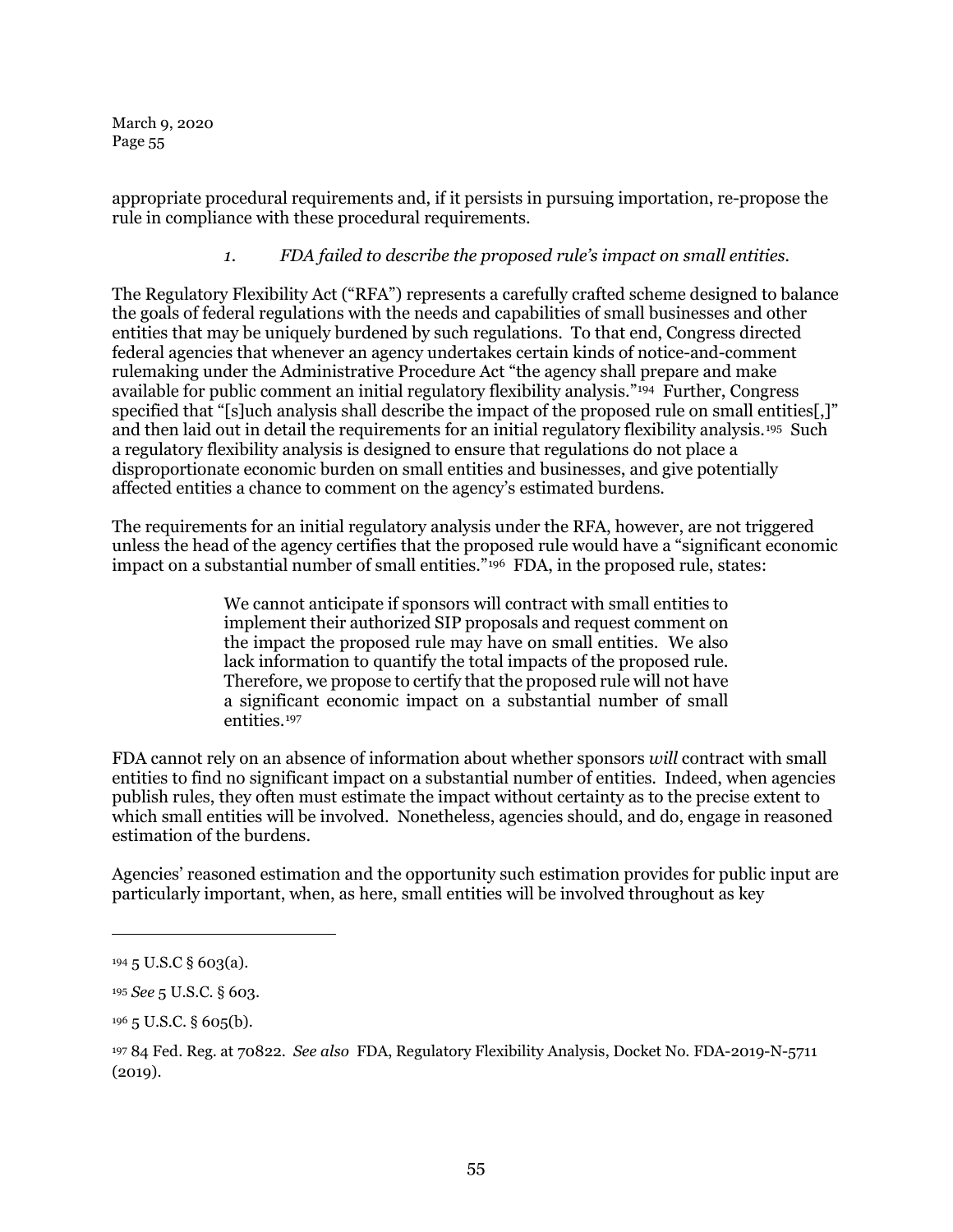stakeholders.[198](#page-55-0) For instance, small-business pharmacies would likely be burdened as Importers under SIP proposals and as entities on the front lines of handling and dispensing drugs that are imported. The proposed rule does not address this latter role for pharmacies, particularly small-business pharmacies that do not import, but will still inevitably be a critical piece of any drug importation scheme under Section 804. Such non-Importer pharmacies are still likely to fill prescriptions with imported drugs, address issues of substitutability, and advise customers as to their use.[199](#page-55-1) The burdens of doing so, particularly absent guidance, are made all the more acute in the context of small-business pharmacies. Yet, the proposed rule does not account for such a role nor does it provide any explicit guidance beyond the role of pharmacies as Importers. Importantly, for the purposes of the RFA, the proposed rule assumes that because it cannot estimate the burdens, such burdens should not be taken into account. FDA should withdraw the proposed rule, and if it proceeds with the proposal, FDA should estimate how small entities, like small-business pharmacies, would likely be impacted by the proposed rule and re-propose the rule to allow for public comment. To the extent that it cannot estimate the economic impact on small entities, HHS cannot certify that section 804 implementation will result in a significant reduction in the cost of covered products to the American consumer.

### *2. FDA failed to properly explain its assessment of the proposed rule's costs to state, local, and tribal governments and the private sector.*

Congress passed the Unfunded Mandates Reform Act ("UMRA") to substantially reduce the federal government's ability to impose unfunded mandates on businesses and state, local, and tribal governments. In that vein, Congress, through UMRA, requires that before an agency may issue a notice of proposed rulemaking "that is likely to result in promulgation of any rule that includes any Federal mandate that may result in the expenditure by State, local, and tribal governments, in the aggregate, or by the private sector, of \$100,000,000 or more . . . in any 1 year, . . . . the agency shall prepare a written statement containing" information such as "a qualitative and quantitative assessment of the anticipated costs and benefits of the Federal mandate, including the costs and benefits to State, local, and tribal governments or the private sector."[200](#page-55-2)

<span id="page-55-2"></span><sup>200</sup> 2 U.S.C. § 1532.

<span id="page-55-0"></span><sup>198</sup> "According to the most recent (2016) Statistics of U.S. Businesses, at least 939 of 1,017 firms classified in the pharmaceutical preparation manufacturing industry employed fewer than 1,250 workers. We observe that at least 92% of firms in this sector qualify as small businesses, which is understated due to data limitations. Similarly, at least 95% of drug wholesalers (NAICS code 424210), or 6,542 out of 6,833 firms, fall under the threshold of 250 employees to qualify as small businesses. According to data from the 2012 SUSB survey, the most recent to include revenue information, at least 98% of pharmacies and drug stores (NAICS code 446110), or 18,490 out of 18,852 firms, fall under the revenue threshold of \$27.5 million dollars and thus qualify as small businesses." FDA, Preliminary Regulatory Impact Analysis, Docket No. FDA-2019-N-5711 (2019), at 14–15.

<span id="page-55-1"></span><sup>199</sup> Or perhaps FDA is not envisioning such a role for small pharmacies. If so, it should clarify in the proposed rule.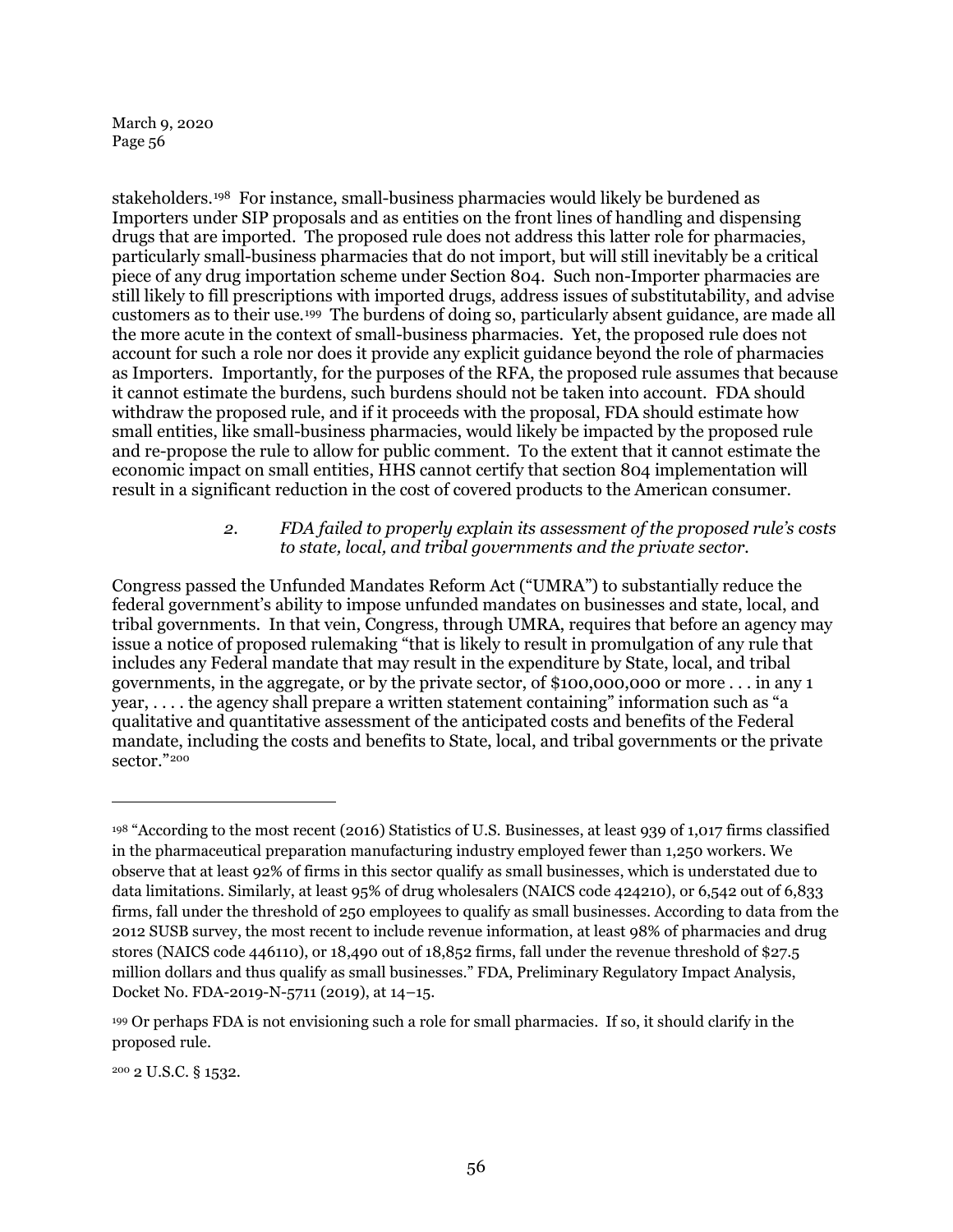FDA determined that "[t]his proposed rule would not result in an expenditure in any year that meets or exceeds this amount [of \$100 million]."[201](#page-56-0) FDA, however, did not describe how it calculated that the expenditure would not meet \$100 million so that the public could comment. Further, FDA repeatedly stated in the proposed rule that it could not estimate the costs involved in the rule, yet concluded, without supporting qualitative or quantitative data, that the cost would be less than \$100 million.[202](#page-56-1)

This is troubling in light of the clear substantial investments likely required to set up SIP programs. SIP sponsors and Importers, for instance, would need significant resources to put in place the pharmacovigilance responsibilities envisioned by the proposed rule and typically taken on by manufacturers. As FDA regulations lay out, adverse event reporting alone, merely one aspect of pharmacovigilance, involves a number of complex steps in which entities take in adverse event information and make assessments that require medical and scientific expertise as to whether the event is serious and unexpected, and is, in fact, caused by the drug.[203](#page-56-2) Another costly undertaking for SIP sponsors and Importers is the role the proposed rule sets out for these entities with respect to recalls. The SIP sponsor would similarly have to develop significant medical and scientific expertise to put in place procedures to comply with the proposed rule in this regard. For example, the SIP sponsor is tasked with determining whether a recall is necessary and if it is, taking steps to ensure that the recall is carried out effectively.<sup>[204](#page-56-3)</sup> Effectuating a recall, a task that would involve SIP sponsors as well as all supply chain entities, requires the ability to quickly and effectively ensure that distribution of the drug stops, any potentially affected entities are notified, appropriate communications are issued to the public, effectiveness checks, disposition of the product, and the notification of regulators.[205](#page-56-4) FDA should withdraw the rule and if it proceeds with importation, re-propose the rule, providing an explanation of how it was able to estimate and certify that the rule would have an impact of less than \$100 million given the substantial impact on the SIP sponsors and private sector. Also, to the extent that it cannot do so, HHS cannot certify that section 804 implementation will result in a significant reduction in the cost of covered products to the American consumer.

#### *3. FDA failed to provide an explanation for its determination that the proposed rule is a "significant regulatory action."*

Executive Order 12866 ("EO 12866") was signed with the goal of promoting a more efficient regulatory process. Among the objectives EO 12866 sets forth are "enhanc[ing] planning and coordination" with respect to federal regulations; "restor[ing] the integrity and legitimacy of regulatory review and oversight;" and "mak[ing] the process more accessible and open to the public."[206](#page-56-5) To that end, under EO 12866, agencies must submit their "significant" proposed and

<span id="page-56-0"></span><sup>201</sup> *See* FDA, Unfunded Mandates Reform Act Analysis, Docket No. FDA-2019-N-5711 (2019).

<span id="page-56-1"></span><sup>202</sup> Exec. Order No. 12866, 58 Fed. Reg. 51735 (Oct. 4, 1993).

<span id="page-56-2"></span><sup>203</sup> *See* 21 C.F.R. § 318.80 (b)(2)(B).

<span id="page-56-3"></span><sup>204</sup> *See* 84 Fed. Reg. at 70802.

<span id="page-56-4"></span><sup>205</sup> *See generally* 21 C.F.R. § 7.42.

<span id="page-56-5"></span><sup>206</sup> 58 Fed. Reg. at 51735.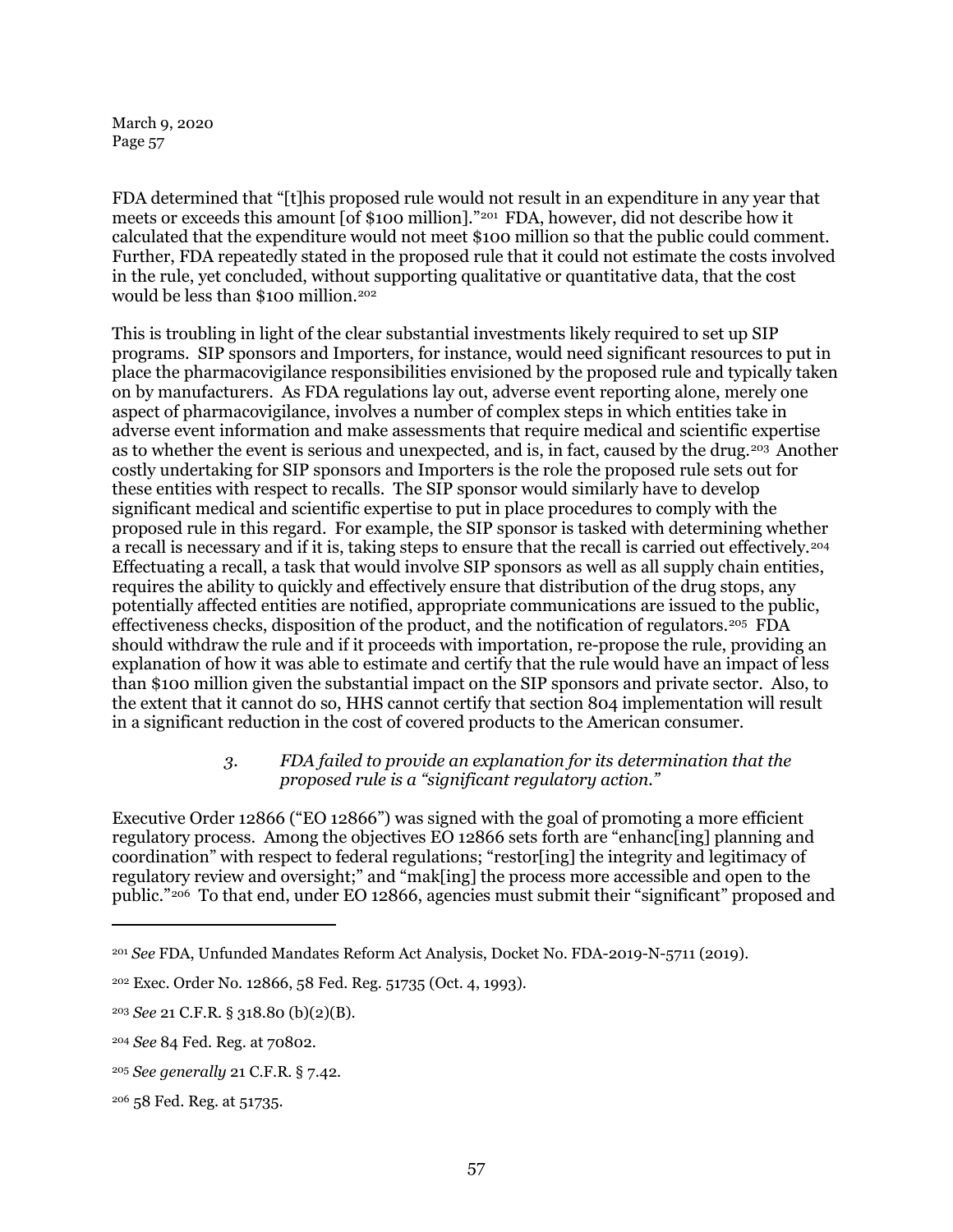final rules to the Office of Information and Regulatory Affairs ("OIRA") for review prior to publication. EO 12866 outlines a "significant regulatory action" as one that is likely to result in a rule that may:

- 1. "Have an annual impact on the economy of \$100 million or more or adversely affect in a material way the economy, a sector of the economy, productivity, competition, jobs, the environment, public health or safety, or State, local, or tribal governments or communities;
- 2. Create a serious inconsistency or otherwise interfere with an action taken or planned by another agency;
- 3. Materially alter the budgetary impact of entitlements, grants, user fees, or loan programs or the rights and obligations of recipients thereof, or;
- 4. Raise novel legal or policy issues arising out of legal mandates, the President's priorities, or the principles set forth in [Executive Order 12866]."[207](#page-57-0)

FDA had initially identified the proposed rule as "economically significant." This means that FDA had identified the proposed rule as meeting prong 1's requirement of having an annual impact of \$100 million or more or adversely affecting, in a material way, the economy, a sector, public health or safety, or State, local, or tribal governments. It then changed the designation to "significant" prior to issuing the rule.<sup>[208](#page-57-1)</sup> FDA did not provide any information for public comment that allows the public to understand what information or analysis underpinned the agency's change as to this determination.

FDA's preliminary regulatory impact analysis ("PRIA") for public comment, an analysis undertaken in connection with EO 12866,<sup>[209](#page-57-2)</sup> lacks critical information relevant for commenters, particularly as to costs and benefits expected from the program.[210](#page-57-3) The PRIA lacks, for example, data to support its reclassification of the regulation from "economically significant" to "significant," and data to show that that the regulation is indeed not "economically significant." In addition, the EO 12866 preliminary economic analysis of impacts in the proposed rule includes a blank table where it is supposed to provide the cost-benefit analysis for all rules— economically significant or significant.<sup>[211](#page-57-4)</sup>

HHS cannot certify that the section 804 implementation proposal will result in a significant reduction in the cost of covered products to the American consumer when FDA has provided no support for its determination that the annual impact on the economy is not \$100 million or more and that there would not be an adverse material effect on the economy and SIP sponsors, among others. FDA should withdraw the proposed rule. If it proceeds with the importation

<span id="page-57-0"></span><sup>207</sup> *Id.* at 51739.

<span id="page-57-1"></span><sup>208</sup> *See generally* HHS, Guidelines for Regulatory Impact Analysis: A Primer 1 (2016).

<span id="page-57-2"></span><sup>209</sup> *See* FDA, Preliminary Regulatory Impact Analysis, Docket No. FDA-2019-N-5711 (2019).

<span id="page-57-3"></span><sup>210</sup> *See, e.g.*, *id.* at 5 (providing a blank table of Summary of Benefits, Costs, and Distributional Effects of Proposed Rule).

<span id="page-57-4"></span><sup>211</sup> 84 Fed. Reg. at 70823.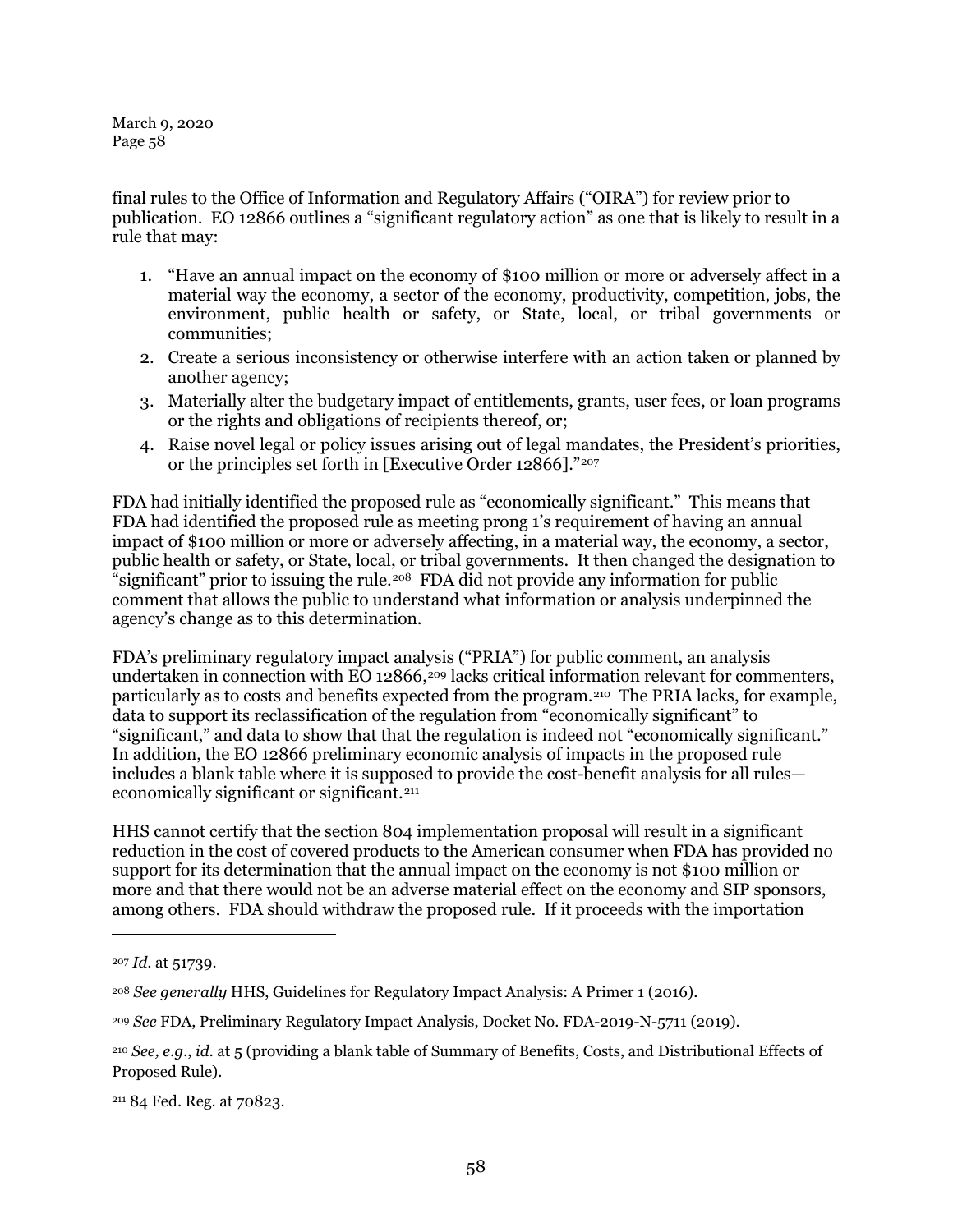proposal, FDA should re-propose the rule to provide the basis for the change in designation and to properly evaluate the benefits, costs, and distributional effects of the proposed rule so that stakeholders may have the opportunity to comment. To the extent FDA cannot do so, HHS cannot meet its certification requirements under section 804.

### *4. FDA failed to consult with other federal agencies on issues implicating their policy jurisdictions and expertise.*

In addition to increasing efficiency, EO 12866 was intended to create a regulatory system in which federal agency rulemakings are the product of a coordinated process involving the input and expertise of other federal agencies, state, local, and tribal governments, and the public.<sup>[212](#page-58-0)</sup> To allow the public a proper opportunity for input, FDA should have conducted a thorough process of intergovernmental coordination prior to proposing the rule.

EO 12866 creates a process by which agencies consult with one another to minimize potential conflicts, and agencies are specifically instructed to "seek views of appropriate State, local, and tribal officials before imposing regulatory requirements that might significantly or uniquely affect those governmental entities" and "provide the public with meaningful participation in the regulatory process."[213](#page-58-1) Importantly, the Order instructs that "before issuing a notice of proposed rulemaking, each agency should, where appropriate, seek the involvement of those who are intended to benefit from and those expected to be burdened by any regulation."<sup>214</sup> This coordination facilitates the ability of an agency to "base its decisions on the best reasonably obtainable scientific, technical, economic, and other information concerning the need for, and consequences of, the intended regulation" and to ensure that "that decisions made by one agency do not conflict with the policies or actions taken or planned by another agency."<sup>[215](#page-58-3)</sup>

The proposed rule will have significant impact on the policy jurisdictions of other federal agencies. For example, the proposed importation program will have major implications for international trade and, according to the HHS Task Force Report, may call into question the United States' compliance with its obligations under international trade agreements, such as the TRIPS Agreement.[216](#page-58-4) Opening the closed supply chain for pharmaceutical products to international suppliers may impact U.S. customs procedures and could raise national security concerns. In addition, drug importation may affect the quality of pharmaceutical treatments available and in circulation in the event of threats to the public health. FDA should have provided for meaningful inter-governmental coordination on this significant and far-reaching policy change with departments and agencies such as the State Department, International Trade

<span id="page-58-0"></span><sup>212</sup> *See generally* Exec. Order 12866, 58 Fed. Reg. at 51735–744.

<span id="page-58-1"></span><sup>213</sup> Exec. Order 12866 at §§ 1(b)(9), 6, 58 Fed. Reg. at 51736, 51740.

<span id="page-58-2"></span><sup>214</sup> Exec. Order 12866 at § 6(a), 58 Fed. Reg. at 51740.

<span id="page-58-3"></span><sup>215</sup> Exec. Order 12866 at §§ 1(b)(7), 2(b), 58 Fed. Reg. at 51736, 51737.

<span id="page-58-4"></span><sup>216</sup> HHS Task Force Report at 92–93.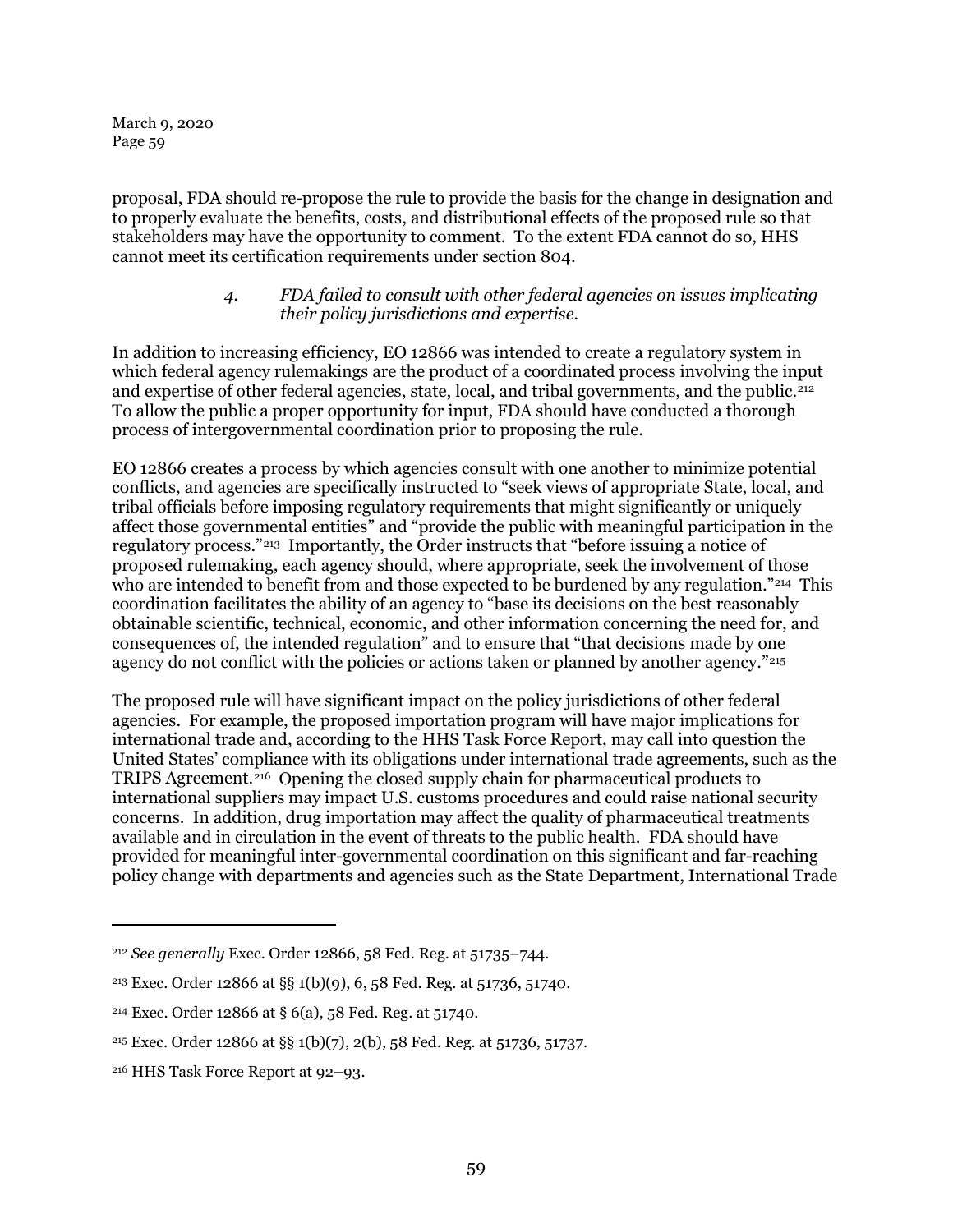Administration, Customs and Border Protection ("Customs"), Department of Homeland Security ("DHS"), and Centers for Disease Control and Prevention.

Moreover, the proposed rule should have been the product of inter-agency expertise. In fact, section 804 requires FDA to consult with the United States Trade Representative and the Commissioner of U.S. Customers and Border Protection before issuing a proposed rule, and there is no indication that FDA did so.[217](#page-59-0) FDA should have consulted other agencies, such as the Centers for Medicare & Medicaid Services ("CMS"), the HHS Office of the Assistant Secretary for Planning and Evaluation ("ASPE"), and the National Institute for Standards and Technology ("NIST"). FDA should have consulted CMS and ASPE to analyze how the proposed rule (if finalized) would be expected to function for reimbursement purposes and economic planning. Likewise, NIST has experience in developing supply chain risk management practices<sup>[218](#page-59-1)</sup>, and FDA should have drawn upon this expertise when developing the supply chain requirements in the proposed rule.<sup>219</sup>

Inter-agency consultation is particularly important where, as here, FDA must take into account the costs of implementing the program for other entities in the Federal government. These entities include the Drug Enforcement Administration, Customs, CMS, and DHS. For example, FDA and Customs would likely have increased expenditures associated with developing and overseeing multiple importation schemes and new screening procedures to prevent counterfeit drugs from entering the market. New expenditures would include increased security measures, inspections, and education and training, and increased hiring to ensure that agencies are adequately staffed to ensure the safety of imported drugs. Expenditures should also include costs related to compensation to manufacturers for effectuating a regulatory taking of private property.

The interagency review process has the ability to identify the widespread effects of a proposed rule and facilitates the public's opportunity to engage in regulatory planning. Because the proposed rule is not the product of meaningful coordination with other agencies, the public, including state, local, and tribal governments, does not have the opportunity to comment on the proposed rule with the benefit of the interagency review. FDA should withdraw and re-propose the rule to allow for full intergovernmental coordination and to give the public an opportunity to comment in light of the issues identified by that process.

## *5. FDA failed to properly account for the proposed rule's impact on Native American tribes.*

Executive Order 13175 ("EO 13175") is designed to ensure that agencies "have an accountable process to ensure meaningful and timely input by tribal officials in the development of

1

<span id="page-59-2"></span><sup>219</sup> 84 Fed. Reg. at 70834–835 (proposed 21 C.F.R. § 251.14).

<span id="page-59-0"></span><sup>217</sup> *See* FDCA § 804(b).

<span id="page-59-1"></span><sup>218</sup> *See, e.g.*, Jon Boyens, et al., Supply Chain Risk Management Practices for Federal Information Systems and Organizations, National Institute for Standards and Technology, SP 800-161 (April 2015).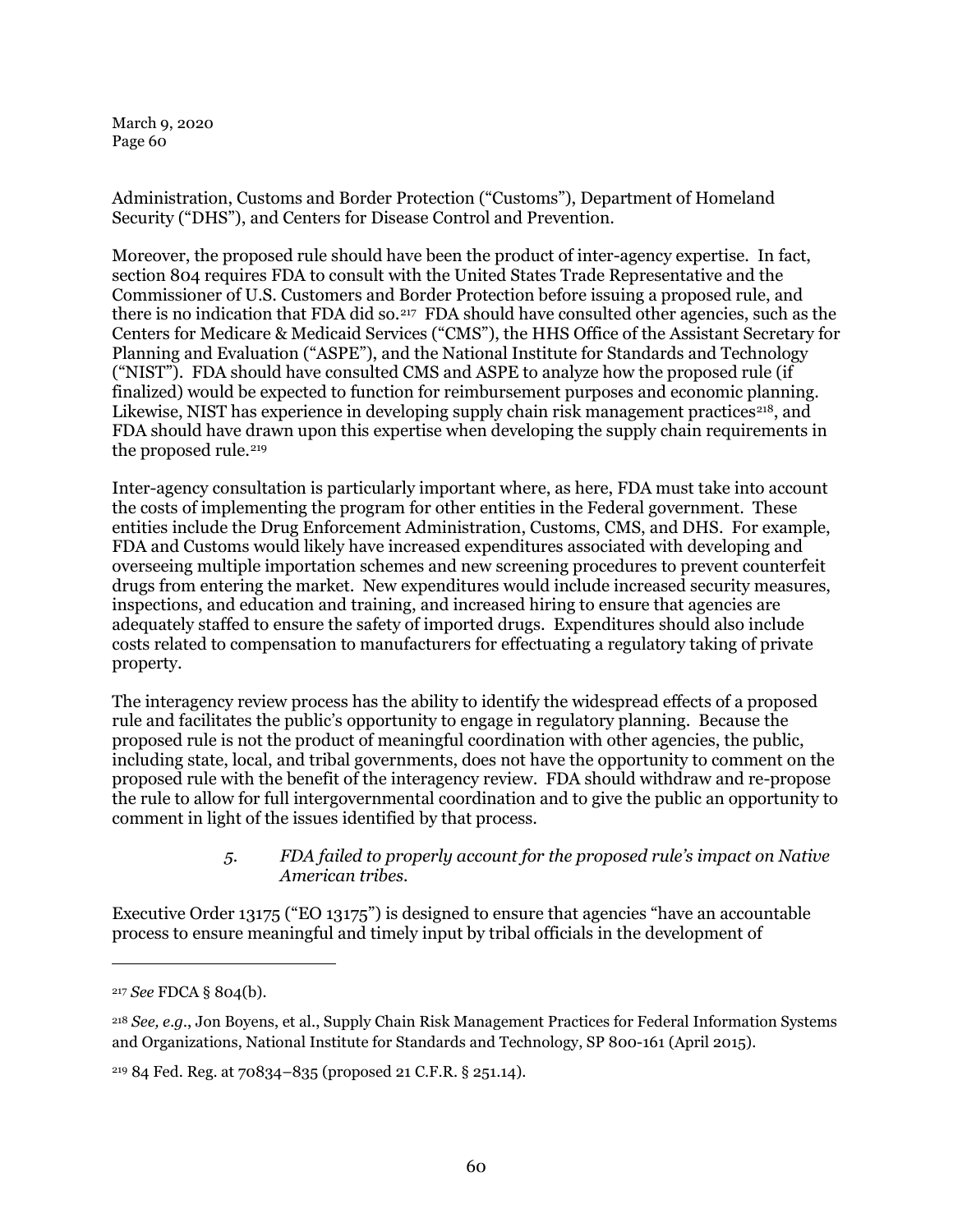regulatory policies that have tribal implications."[220](#page-60-0) To that end, EO 13175 prohibits, to the extent practicable or permitted by law, agencies from promulgating regulations not required by law that have tribal implications and impose substantial direct costs on tribal governments, unless the necessary funds are provided or agency consults with tribal officials and provides a "tribal summary impact statement."[221](#page-60-1)

Yet, instead of publishing a tribal summary impact statement, FDA stated that it "tentatively determined that the rule does not contain policies that would have a substantial direct effect on one or more Indian Tribes, on the relationship between the Federal Government and Indian Tribes, or on the distribution of power and responsibilities between the Federal Government and Indian Tribes." FDA solicits comments "from tribal officials on any potential impact on Indian Tribes from this proposed action."[222](#page-60-2)

The proposed rule, however, contemplates a range of very substantial, direct effects on Indian Tribes, particularly given the role that tribes could play as SIP sponsors.<sup>[223](#page-60-3)</sup> As SIP sponsors, tribes would be responsible for a host of activities that they currently are not engaged in, including developing detailed procedures that require experience, resources, and expertise to ensure any storage, handling, and distribution practices meet the rule's requirements; overseeing supply chain security; ensuring that the Importer screens the eligible prescription drugs it imports for evidence that they are adulterated, counterfeit, damaged, tampered with, or expired; and ensuring that the Importer fulfills its responsibilities to submit adverse event, medication error, field alert, and other reports.[224](#page-60-4)

Under EO 13175, such a proposal warrants significant consultation and coordination with tribes, and the provision of a tribal summary impact statement that provides, as required by EO 13175, "a description of the extent of the agency's prior consultation with tribal officials, a summary of the nature of their concerns and the agency's position supporting the need to issue the regulation, and a statement of the extent to which the concerns of tribal officials have been met[;]"[225](#page-60-5) soliciting comments after the fact does not satisfy this requirement. FDA should issue a tribal summary impact statement and provide an additional opportunity for stakeholders to

<span id="page-60-0"></span><sup>&</sup>lt;sup>220</sup> Exec. Order No. 1317 at § 5, 65 Fed. Reg. 67249, 67250 (Nov. 9, 2000). "Policies that have tribal implications" is defined as "regulations, legislative comments or proposed legislation, and other policy statements or actions that have substantial direct effects on one or more Indian tribes, on the relationship between the Federal Government and Indian tribes, or on the distribution of power and responsibilities between the Federal Government and Indian tribes." Exec. Order No. 13175 at § 1(a), 65 Fed. Reg. at 67249.

<span id="page-60-1"></span><sup>&</sup>lt;sup>221</sup> Exec. Order No. 13175 at § 5(b), 65 Fed. Reg. at 67250.

<span id="page-60-2"></span><sup>222</sup> 84 Fed. Reg. at 70825.

<span id="page-60-3"></span><sup>223</sup> *Id.* at 70828 (proposed 21 C.F.R. § 251.2 (definition of "Section 804 Importation Program Sponsor")).

<span id="page-60-4"></span><sup>224</sup> *Id*. at 70830.

<span id="page-60-5"></span><sup>&</sup>lt;sup>225</sup> Exec. Order No. 13175 at § 5(c)(2), 65 Fed. Reg. at 67250.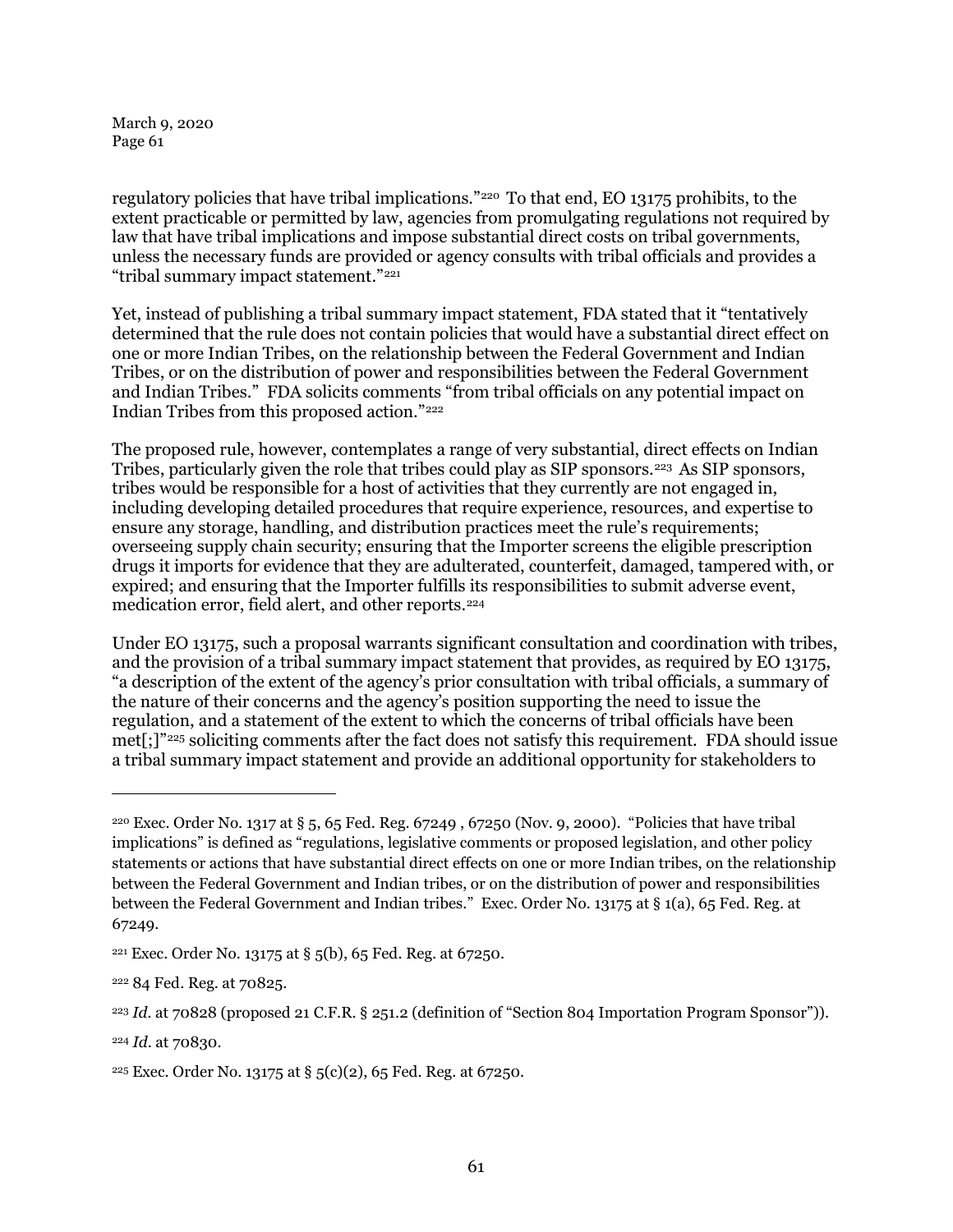comment. Also, to the extent that FDA cannot estimate the costs of the proposed rule on Indian tribes, HHS cannot meet its certification requirements under section 804.

# *6. FDA failed to consider the takings implications of the proposed rule.*

Executive Order 12630 ("EO 12630") lays out a series of principles and procedures designed to ensure that agencies that engage in rulemaking that may have takings implications, do so with particular attention as to the potential property implications for individuals and businesses and whether these implications might give rise to a takings claim.<sup>226</sup> FDA, however, did not address any takings issues or implications raised in the proposed rule. This is despite the HHS Task Force Report's conclusion that a drug importation program would likely have takings implications.<sup>[227](#page-61-1)</sup> In other rules, agencies have explained their analysis of potential takings implications before concluding that the "takings implications assessment has been completed and concludes that [the rule] does not pose significant takings implications."<sup>[228](#page-61-2)</sup> For example, in a Fish and Wildlife Service proposed rule about critical habitat designation, the takings discussion notes that it "does not affect land ownership."[229](#page-61-3) FDA should have engaged in a comparable analysis of whether the rule's requirement that manufacturers give up their property rights constitutes a taking and considered whether to nevertheless proceed. Given that FDA was on notice about the potential takings implications, and the principles laid out in EO 12630, FDA should have included a takings implications assessment when it proposed the rule; having failed to do so, FDA now must withdraw and re-propose the rule and make an explicit finding as to any takings the proposed rule implicates.

#### *7. FDA failed to conduct a Privacy Impact Assessment for the proposed rule's adverse event reporting requirements.*

FDA failed to conduct a Privacy Impact Assessment of the proposed rule's adverse event reporting provisions, as required under the E-Government Act of 2002.[230](#page-61-4) The E-Government Act mandates that federal agencies undertake a Privacy Impact Assessment before the agency develops information technology that collects or maintains personal information in "identifiable form," or the agency initiates a new collection of information using information technology that collects identifiable information when identical questions have been asked of ten or more

<span id="page-61-0"></span><sup>226</sup> Exec. Order No. 12630, 53 Fed. Reg. 8859, 8860 (Mar. 18, 1988).

<span id="page-61-1"></span><sup>227</sup> *See* HHS Task Force Report at 94-95 ("In any case, the MMA's requirement, under which imported drugs presumably must be relabeled to bear the U.S.-approved labeling, may preclude pharmaceutical companies from asserting copyright protections to prevent the use of the labeling or to collect damages under copyright law. However, as with trademarks, this requirement raises Fifth Amendment takings issues of 'just compensation' for the lost property right associated with the copyright.").

<span id="page-61-2"></span><sup>228</sup> Endangered and Threatened Wildlife and Plants; Designation of Critical Habitat for Suwannee Moccasinshell, 84 Fed. Reg. 65325, 65339 (Nov. 27, 2019).

<span id="page-61-3"></span><sup>229</sup> 84 Fed. Reg. at 65339.

<span id="page-61-4"></span><sup>230</sup> *See* E–Government Act of 2002, Pub. Law No. 107-347, § 208(b), 116 Stat. 2899, 2921–922 (2002).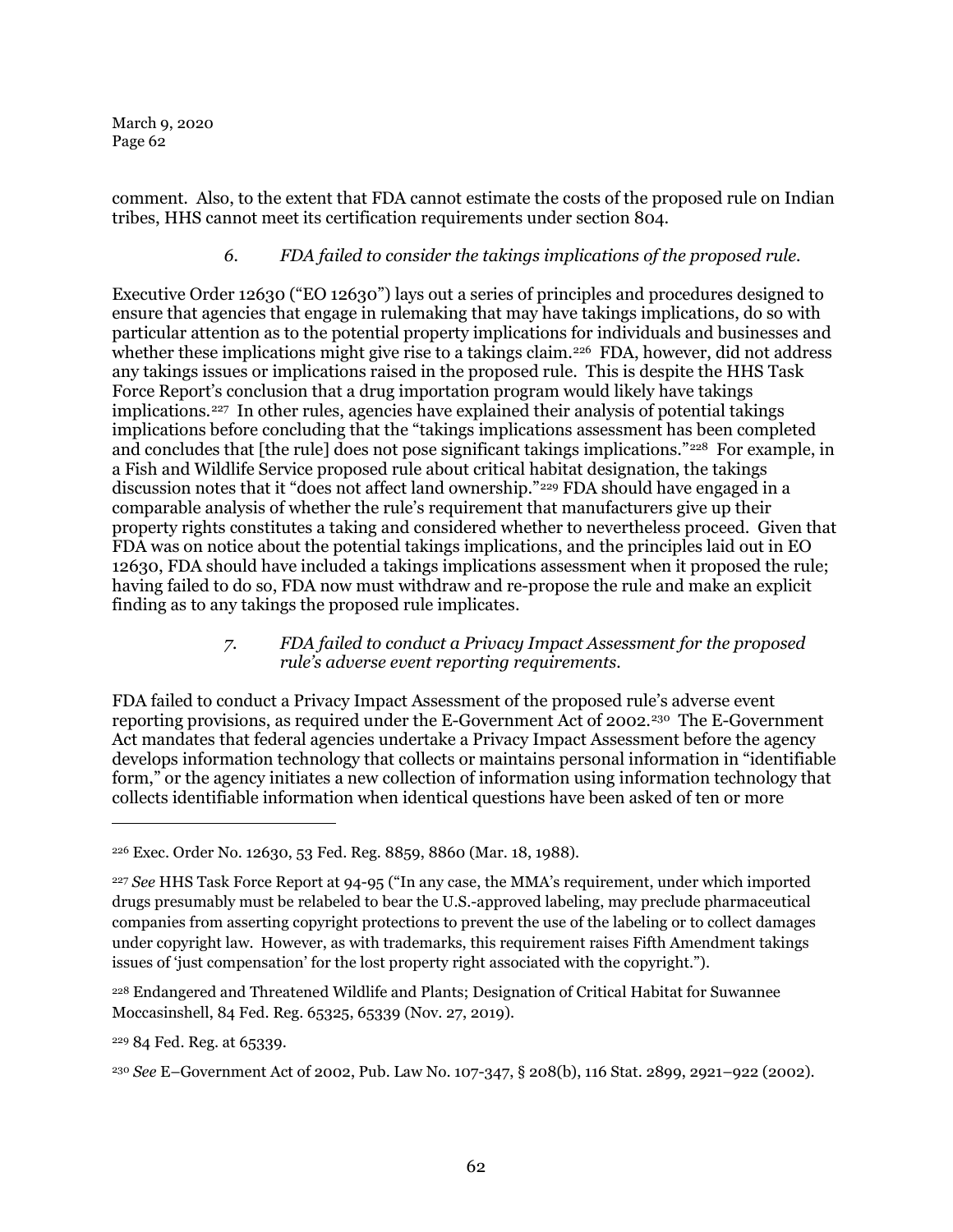private citizens.[231](#page-62-0) Information is considered identifiable when it is "any representation of information that permits the identity of an individual to whom the information applies to be reasonably inferred by either direct or indirect means."[232](#page-62-1) 

The proposed rule requires Importers to submit individual adverse event reports to FDA.[233](#page-62-2)  While the rule specifies that patient names and addresses should not be included in the reports, the reporter name is to be included, even if the reporter is the patient.<sup>234</sup> Thus, reports may contain sensitive and identifiable patient information. Under the proposed rule, this information must be "submitted in an electronic format that FDA can process, review, and archive, as described in [21 C.F.R.] § 314.80(g)(1)."<sup>[235](#page-62-4)</sup> FDA has not, however, specified precisely how FDA will receive, process, review, and archive the adverse event information submitted by the Importer under the proposed rule or how the current adverse event reporting system will be modified to accommodate this new collection of information. Because the proposed requirements contemplate submission of sensitive patient information by Importers—entities previously not covered by adverse event reporting requirements—FDA is required to conduct a Privacy Impact Assessment to determine, among other things, how the information will be used or stored, and to identify privacy risks.<sup>236</sup> The Agency should withdraw the rule to allow a Privacy Impact Assessment to be conducted.

# *8. FDA failed to evaluate the proposed rule's risks to child health.*

Executive Order 13045 places certain procedural requirements on an agency engaged in an "economically significant" rulemaking under EO 12866[237](#page-62-6) that "concern[s] an environmental health risk or safety risk that an agency has reason to believe may disproportionately affect children."[238](#page-62-7) These risks include "risks to health or to safety that are attributable to products or substances that the child is likely to come in contact with or ingest."<sup>239</sup> In these circumstances, the agency must prepare and make public "an evaluation of the environmental health or safety

1

<span id="page-62-1"></span><sup>232</sup> *Id.* at 2923.

<span id="page-62-2"></span><sup>233</sup> 84 Fed. Reg. at 70837 (proposed 21 C.F.R. § 251.18).

<span id="page-62-3"></span><sup>234</sup> *Id.* at 70838 (proposed 21 C.F.R. § 251.18).

<span id="page-62-4"></span><sup>235</sup> *Id*. at 70837 (proposed 21 C.F.R. § 251.18(d)(6)(i)).

<span id="page-62-5"></span><sup>236</sup> *See* E–Government Act of 2002 at 2921–922.

<span id="page-62-6"></span><sup>237</sup> Under Executive Order 12866, a rule is economically significant if it may "[h]ave an annual effect on the economy of \$100 million or more or adversely affect in a material way the economy, a sector of the economy, productivity, competition, jobs, the environment, public health or safety, or State, local, or tribal governments or communities." Exec. Order No. 12866 §2(f)(1); *see also* Exec. Order No. 13045 § 2(a).

<span id="page-62-7"></span><sup>238</sup> Exec. Order No. 13045, § 2.

<span id="page-62-8"></span><sup>239</sup> *Id.*

<span id="page-62-0"></span><sup>231</sup> *Id.*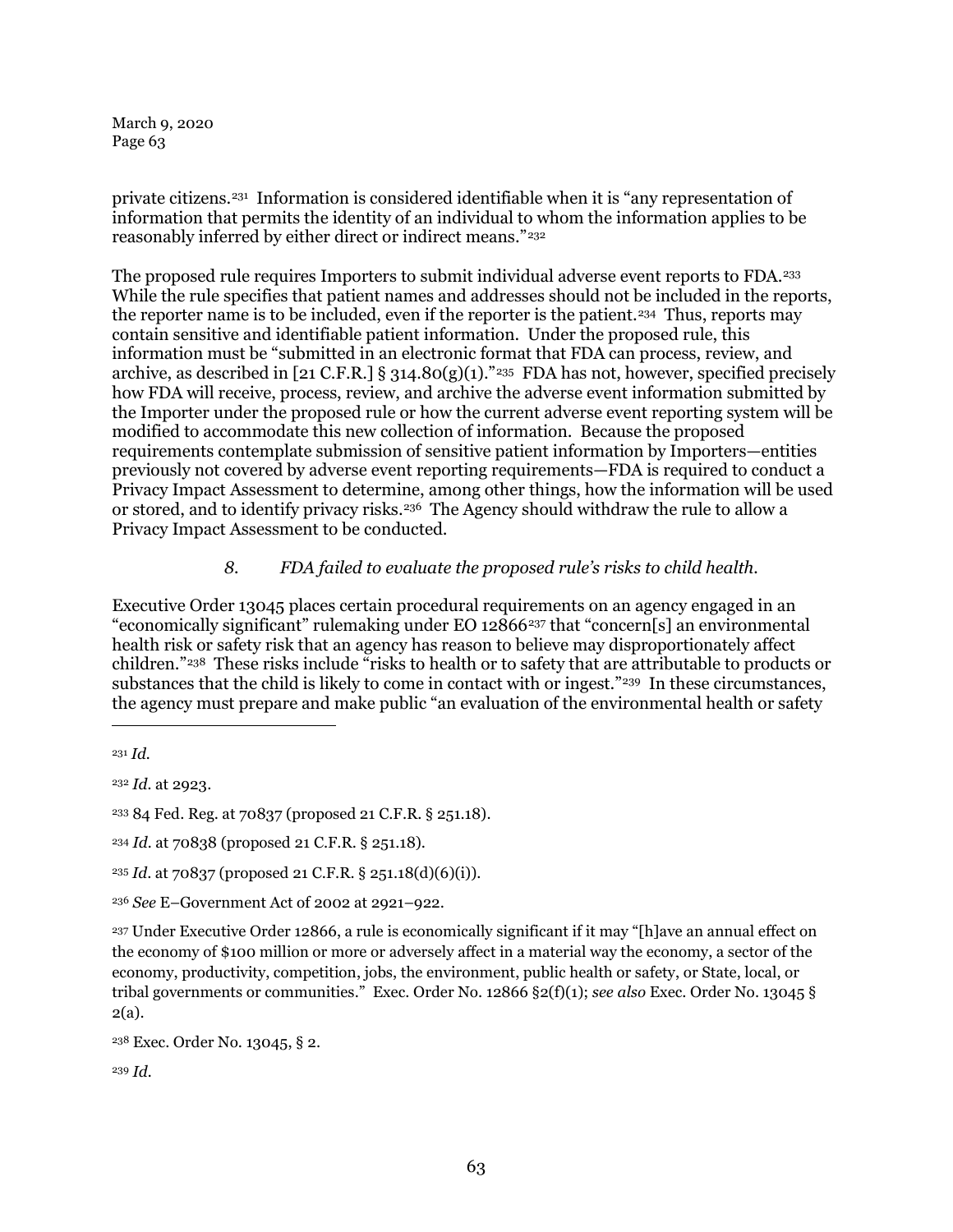effects of the planned regulation on children" and "an explanation of why the planned regulation is preferable to other potentially effective and reasonably feasible alternatives considered by the agency."[240](#page-63-0)

As discussed more fully in Sectio[n IV.C,](#page-53-3) FDA changed its classification of the proposed rule from "economically significant" to "significant" without providing any supporting data for this conclusion.[241](#page-63-1) It is vital that FDA provide data to justify this change, because the applicability of Executive Order 13045 turns on FDA's classification of the proposed rule. Should the data show that the proposed rule is economically significant, FDA would be required to evaluate its impact on child health and safety.

Such an analysis is important considering the proposed rule's potential to pose health risks to vulnerable pediatric populations. The proposed rule increases the potential for adulterated drugs to enter the U.S. market,<sup>[242](#page-63-2)</sup> including drugs intended for children. Florida, one of the first states to release an importation plan, has included among its list of qualifying drugs for importation drugs indicated for pediatric patients, including two epilepsy drugs.[243](#page-63-3) Pediatric patients, particularly those with serious illnesses, are more vulnerable to suffering serious adverse health effects as a result of ingesting an adulterated product. Given that the level of supply chain security of an importation program is yet unknown, and pediatric medications may be among the first medications imported, the proposed rule may have significant implications for child health. For example, differences in child resistant packaging and containers between Canadian and U.S. drugs could lead to safety concerns. In light of this risk and the lack of data to support a conclusion that the rule is only "significant," the agency should conduct an assessment of the proposed rule's impacts on child health, including an evaluation of policy alternatives that would minimize risks.

# **V. HHS Should Abandon Section 804 Implementation and FDA Should Withdraw the Proposed Rule. Nevertheless, if FDA Proceeds with the Proposal, It Must Address Critical Legal and Safety Concerns.**

Because of the safety, cost, and legal concerns raised for this ill-conceived path, HHS should abandon section 804 implementation and FDA should withdraw the proposed rule. If FDA nevertheless persists in moving forward with its importation proposal, PhRMA identifies critical issues highlighting the safety, cost, and legal concerns that HHS and FDA must address. We respond to FDA's requests for questions in the proposed rule Federal Register notice in the sections below.

<span id="page-63-0"></span><sup>240</sup> *Id.* at § 5.

<span id="page-63-1"></span><sup>241</sup> *See* Section [IV.C.](#page-53-3)

<span id="page-63-2"></span><sup>242</sup> *See infra* Section [I.B.2.](#page-13-0)

<span id="page-63-3"></span><sup>243</sup> State of Florida, Canadian Prescription Drug Importation Concept Paper, at § VI.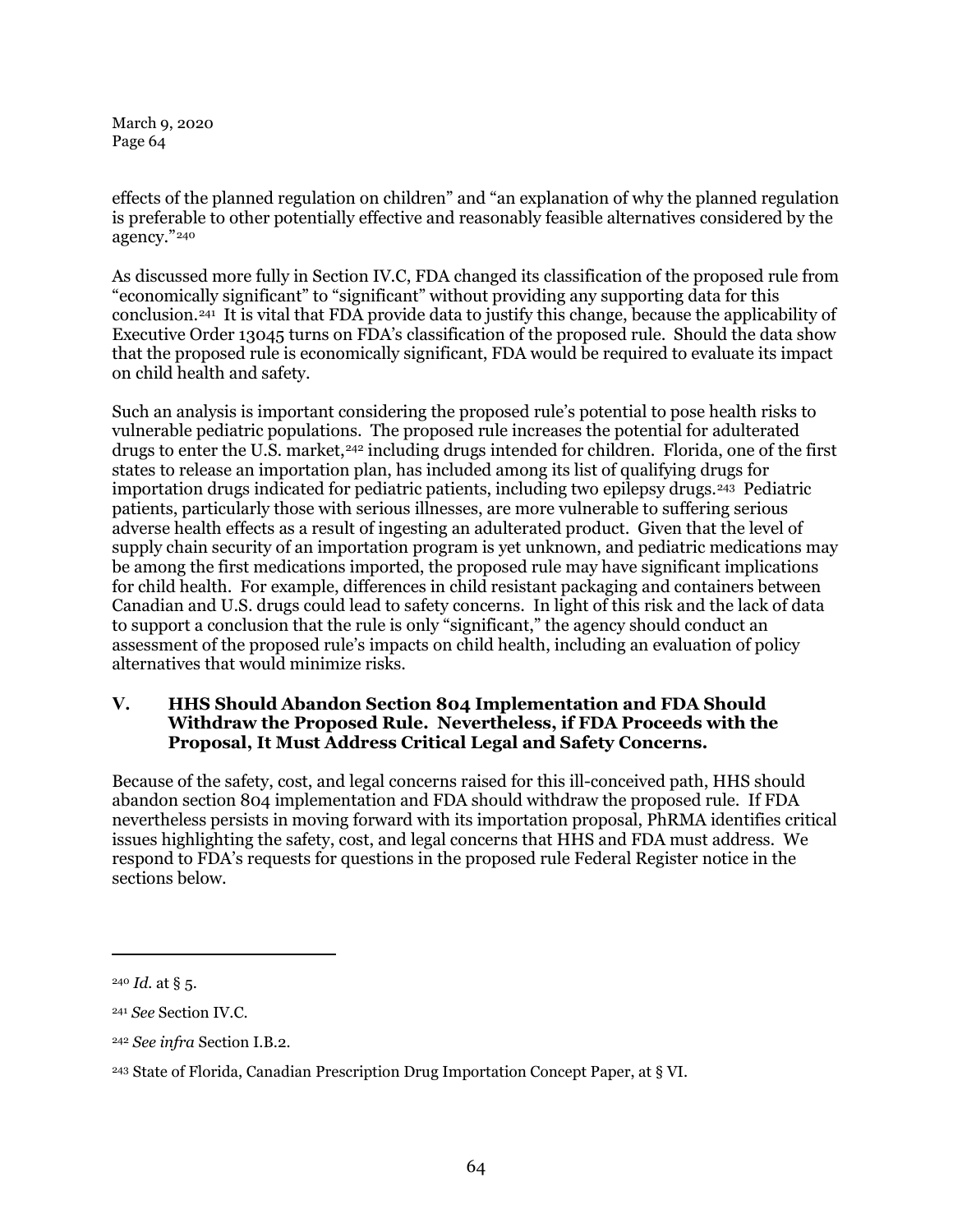# A. FDA Request: FDA asks for comment on what elements should be included in a SIP's compliance plan.<sup>[244](#page-64-0)</sup>

As an initial matter, PhRMA believes that each SIP and any appropriations necessary to carry out the state's obligations as a SIP sponsor must first be approved by the state legislature and signed by the state's governor (or similar authorities for tribal or territorial governments) before FDA can authorize a SIP. Establishing and then implementing a SIP takes a tremendous amount of resources as states would assume new responsibilities related to drug manufacturing and distribution that could impact the health of millions of patients. Legislative support for a SIP could reduce the possibility that a SIP receives inadequate resources from the state throughout the life of the program. Legislation to establish a SIP may also provide an additional level of oversight to ensure that state agencies are complying with federal and state regulations.

PhRMA agrees that the items listed in FDA's preamble to the proposed rule must be included in a SIP compliance plan. The listed components, however, fall short of the components typically included in manufacturers' compliance plans. Manufacturer compliance plans typically include the development of a compliance committee to develop, monitor, and oversee the SIP; a program for internal monitoring and auditing of compliance; and well-established processes for disciplinary actions for noncompliance. We note that SIPs should be fully compliant with federal laws, including laws outside of the FDCA.

Further, a SIP compliance plan currently does not include information on how SIP sponsors and entities will comply with federal and state laws related to the sale and promotion of the products they import for distribution. To the extent that SIP sponsors or entities wish to promote the SIPs or products imported under the proposed rule, they should comply with all federal laws related to manufacturer promotion of medical products.[245](#page-64-1) For example, SIP sponsors should ensure that any information communicated about the SIP program or about imported prescription products not be false or misleading. SIP programs should have internal promotion compliance programs to ensure that any communications with external entities do not violate federal and state laws. This includes interactions with healthcare professionals, patient advocacy organizations, and other contacts with healthcare consumers.

B. FDA Request: FDA is interested in receiving comments on what the division of responsibility between co-sponsors should be and whether there are certain arrangements that should not be permitted. FDA seeks comment on whether it could be possible for a pharmacist or wholesaler to be a SIP Sponsor without a State, tribal, or territorial government co-sponsor, while posing no additional risk to the public's health and safety.<sup>[246](#page-64-2)</sup>

PhRMA does not believe that a pharmacist or wholesaler should be able to be both a SIP cosponsor and an Importer within the same SIP. In the proposed approach, state governments play an important role in monitoring entities to ensure that all supply chain members comply

<span id="page-64-0"></span><sup>244</sup> 84 Fed. Reg. at 70811.

<span id="page-64-1"></span><sup>245</sup> *See* FDCA § 502; 21 C.F.R. § 314.81. *see also* FDCA § 201(m) (defining labeling).

<span id="page-64-2"></span><sup>246</sup> 84 Fed. Reg. at 70801, 70802.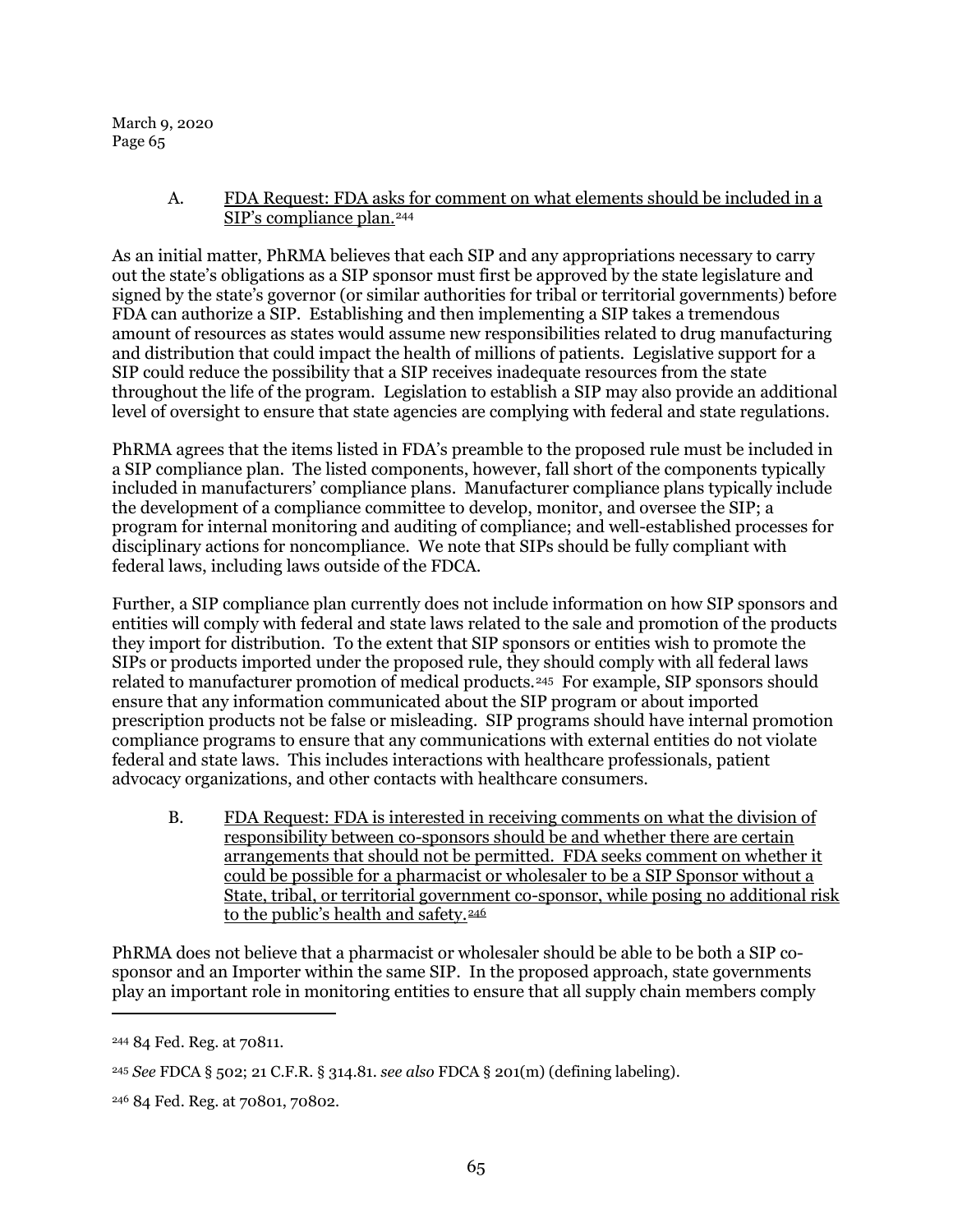with FDA regulations. For the same reasons, PhRMA does not believe that a pharmacist or wholesaler should be a SIP sponsor without a government co-sponsor. The SIP sponsor will need to ensure SIP compliance with federal laws and regulations, as well as be responsible for auditing and monitoring SIP entities and overseeing SIP activities. Allowing an Importer to also be a sponsor would remove a key layer of oversight where a third-party could monitor SIP entity activities. Entities participating in SIP programs, including Importers, will be adopting new, unfamiliar responsibilities and implementing new compliance programs. They will lack the expertise and experience of manufacturers who routinely oversee pharmaceutical compliance. An additional layer of compliance and monitoring is necessary to ensure that SIP entities are appropriately complying with federal regulations and to ensure that issues can be discovered quickly. If a pharmacist or wholesaler could be both an Importer and SIP sponsor or cosponsor, FDA would be relying on self-monitoring for compliance. Because of the increased risk of counterfeit and unlawful drugs that come through the program and because of entities' unfamiliarity with regulatory compliance programs, self-accountability is not enough to ensure that actors comply with federal laws.

C. FDA Request: FDA seeks comment on its proposed definitions. FDA seeks comments on its product-by-product approach to determine whether a product falls into categories that pose heightened safety concerns in the context of specific SIP proposals.<sup>247</sup>

A number of FDA's proposed definitions are problematic. In particular, FDA should revise definitions of the following terms:

• Manufacturer: PhRMA proposes that FDA define "manufacturer" to be solely the holder of the NDA or ANDA for the relevant FDA-approved product. The types of responsibilities assigned to the "manufacturer" in the proposed rule cannot be carried out by the other entities included in the "manufacturer" definition (i.e., a person who owns or operates an establishment that manufactures an eligible prescription drug or a holder of a drug master file containing information necessary to authenticate an eligible prescription drug). For example, only the holder of the NDA or ANDA for the relevant-FDA approved product could make the attestation stating that but for the fact that it bears the HPFB-approved labeling, the HPFB-approved drug meets the conditions in an FDA-approved NDA or ANDA. Only the NDA or ANDA holder would be able to provide written authorization allowing an Importer to use the manufacturer's FDA-approved labeling. If a drug needs to be recalled, an NDA or ANDA holder would be best positioned to respond to a SIP entity's questions about the recall.

Defining the "manufacturer" as the holder of the NDA or ANDA for the relevant FDAapproved product would also avoid complications associated with entities other than the application holder attempting to provide the attestation. The global pharmaceutical landscape is complex, and collaboration arrangements have proliferated where drug development and commercialization roles differ by jurisdiction. It is possible, for example, that the entity developing, manufacturing, and commercializing any given drug

<span id="page-65-0"></span><sup>247</sup> *Id.* at 70804.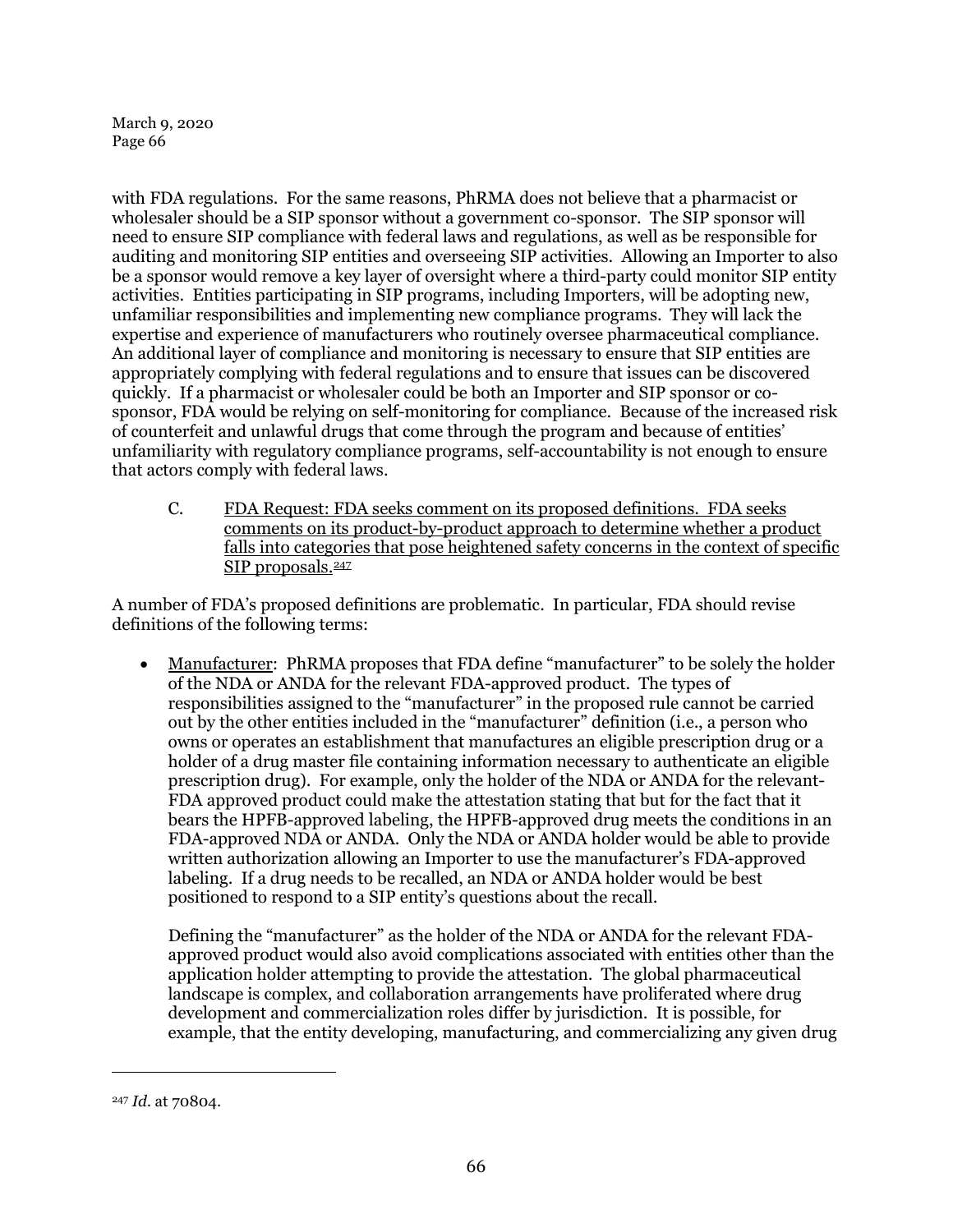> in the U.S. could be wholly separate from the entity developing, manufacturing, or commercializing the same drug in Canada. These entities could make independent decisions about the development, manufacturing, and commercialization of their drugs. In these situations, the manufacturer selling a drug directly to a Foreign Seller in Canada would not have the information or ability to confirm that the Canadian drug is the same as the U.S. drug, but for the labeling if this were even possible.

• Eligible prescription drug: PhRMA agrees that drugs with REMS and intrathecally and intraocularly injected drugs should be excluded from the definition of an eligible prescription drugs. These drugs have known safety risks that rely on strict manufacturing and distribution controls to mitigate risks. Use of Foreign Sellers and Importers with little to no experience manufacturing, testing, and distributing drugs under tight controls would introduce gaps that could significantly increase the risks associated with such drugs.

For these same reasons, FDA should categorically exclude products identified as potentially having heightened safety concerns from the definition of an eligible prescription drugs. These drugs include drug-device combination products (e.g., autoinjectors with epinephrine, transdermal patches), inhaled drugs, modified-release drugs, sterile drugs, ophthalmic drugs, narrow therapeutic index drugs, drugs with boxed warnings, and drugs requiring special storage conditions (e.g., cold storage). As FDA notes, these "categories of products could pose potentially heightened safety concerns" that are exacerbated by inexperienced entities, such as Foreign Sellers and Importers, handling, testing, and storing these drugs.<sup>[248](#page-66-0)</sup> It would more be difficult to discern problems with these drugs due to their inherent complexity. Patients receiving these drugs are at heightened risk by relying on an untested foreign supply chain.

FDA likewise should categorically exclude products for which a Medication Guide is required under 21 C.F.R. § 208.24(a). By definition, such drugs present serious risks relative to their benefits, are important to health, and require certain disclosures to patients to "help prevent serious adverse effects."<sup>249</sup>

In addition to these categories, PhRMA asks FDA to revise the definition of eligible prescription drug to include the following considerations:

o Drugs subject to remaining Orange Book listed patents or exclusivities. Drugs subject to remaining patents or exclusivities listed in the Orange Book must be excluded from the definition of an eligible prescription drug.<sup>[250](#page-66-2)</sup> As we discuss in

<span id="page-66-0"></span><sup>248</sup> *Id.* at 70804.

<span id="page-66-1"></span> $249$  21 C.F.R. § 208.1(c)(1).

<span id="page-66-2"></span><sup>250</sup> *See* FDA, Statement by FDA Commissioner Scott Gottlieb, M.D., on the Formation of a New Work Group to Develop Focused Drug Importation Policy Options to Address Access Challenges Related to Certain Sole-Source Medicines with Limited Patient Availability, but No Blocking Patents or Exclusivities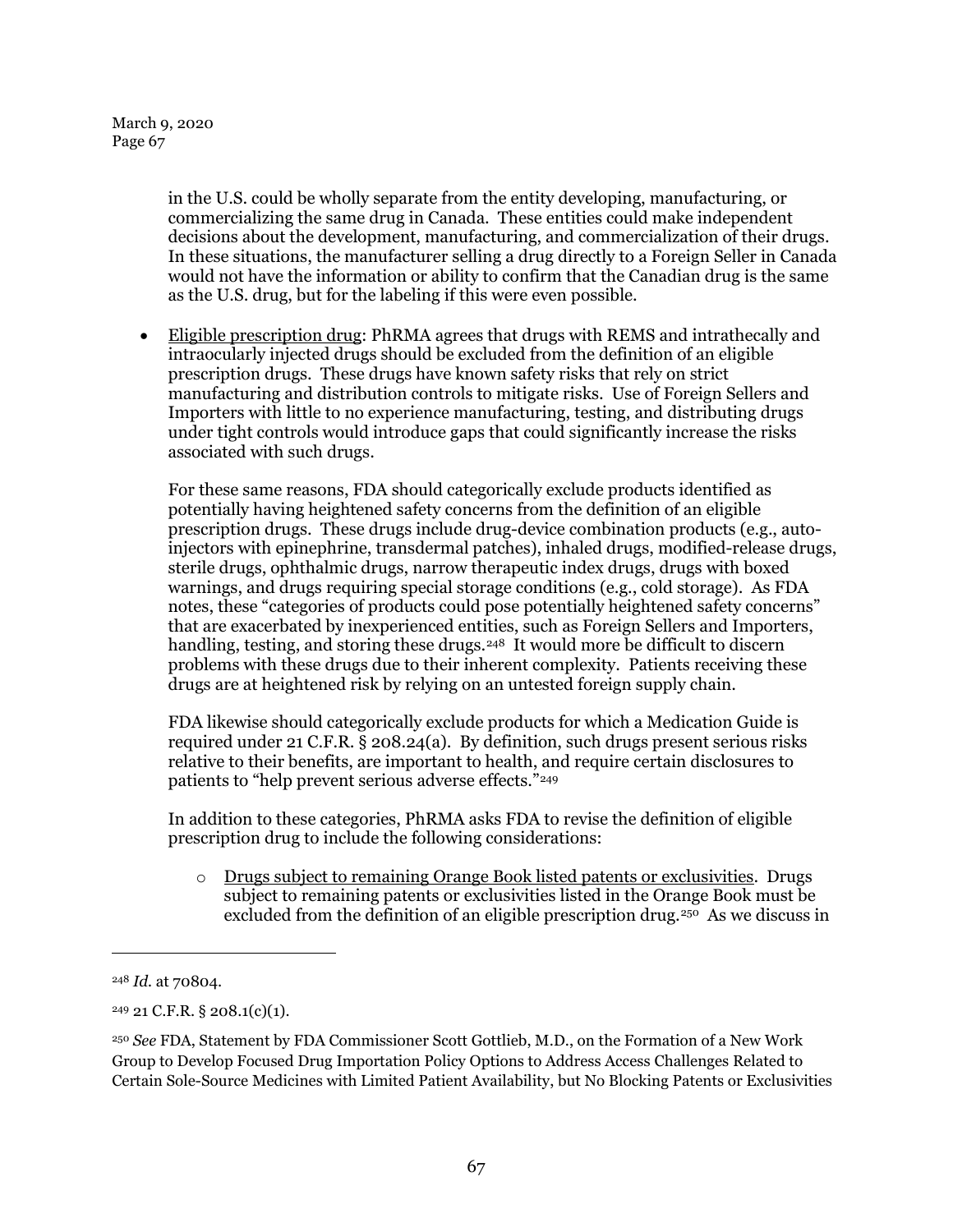1

Sectio[n I.B.2,](#page-13-0) FDA should apply its well-established procedures for drug approval under the FDCA and FDA's implementing regulations to drugs imported under section 804. A person may file an application under 505(b)(1) if it contains full reports of investigations of safety of effectiveness that the applicant owns or has a right of reference to use. Alternatively, a person may file  $a$  505(b)(2) application where there is no right of reference, relying on another application for at least some of the information required for approval. A person may also file an ANDA under section 505(j) for a drug product that is a duplicate of a previously approved drug product. The specific process and timeline laid out for the acceptance, review, and approval of  $505(b)(2)$  or  $505(j)$  applications are subject to listed patents and exclusivity terms.

More generally, allowing entities to import foreign versions of drugs with remaining patents or exclusivities would upend the Hatch-Waxman Act's successful balance between promoting innovation and fostering drug competition. Importing foreign versions of drugs with remaining patents or exclusivities could lower the incentives for manufacturers to innovate in certain disease areas and lower the incentives for generic manufacturers to submit ANDAs once the branded drugs' patents or exclusivities expire.

- o Sole-source drugs. Any importation should be limited to sole-source drugs for which there are no remaining patents or exclusivity. As FDA has recognized in the past, the public health need for alternatives to sole-source drugs is higher than those of other drugs because sudden changes in the supply chain could lead to a shortage. As former FDA Commissioner Scott Gottlieb suggested, importation of sole-source drugs might be appropriate to "help meet near-term patient need in the U.S. until new competition is able to enter the domestic market."[251](#page-67-0)
- o Drugs that use recombinant technology. Drugs produced using recombinant technology pose heightened safety risks for the same reason that biologics do. These products are subject to special handling procedures and have the potential to cause immune system reactions and infection risks, particularly if adulterated. For these reasons, drugs produced using recombinant technologies are considered biologic drugs in Canada.[252](#page-67-1)

<sup>(</sup>July 19, 2018) (stating that FDA's "ultimate goal is to seek multiple FDA-approved and marketed versions of each medically important drug for which there are no blocking patents or exclusivities").

<span id="page-67-0"></span><sup>251</sup> FDA, Statement by FDA Commissioner Scott Gottlieb, M.D., on the Formation of a New Work Group to Develop Focused Drug Importation Policy Options to Address Access Challenges Related to Certain Sole-Source Medicines with Limited Patient Availability, but No Blocking Patents or Exclusivities (July 19, 2018).

<span id="page-67-1"></span><sup>252</sup> Canada Food and Drugs Act, R.S.C. 1985, c. F-27, at Schedule D.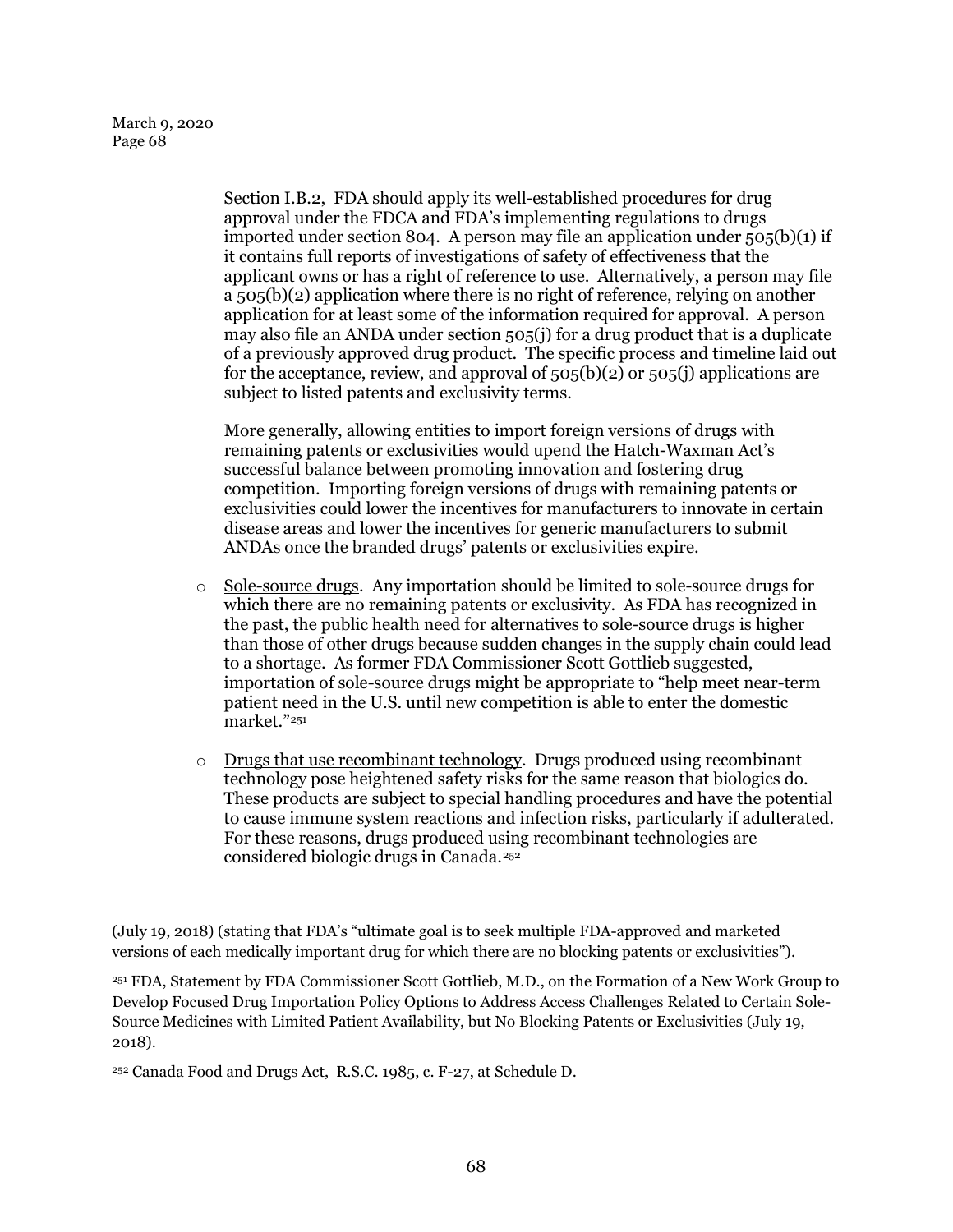In fact, FDA has not explained why drugs treated as biologics in Canada do not pose the same safety risks as biologics in the U.S. Canada considers biologic products to derive from living organisms or from their cells.[253](#page-68-0) In contrast, FDA does not consider a drug to be a biologic if it contains 40 amino acids or less in size, regardless of how these products are manufactured.<sup>254</sup>

The same safety concerns that led Congress to exclude biologics from the definition of an eligible prescription drug apply to products considered biologics in Canada. Drugs produced using recombinant technology pose heightened safety risks for the same reason that biologics do. These products are subject to special handling procedures and have the potential to cause immune system reactions and infection risks, particularly if adulterated.

- $\circ$  Drugs subject to postmarketing commitments and requirements. The definition of eligible prescription drug should exclude drugs subject to postmarketing commitments and requirements because importation of such drugs would interfere with subject enrollment and interpretation of results from postmarketing studies.
- $\circ$  Other drugs with potential heightened safety or efficacy concerns. Certain drugs can have increased risk due to the diseases they treat. For example, antimicrobial, antiviral, or oncology drugs could have a high potential for resistance or death if misbranded, adulterated or otherwise unsafe or ineffective. As with other drugs with heightened safety concerns, patients receiving these drugs could be at increased risk of serious harm by relying on an untested foreign supply chain.
- Foreign Seller: PhRMA agrees that the definition of "Foreign Seller" should be limited to wholesale distributors. A Foreign Seller should not be a specialty pharmacy or other pharmacy that also dispenses prescription drugs. It is possible that potentially problematic online pharmacies could register as wholesalers to participate in a state-run importation SIP program. The definition of Foreign Seller should exclude entities that have not been inspected by FDA.
- Importer, Relabeler, Qualifying Laboratory: PhRMA agrees that Foreign Sellers, Importers, Relabelers, and Qualifying Laboratories must be registered with FDA before participating in a SIP program. As with the Foreign Seller, PhRMA proposes that the definitions of Importer, Relabeler, and Qualifying Laboratory exclude entities that have not been inspected by FDA.

<span id="page-68-0"></span><sup>253</sup> *See* Health Canada, Biosimilar Biologic Drugs in Canada: Fact Sheet (Aug. 23, 2019).

<span id="page-68-1"></span> $254$  21 C.F.R. § 600.3(h)(6).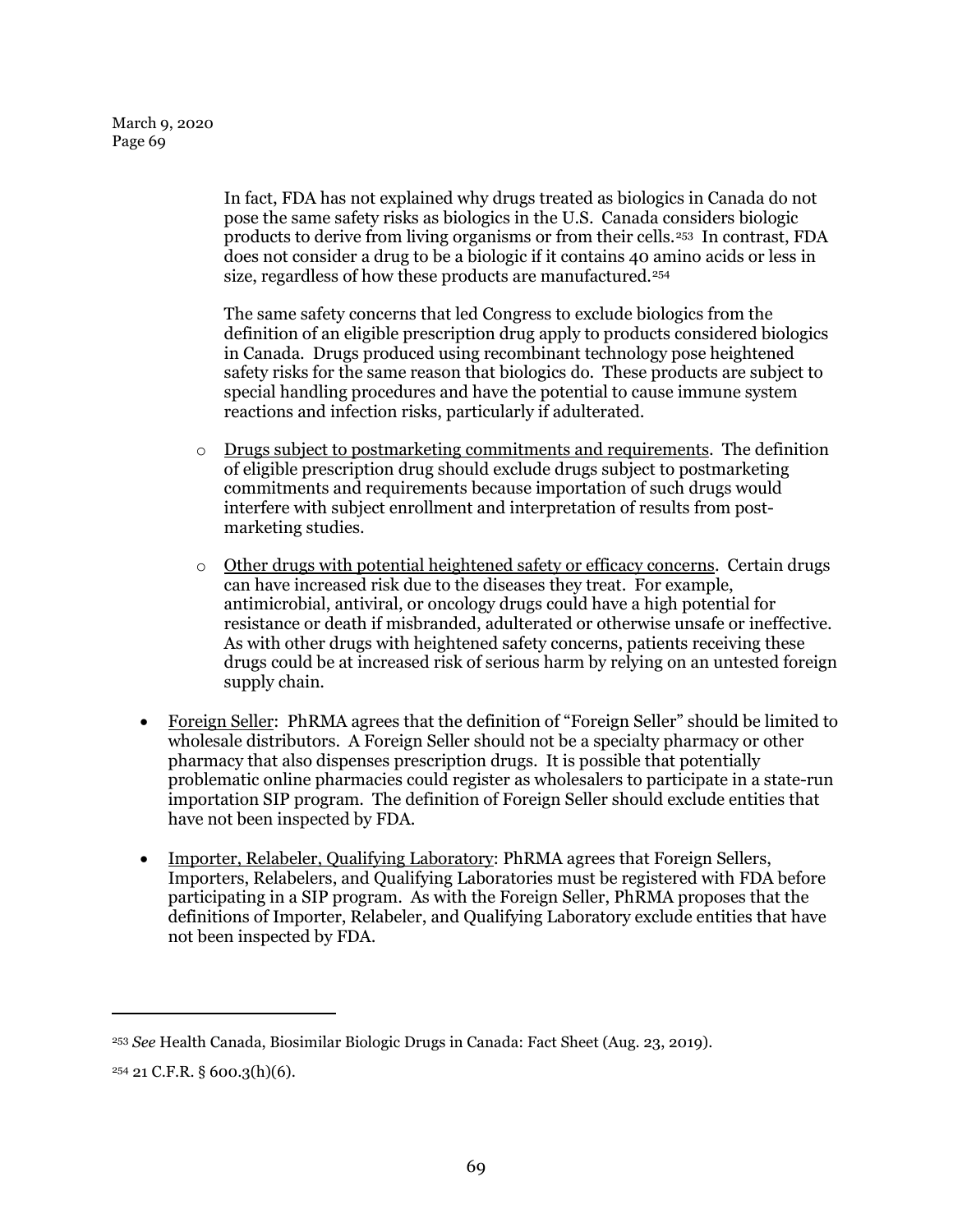> D. FDA Request: FDA seeks comment on whether the rule should require additional or alternative background information and on whether the background information requirement should cover additional or alternative individuals or entities.[255](#page-69-0)

To the extent FDA can implement section 804 through SIPs, PhRMA strongly recommends that FDA ensure that drugs imported through SIPs are not broadly distributed throughout the U.S. supply chain. The SIP proposal should identify which entities and individuals would receive section 804 imported drugs downstream from the Importer. Entities and individuals receiving imported drugs should fall within the jurisdiction of the state sponsoring each SIP. States that have passed laws providing for an importation program expressly state this as a requirement and SIPs also should as well. For example, a Florida-sponsored SIP proposal should only be able to distribute drugs imported through the SIP to Florida residents. Doing so would limit supply chain disruptions in the U.S. and ensure that states have jurisdiction to act against bad actors diverting section 804 drugs into the general U.S. market. Without such a restriction, the ability for an imported product to leave the control of the SIP creates additional risks in the supply chain and the possibility for a gray market of imported products.

FDA should also require background information for all entities identified in the SIP proposal. If the Importer intends to distribute the drug to corporate entities rather than directly to a patient, the SIP Sponsor should provide an attestation to FDA containing a complete disclosure of any past or pending civil penalties or violations, or criminal convictions or violations, of applicable state or federal laws regarding drugs or devices against downstream entities. As with attestations related to Foreign Sellers and Importers, the attestation would need to include principals, any shareholder who owns 10 percent or more of outstanding stock in any nonpublicly held corporation, directors, officers, and any facility manager or designated representative of such manager. The attestation should also include a list of all disciplinary actions against each entity.

Background information for downstream entities is essential to ensuring the safety of imported drugs. Each SIP proposal depends on assumptions related to safety and costs of drugs imported under the program. Because application holders no longer have oversight over section 804 drugs, there is a greater danger that these drugs could be improperly handled further down the supply chain. There is also a chance that section 804 drugs could be diverted and provided to individuals not originally intended within SIP proposals. Because assessments of safety and cost within each SIP proposal depend on assumptions related to who would receive the drug and how they drug would be distributed, FDA should require background checks for downstream entities who would receive the drug to decrease the risks associated with the drugs and their potential introduction into a gray market.

<span id="page-69-0"></span><sup>255</sup> 84 Fed. Reg. at 70806.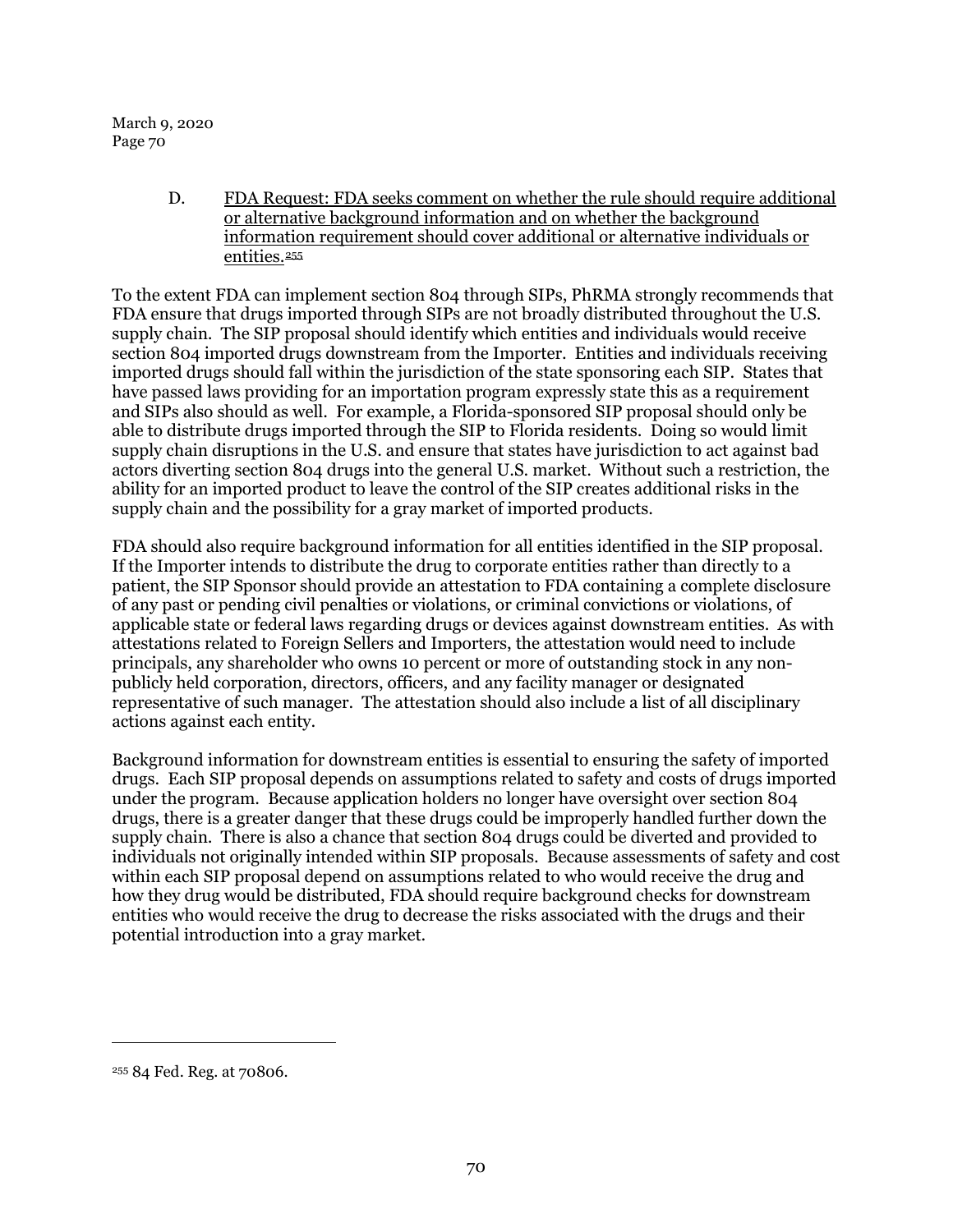> E. FDA Request: FDA seeks comment on whether a SIP proposal should also be required to describe the SIP Sponsor's plan for ensuring that the FDA-approved patient labeling is dispensed to patients with the drug.[256](#page-70-0)

PhRMA agrees that the SIP proposal should describe the plan for ensuring that FDA-approved patient labeling is dispensed to patients. This is particularly important given that the prescribing information or package insert ("PI") is not intended for patients and is not routinely dispensed to patients at the point of sale. FDA should consider adopting regulations akin to the Medication Guide regulations requiring Importers to provide FDA-approved patient labeling or the means to produce such patient labeling to dispensers.<sup>[257](#page-70-1)</sup>

The product labeling dispensed to patients should be either product-specific or productunspecific depending on labeling associated with the U.S.-marketed product. Product labeling dispensed to patients should be product-specific if the relevant U.S.-marketed product has FDAapproved patient labeling. This labeling should include additional information regarding the SIP and the disclosure statements discussed in Section [V.R,](#page-78-0) including a clear statement that the product was not imported by the U.S. manufacturer and was not within its control. On the other hand, product labeling would be product-unspecific if the U.S. product does not have FDAapproved patient labeling. FDA should develop product-unspecific templates to communicate information pertaining to importation under a SIP generally or under a particular SIP.

Given the public health risks emphasized throughout the proposed rule, and the steps FDA is proposing to take to attempt to mitigate those risks, FDA should ensure that SIP sponsors and entities associated with the SIP do not communicate false or misleading information about drugs imported under section 804. The SIP proposal should contain a promotional compliance plan with policies and procedures to ensure that the SIP sponsor, Foreign Seller, and Importer communicate truthful and non-misleading information about the SIP programs and the products imported through the SIPs. FDA should implement similar promotional submission requirements to that of accelerated approval products.[258](#page-70-2) 

Sponsors and other entities marketing products under section 804 could have incentives similar to manufacturers to promote the use and uptake of products imported through their SIP program. For example, these entities could falsely claim that their testing shows that the products are cGMP-compliant. These entities will not be as experienced as manufacturers with federal regulations governing the communication of drug product information. FDA should implement similar promotional submission requirements to that of accelerated approval products.[259](#page-70-3) Pre-dissemination review would allow FDA to review promotional information for communication by the Sponsor, Foreign Seller, Importer, and downstream wholesalers before

<span id="page-70-0"></span><sup>256</sup> *Id.*

<span id="page-70-1"></span><sup>257</sup> *See* 21 C.F.R. § 208.24.

<span id="page-70-2"></span><sup>258</sup> *See generally* FDCA § 506(c)(2)(B); 21 C.F.R. § 314.550; 21 C.F.R. § 601.45.

<span id="page-70-3"></span><sup>259</sup> *See generally* FDCA § 506(c)(2)(B); 21 C.F.R. § 237 314.550; 21 C.F.R. § 601.45.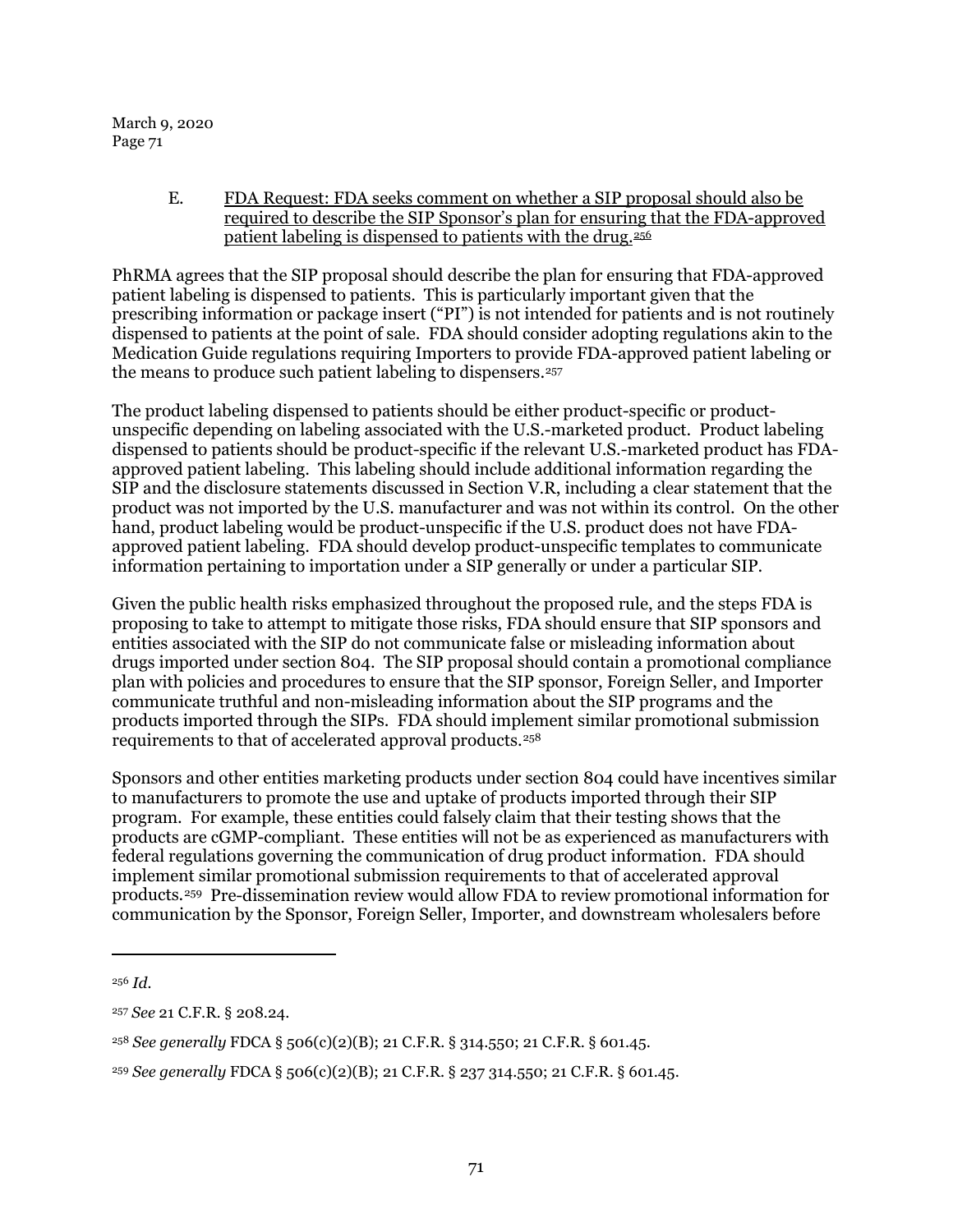such information is disseminated. Failure to implement pre-dissemination review could increase the risk that consumers would receive false or misleading information about imported products and increase the confusion around any importation program.

F. FDA Request: FDA seeks comment on the factors that should be considered in determining whether a reduction in the cost of covered products is significant.<sup>[260](#page-71-0)</sup>

Section 804(I) of the FDCA requires HHS to certify that implementation of section 804 "will . . . result in a significant reduction in the cost of covered products to the American consumer."[261](#page-71-1) Any factors HHS considers in calculating cost savings should be consistent with the statutory language.

HHS should consider only cost savings that go to consumers. In the healthcare setting, the "consumer" is the patient. Congress enacted section 804 with the clear intention that the section would not go into effect unless "patients" would realize cost savings.<sup>[262](#page-71-2)</sup> Consistent with the statute, "cost" should be calculated based on an individual patient's out-of-pocket costs. HHS should ensure that patient out-of-pocket costs go down at the individual and aggregate level. In other words, HHS should find a reduction in the out-of-pocket cost that an individual would pay for each imported drug that the individual purchases and an overall reduction in outof-pocket costs for all drugs in an importation program.

Consideration of any measure of cost savings that does not go to patients would be inconsistent with the requirements of the statute. For example, cost savings that accrue to a healthcare provider or payer should not be calculated in the demonstration of cost savings under section 804(l). Most Americans are covered by some form of insurance that requires them to pay a share of a drug's total cost. It would be appropriate to consider savings that lower the cost sharing that patients pay for drugs or the amounts that uninsured patients pay out of pocket. It would be inappropriate, however, to consider savings that accrue to an insurance company due to the price of imported drugs. These calculations thus should take into consideration whether insurers will reimburse for drugs imported under the proposed rule, as it affects how much actual savings will occur at the individual patient level.

HHS must not calculate how cost savings accrue to consumers in other ways, such as increasing the number of people who can be covered by a State program. Such calculations are too tenuous to directly attribute a program to savings to consumers. Moreover, the statute requires that the savings relate to the cost for covered products, and not, as HHS suggests whether implementation of section 804 would "increas[e] the availability of drugs covered by the program."[263](#page-71-3)

<span id="page-71-0"></span><sup>260</sup> 84 Fed. Reg. at 70807.

<span id="page-71-1"></span> $261$  FDCA § 804(l)(1).

<span id="page-71-2"></span><sup>262</sup> *See, e.g.,* 149 Cong. Rec. 15531-532 (2003) (statement of Sen. Dorgan).

<span id="page-71-3"></span><sup>263</sup> 84 Fed. Reg. at 70807.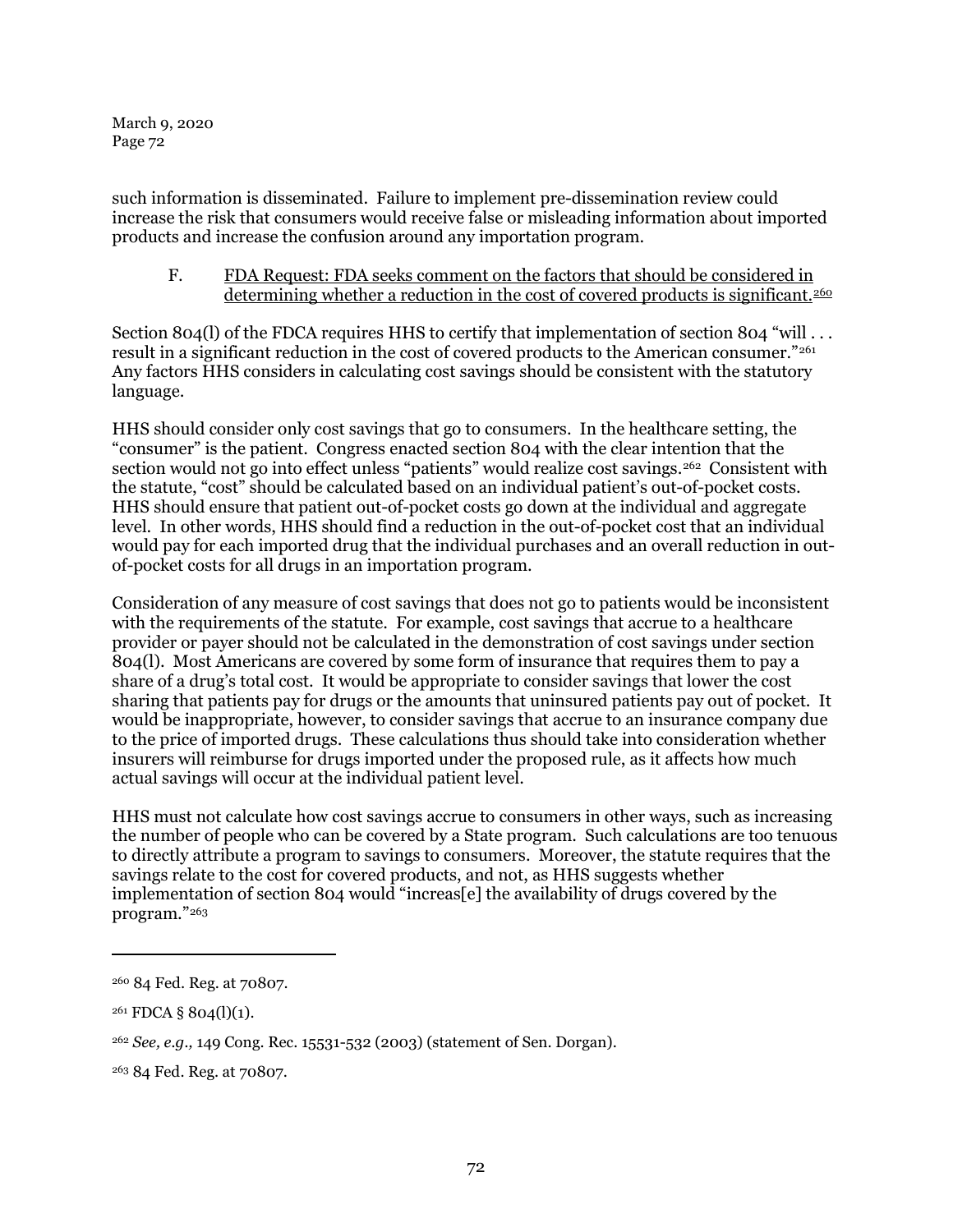## G. FDA Request: FDA solicits comments on the process for reviewing and prioritizing SIP proposals.[264](#page-72-0)

The process for reviewing and approving or denying SIP proposals must provide opportunities for public notice and comment. SIP proposals will likely implicate a number of entities across the pharmaceutical supply chain. As the proposed rule notes, a SIP proposal's demonstration that each SIP meets the relevant requirements of section 804, including the section's safety and cost savings requirements, is critical to HHS's ability to certify under section 804(l) and to FDA's ability to implement the section. Receiving public comment on each proposal is essential to ensuring that FDA does not inadvertently authorize a SIP proposal that could result in increased risk to the public's health or would not result in significant cost savings to the consumer.

In particular, as a matter of the Administrative Procedure Act and principles of due process, NDA or ANDA holders listed in any SIP proposal must have an opportunity to comment on any SIP proposal before FDA makes a determination. Under the proposed rule, application holders are significantly impacted by approval of a SIP and are entitled to participate in FDA's process of review. As noted above, those impacts include potential violations of application holders' First Amendment and property rights. Accordingly, both the APA and the Due Process Clause require FDA to provide NDA and ANDA holders a meaningful opportunity to participate in the SIP approval process.[265](#page-72-1) Under no circumstances should SIP approval proceed before the application holder has an opportunity to seek judicial review.

Moreover, providing a meaningful opportunity for application holder input would be important for other reasons. Holders are often most knowledgeable about their prescription drugs and their distribution and could provide information to help FDA assess any assumptions and uncertainty included in SIP proposals. For example, certain drugs have increased risk due to the diseases they treat. For example, antimicrobial, antiviral, or oncology drugs could have a high potential for resistance or death if misbranded or adulterated. Allowing application holders to comment on each proposal would allow FDA to receive input on appropriate drugs throughout implementation of the SIP program and save agency resources as it corrects mistaken assumptions early in the proposal process before SIP sponsors and federal agencies have spent resources implementing an unworkable or dangerous proposal.

<span id="page-72-0"></span><sup>264</sup> *Id.*

<span id="page-72-1"></span><sup>265</sup> *See, e.g.*, 5 U.S.C. § 551(4) (rules include agency statements of "particular applicability"); Attorney General Manual on the APA at 13 (1947) (noting that "rules" under the APA include approvals of reorganizations by the SEC and the prescription of rates for a utility); *Buckeye Power, Inc. v. EPA*, 481 F.2d 162 (6th Cir. 1973); *Mathews v. Eldridge*, 424 U.S. 319, 333 (1976). Even if a SIP approval were deemed an informal adjudication, it would have much more than "some tangential impact on other entities," *Neustar, Inc. v. FCC*, 857 F.3d 886, 895 (D.C. Cir. 2017), and so due process principles and 5 U.S.C. § 555(b) would entitle a manufacturers to participate in those proceedings, *Block v. SEC*, 50 F.3d 1078, 1085 (D.C. Cir. 1995).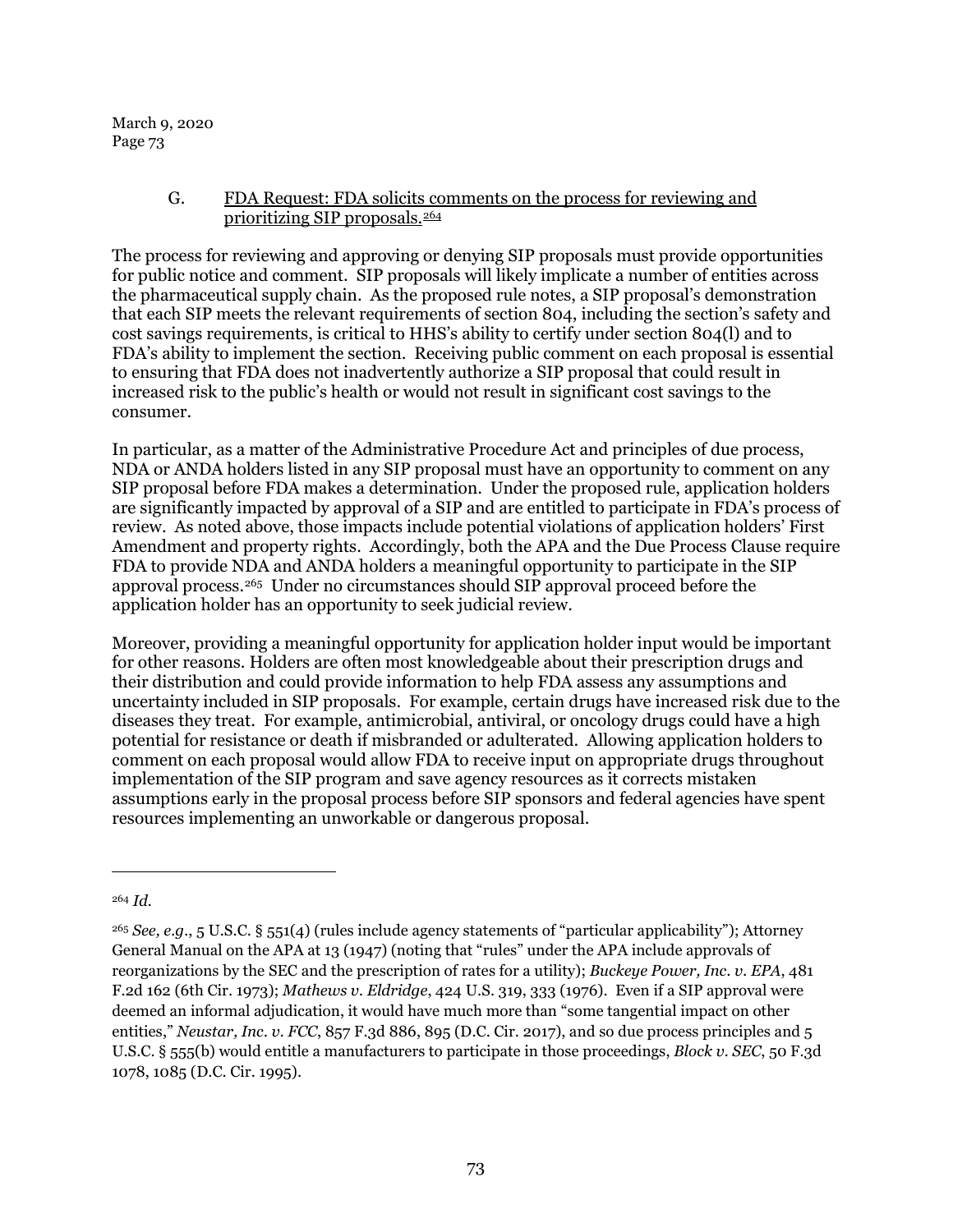> H. FDA Request: FDA seeks comment on whether a Pre-Import Request would cover subsequent shipments of the eligible prescription drug identified in the Agency's grant of that request.<sup>[266](#page-73-0)</sup>

PhRMA disagrees with FDA's proposal that a Pre-Import Request should cover subsequent shipments. PhRMA believes that each shipment is different and that a manufacturer's attestation may cover only a specific shipment, not subsequent shipments of unknown quantity. Failing to associate a Pre-Import Request with each shipment would mean that FDA would not have proof of the supply chain for subsequent shipments. Given the increased risks of counterfeiting and potential transshipments that could enter through the section 804 system, FDA should require a Pre-Import request associated with each shipment of section 804 drugs.

In the preamble to the proposed rule, FDA states that drugs refused for admission under section 804 programs should "be exported or destroyed by the Importer within 90 days of refusal."<sup>[267](#page-73-1)</sup> PhRMA requests that FDA instead require drugs that appear to be adulterated, misbranded, unapproved or otherwise inadmissible under section 801(a) of the FDCA be rejected for importation and be destroyed after refusing them at the Foreign Trade Zone or at the secured warehouse. Allowing an Importer to re-export a drug that did not meet the requirements for importation would introduce another opportunity for harmful and potentially counterfeit product to enter the U.S. supply chain. PhRMA agrees that a discovery of importation by an Importer of drugs that are counterfeit or in violation of the proposed rule should result in a suspension and potential termination of importation.<sup>[268](#page-73-2)</sup>

I. FDA Request: FDA seeks comment on whether 2 years is the appropriate initial period of time for a SIP, whether 2-year reauthorization periods are appropriate, and whether there should be a limit on the number of re-authorization periods.<sup>[269](#page-73-3)</sup>

FDA should not allow reauthorization for a 2-year period and instead require each SIP proposal to seek new authorization for each SIP proposal. PhRMA anticipates that SIPs will likely evolve throughout the experience of the program so that relying on information submitted two years ago will likely be outdated. Sponsors who have had experience with prior SIP programs should include assessments based on the experience of prior programs. To the extent that a new SIP proposal relies on a prior version of a SIP program, FDA should not authorize the program unless the sponsor reanalyzes whether the SIP program would "pose no additional risk to the public's health and safety" and would "result in a significant reduction in the cost of covered products to the American consumer." Changes in the healthcare system since the initial

<span id="page-73-0"></span><sup>266</sup> 84 Fed. Reg. at 70808.

<span id="page-73-1"></span><sup>267</sup> *Id.* at 70809.

<span id="page-73-2"></span><sup>268</sup> *See id.* at 70811.

<span id="page-73-3"></span><sup>269</sup> *Id.*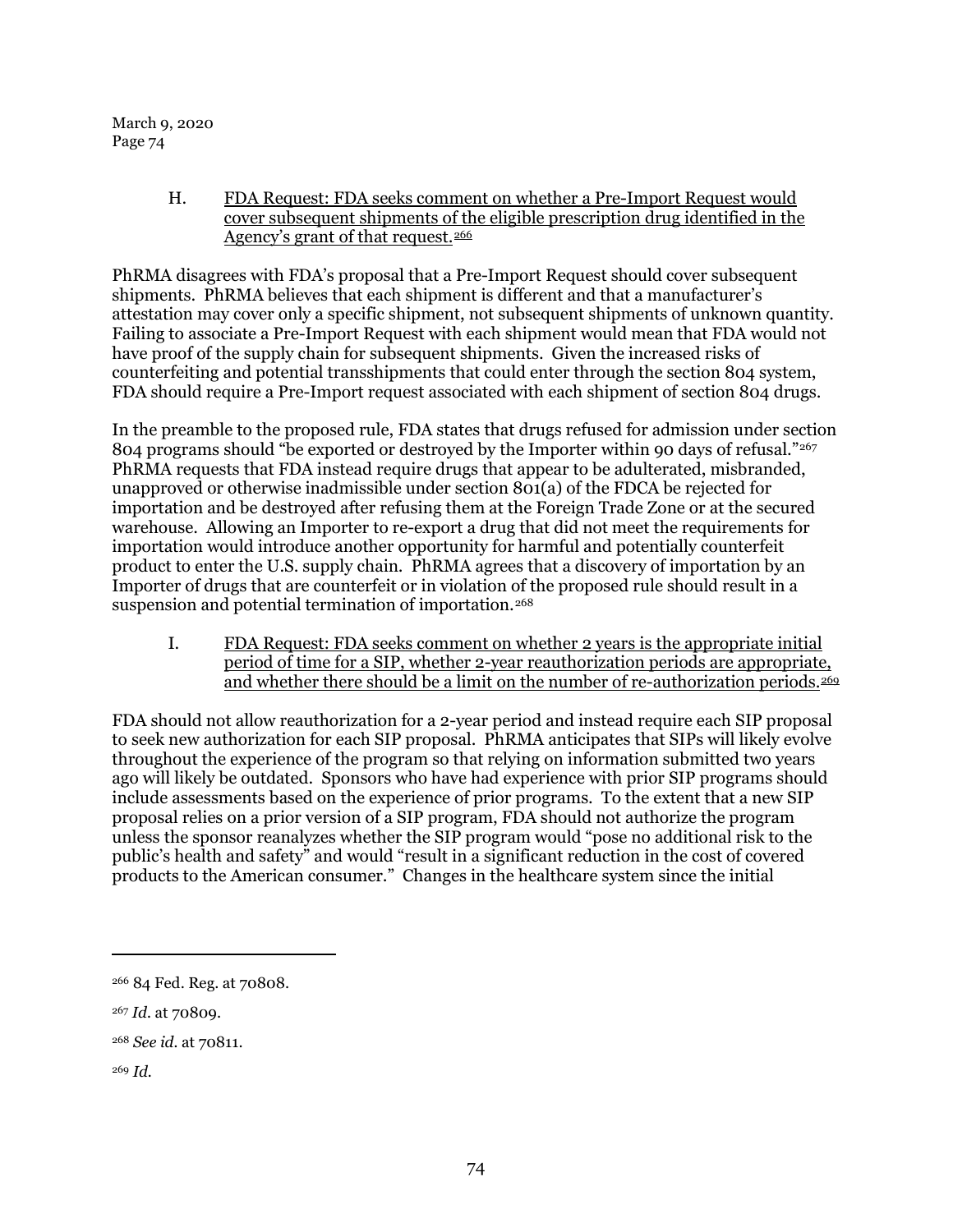authorization, including introduction of any therapeutically equivalent products, may mean that importation of drugs under the proposed rule would no longer be permissible under the statute.

## J. FDA Request: FDA seeks comment on what additional standards should be imposed or qualifications should be required of Foreign Sellers.<sup>[270](#page-74-0)</sup>

PhRMA believes that Foreign Sellers must comply with cGMP and all requirements expected of establishments registered as "relabelers" in the U.S. A Foreign Seller would be responsible for "relabeling the drug product" to affix or imprint an SSI on each package. Drug relabeling is a manufacturing process that should be conducted in accordance with applicable cGMP requirements. Foreign Sellers should be held to the same standards as domestic labelers to reduce the risk of misbranding and adulteration as a drug moves through the supply chain.

FDA should ensure that Foreign Sellers can comply with FDA requirements and can hold prescription drug products in safe conditions. As we note in Sectio[n V.C,](#page-65-0) FDA should inspect each facility where the Foreign Seller will hold an imported drug before registration.

K. FDA Request: FDA seeks comment on the feasibility and sufficiency of screening to ensure that imported eligible prescription drugs are not adulterated, counterfeit, damaged, tampered with, or expired.[271](#page-74-1)

PhRMA believes that in addition to a "visual comparison" of a sample of a section 804 drug to a sample of the HPFB-approved drug, FDA should conduct periodic audits of shipments of section 804 drugs to determine whether the shipments are not adulterated, counterfeit, damaged, tampered with, or expired.

L. FDA Request: FDA seeks comment on whether there are qualifications Importers should be required to have, beyond being licensed as a pharmacist or wholesaler, given their responsibilities.[272](#page-74-2)

The Importer may hold drugs imported under section 804 for long periods of time as the drugs are tested for authenticity and quality. FDA should ensure that the Importer handles the drugs in compliance with cGMP and maintains effective product security controls. Therefore, FDA should inspect each facility where an Importer may hold prescription drugs imported under section 804 to reduce the risk of adulteration.

<span id="page-74-0"></span><sup>270</sup> *Id.* at 70812.

<span id="page-74-1"></span><sup>271</sup> *Id.*

<span id="page-74-2"></span><sup>272</sup> *Id.* at 70813.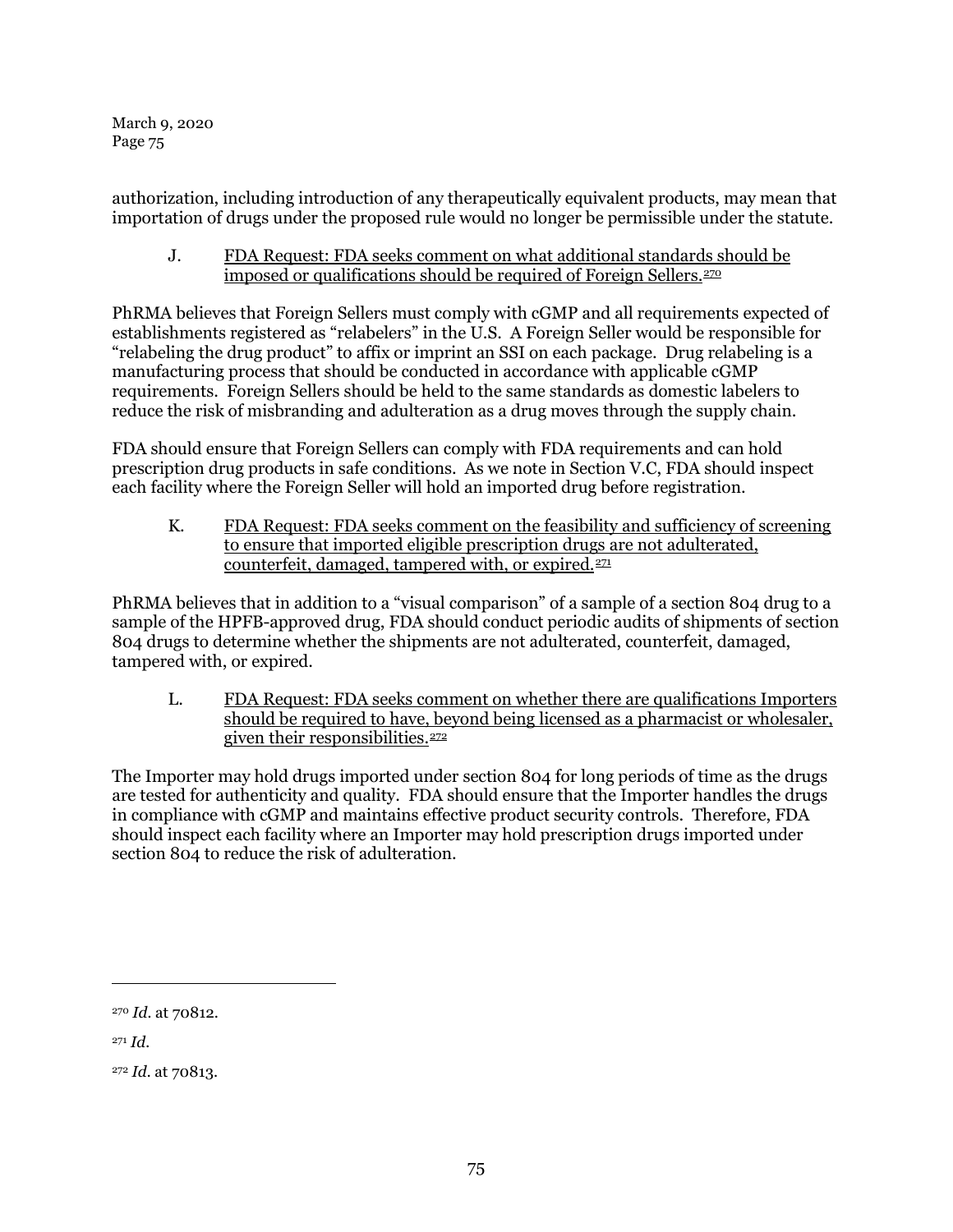> M. FDA Request: FDA seeks comment on whether there actually are safeguards that could be put in place that would enable FDA to authorize a SIP with multiple Foreign Sellers in a single supply chain in Canada.

FDA should not authorize a SIP with multiple Foreign Sellers in a single supply chain in Canada. PhRMA agrees with FDA that it cannot see how "a longer supply chain would not pose additional risk to the public's health and safety."<sup>273</sup> Allowing for additional Foreign Sellers in a supply chain would undermine any claim that FDA could ensure that its proposed approach poses no additional risk. As the HHS Task Force Report notes, each step in the supply chain creates additional opportunities for unscrupulous activity.[274](#page-75-1) The more complex a supply chain becomes, the more opportunities exist for counterfeit and illicit drugs to enter the supply chain or for drugs to be diverted out of the supply chain. This is particularly true given FDA's limited resources and limited ability to monitor multiple Foreign Sellers to ensure compliance.

N. FDA Request: FDA welcomes comments on whether FDA should include exemptions from additional DSCSA requirements.[275](#page-75-2)

FDA must not include exemptions from additional DSCSA requirements. In fact, PhRMA is concerned that the exemptions in the proposed rule would open up new pathways for counterfeit drugs to enter the closed U.S. system and undermine security improvements under the DSCSA. As we note in Section [I.B.6,](#page-22-0) the DSCSA's requirements provide important safeguards for drugs distributed in the United States. The proposed rule exempts several DSCSA requirements and imposes alternative track-and-trace requirements on Foreign Sellers and Importers. These safeguards do not fully realize the benefits of a single track-and-trace distribution system in the U.S.

Drugs imported into and held in Canada present a higher level of risk and safety concerns than drugs originally intended for the U.S. supply chain. The importation proposal overlooks issues resulting from (1) differences between the two legal frameworks; and (2) limitations to the Canadian government's jurisdiction over drugs intended for export to the U.S. Unlike the U.S., Canada does not have legal requirements comparable to the DSCSA to ensure the security of the drug supply chain. As a result, drugs purchased by the Foreign Seller — then imported to the U.S. — are subject to a higher level of risk than drugs originally intended for the U.S. supply chain. The importation proposal fails to account for this risk.

The importation proposal would undercut existing surveillance measures that can be used to secure the U.S. supply chain. The preamble says:

> To address the substantial public health risks associated with counterfeits of their prescription drugs, manufacturers around the

<span id="page-75-0"></span><sup>273</sup> *Id.*

<span id="page-75-1"></span><sup>274</sup> HHS Task Force Report at 37.

<span id="page-75-2"></span><sup>275</sup> 84 Fed. Reg. at 70816.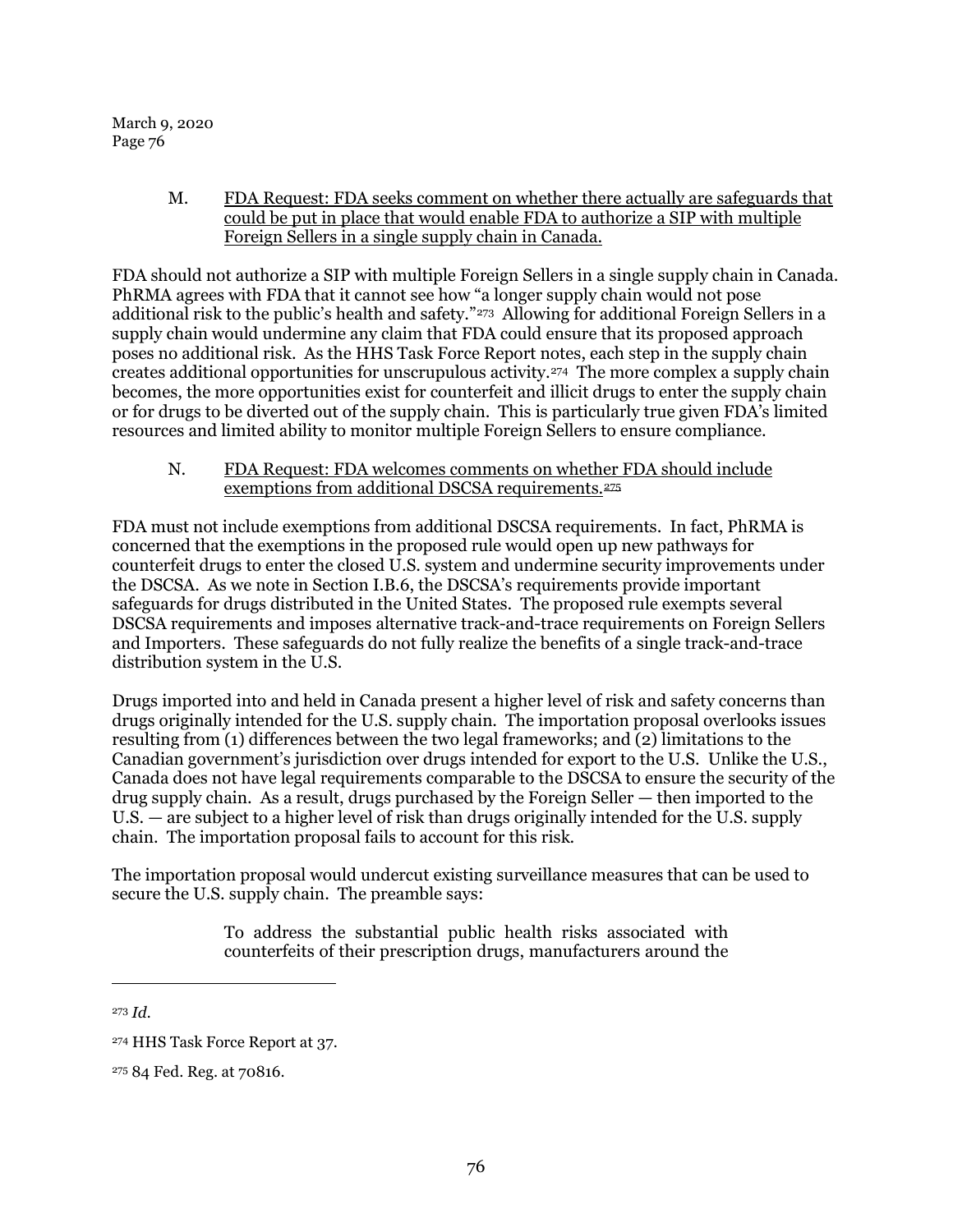> world now use a number of technologies to detect whether a certain drug is legitimate or fake. These technologies include both overt and covert security technology to enable identification of their authentic drug. Technological enhancements that support verification of these overt and covert security features have enhanced the ability to detect counterfeits at the border and prevent their introduction into U.S. commerce.[276](#page-76-0)

Although it is unclear which "technologies" the preamble is referring to here, to the extent they are tied to the DSCSA, it seems the manufacturer and the Foreign Seller would not be utilizing these technologies for drugs imported under the proposed rule. These drugs would not bear the same information as DSCSA-compliant drugs (e.g., product identifier) because they are intended for the Canadian market and instead would bear a DIN and an SSI affixed using a stamp or adhesive sticker.<sup>277</sup>

O. FDA Request: FDA seeks comment on whether there are other requirements all laboratories should meet before FDA approves them for use by a  $\overline{SIP}$ .<sup>[278](#page-76-2)</sup>

As we note in Section [V.C,](#page-65-0) FDA should inspect Qualifying Laboratories and ensure that they are capable of testing the drugs included in an SIP proposal before they are approved as part of a SIP proposal.

P. FDA Request: FDA seeks comment on whether any other provisions are needed to protect the information that manufacturers would need to provide to Importers under this rule. We seek comments on what testing would be appropriate at this stage and comment on what would be considered timely for the manufacturer to provide necessary information to the Importer for testing.<sup>[279](#page-76-3)</sup>

PhRMA disagrees with forcing manufacturers to provide proprietary information to Importers for testing. As we note in our comments in Section [III,](#page-37-0) compelled disclosure of manufacturer information for competitor use raises significant constitutional and statutory concerns. If FDA implements the proposed rule, disclosure of trade secrets and confidential information raises complex legal issues that may require negotiations between the manufacturer and the Importer. The trade secrets and CCI would likely differ based on the particular circumstances of each situation, and is not amenable to implementing a fixed timeframe. FDA should not impose any arbitrary time frame by which the manufacturer should provide information to an Importer. Under no circumstances should FDA permit importation before an application holder has had an adequate opportunity to seek judicial review.

<span id="page-76-0"></span><sup>276</sup> *Id.* at 70801.

<span id="page-76-1"></span><sup>277</sup> *Id.* at 70814.

<span id="page-76-2"></span><sup>278</sup> *Id.* at 70817.

<span id="page-76-3"></span><sup>279</sup> *Id.* at 70818, 70819.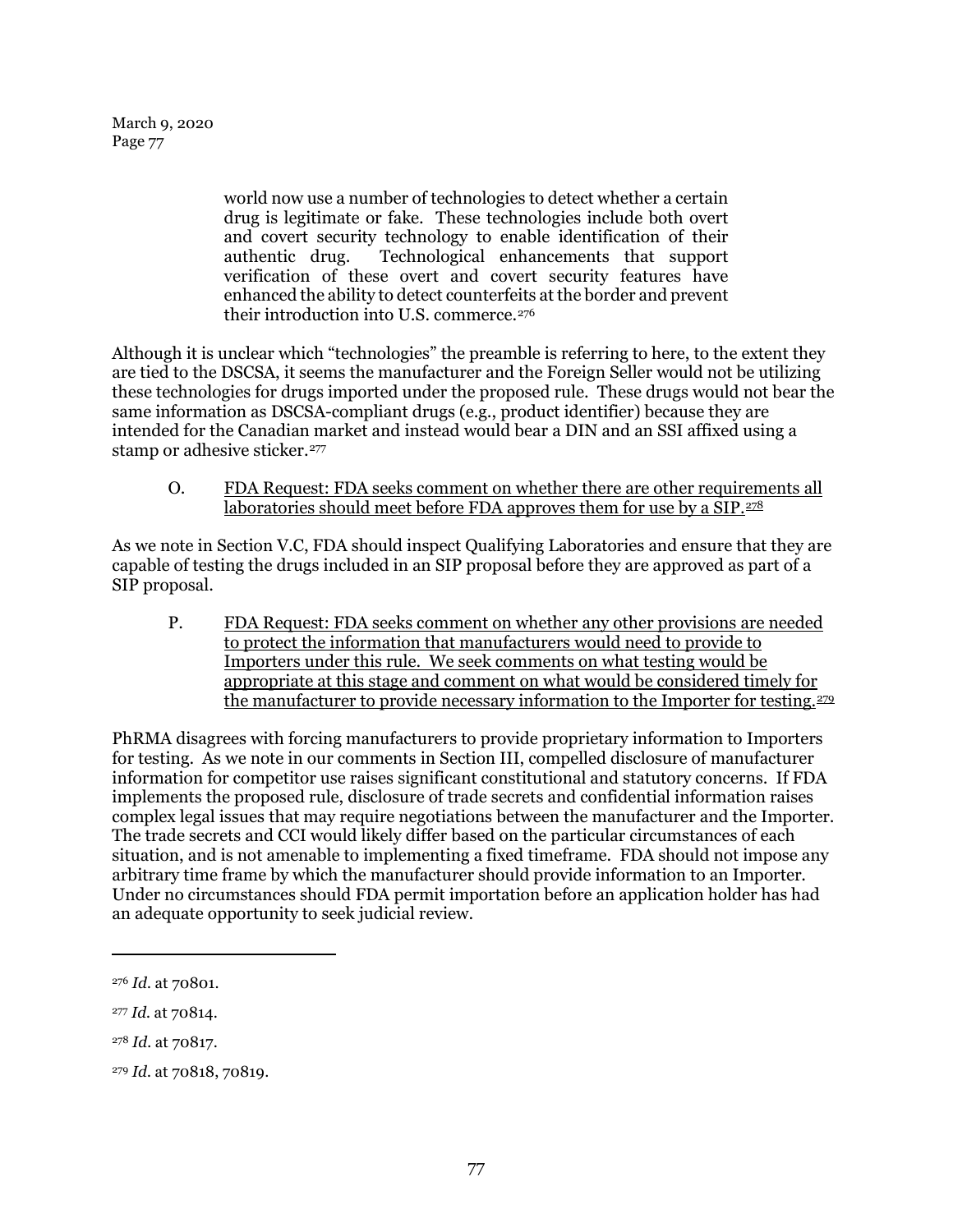> <span id="page-77-2"></span>Q. FDA Request: FDA seeks comment on whether having multiple otherwise identical drugs in the marketplace with different National Drug Codes (NDCs) will create any issues, such as with pharmacy dispensing or otherwise.<sup>[280](#page-77-0)</sup>

PhRMA does not agree that drugs imported under FDA's proposed importation scheme would otherwise be identical to drugs sold under an approved NDA, with the authorization and under the control of the manufacturer. As we note in Section [I.B.2,](#page-13-0) drugs imported under section 804, as contemplated under the proposed rule, would be unapproved new drugs because they are subject to processes by entities not described in the application and have labeling that departs from the FDA-approved labeling. Drugs imported under section 804 will also fall outside of manufacturer control, meaning that the drugs will not have the usual assurances of safety from a manufacturer.

PhRMA believes that different NDCs for drugs imported under section 804 are necessary (though not sufficient). Different NDCs may help reduce the risk that pharmacies would inadvertently dispense the imported drug when it intends to dispense the drug originally intended for the U.S. market. Moreover, they are essential to providing some avenue to avoid misattribution. Data show that misattribution of adverse events exists upon generic drug entry. That degree of misattribution exists even where the generic product does not carry the same tradename, packaging, and manufacturer identifiers as would be the case of products imported under the proposed rule. Here, drugs imported under the proposed rule would have the exact same packaging, non-proprietary name, and trade name as the reference product. Further, the same manufacturer will be identified in the labeling and packaging. The only real way of differentiating between the two products, particularly in healthcare databases, will be the NDC. There will likely be a high degree of misattribution upon entry of section 804 drugs into the market and NDCs are rarely used in adverse event reporting in practice, but identifiable adverse event reporting would be impossible without different NDCs.

Different NDCs are also essential to detecting potential supply chain issues, such as the introduction of counterfeit or adulterated products in the supply chain. If application holders cannot reliably attribute adverse events to imported product, they cannot detect potentially problematic drugs within the supply chain. Separate NDCs would also help FDA determine whether drugs imported through section 804 are being diverted outside of the defined patient population. Moreover, if quality or safety issues associated with an imported product increase adverse events or quality reports for an FDA-approved product, FDA would be jeopardizing the overall U.S. drug supply system based on only problems with imported supply.

In addition, different NDCs will be necessary for components of HHS outside FDA, for example, for reimbursement, coverage, and Medicaid purposes.<sup>[281](#page-77-1)</sup>

<span id="page-77-0"></span><sup>280</sup> *Id*. at 70819.

<span id="page-77-1"></span><sup>281</sup> For these reasons and others, FDA should consult with other agencies before issuing this proposed rule, as we discuss in Sectio[n IV.C.4.](#page-58-0)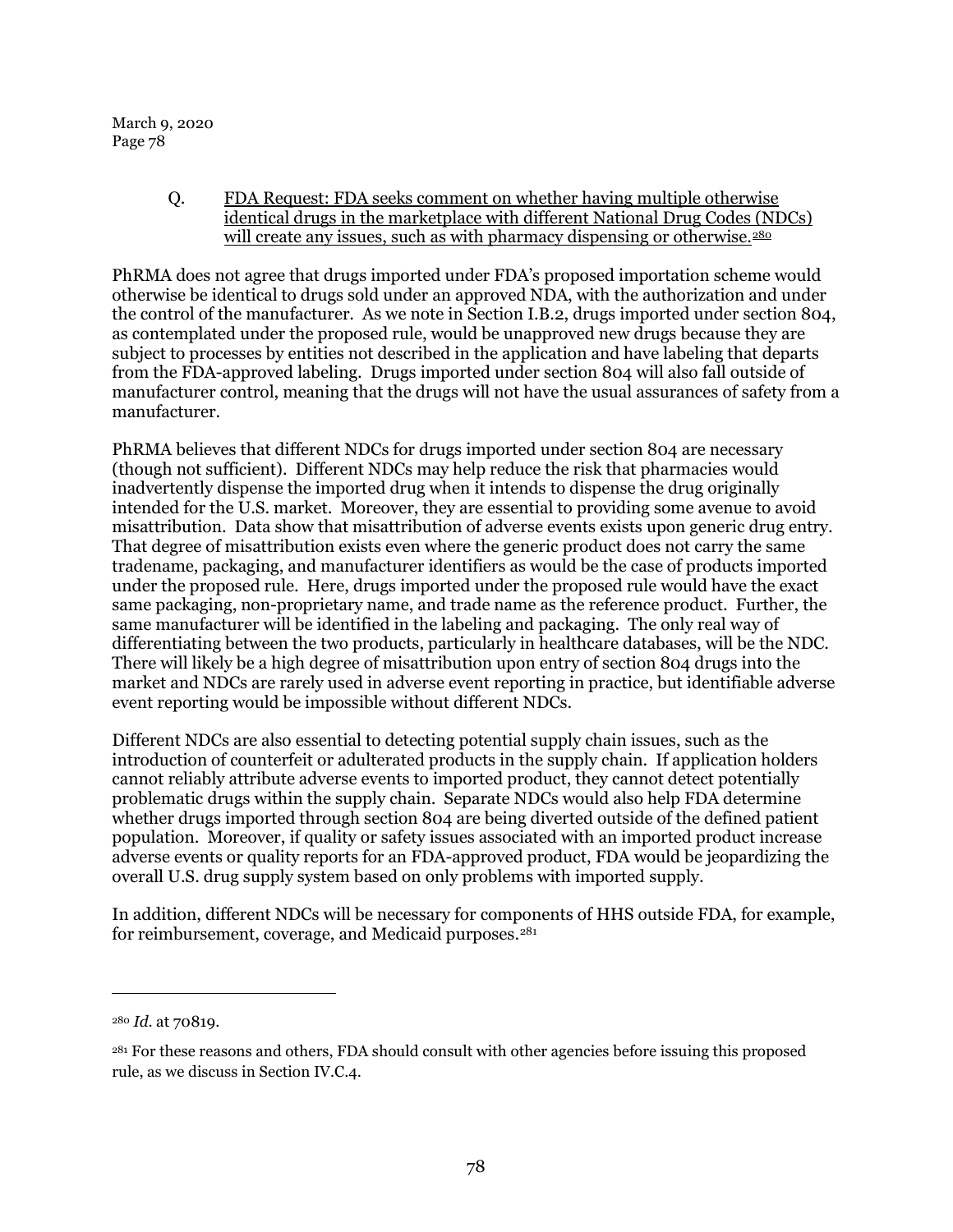> R. FDA Request: FDA seeks comments on the content of the disclosure statement, whether such a statement is necessary, and whether more information is necessary.[282](#page-78-0)

PhRMA believes it is necessary to provide the name of the SIP, the SIP sponsor, the Foreign Seller, and the Importer in a way that would be understandable and meaningful to prescribers, pharmacists, and patients. However, FDA should remove the statement that the drug is intended "to reduce its cost to the American consumer."[283](#page-78-1) FDA's proposed disclosure statement should not include a discussion of cost because inclusion of a such a statement would not be consistent with FDA regulations and the purpose of labeling, which is to provide safety and effectiveness and use information.[284](#page-78-2)

Disclosing that a drug was imported under a section 804 program is important for consumers to properly attribute the drug to the entity responsible for ensuring the quality and safety of the drug. As we note in our comment in Section [V.Q,](#page-77-2) a significant amount of misattribution occurs when a product is introduced into the market that is substantially similar to another drug already on the market. Without any disclosure statement, patients, caregivers, or healthcare professionals may mistakenly attribute an adverse event for an imported drug to the FDAapproved drug, which could hamper accurate reporting. Differentiating SIP-imported drugs from drugs intended for the U.S. market would make it easier for FDA to evaluate whether the SIP programs pose additional risk to the public's health. Accordingly, PhRMA encourages FDA to prominently display disclosure statements on drugs imported under the proposed rule.

That said, the proposed disclosure statement does not sufficiently communicate that manufacturers cannot guarantee the safety of these products due to lack of information about how the product was stored or tested. Drugs imported through SIP programs are no longer subject to the strict quality control standards that manufacturers impose on their products. Therefore, manufacturers cannot vouch for how the product was handled through the supply chain, including whether the product was stored or tested properly. Because the manufacturer's name must be on labeling for a drug imported under the proposed rule, consumers could mistakenly assume that the manufacturer vouches for the safety and quality of the imported product. In fact, consumers could mistakenly assume that the manufacturer authorized importation of the products under a SIP program.

Therefore, in addition to FDA's proposed disclosure statement, FDA should clarify that manufacturers would have the ability to expressly disclaim liability on labeling and disclaim any representation of regulatory compliance associated with drugs imported under section 804. For example, a drug manufacturer could require that drug labeling include a disclaimer that "This

 $\overline{a}$ 

<span id="page-78-0"></span><sup>282</sup> 84 Fed. Reg. at 70820.

<span id="page-78-1"></span><sup>283</sup> *Id.* at 70819.

<span id="page-78-2"></span><sup>284</sup> *See* FDA, Press Release: FDA Takes Steps to Encourage More Informative Labeling on Prescription Drug and Biological Products' Indications and Usage (July 6, 2018) (stating that "FDA-approved labeling is the primary communication tool for providing information on the safe and effective use of drugs to the medical community").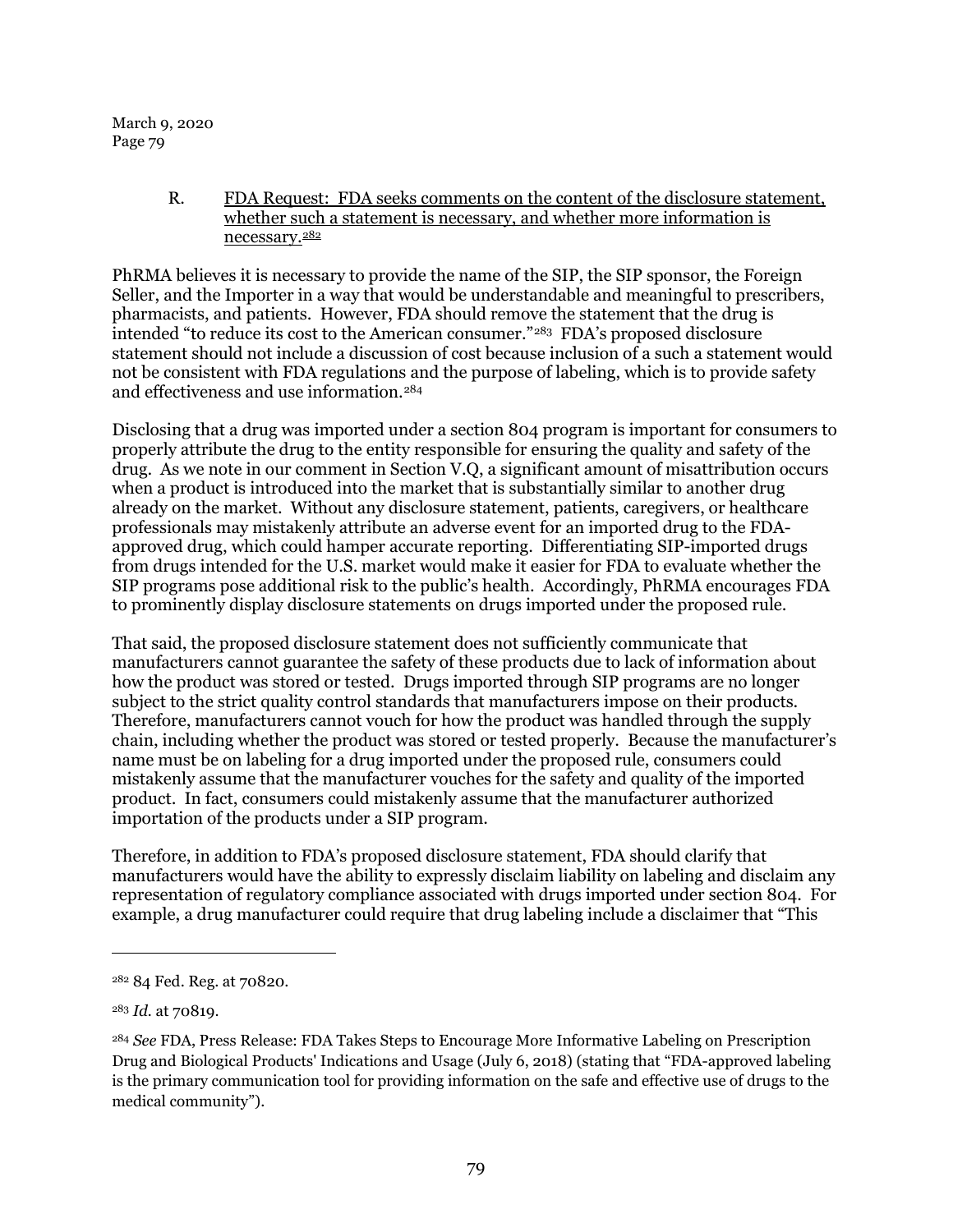drug was not authorized for importation into the U.S. by [insert manufacturer]." Explicit disclaimers allows pharmacists, healthcare providers, and patients to understand who is importing the drug, to make choices regarding what drugs are appropriate for a patient, and to accurately report adverse events or quality concerns with the drug.

Prohibiting manufacturers from adding disclaimers would raise significant First Amendment concerns if manufacturers cannot dissociate themselves from products imported under FDA's proposed rule. Currently, the proposed rule does not provide any avenue by which manufacturers can review the Importer's proposed labeling and require the Importer to add truthful, non-misleading language, in order to distance manufacturers from the product. Disclaimers are necessary to cure confusion related to whether products are distributed by the manufacturer and imported with the manufacturer's authorization.

## S. FDA Request: FDA seeks comment on how a SIP Sponsor, Foreign Seller, or Importer would effectuate a recall in the United States.<sup>[285](#page-79-0)</sup>

PhRMA believes the rule should assign the roles and responsibilities of the SIP Sponsor, Foreign Seller, and Importer, including which entities evaluate the complaint or conditions, make the decision to institute a recall, identify the implicated products, notify affected parties and FDA, remove affected products from the market, and assess effectiveness of the recall. FDA should review and revise any recall plan that the SIP Sponsor puts forth and ensure that recalls, if necessary, are implemented properly. More broadly, FDA should oversee a SIP program's pharmacovigilance measures, including reviewing adverse event reports, medication error reports, and product quality complaints about a drug imported under the proposed rule to determine, for example, whether an event should be attributed to the product itself or to an entity's mishandling of the product. Insofar as the rule takes control over labeling and distribution away from the application holder, FDA is best positioned to conduct this oversight.

Even with these provisions, there are significant risks to the public's health related to SIP sponsors effectuating a recall. As with adverse event reporting and other pharmacovigilance activities, SIP sponsors and Importers do not have experience implementing recalls of prescription drug products. If a recall is not timely and correctly instituted, conducted, and concluded, a recall could result in patient harm. All of these risks would be outside the control of the application holder, and the application holder would not have chain of custody of the product.

In addition, improperly executed recalls can cause negative brand and reputation impact. Any recall resulting from a mistake in SIP plan importation could extend to an application holder's distribution and sale of other products. Taken to the extreme, if a SIP sponsor were unable to narrow the scope of a recall due to the errors made in the SIP importation, FDA may seek to institute a recall of products authorized by the application holder (thereby also putting supply to Canadians at risk, as such imported product by virtue of its Canadian origin would also still require reporting to Canada). Issues with the recall, or even steps involved in assessing the

<span id="page-79-0"></span><sup>285</sup> 84 Fed. Reg. at 70822.